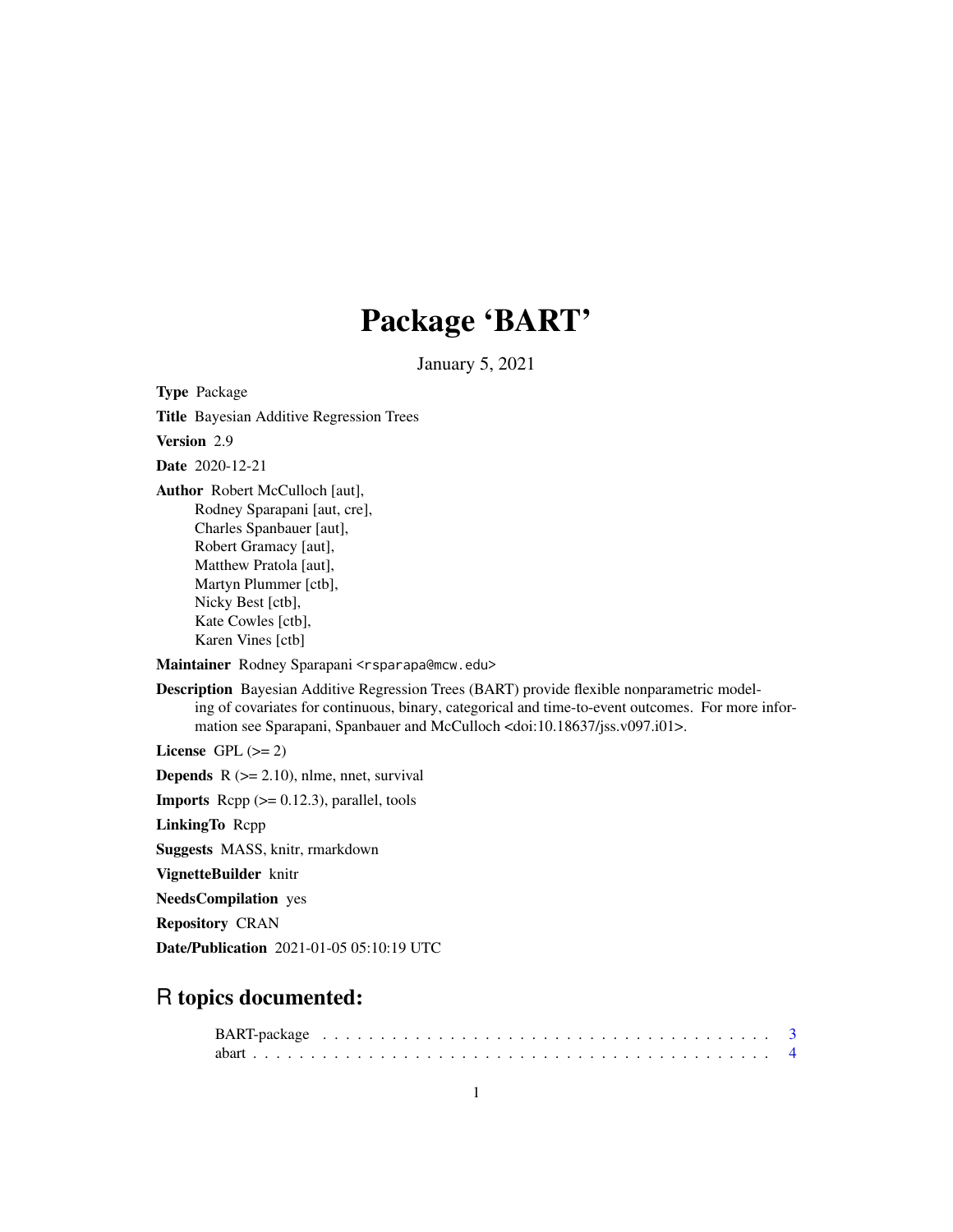|                                                                                                                      | 8    |
|----------------------------------------------------------------------------------------------------------------------|------|
|                                                                                                                      | 10   |
|                                                                                                                      | 12   |
|                                                                                                                      | 13   |
|                                                                                                                      | 14   |
|                                                                                                                      | 16   |
|                                                                                                                      | 22   |
|                                                                                                                      | 24   |
|                                                                                                                      | 30   |
|                                                                                                                      | 31   |
|                                                                                                                      | 35   |
|                                                                                                                      | 38   |
|                                                                                                                      | 43   |
|                                                                                                                      | - 44 |
|                                                                                                                      | 45   |
|                                                                                                                      | - 49 |
|                                                                                                                      | 53   |
|                                                                                                                      | 54   |
|                                                                                                                      | 57   |
|                                                                                                                      | 60   |
|                                                                                                                      |      |
|                                                                                                                      | 64   |
|                                                                                                                      | 68   |
|                                                                                                                      | 72   |
| mc.wbart.gse $\dots \dots \dots \dots \dots \dots \dots \dots \dots \dots \dots \dots \dots \dots \dots \dots \dots$ | 76   |
|                                                                                                                      | 78   |
|                                                                                                                      | 83   |
|                                                                                                                      | 85   |
|                                                                                                                      | 88   |
|                                                                                                                      | 91   |
|                                                                                                                      | 94   |
|                                                                                                                      |      |
|                                                                                                                      | 99   |
|                                                                                                                      |      |
|                                                                                                                      |      |
|                                                                                                                      |      |
|                                                                                                                      |      |
|                                                                                                                      |      |
|                                                                                                                      |      |
|                                                                                                                      |      |
|                                                                                                                      |      |
|                                                                                                                      |      |
|                                                                                                                      |      |
|                                                                                                                      |      |
|                                                                                                                      |      |
|                                                                                                                      |      |
| wbart                                                                                                                |      |
|                                                                                                                      |      |
| xdm20.train                                                                                                          |      |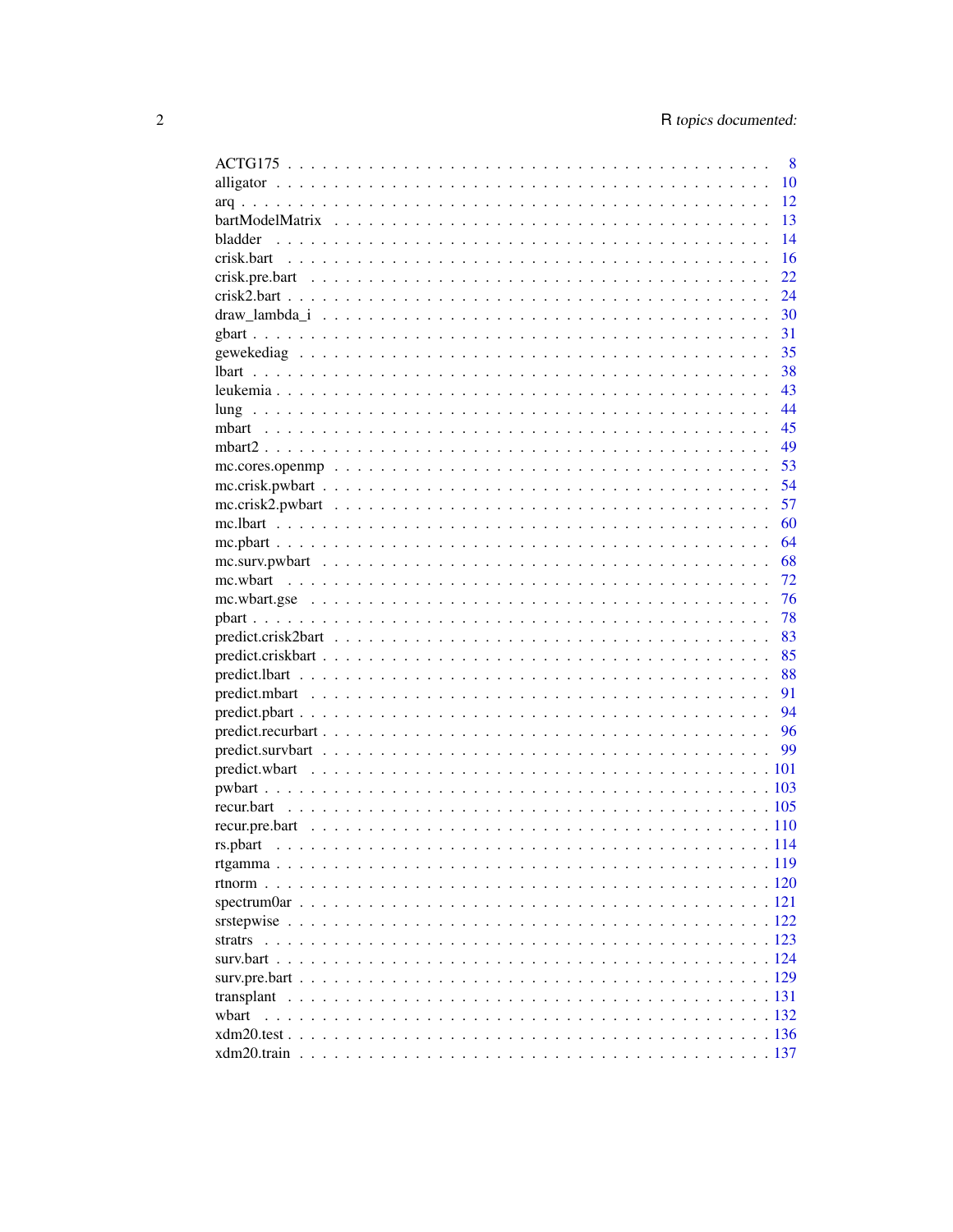# <span id="page-2-0"></span>BART-package 3

#### **Index** the contract of the contract of the contract of the contract of the contract of the contract of the contract of the contract of the contract of the contract of the contract of the contract of the contract of the co

BART-package *Bayesian Additive Regression Trees*

#### Description

To avoid duplication, the main references that this package relies upon appear here only. For more information see Sparapani, Spanbauer and McCulloch <doi:10.18637/jss.v097.i01>.

#### References

Sparapani R., Spanbauer C. and McCulloch R. (2021) Nonparametric Machine Learning and Efficient Computation with Bayesian Additive Regression Trees: The BART R Package. *JSS*, 97, 1-66. <doi:10.18637/jss.v097.i01>.

Chipman H., George E. and McCulloch R. (1998) Bayesian CART Model Search. *JASA*, 93, 935- 948. <doi:10.1080/01621459.1998.10473750>.

Chipman H., George E., and McCulloch R. (2010) Bayesian Additive Regression Trees. *Annals of Applied Statistics*, 4, 266-298. <doi:10.1214/09-AOAS285>.

Sparapani R., Logan B., McCulloch R. and Laud P. (2016) Nonparametric Survival Analysis Using Bayesian Additive Regression Trees (BART). *Statistics in Medicine*, 35, 2741-2753. <doi:10.1002/sim.6893>.

Sparapani R., Logan B., McCulloch R. and Laud P. (2020) Nonparametric Competing Risks Analysis Using Bayesian Additive Regression Trees (BART). *SMMR*, 29, 57-77. <doi:10.1177/0962280218822140>.

Sparapani R., Rein L., Tarima S., Jackson T. and Meurer J. (2020) Non-Parametric Recurrent Events Analysis with BART and an Application to the Hospital Admissions of Patients with Diabetes. *Biostatistics*, 21, 69-85. <doi:10.1093/biostatistics/kxy032>.

Gramacy R. and Polson N. (2012) Simulation-based regularized logistic regression. *Bayesian Analysis*, 7, 567-590. <doi:10.1214/12-ba719>.

Albert J. and Chib S. (1993) Bayesian Analysis of Binary and Polychotomous Response Data. *JASA*, 88, 669-679. <doi:10.1080/01621459.1993.10476321>.

De Waal T., Pannekoek J. and Scholtus S. (2011) Handbook of statistical data editing and imputation. John Wiley & Sons, Hoboken, NJ.

Friedman J. (1991) Multivariate adaptive regression splines. *Annals of Statistics*, 19, 1-67.

Friedman J. (2001) Greedy Function Approximation: A Gradient Boosting Machine. *Annals of Statistics*, 29, 1189-1232.

Holmes C. and Held L. (2006) Bayesian auxiliary variable models for binary and multinomial regression. *Bayesian Analysis*, 1, 145-168. <doi:10.1214/06-ba105>.

Linero A. (2018) Bayesian regression trees for high dimensional prediction and variable selection. *JASA*, 113, 626-636. <doi:10.1080/01621459.2016.1264957>.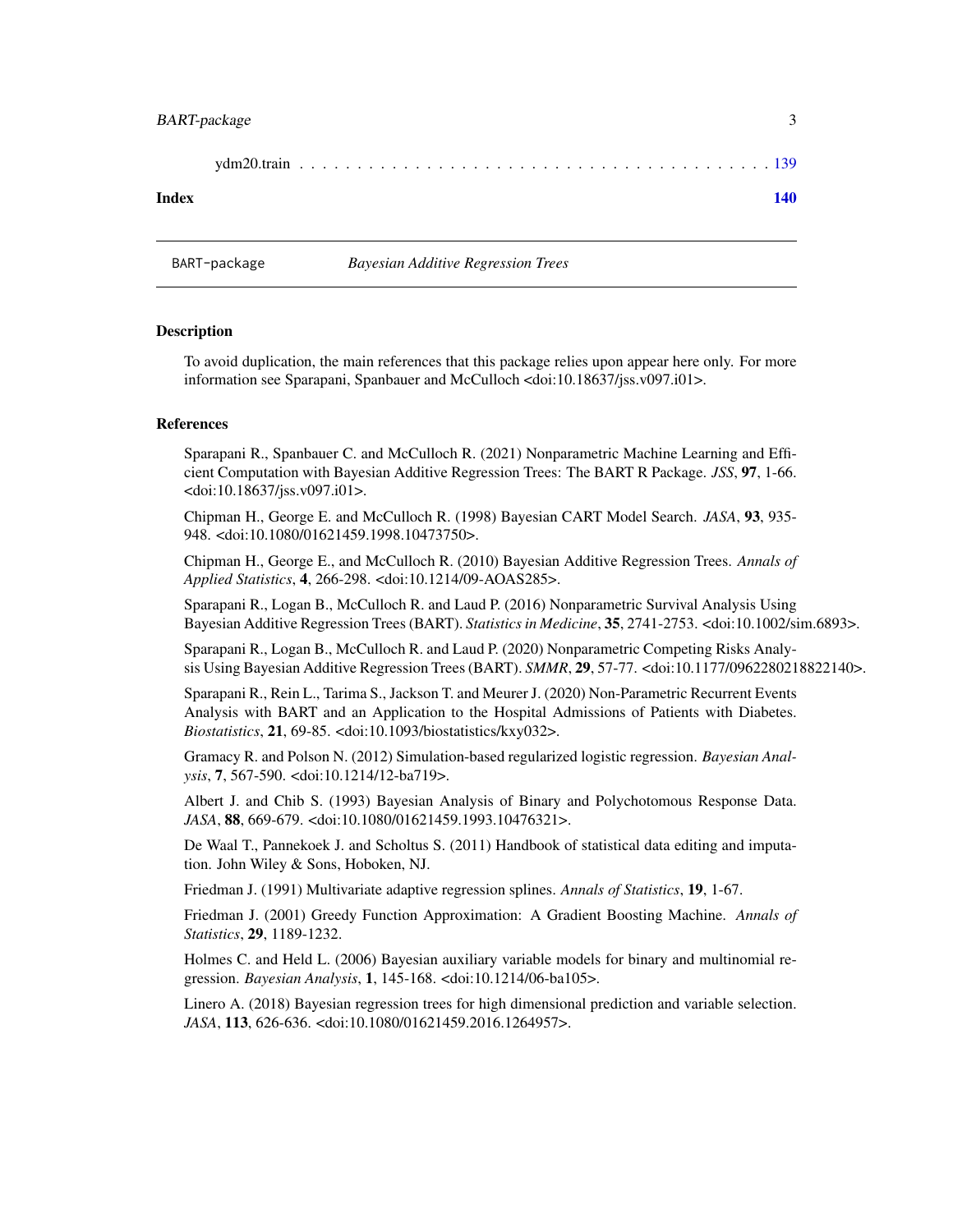#### <span id="page-3-0"></span>Description

BART is a Bayesian "sum-of-trees" model. For a numeric response y, we have  $y = f(x) + \epsilon$ , where  $\epsilon \sim N(0, \sigma^2)$ .

 $f$  is the sum of many tree models. The goal is to have very flexible inference for the uknown function f.

In the spirit of "ensemble models", each tree is constrained by a prior to be a weak learner so that it contributes a small amount to the overall fit.

#### Usage

```
abart(
     x.train, times, delta,
     x.test=matrix(0,0,0), K=100,
     type='abart', ntype=1,
     sparse=FALSE, theta=0, omega=1,
     a=0.5, b=1, augment=FALSE, rho=NULL,
     xinfo=matrix(0,0,0), usequants=FALSE,
     rm.const=TRUE,
     sigest=NA, sigdf=3, sigquant=0.90,
     k=2, power=2, base=0.95,
     lambda=NA, tau.num=c(NA, 3, 6)[ntype],
     offset=NULL, w=rep(1, length(times)),
     ntree=c(200L, 50L, 50L)[ntype], numcut=100L,
     ndpost=1000L, nskip=100L,
     keepevery=c(1L, 10L, 10L)[ntype],
     printevery=100L, transposed=FALSE,
     mc.cores = 1L, ## mc.abart only
     nice = 19L, ## mc.abart only
     seed = 99L ## mc.abart only
)
mc.abart(
         x.train, times, delta,
         x.test=matrix(0,0,0), K=100,
         type='abart', ntype=1,
         sparse=FALSE, theta=0, omega=1,
         a=0.5, b=1, augment=FALSE, rho=NULL,
         xinfo=matrix(0,0,0), usequants=FALSE,
         rm.const=TRUE,
```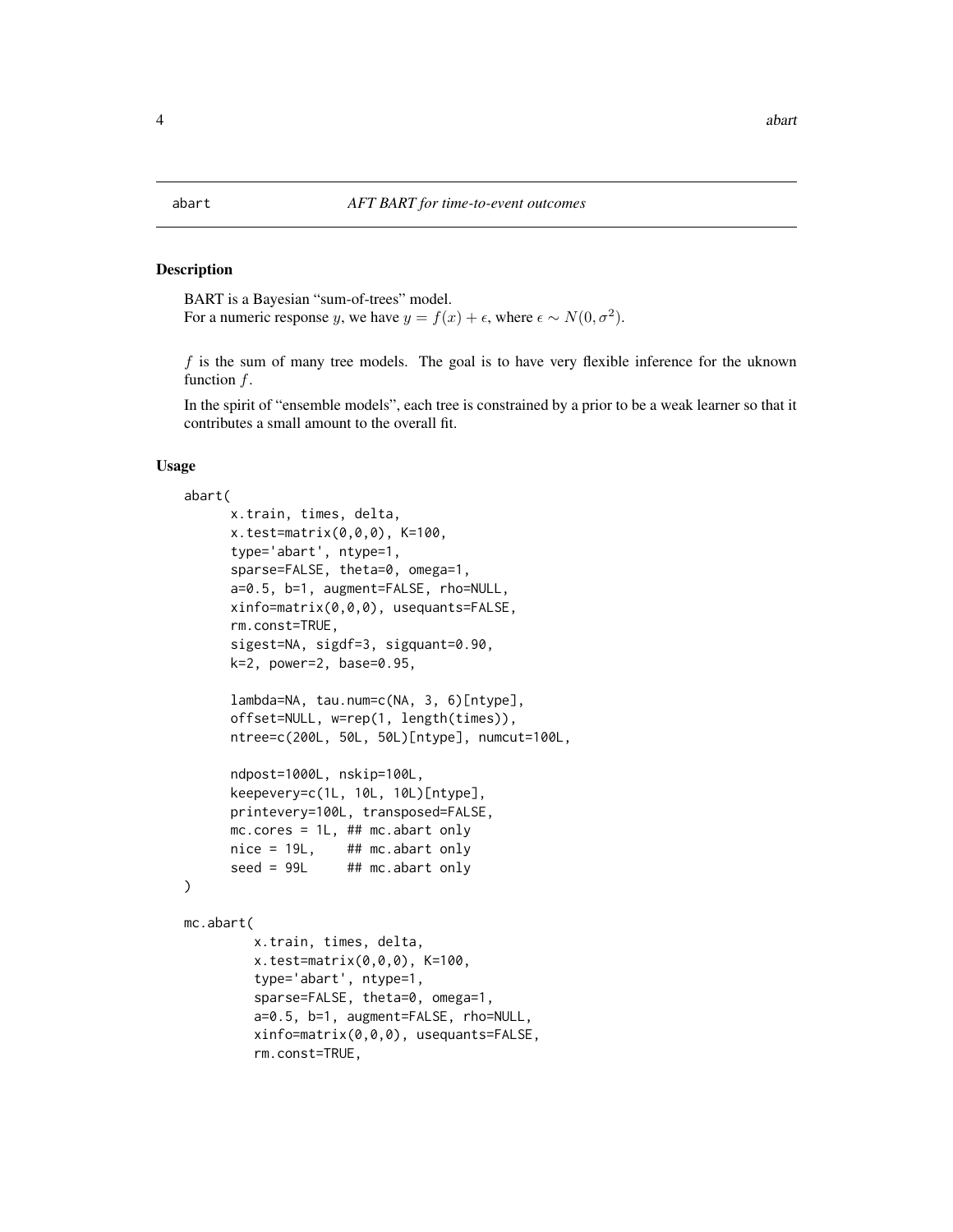#### abart 5 and 5 and 5 and 5 and 5 and 5 and 5 and 5 and 5 and 5 and 5 and 5 and 5 and 5 and 5 and 5 and 5 and 5

```
sigest=NA, sigdf=3, sigquant=0.90,
k=2, power=2, base=0.95,
lambda=NA, tau.num=c(NA, 3, 6)[ntype],
offset=NULL, w=rep(1, length(times)),
ntree=c(200L, 50L, 50L)[ntype], numcut=100L,
ndpost=1000L, nskip=100L,
keepevery=c(1L, 10L, 10L)[ntype],
printevery=100L, transposed=FALSE,
mc.cores = 2L, nice = 19L, seed = 99L
```
# Arguments

)

| x.train | Explanatory variables for training (in sample) data.<br>May be a matrix or a data frame, with (as usual) rows corresponding to obser-<br>vations and columns to variables.<br>If a variable is a factor in a data frame, it is replaced with dummies. Note that<br>q dummies are created if $q > 2$ and one dummy created if $q = 2$ where q is the<br>number of levels of the factor. abart will generate draws of $f(x)$ for each x<br>which is a row of x.train. |
|---------|---------------------------------------------------------------------------------------------------------------------------------------------------------------------------------------------------------------------------------------------------------------------------------------------------------------------------------------------------------------------------------------------------------------------------------------------------------------------|
| times   | The time of event or right-censoring.<br>If y. train is NULL, then times (and delta) must be provided.                                                                                                                                                                                                                                                                                                                                                              |
| delta   | The event indicator: 1 is an event while 0 is censored.<br>If y. train is NULL, then delta (and times) must be provided.                                                                                                                                                                                                                                                                                                                                            |
| x.test  | Explanatory variables for test (out of sample) data. Should have same structure<br>as x.train. abart will generate draws of $f(x)$ for each x which is a row of<br>x.test.                                                                                                                                                                                                                                                                                          |
| K       | If provided, then coarsen times per the quantiles $1/K, 2/K, , K/K$ .                                                                                                                                                                                                                                                                                                                                                                                               |
| type    | You can use this argument to specify the type of fit. 'abart' for AFT BART.                                                                                                                                                                                                                                                                                                                                                                                         |
| ntype   | The integer equivalent of type where 'abart' is 1.                                                                                                                                                                                                                                                                                                                                                                                                                  |
| sparse  | Whether to perform variable selection based on a sparse Dirichlet prior rather<br>than simply uniform; see Linero 2016.                                                                                                                                                                                                                                                                                                                                             |
| theta   | Set theta parameter; zero means random.                                                                                                                                                                                                                                                                                                                                                                                                                             |
| omega   | Set <i>omega</i> parameter; zero means random.                                                                                                                                                                                                                                                                                                                                                                                                                      |
| a       | Sparse parameter for $Beta(a, b)$ prior: 0.5 $\lt = a \lt = 1$ where lower values<br>inducing more sparsity.                                                                                                                                                                                                                                                                                                                                                        |
| b       | Sparse parameter for $Beta(a, b)$ prior; typically, $b = 1$ .                                                                                                                                                                                                                                                                                                                                                                                                       |
| rho     | Sparse parameter: typically $rho = p$ where p is the number of covariates under<br>consideration.                                                                                                                                                                                                                                                                                                                                                                   |
| augment | Whether data augmentation is to be performed in sparse variable selection.                                                                                                                                                                                                                                                                                                                                                                                          |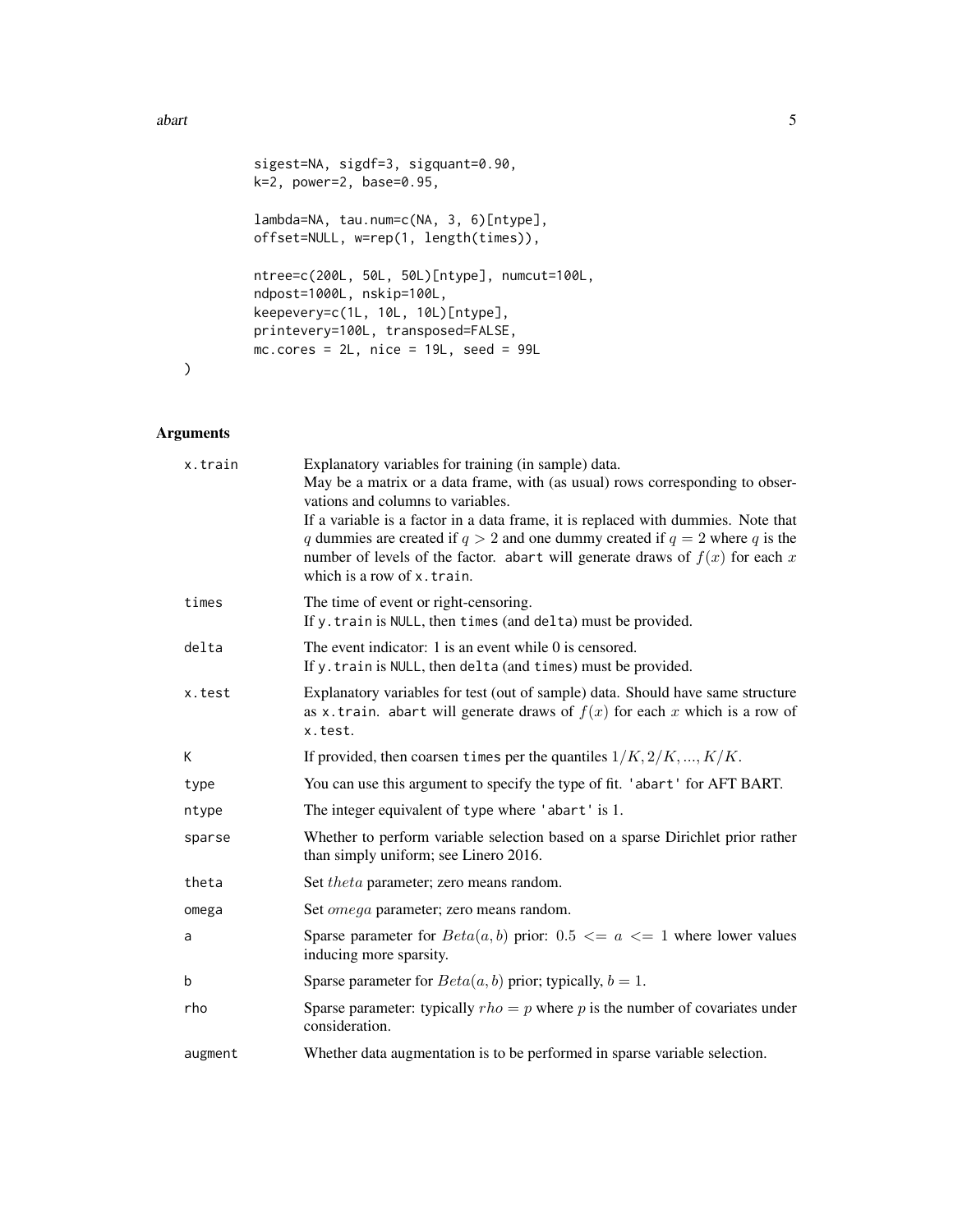| xinfo      | You can provide the cutpoints to BART or let BART choose them for you. To<br>provide them, use the xinfo argument to specify a list (matrix) where the items<br>(rows) are the covariates and the contents of the items (columns) are the cut-<br>points.                                                                                                                                                                                                                                                                                                                      |
|------------|--------------------------------------------------------------------------------------------------------------------------------------------------------------------------------------------------------------------------------------------------------------------------------------------------------------------------------------------------------------------------------------------------------------------------------------------------------------------------------------------------------------------------------------------------------------------------------|
| usequants  | If usequants=FALSE, then the cutpoints in xinfo are generated uniformly; oth-<br>erwise, if TRUE, uniform quantiles are used for the cutpoints.                                                                                                                                                                                                                                                                                                                                                                                                                                |
| rm.const   | Whether or not to remove constant variables.                                                                                                                                                                                                                                                                                                                                                                                                                                                                                                                                   |
| sigest     | The prior for the error variance $(sigma^2)$ is inverted chi-squared (the standard<br>conditionally conjugate prior). The prior is specified by choosing the degrees of<br>freedom, a rough estimate of the corresponding standard deviation and a quantile<br>to put this rough estimate at. If sigest=NA then the rough estimate will be the<br>usual least squares estimator. Otherwise the supplied value will be used. Not<br>used if $y$ is binary.                                                                                                                      |
| sigdf      | Degrees of freedom for error variance prior. Not used if $y$ is binary.                                                                                                                                                                                                                                                                                                                                                                                                                                                                                                        |
| sigquant   | The quantile of the prior that the rough estimate (see sigest) is placed at. The<br>closer the quantile is to 1, the more aggresive the fit will be as you are putting<br>more prior weight on error standard deviations $(sigma)$ less than the rough es-<br>timate. Not used if $y$ is binary.                                                                                                                                                                                                                                                                               |
| k          | For numeric y, k is the number of prior standard deviations $E(Y x) = f(x)$ is<br>away from +/-0.5. The response, codey.train, is internally scaled to range from<br>-0.5 to 0.5. For binary y, k is the number of prior standard deviations $f(x)$ is<br>away from +/-3. The bigger k is, the more conservative the fitting will be.                                                                                                                                                                                                                                          |
| power      | Power parameter for tree prior.                                                                                                                                                                                                                                                                                                                                                                                                                                                                                                                                                |
| base       | Base parameter for tree prior.                                                                                                                                                                                                                                                                                                                                                                                                                                                                                                                                                 |
| lambda     | The scale of the prior for the variance. Not used if $y$ is binary.                                                                                                                                                                                                                                                                                                                                                                                                                                                                                                            |
| tau.num    | The numerator in the tau definition, i.e., tau=tau.num/(k*sqrt(ntree)).                                                                                                                                                                                                                                                                                                                                                                                                                                                                                                        |
| offset     | Continous BART operates on y. train centered by offset which defaults to<br>mean(y.train). With binary BART, the centering is $P(Y = 1 x) = F(f(x)) +$<br>of fset) where of fset defaults to $F^{-1}$ (mean(y.train)). You can use the<br>offset parameter to over-ride these defaults.                                                                                                                                                                                                                                                                                        |
| W          | Vector of weights which multiply the standard deviation. Not used if $y$ is binary.                                                                                                                                                                                                                                                                                                                                                                                                                                                                                            |
| ntree      | The number of trees in the sum.                                                                                                                                                                                                                                                                                                                                                                                                                                                                                                                                                |
| numcut     | The number of possible values of $c$ (see usequants). If a single number if<br>given, this is used for all variables. Otherwise a vector with length equal to<br>$\text{ncol}(x.\text{train})$ is required, where the $i^{th}$ element gives the number of c used<br>for the $i^{th}$ variable in x.train. If used uants is false, numerated equally spaced<br>cutoffs are used covering the range of values in the corresponding column of<br>x.train. If usequants is true, then $min(numcut, the number of unique values in the corresponding codi-$<br>1) values are used. |
| ndpost     | The number of posterior draws returned.                                                                                                                                                                                                                                                                                                                                                                                                                                                                                                                                        |
| nskip      | Number of MCMC iterations to be treated as burn in.                                                                                                                                                                                                                                                                                                                                                                                                                                                                                                                            |
| printevery | As the MCMC runs, a message is printed every printevery draws.                                                                                                                                                                                                                                                                                                                                                                                                                                                                                                                 |
| keepevery  | Every keepevery draw is kept to be returned to the user.                                                                                                                                                                                                                                                                                                                                                                                                                                                                                                                       |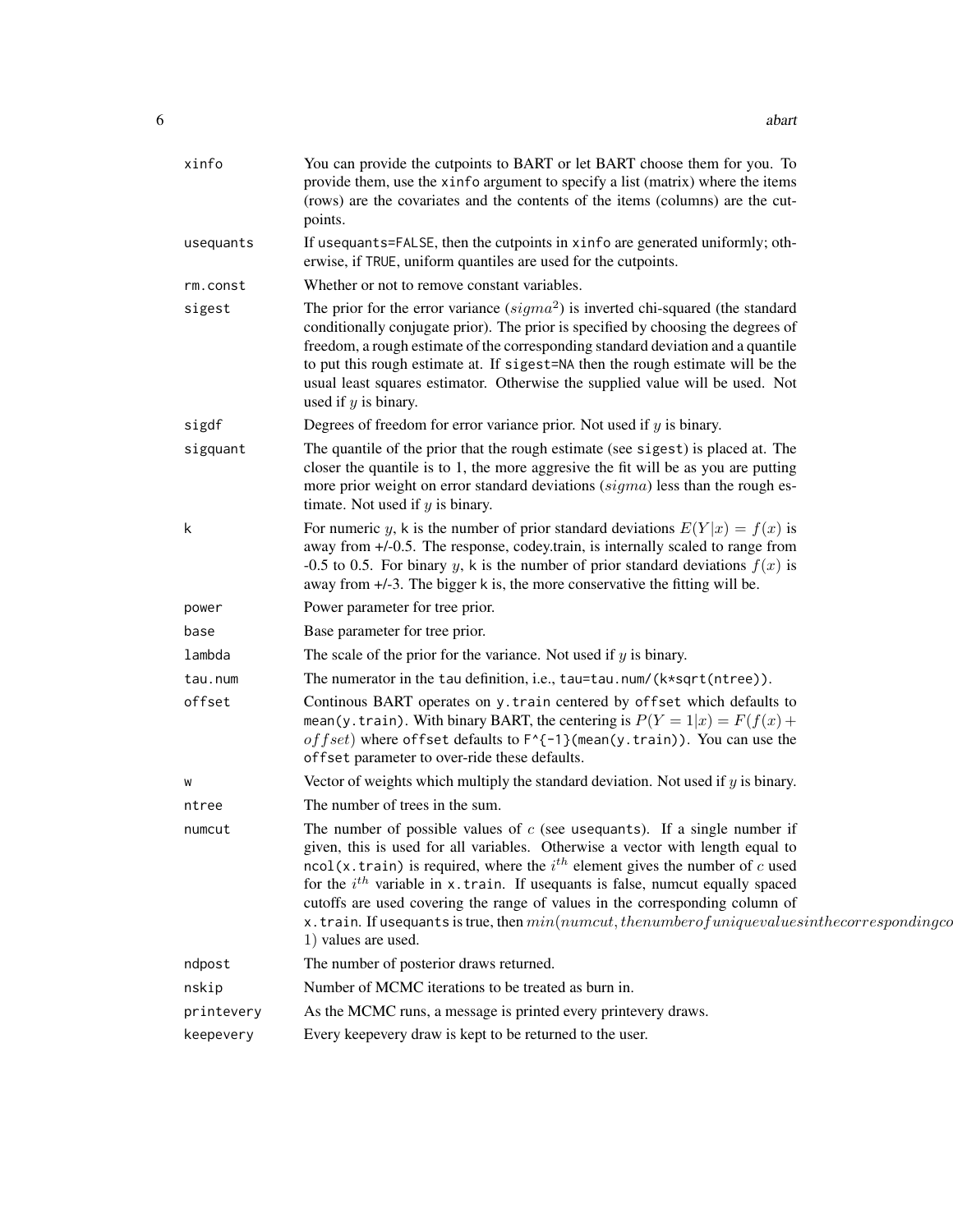abart 7 and 7 and 7 and 7 and 7 and 7 and 7 and 7 and 7 and 7 and 7 and 7 and 7 and 7 and 7 and 7 and 7 and 7 and 7 and 7 and 7 and 7 and 7 and 7 and 7 and 7 and 7 and 7 and 7 and 7 and 7 and 7 and 7 and 7 and 7 and 7 and

| transposed | When running abart in parallel, it is more memory-efficient to transpose x. train<br>and x. test, if any, prior to calling mc. abart. |
|------------|---------------------------------------------------------------------------------------------------------------------------------------|
| seed       | Setting the seed required for reproducible MCMC.                                                                                      |
| mc.cores   | Number of cores to employ in parallel.                                                                                                |
| nice       | Set the job niceness. The default niceness is 19: niceness goes from 0 (highest)<br>to $19$ (lowest).                                 |

# Details

BART is a Bayesian MCMC method. At each MCMC interation, we produce a draw from the joint posterior  $(f, \sigma)(x, y)$  in the numeric y case and just f in the binary y case.

Thus, unlike a lot of other modelling methods in R, we do not produce a single model object from which fits and summaries may be extracted. The output consists of values  $f^*(x)$  (and  $\sigma^*$  in the numeric case) where  $*$  denotes a particular draw. The  $x$  is either a row from the training data, x.train or the test data, x.test.

#### Value

abart returns an object of type abart which is essentially a list. In the numeric  $y$  case, the list has components:

| yhat.train      | A matrix with ndpost rows and nrow(x.train) columns. Each row corresponds<br>to a draw $f^*$ from the posterior of f and each column corresponds to a row of<br>x.train. The $(i, j)$ value is $f^*(x)$ for the $i^{th}$ kept draw of f and the $j^{th}$ row of<br>x.train.<br>Burn-in is dropped. |
|-----------------|----------------------------------------------------------------------------------------------------------------------------------------------------------------------------------------------------------------------------------------------------------------------------------------------------|
| yhat.test       | Same as yhat.train but now the x's are the rows of the test data.                                                                                                                                                                                                                                  |
| yhat.train.mean |                                                                                                                                                                                                                                                                                                    |
|                 | train data fits $=$ mean of yhat train columns.                                                                                                                                                                                                                                                    |
|                 | yhat. test. mean test data fits = mean of yhat. test columns.                                                                                                                                                                                                                                      |
| sigma           | post burn in draws of sigma, $length = ndpost$ .                                                                                                                                                                                                                                                   |
| first.sigma     | burn-in draws of sigma.                                                                                                                                                                                                                                                                            |
| varcount        | a matrix with ndpost rows and nrow(x.train) columns. Each row is for a draw.<br>For each variable (corresponding to the columns), the total count of the number<br>of times that variable is used in a tree decision rule (over all trees) is given.                                               |
| sigest          | The rough error standard deviation ( $\sigma$ ) used in the prior.                                                                                                                                                                                                                                 |

# See Also

[wbart](#page-131-1)

# Examples

 $N = 1000$ <br> $P = 5$ #number of covariates  $M = 8$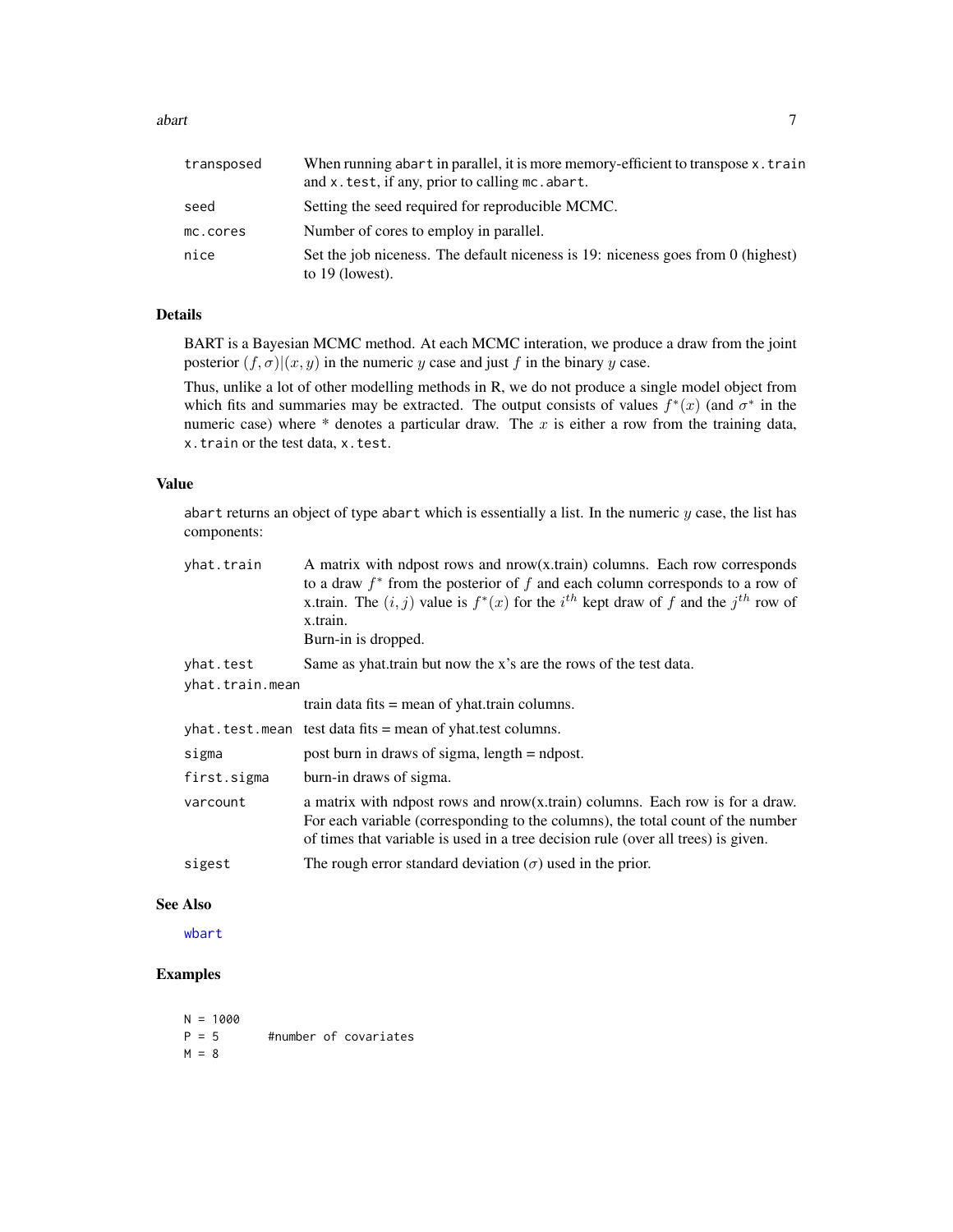```
set.seed(12)
x.train=matrix(runif(N*P, -2, 2), N, P)
mu = x.train[ , 1]^{3}y=rnorm(N, mu)
offset=mean(y)
T=exp(y)C=rexp(N, 0.05)
delta=(T<C)*1
table(delta)/N
times=(T*delta+C*(1-delta))
##test BART with token run to ensure installation works
set.seed(99)
post1 = abart(x.train, times, delta, nskip=5, ndpost=10)
## Not run:
post1 = mc.abart(x.train, times, delta,
                 mc.cores=M, seed=99)
post2 = mc.abart(x.train, times, delta, offset=offset,
                 mc.cores=M, seed=99)
Z=8plot(mu, post1$yhat.train.mean, asp=1,
     xlim=c(-Z, Z), ylim=c(-Z, Z))
abline(a=0, b=1)
plot(mu, post2$yhat.train.mean, asp=1,
     xlim=c(-Z, Z), ylim=c(-Z, Z))
abline(a=0, b=1)
plot(post1$yhat.train.mean, post2$yhat.train.mean, asp=1,
     xlim=c(-Z, Z), ylim=c(-Z, Z))abline(a=0, b=1)
## End(Not run)
```
ACTG175 *AIDS Clinical Trials Group Study 175*

#### Description

ACTG 175 was a randomized clinical trial to compare monotherapy with zidovudine or didanosine with combination therapy with zidovudine and didanosine or zidovudine and zalcitabine in adults infected with the human immunodeficiency virus type I whose CD4 T cell counts were between 200 and 500 per cubic millimeter.

<span id="page-7-0"></span>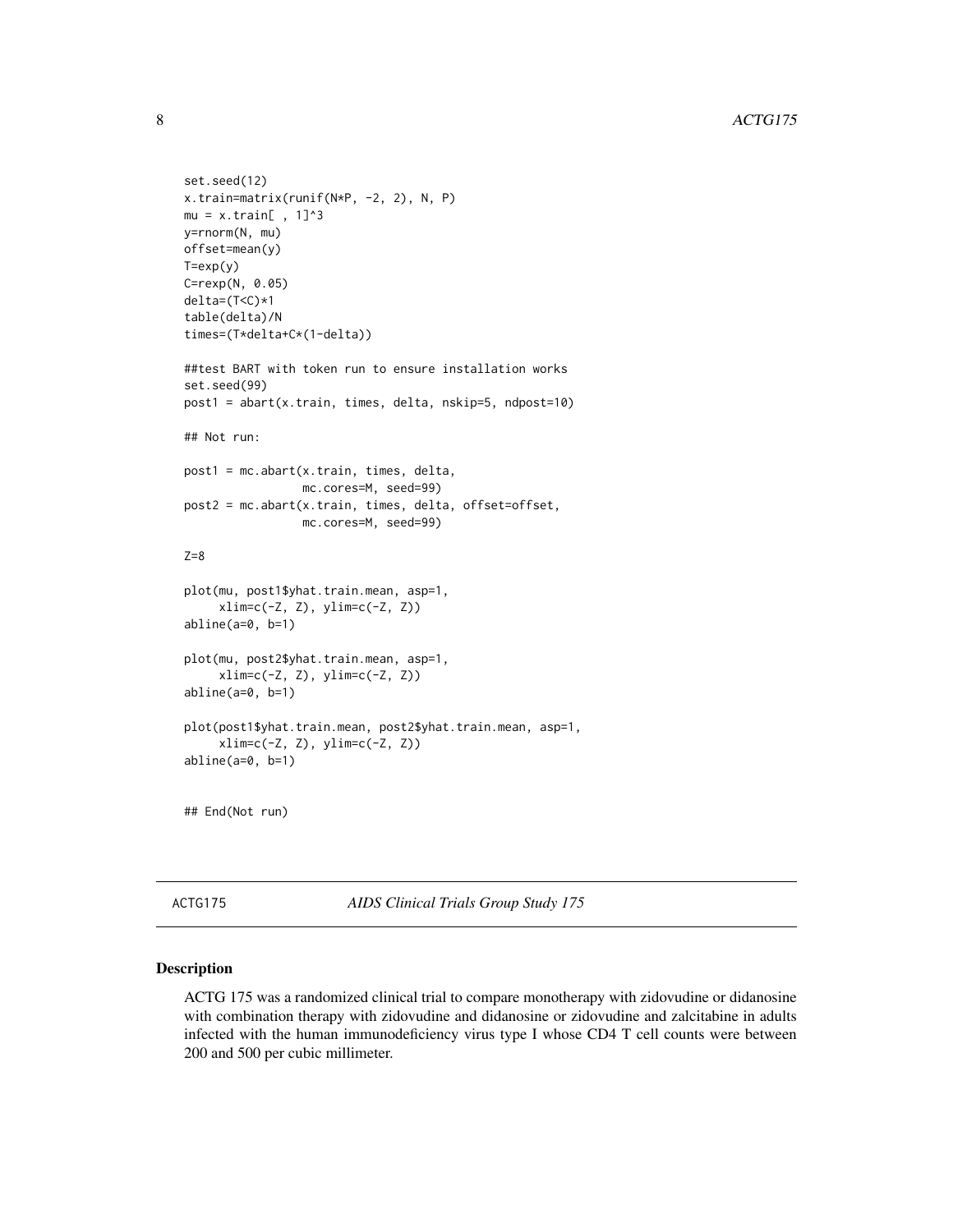#### ACTG175 9

#### Usage

data(ACTG175)

#### Format

A data frame with 2139 observations on the following 27 variables:

pidnum patien ID number age age in years at baseline wtkg weight in kg at baseline hemo hemophilia (0=no, 1=yes) homo homosexual activity (0=no, 1=yes) drugs history of intravenous drug use (0=no, 1=yes) karnof Karnofsky score (on a scale of 0-100) oprior non-zidovudine antiretroviral therapy prior to initiation of study treatment  $(0=no, 1=yes)$ z30 zidovudine use in the 30 days prior to treatment initiation (0=no, 1=yes) zprior zidovudine use prior to treatment initiation (0=no, 1=yes) preanti number of days of previously received antiretroviral therapy race race (0=white, 1=non-white) gender gender (0=female, 1=male) str2 antiretroviral history (0=naive, 1=experienced) strat antiretroviral history stratification (1='antiretroviral naive', 2='> 1 but <= 52 weeks of prior antiretroviral therapy', 3='> 52 weeks') symptom symptomatic indicator (0=asymptomatic, 1=symptomatic) treat treatment indicator (0=zidovudine only, 1=other therapies) offtrt indicator of off-treatment before 96+/-5 weeks (0=no,1=yes) cd40 CD4 T cell count at baseline cd420 CD4 T cell count at 20+/-5 weeks cd496 CD4 T cell count at 96+/-5 weeks (=NA if missing) r missing CD4 T cell count at 96+/-5 weeks (0=missing, 1=observed) cd80 CD8 T cell count at baseline cd820 CD8 T cell count at 20+/-5 weeks cens indicator of observing the event in days days number of days until the first occurrence of: (i) a decline in CD4 T cell count of at least 50 (ii) an event indicating progression to AIDS, or (iii) death.

arms treatment arm (0=zidovudine, 1=zidovudine and didanosine, 2=zidovudine and zalcitabine, 3=didanosine).

### Details

The variable days contains right-censored time-to-event observations. The data set includes the following post-randomization covariates: CD4 and CD8 T cell count at 20+/-5 weeks and the indicator of whether or not the patient was taken off-treatment before 96+/-5 weeks.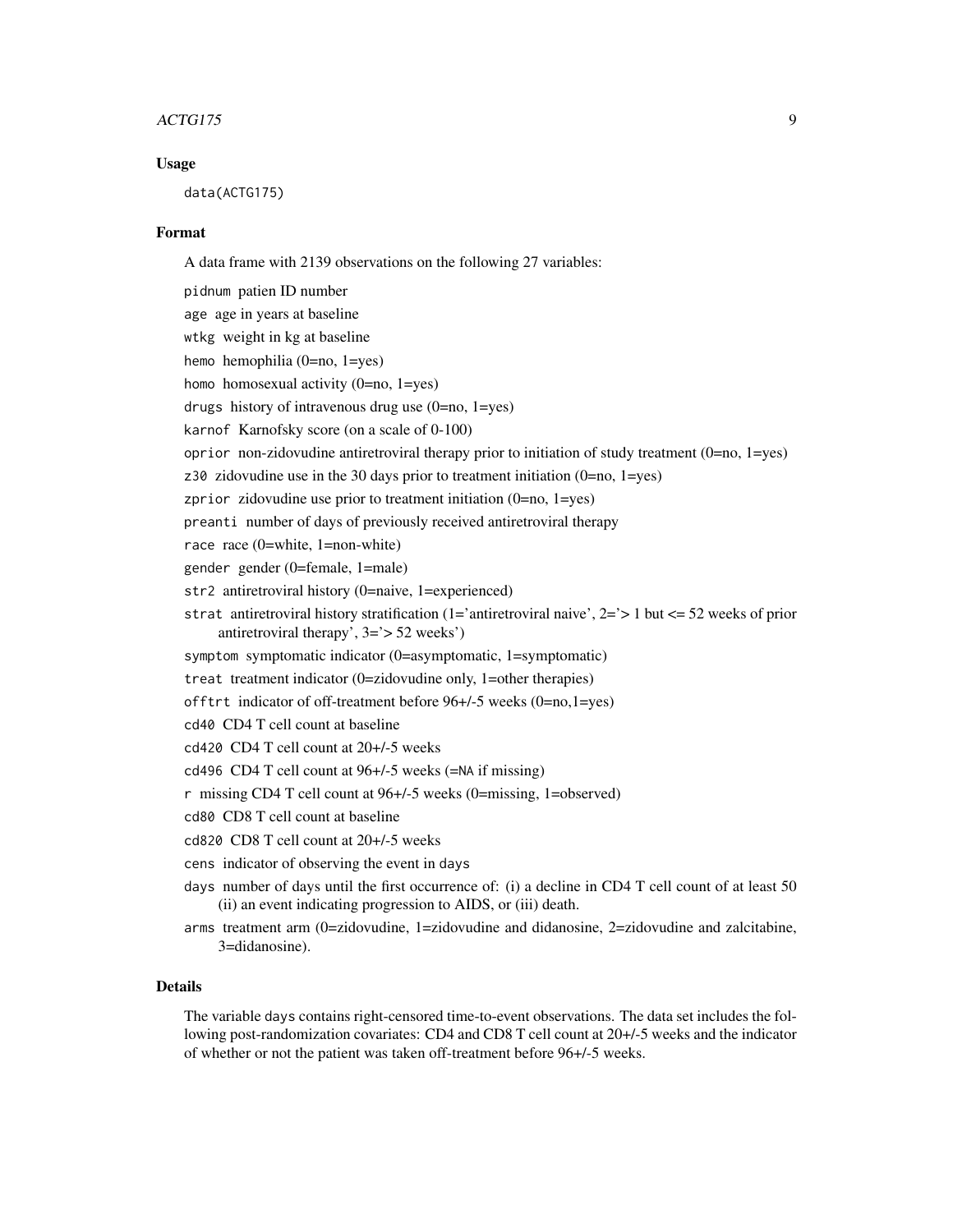#### <span id="page-9-0"></span>References

Hammer SM, et al. (1996) A trial comparing nucleoside monotherapy with combination therapy in HIV-infected adults with CD4 cell counts from 200 to 500 per cubic millimeter. *New England Journal of Medicine* 335, 1081-1090.

alligator *American alligator Food Choice*

#### Description

In 1985, American alligators were harvested by hunters from August 26 to September 30 in peninsular Florida from lakes Oklawaha (Putnam County), George (Putnam and Volusia counties), Hancock (Polk County) and Trafford (Collier County). Lake, length and sex were recorded for each alligator. Stomachs from a sample of alligators 1.09-3.89m long were frozen prior to analysis. After thawing, stomach contents were removed and separated and food items were identified and tallied. Volumes were determined by water displacement. The stomach contents of 219 alligators were classified into five categories of primary food choice: Fish (the most common primary food choice), Invertebrate (snails, insects, crayfish, etc.), Reptile (turtles, alligators), Bird, and Other (amphibians, plants, household pets, stones, and other debris).

#### Usage

data(alligator)

#### Format

A data frame with 80 observations on the following 5 variables.

lake a factor with levels George Hancock Oklawaha Trafford

sex a factor with levels female male

size alligator size, a factor with levels  $l \arg e$  (>2.3m) small (<= 2.3m)

food primary food choice, a factor with levels bird fish invert other reptile

count cell frequency, a numeric vector

#### Details

The table contains a fair number of 0 counts. food is the response variable. fish is the most frequent choice, and often taken as a baseline category in multinomial response models.

#### Source

Agresti, A. (2002). *Categorical Data Analysis*, New York: Wiley, 2nd Ed., Table 7.1

# References

Delany MF, Linda SB, Moore CT (1999). "Diet and condition of American alligators in 4 Florida lakes." In *Proceedings of the Annual Conference of the Southeastern Association of Fish and Wildlife Agencies*, 53, 375–389.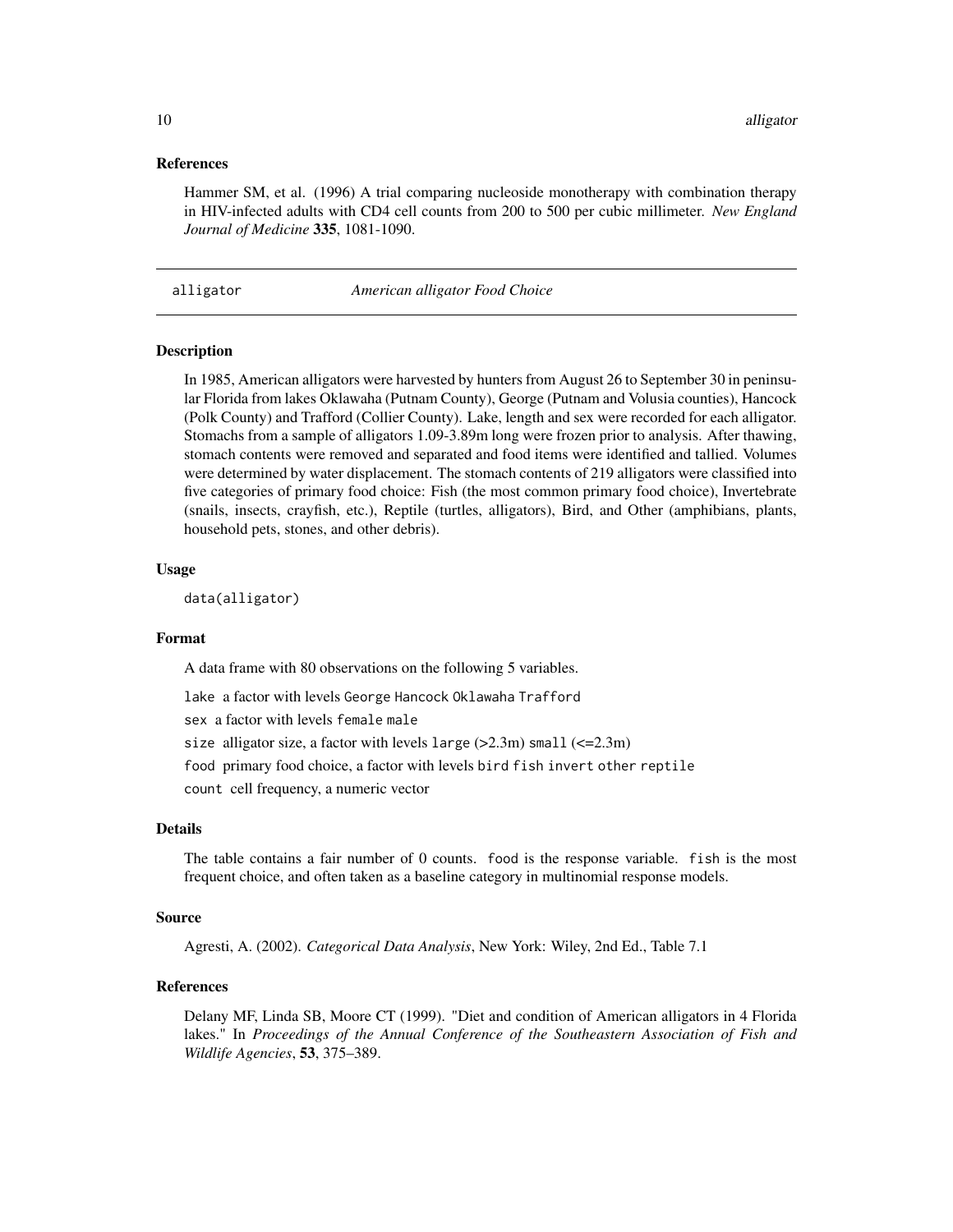#### alligator that the contract of the contract of the contract of the contract of the contract of the contract of the contract of the contract of the contract of the contract of the contract of the contract of the contract of

## Examples

```
data(alligator)
## nnet::multinom Multinomial logit model fit with neural nets
fit <- multinom(food ~ lake+size+sex, data=alligator, weights=count)
summary(fit$fitted.values)
## 1=bird, 2=fish, 3=invert, 4=other, 5=reptile
(L=length(alligator$count))
(N=sum(alligator$count))
y.train=integer(N)
x.train=matrix(nrow=N, ncol=3)
x.test=matrix(nrow=L, ncol=3)
k=1for(i in 1:L) {
   x.test[i, ]=as.integer(
        c(alligator$lake[i], alligator$size[i], alligator$sex[i]))
    if(alligator$count[i]>0)
        for(j in 1:alligator$count[i]) {
            y.train[k]=as.integer(alligator$food[i])
            x.train[k, ]=as.integer(
                c(alligator$lake[i], alligator$size[i], alligator$sex[i]))
            k=k+1
        }
}
table(y.train)
##test mbart with token run to ensure installation works
set.seed(99)
check = mbart(x.train, y.train, nskip=1, ndpost=1)## Not run:
set.seed(99)
check = mbart(x.train, y.train, nskip=1, ndpost=1)
post=mbart(x.train, y.train, x.test)
##post=mc.mbart(x.train, y.train, x.test, mc.cores=8, seed=99)
##check=predict(post, x.test, mc.cores=8)
##print(cor(post$prob.test.mean, check$prob.test.mean)^2)
par(mfrow=c(3, 2))
K=5for(j in 1:5) {
   h=seq(j, L*K, K)print(cor(fit$fitted.values[, j], post$prob.test.mean[h])^2)
    plot(fit$fitted.values[ , j], post$prob.test.mean[h],
         xlim=0:1, ylim=0:1,
         xlab=paste0('NN: Est. Prob. j=', j),
         ylab=paste0('BART: Est. Prob. j=', j))
    abline(a=0, b=1)
}
```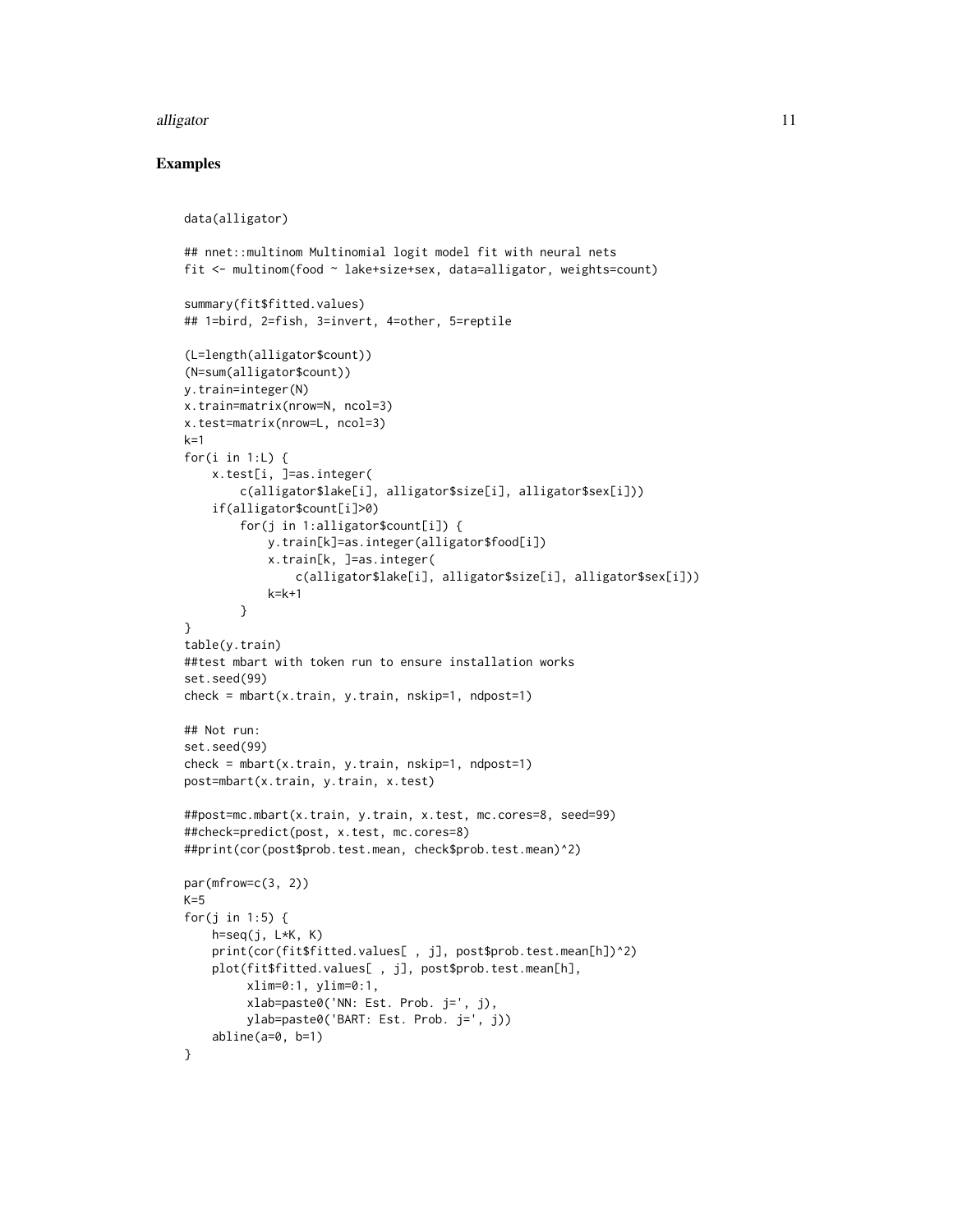<span id="page-11-0"></span>12 arq

```
par(mfrow=c(1, 1))L=16x.test=matrix(nrow=L, ncol=3)
k=1for(size in 1:2)
    for(sex in 1:2)
        for(lake in 1:4) {
            x.test[k, ]=c(lake, size, sex)
            k=k+1
        }
x.test
## two sizes: 1=large: >2.3m, 2=small: <=2.3m
pred=predict(post, x.test)
##pred=predict(post, x.test, mc.cores=8)
ndpost=nrow(pred$prob.test)
size.test=matrix(nrow=ndpost, ncol=K*2)
for(i in 1:K) {
    j=seq(i, L*K/2, K) ## large
    size.test[ , i]=apply(pred$prob.test[ , j], 1, mean)
    j=j+L*K/2 ## small
    size.test[ , i+K]=apply(pred$prob.test[ , j], 1, mean)
}
size.test.mean=apply(size.test, 2, mean)
size.test.025=apply(size.test, 2, quantile, probs=0.025)
size.test.975=apply(size.test, 2, quantile, probs=0.975)
plot(factor(1:K, labels=c('bird', 'fish', 'invert', 'other', 'reptile')),
     rep(1, K), col=1:K, type='n', lwd=1, lty=0,
             xlim=c(1, K), ylim=c(0, 0.5), ylab='Prob.',
     sub="Multinomial BART\nFriedman's partial dependence function")
points(1:K, size.test.mean[1:K+K], col=1)
lines(1:K, size.test.025[1:K+K], col=1, lty=2)
lines(1:K, size.test.975[1:K+K], col=1, lty=2)
points(1:K, size.test.mean[1:K], col=2)
lines(1:K, size.test.025[1:K], col=2, lty=2)
lines(1:K, size.test.975[1:K], col=2, lty=2)
## legend('topright', legend=c('Small', 'Large'),
## pch=1, col=1:2)
```
## End(Not run)

arq *NHANES 2009-2010 Arthritis Questionnaire*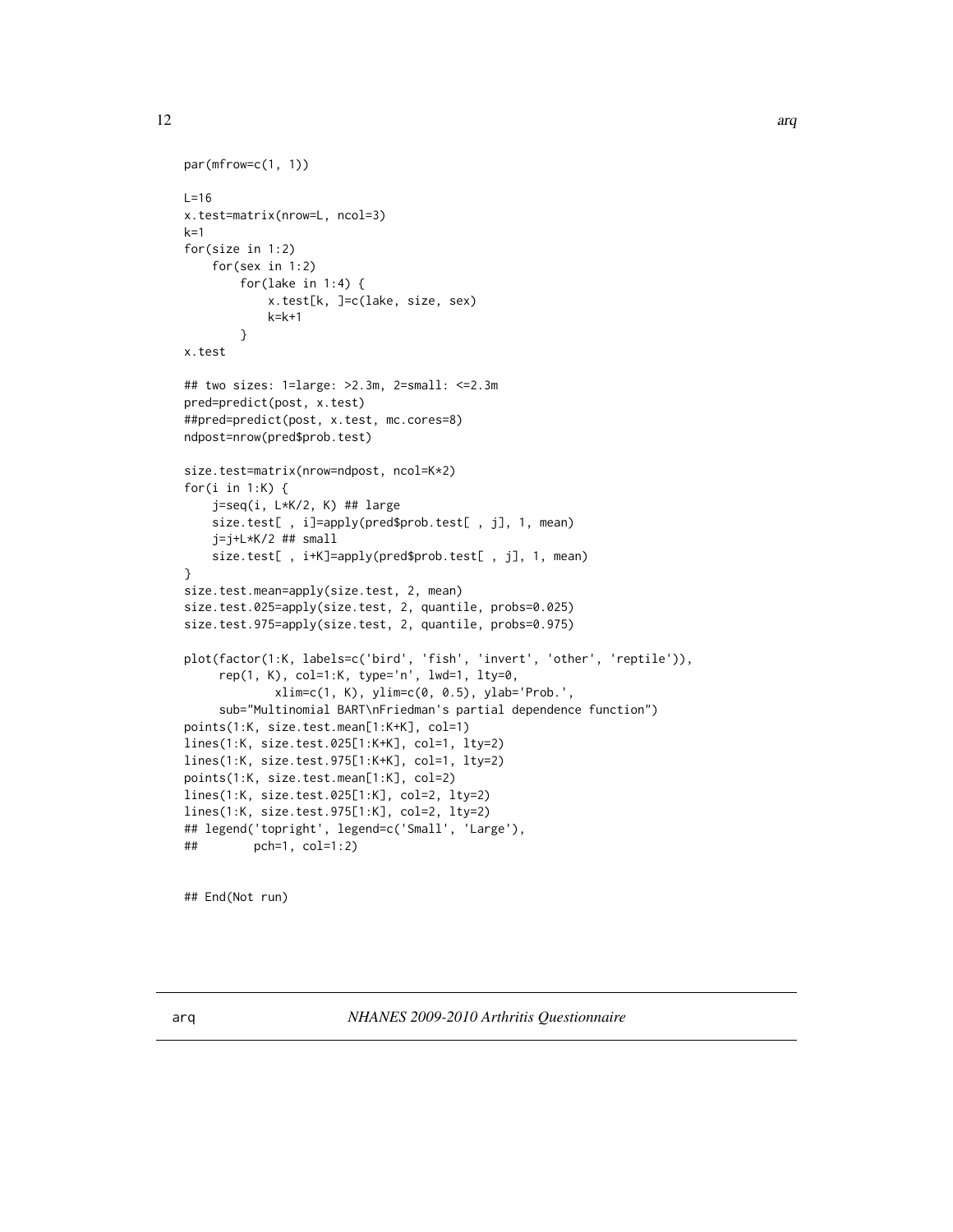# <span id="page-12-0"></span>bartModelMatrix 13

#### Description

This data set was created from the National Health and Nutrition Examination Survey (NHANES) 2009-2010 Arthritis Questionnaire.

#### Usage

data(arq)

#### Details

We have two outcomes of interest. Chronic neck pain: Yes arq010a=1 vs.\ No arq010a=0. Chronic lower-back/buttock pain: Yes arq010de=1 vs.\ No arq010de=0. seqn is a unique survey respondent identifier. wtint2yr is the survey sampling weight. riagendr is gender: 1 for males, 2 for females. ridageyr is age in years. There are several anthropometric measurements: bmxwt, weight in kg; bmxht, height in cm; bmxbmi, body mass index in kg/ $m^2$ ; and bmxwaist, waist circumference in cm. The data was subsetted to ensure non-missing values of these variables.

# References

National Health and Nutrition Examination Survey (NHANES) 2009-2010 Arthritis Questionnaire. [https://wwwn.cdc.gov/nchs/nhanes/2009-2010/ARQ\\_F.htm](https://wwwn.cdc.gov/nchs/nhanes/2009-2010/ARQ_F.htm)

bartModelMatrix *Create a matrix out of a vector or data.frame*

#### Description

The external BART functions operate on matrices in memory. Therefore, if the user submits a vector or data.frame, then this function converts it to a matrix. Also, it determines the number of cutpoints necessary for each column when asked to do so.

#### Usage

bartModelMatrix(X, numcut=0L, usequants=FALSE, type=7, rm.const=FALSE, cont=FALSE, xinfo=NULL)

#### Arguments

| $\mathsf{X}$ | A vector or data frame to create the matrix from.                                                                                                                             |
|--------------|-------------------------------------------------------------------------------------------------------------------------------------------------------------------------------|
| numcut       | The maximum number of cutpoints to consider. If numerates, then just return a<br>matrix; otherwise, return a list containing a matrix X, a vector numeration a list<br>xinfo. |
| usequants    | If usequants is FALSE, then the cutpoints in xinfo are generated uniformly;<br>otherwise, if TRUE, then quantiles are used for the cutpoints.                                 |
| type         | Determines which quantile algorithm is employed.                                                                                                                              |
| rm.const     | Whether or not to remove constant variables.                                                                                                                                  |
|              |                                                                                                                                                                               |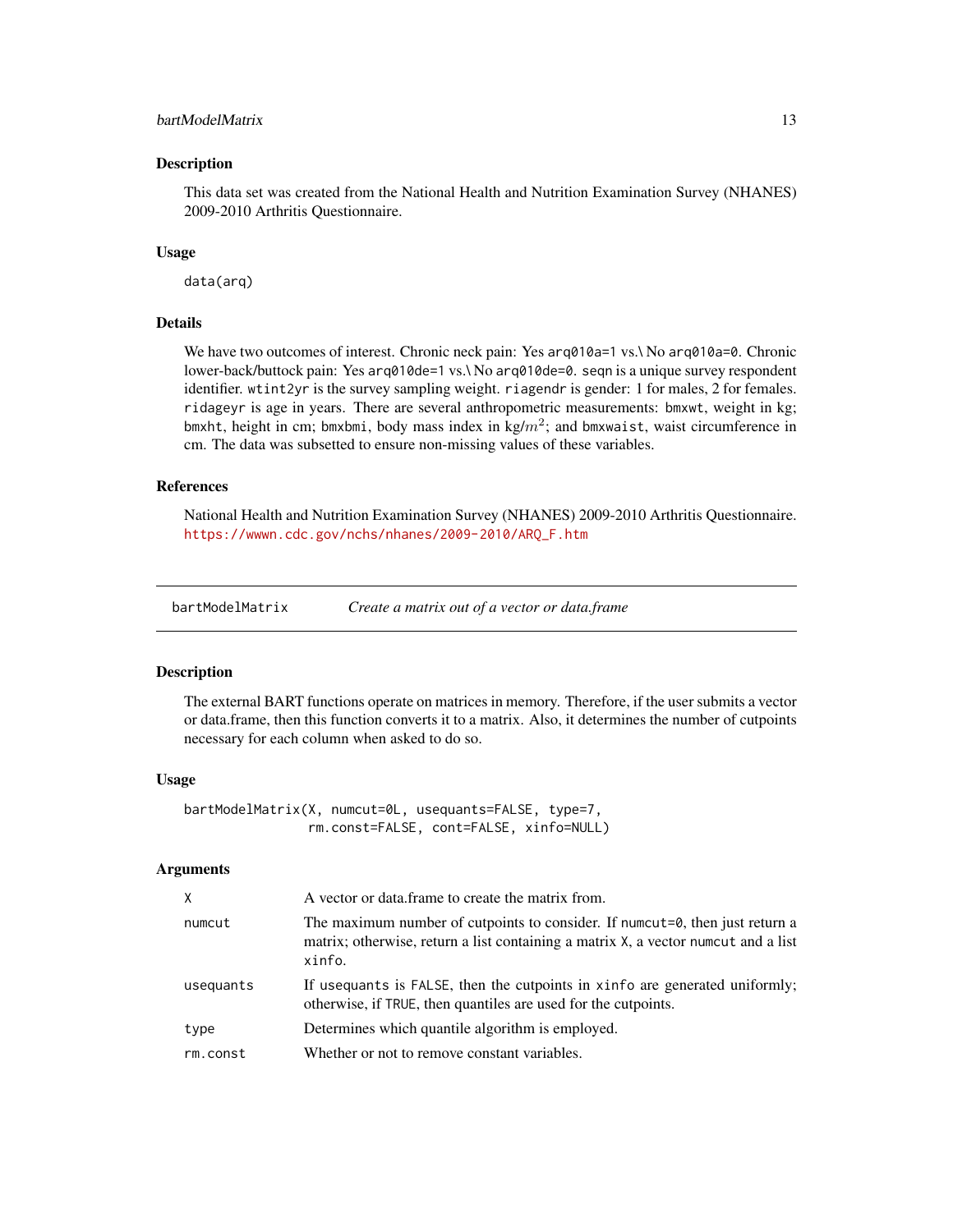<span id="page-13-0"></span>

| cont  | Whether or not to assume all variables are continuous.                                                                                                                                                                                                    |
|-------|-----------------------------------------------------------------------------------------------------------------------------------------------------------------------------------------------------------------------------------------------------------|
| xinfo | You can provide the cutpoints to BART or let BART choose them for you. To<br>provide them, use the xinfo argument to specify a list (matrix) where the items<br>(rows) are the covariates and the contents of the items (columns) are the cut-<br>points. |

# See Also

[class.ind](#page-0-0)

# Examples

```
set.seed(99)
a \leq rbinom(10, 4, 0.4)
table(a)
x \leftarrow runif(10)df <- data.frame(a=factor(a), x=x)
b <- bartModelMatrix(df)
b
b <- bartModelMatrix(df, numcut=9)
b
b <- bartModelMatrix(df, numcut=9, usequants=TRUE)
b
## Not run:
    f <- bartModelMatrix(as.character(a))
## End(Not run)
```
bladder *Bladder Cancer Recurrences*

### Description

This interesting example is from a clinical trial conducted by the Veterans Administration Cooperative Urological Research Group. This data on recurrence of bladder cancer has been used by many to demonstrate methodology for recurrent events modelling. In this study, all patients had superficial bladder tumors when they entered the trial. These tumors were removed transurethrally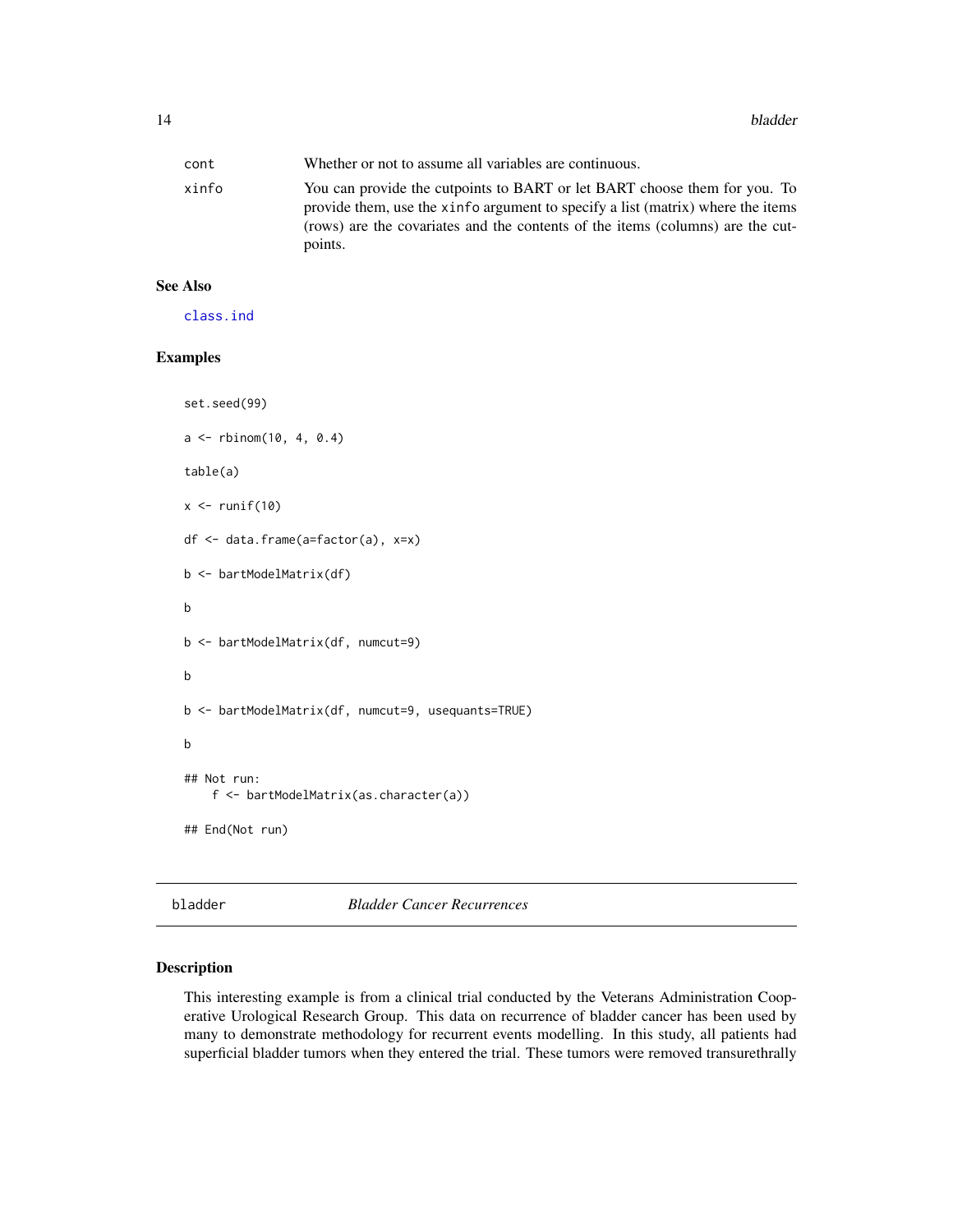#### bladder and the state of the state of the state of the state of the state of the state of the state of the state of the state of the state of the state of the state of the state of the state of the state of the state of th

and patients were randomly assigned to one of three treatments: placebo, thiotepa or pyridoxine (vitamin B6). Many patients had multiple recurrences of tumors during the study and new tumors were removed at each visit. For each patient, their recurrence time, if any, was measured from the beginning of treatment.

bladder is the data set that appears most commonly in the literature. It uses only the 85 subjects with nonzero follow-up who were assigned to either thiotepa or placebo and only the first four recurrences for any patient. The status variable is 1 for recurrence and 0 for everything else (including death for any reason). The data set is laid out in the competing risks format of the paper by Wei, Lin, and Weissfeld (WLW).

bladder1 is the full data set from the study. It contains all three treatment arms and all recurrences for 118 subjects; the maximum observed number of recurrences is 9.

bladder2 uses the same subset of subjects as bladder, but formated in the (start, stop] or Anderson-Gill (AG) style. Note that in transforming from the WLW to the AG style data set there is a quite common programming mistake that leads to extra follow-up time for 12 subjects: all those with follow-up beyond their fourth recurrence. Over this extended time these subjects are by definition not at risk for another event in the WLW data set.

# Format

bladder

| id:     | Patient id                              |
|---------|-----------------------------------------|
| rx:     | Treatment 1=placebo 2=thiotepa          |
| number: | Initial number of tumours (8=8 or more) |
| size:   | size (cm) of largest initial tumour     |
| stop:   | recurrence or censoring time            |
| enum:   | which recurrence (up to 4)              |

#### bladder1

| id:          | Patient id                                                |
|--------------|-----------------------------------------------------------|
| treatment:   | Placebo, pyridoxine (vitamin B6), or thiotepa             |
| number:      | Initial number of tumours $(8=8 \text{ or more})$         |
| size:        | Size (cm) of largest initial tumour                       |
| recur:       | Number of recurrences                                     |
| start, stop: | The start and end time of each time interval              |
| status:      | End of interval code, 0=censored, 1=recurrence,           |
|              | 2=death from bladder disease, 3=death other/unknown cause |
| rtumor:      | Number of tumors found at the time of a recurrence        |
| rsize:       | Size of largest tumor at a recurrence                     |
| enum:        | Event number (observation number within patient)          |

#### bladder2

| id: | Patient id                     |
|-----|--------------------------------|
| TX: | Treatment 1=placebo 2=thiotepa |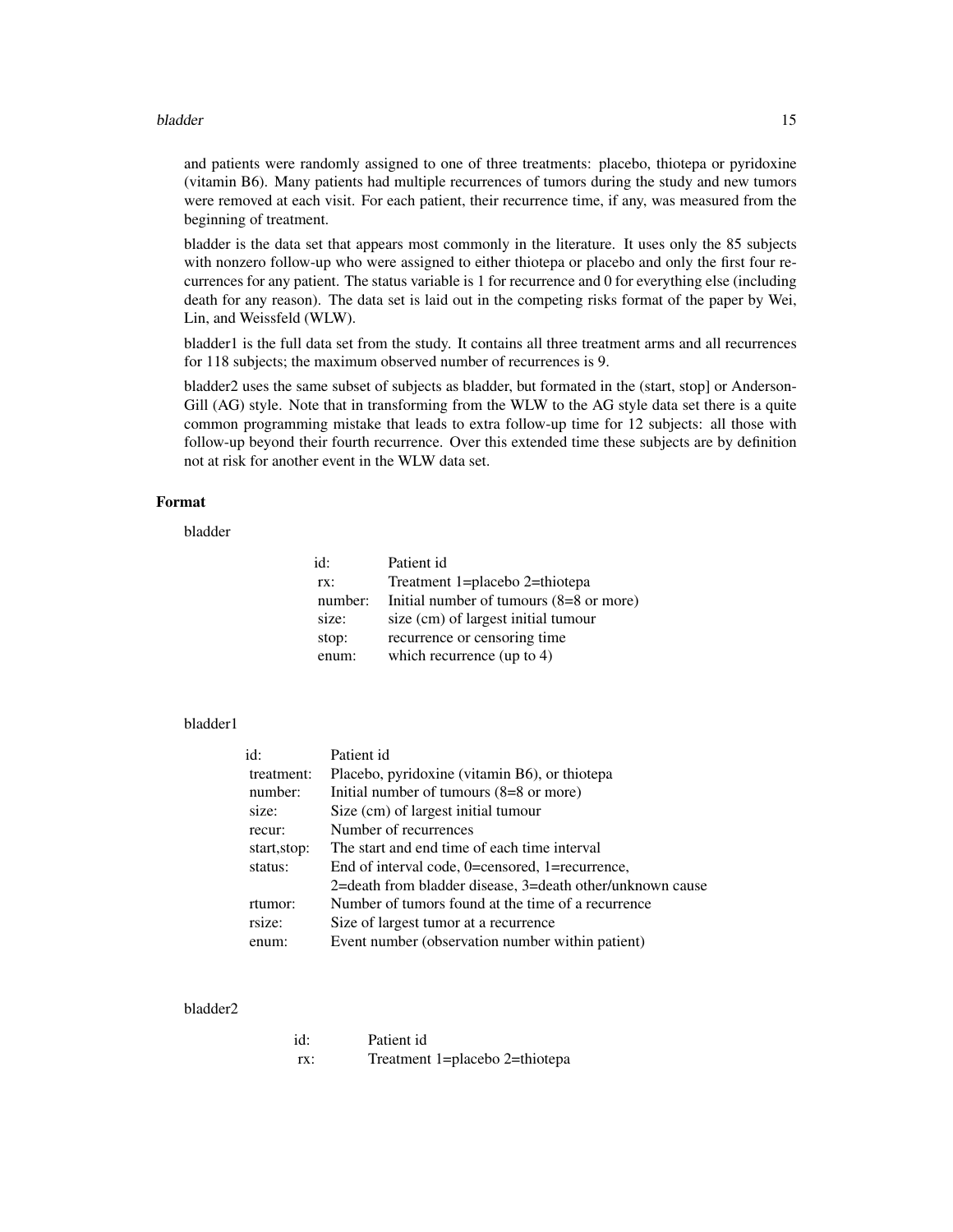<span id="page-15-0"></span>

| number: | Initial number of tumours $(8=8 \text{ or more})$ |
|---------|---------------------------------------------------|
| size:   | size (cm) of largest initial tumour               |
| start:  | start of interval (0 or previous recurrence time) |
| stop:   | recurrence or censoring time                      |
| enum:   | which recurrence (up to $4$ )                     |

#### References

Byar, DP (1980), "The Veterans Administration Study of Chemoprophylaxis for Recurrent Stage I Bladder Tumors: Comparisons of Placebo, Pyridoxine, and Topical Thiotepa," in *Bladder Tumors and Other Topics in Urological Oncology*, eds. M Pavone-Macaluso, PH Smith, and F Edsmyn, New York: Plenum, pp. 363-370.

Andrews DF, Hertzberg AM (1985), DATA: A Collection of Problems from Many Fields for the Student and Research Worker, New York: Springer-Verlag.

LJ Wei, DY Lin, L Weissfeld (1989), Regression analysis of multivariate incomplete failure time data by modeling marginal distributions. *Journal of the American Statistical Association*, 84.

#### Examples

data(bladder)

<span id="page-15-1"></span>crisk.bart *BART for competing risks*

#### **Description**

Here we have implemented a simple and direct approach to utilize BART for competing risks that is very flexible, and is akin to discrete-time survival analysis. Following the capabilities of BART, we allow for maximum flexibility in modeling the dependence of competing failure times on covariates. In particular, we do not impose proportional hazards.

To elaborate, consider data in the form:  $(s_i, \delta_i, x_i)$  where  $s_i$  is the event time;  $\delta_i$  is an indicator distinguishing events,  $\delta_i = h$  due to cause  $hin1, 2$ , from right-censoring,  $\delta_i = 0$ ;  $x_i$  is a vector of covariates; and  $i = 1, ..., N$  indexes subjects.

We denote the K distinct event/censoring times by  $0 < t_{(1)} < ... < t_{(K)} < \infty$  thus taking  $t_{(j)}$ to be the  $j^{th}$  order statistic among distinct observation times and, for convenience,  $t_{(0)} = 0$ . Now consider event indicators for cause h:  $y_{hij}$  for each subject i at each distinct time  $t_{(j)}$  up to and including the subject's last observation time  $s_i = t_{(n_i)}$  with  $n_i = \arg \max_j [t_{(j)} \le s_i]$  for cause 1, but only up to  $n_i - y_{1ij}$  for cause 2.

We then denote by  $p_{hi}$  the probability of an event at time  $t_{(i)}$  conditional on no previous event. We now write the model for  $y_{hij}$  as a nonparametric probit (or logistic) regression of  $y_{hij}$  on the time  $t_{(i)}$  and the covariates  $x_{hi}$ , and then utilize BART for binary responses. Specifically,  $y_{hi} = I[\delta_i =$  $h[I[s_i = t_{(j)}], j = 1, ..., n_i - I[h = 2]y_{1ij}$ . Therefore, we have  $p_{hij} = F(m u_{hij}), m u_{hij} =$  $mu_h + f_h(t_{(j)}, x_{hi})$  where F denotes the Normal (or Logistic) cdf. As in the binary response case,  $f_h$  is the sum of many tree models. Finally, based on these probabilities,  $p_{hij}$ , we can construct targets of inference such as the cumulative incidence functions.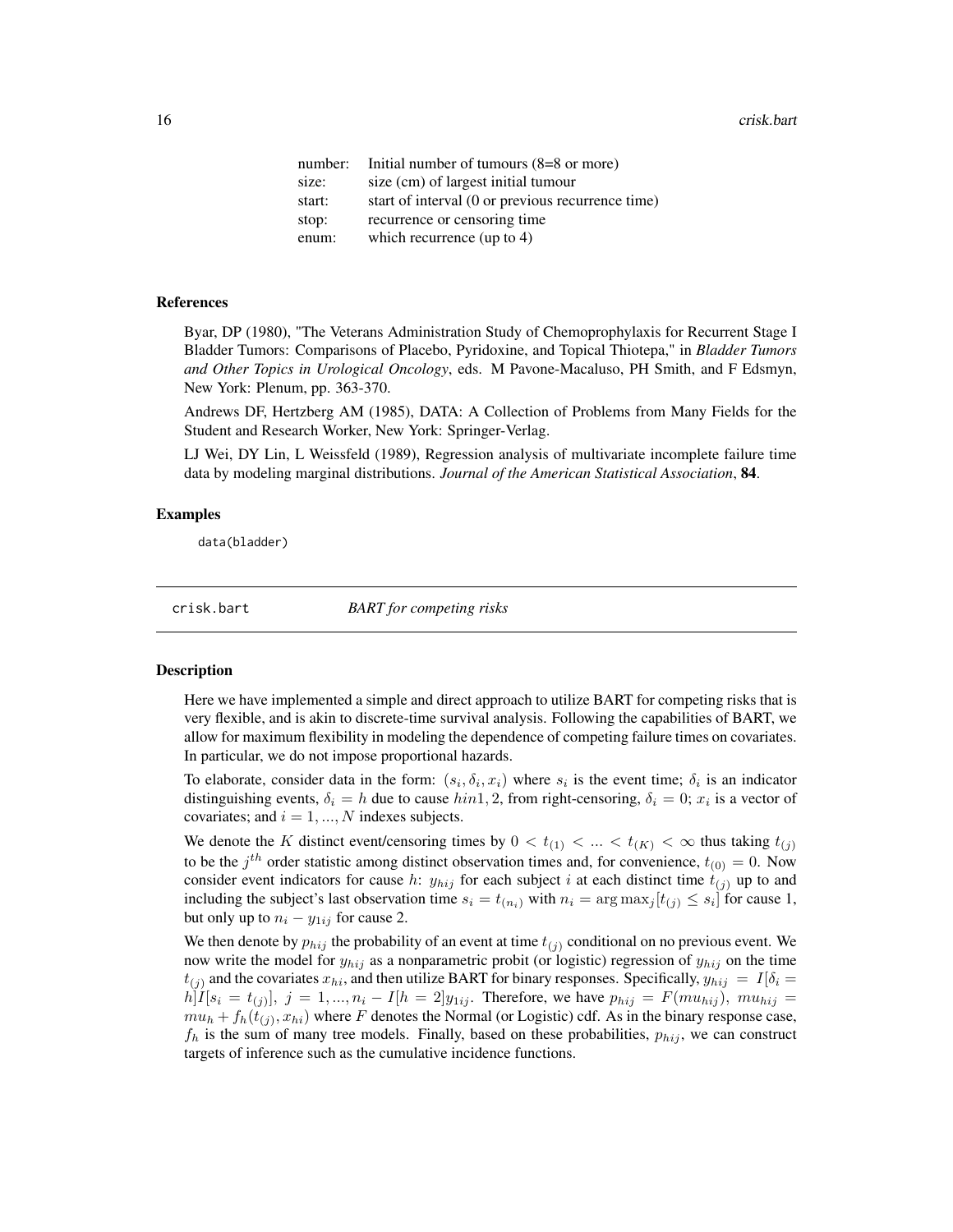#### crisk.bart 17

#### Usage

```
crisk.bart(x.train=matrix(0,0,0), y.train=NULL,
           x.train2=x.train, y.train2=NULL,
           times=NULL, delta=NULL, K=NULL,
           x.test=matrix(0,0,0), x.test2=x.test, cond=NULL,
           sparse=FALSE, theta=0, omega=1,
           a=0.5, b=1, augment=FALSE,
           rho=NULL, rho2=NULL,
           xinfo=matrix(0,0,0), xinfo2=matrix(0,0,0),
           usequants=FALSE,
           rm.const=TRUE, type='pbart',
           ntype=as.integer(
               factor(type, levels=c('wbart', 'pbart', 'lbart'))),
           k=2, power=2, base=0.95,
           offset=NULL, offset2=NULL,
           tau.num=c(NA, 3, 6)[ntype],
           ntree=50, numcut=100, ndpost=1000, nskip=250,
           keepevery = 10L,
           printevery=100L,
           id=NULL, ## crisk.bart only
           seed=99, ## mc.crisk.bart only
           mc.cores=2, ## mc.crisk.bart only
          nice=19L ## mc.crisk.bart only
          \lambdamc.crisk.bart(x.train=matrix(0,0,0), y.train=NULL,
              x.train2=x.train, y.train2=NULL,
              times=NULL, delta=NULL, K=NULL,
              x.test=matrix(0,0,0), x.test2=x.test, cond=NULL,
              sparse=FALSE, theta=0, omega=1,
              a=0.5, b=1, augment=FALSE,
              rho=NULL, rho2=NULL,
              xinfo=matrix(0,0,0), xinfo2=matrix(0,0,0),
              usequants=FALSE,
              rm.const=TRUE, type='pbart',
              ntype=as.integer(
                  factor(type, levels=c('wbart', 'pbart', 'lbart'))),
              k=2, power=2, base=0.95,
              offset=NULL, offset2=NULL,
              tau.num=c(NA, 3, 6)[ntype],
              ntree=50, numcut=100, ndpost=1000, nskip=250,
```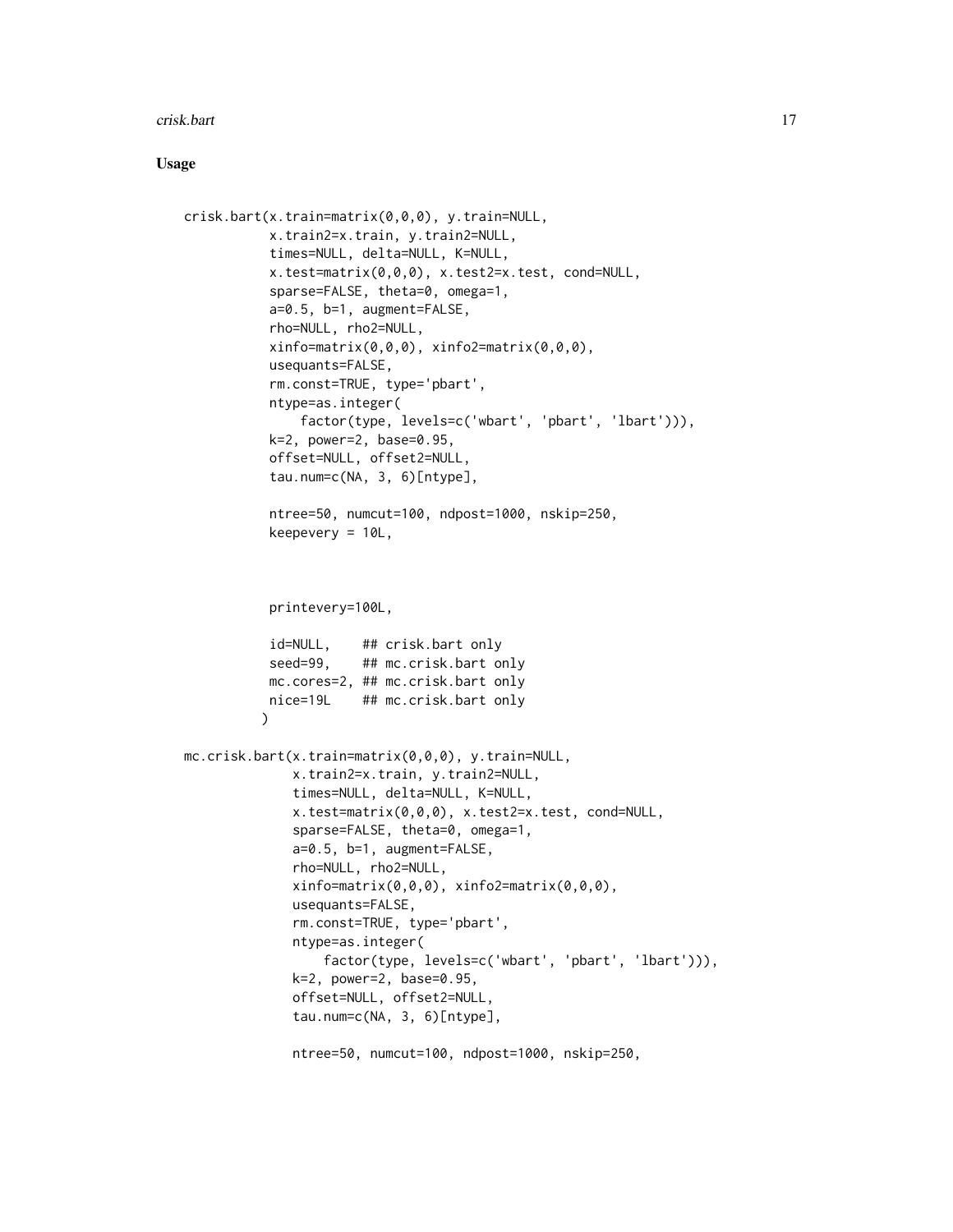```
keepevery = 10L,
```
printevery=100L,

```
id=NULL, ## crisk.bart only
 seed=99, ## mc.crisk.bart only
 mc.cores=2, ## mc.crisk.bart only
nice=19L ## mc.crisk.bart only
)
```
# Arguments

| x.train  | Covariates for training (in sample) data of cause 1.<br>Must be a data.frame or a matrix with rows corresponding to observations and<br>columns to variables.<br>crisk. bart will generate draws of $f_1(t, x)$ for each x which is a row of x. train<br>(note that the definition of x. train is dependent on whether y. train has been<br>specified; see below).                                   |  |
|----------|------------------------------------------------------------------------------------------------------------------------------------------------------------------------------------------------------------------------------------------------------------------------------------------------------------------------------------------------------------------------------------------------------|--|
| y.train  | Cause 1 binary response for training (in sample) data.<br>If y. train is NULL, then y. train (x. train and x. test, if specified) are gen-<br>erated by a call to crisk.pre.bart (which require that times and delta be<br>provided: see below); otherwise, y.train (x.train and x.test, if specified)<br>are utilized as given assuming that the data construction has already been per-<br>formed. |  |
| x.train2 | Covariates for training (in sample) data of cause 2. Similar to x. train above.                                                                                                                                                                                                                                                                                                                      |  |
| y.train2 | Cause 2 binary response for training (in sample) data, i.e., failure from any cause<br>besides the cause of interest which is cause 1. Similar to y. train above.                                                                                                                                                                                                                                    |  |
| times    | The time of event or right-censoring, $s_i$ .<br>If y. train is NULL, then times (and delta) must be provided.                                                                                                                                                                                                                                                                                       |  |
| delta    | The event indicator: 1 for cause $1$ , 2 for cause $2$ and $0$ is censored.<br>If y. train is NULL, then delta (and times) must be provided.                                                                                                                                                                                                                                                         |  |
| K        | If provided, then coarsen times per the quantiles $1/K, 2/K, , K/K$ .                                                                                                                                                                                                                                                                                                                                |  |
| x.test   | Covariates for test (out of sample) data of cause 1.<br>Must be a data frame or a matrix and have the same structure as x. train.<br>crisk. bart will generate draws of $f_1(t, x)$ for each x which is a row of x. test.                                                                                                                                                                            |  |
| x.test2  | Covariates for test (out of sample) data of cause 2. Similar to x. test above.                                                                                                                                                                                                                                                                                                                       |  |
| cond     | A vector of indices for y. train2 indicating subjects who did not suffer a cause<br>1 event and, therefore, are eligible for cause 2.                                                                                                                                                                                                                                                                |  |
| sparse   | Whether to perform variable selection based on a sparse Dirichlet prior; see<br>Linero $2016$ .                                                                                                                                                                                                                                                                                                      |  |
| theta    | Set theta parameter; zero means random.                                                                                                                                                                                                                                                                                                                                                              |  |
| omega    | Set <i>omega</i> parameter; zero means random.                                                                                                                                                                                                                                                                                                                                                       |  |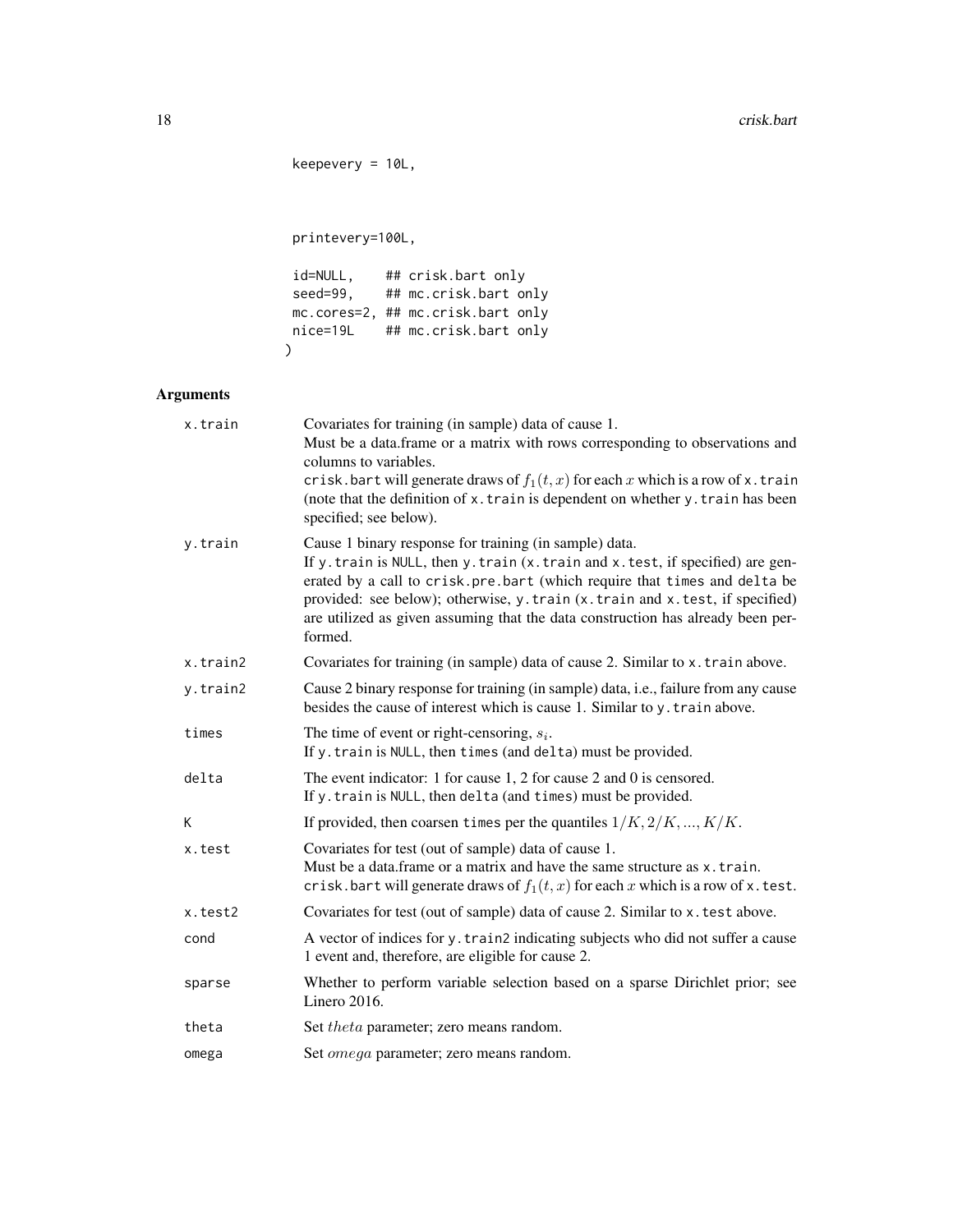| a                | Sparse parameter for $Beta(a, b)$ prior: 0.5 $\lt = a \lt = 1$ where lower values<br>inducing more sparsity.                                                                                                                                                                                                                                                                                                                                                                                                                                                                                          |  |
|------------------|-------------------------------------------------------------------------------------------------------------------------------------------------------------------------------------------------------------------------------------------------------------------------------------------------------------------------------------------------------------------------------------------------------------------------------------------------------------------------------------------------------------------------------------------------------------------------------------------------------|--|
| b                | Sparse parameter for $Beta(a, b)$ prior; typically, b=1.                                                                                                                                                                                                                                                                                                                                                                                                                                                                                                                                              |  |
| rho              | Sparse parameter: typically rho=p where p is the number of covariates in x. train.                                                                                                                                                                                                                                                                                                                                                                                                                                                                                                                    |  |
| rho <sub>2</sub> | Sparse parameter: typically rho2=p where p is the number of covariates in<br>x.train2.                                                                                                                                                                                                                                                                                                                                                                                                                                                                                                                |  |
| augment          | Whether data augmentation is to be performed in sparse variable selection.                                                                                                                                                                                                                                                                                                                                                                                                                                                                                                                            |  |
| xinfo            | You can provide the cutpoints to BART or let BART choose them for you. To<br>provide them, use the xinfo argument to specify a list (matrix) where the items<br>(rows) are the covariates and the contents of the items (columns) are the cut-<br>points.                                                                                                                                                                                                                                                                                                                                             |  |
| xinfo2           | Cause 2 cutpoints.                                                                                                                                                                                                                                                                                                                                                                                                                                                                                                                                                                                    |  |
| usequants        | If usequants=FALSE, then the cutpoints in xinfo are generated uniformly; oth-<br>erwise, if TRUE, uniform quantiles are used for the cutpoints.                                                                                                                                                                                                                                                                                                                                                                                                                                                       |  |
| rm.const         | Whether or not to remove constant variables.                                                                                                                                                                                                                                                                                                                                                                                                                                                                                                                                                          |  |
| type             | Whether to employ probit BART via Albert-Chib, 'pbart', or logistic BART<br>by Holmes-Held, 'lbart'.                                                                                                                                                                                                                                                                                                                                                                                                                                                                                                  |  |
| ntype            | The integer equivalent of type where 'wbart' is 1, 'pbart' is 2 and 'lbart'<br>is $3$ .                                                                                                                                                                                                                                                                                                                                                                                                                                                                                                               |  |
| k                | k is the number of prior standard deviations $f_h(t, x)$ is away from +/-3. The<br>bigger k is, the more conservative the fitting will be.                                                                                                                                                                                                                                                                                                                                                                                                                                                            |  |
| power            | Power parameter for tree prior.                                                                                                                                                                                                                                                                                                                                                                                                                                                                                                                                                                       |  |
| base             | Base parameter for tree prior.                                                                                                                                                                                                                                                                                                                                                                                                                                                                                                                                                                        |  |
| offset           | Cause 1 binary offset.                                                                                                                                                                                                                                                                                                                                                                                                                                                                                                                                                                                |  |
| offset2          | Cause 2 binary offset.                                                                                                                                                                                                                                                                                                                                                                                                                                                                                                                                                                                |  |
| tau.num          | The numerator in the tau definition.                                                                                                                                                                                                                                                                                                                                                                                                                                                                                                                                                                  |  |
| ntree            | The number of trees in the sum.                                                                                                                                                                                                                                                                                                                                                                                                                                                                                                                                                                       |  |
| numcut           | The number of possible values of cutpoints (see usequants). If a single num-<br>ber if given, this is used for all variables. Otherwise a vector with length equal<br>to ncol(x.train) is required, where the $ith$ element gives the number of cut-<br>points used for the $i^{th}$ variable in x. train. If usequants is FALSE, numcut<br>equally spaced cutoffs are used covering the range of values in the corresponding<br>column of x.train. If usequants is TRUE, then min(numcut, the number of<br>unique values in the corresponding columns of x. train -1) cutpoint val-<br>ues are used. |  |
| ndpost           | The number of posterior draws returned.                                                                                                                                                                                                                                                                                                                                                                                                                                                                                                                                                               |  |
| nskip            | Number of MCMC iterations to be treated as burn in.                                                                                                                                                                                                                                                                                                                                                                                                                                                                                                                                                   |  |
| keepevery        | Every keepevery draw is kept to be returned to the user.                                                                                                                                                                                                                                                                                                                                                                                                                                                                                                                                              |  |
| printevery       | As the MCMC runs, a message is printed every printevery draws.                                                                                                                                                                                                                                                                                                                                                                                                                                                                                                                                        |  |
| id               | crisk.bart only: unique identifier added to returned list.                                                                                                                                                                                                                                                                                                                                                                                                                                                                                                                                            |  |
| seed             | mc.crisk.bart only: seed required for reproducible MCMC.                                                                                                                                                                                                                                                                                                                                                                                                                                                                                                                                              |  |
| mc.cores         | mc.crisk.bart only: number of cores to employ in parallel.                                                                                                                                                                                                                                                                                                                                                                                                                                                                                                                                            |  |
| nice             | mc. crisk.bart only: set the job niceness. The default niceness is 19: niceness<br>goes from 0 (highest priority) to 19 (lowest priority).                                                                                                                                                                                                                                                                                                                                                                                                                                                            |  |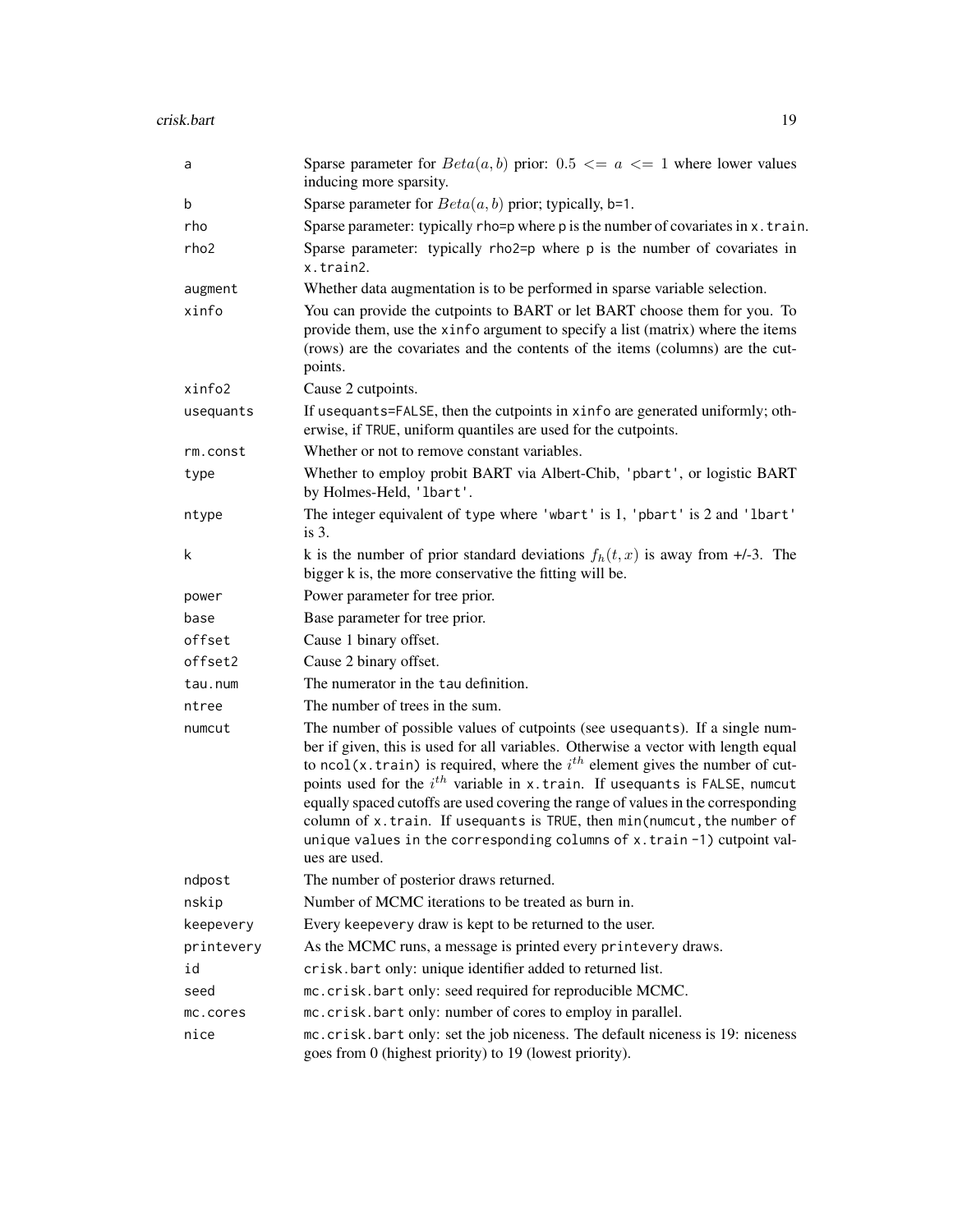crisk.bart returns an object of type criskbart which is essentially a list. Besides the items listed below, the list has offset, offset2, times which are the unique times, K which is the number of unique times, tx.train and tx.test, if any.

| yhat.train     | A matrix with ndpost rows and nrow(x.train) columns. Each row corre-<br>sponds to a draw $f_1^*$ from the posterior of $f_1$ and each column corresponds to a<br>row of x. train. The $(i, j)$ value is $f_1^*(t, x)$ for the $i^{th}$ kept draw of $f_1$ and the<br>$jth$ row of x. train. Burn-in is dropped. |
|----------------|-----------------------------------------------------------------------------------------------------------------------------------------------------------------------------------------------------------------------------------------------------------------------------------------------------------------|
| yhat.test      | Same as yhat. train but now the x's are the rows of the test data.                                                                                                                                                                                                                                              |
| surv.test      | test data fits for the survival function, $S(t, x)$ .                                                                                                                                                                                                                                                           |
| surv.test.mean | mean of surv. test over the posterior samples.                                                                                                                                                                                                                                                                  |
| prob.test      | The probability of suffering cause 1.                                                                                                                                                                                                                                                                           |
| prob.test2     | The probability of suffering cause 2.                                                                                                                                                                                                                                                                           |
| cif.test       | The cumulative incidence function of cause 1, $F_1(t, x)$ .                                                                                                                                                                                                                                                     |
| cif.test2      | The cumulative incidence function of cause 2, $F_2(t, x)$ .                                                                                                                                                                                                                                                     |
| cif.test.mean  | mean of cif. test columns for cause 1.                                                                                                                                                                                                                                                                          |
|                | cif.test2.mean mean of cif.test2 columns for cause 2.                                                                                                                                                                                                                                                           |
| varcount       | a matrix with ndpost rows and nrow(x.train) columns. Each row is for a<br>draw. For each variable (corresponding to the columns), the total count of the<br>number of times this variable is used for cause 1 in a tree decision rule (over all<br>trees) is given.                                             |
| varcount2      | For each variable the total count of the number of times this variable is used for<br>cause 2 in a tree decision rule is given.                                                                                                                                                                                 |

# See Also

[crisk.pre.bart](#page-21-1), [predict.criskbart](#page-84-1), [mc.crisk.pwbart](#page-53-1), [crisk2.bart](#page-23-1)

#### Examples

```
data(transplant)
pfit <- survfit(Surv(futime, event) ~ abo, transplant)
# competing risks for type O
plot(pfit[4,], xscale=7, xmax=735, col=1:3, lwd=2, ylim=c(0, 1),
      xlab='t (weeks)', ylab='Aalen-Johansen (AJ) CI(t)')
   legend(450, .4, c("Death", "Transplant", "Withdrawal"), col=1:3, lwd=2)
## plot(pfit[4,], xscale=30.5, xmax=735, col=1:3, lwd=2, ylim=c(0, 1),
## xlab='t (months)', ylab='Aalen-Johansen (AJ) CI(t)')
## legend(450, .4, c("Death", "Transplant", "Withdrawal"), col=1:3, lwd=2)
delta <- (as.numeric(transplant$event)-1)
## recode so that delta=1 is cause of interest; delta=2 otherwise
```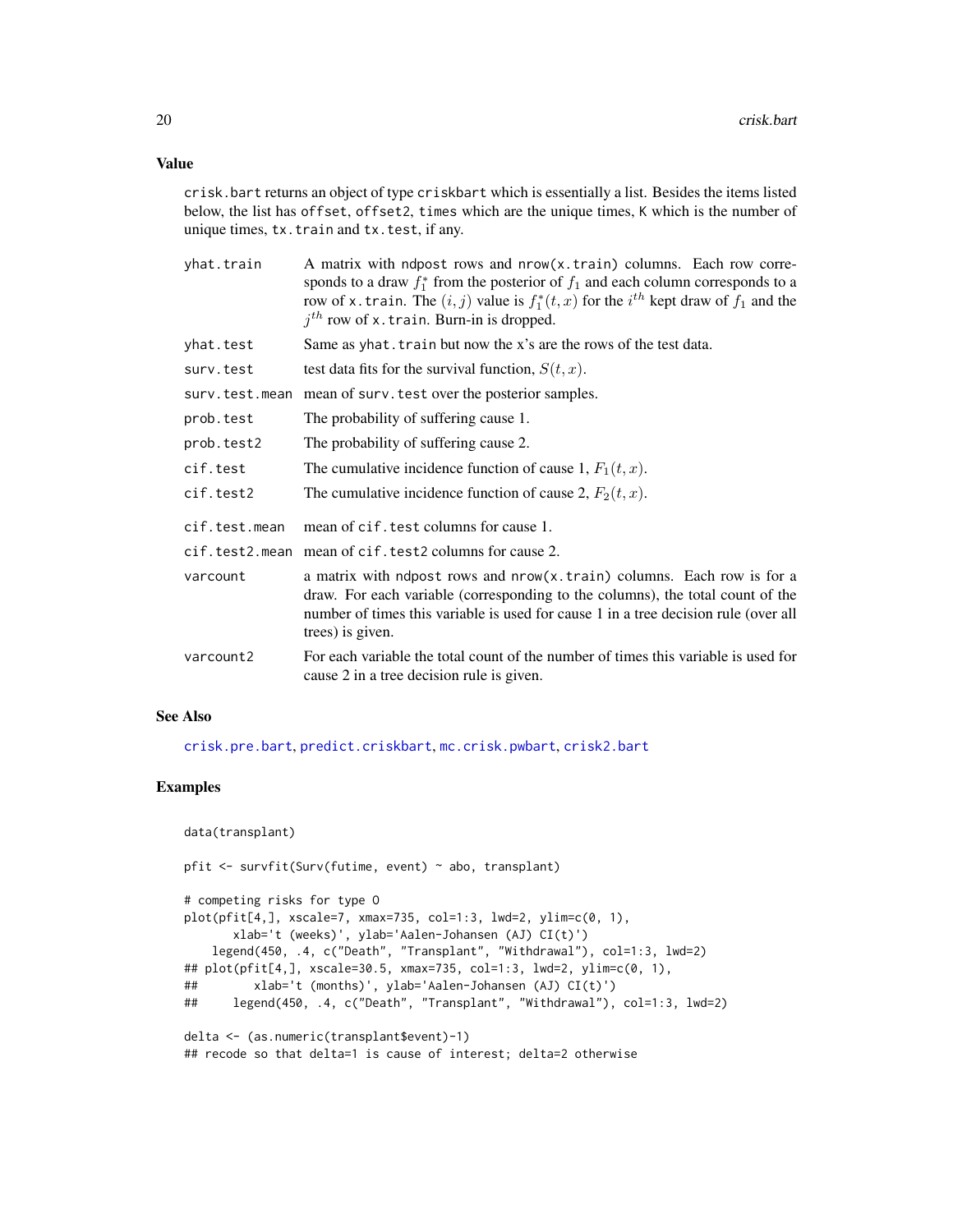#### crisk.bart 21

```
delta[delta==1] <- 4
delta[delta==2] <- 1
delta[delta>1] <- 2
table(delta, transplant$event)
times <- pmax(1, ceiling(transplant$futime/7)) ## weeks
##times <- pmax(1, ceiling(transplant$futime/30.5)) ## months
table(times)
typeO <- 1*(transplant$abo=='O')
typeA <- 1*(transplant$abo=='A')
typeB <- 1*(transplant$abo=='B')
typeAB <- 1*(transplant$abo=='AB')
table(typeA, typeO)
x.train <- cbind(typeO, typeA, typeB, typeAB)
x.test < - child(1, 0, 0, 0)dimnames(x.test)[[2]] <- dimnames(x.train)[[2]]
##test BART with token run to ensure installation works
set.seed(99)
post <- crisk.bart(x.train=x.train, times=times, delta=delta,
                   x.test=x.test, nskip=1, ndpost=1, keepevery=1)
## Not run:
## run one long MCMC chain in one process
## set.seed(99)
## post <- crisk.bart(x.train=x.train, times=times, delta=delta, x.test=x.test)
## in the interest of time, consider speeding it up by parallel processing
## run "mc.cores" number of shorter MCMC chains in parallel processes
post <- mc.crisk.bart(x.train=x.train, times=times, delta=delta,
                      x.test=x.test, seed=99, mc.cores=8)
K <- post$K
typeO.cif.mean <- apply(post$cif.test, 2, mean)
typeO.cif.025 <- apply(post$cif.test, 2, quantile, probs=0.025)
typeO.cif.975 <- apply(post$cif.test, 2, quantile, probs=0.975)
plot(pfit[4,], xscale=7, xmax=735, col=1:3, lwd=2, ylim=c(0, 0.8),
       xlab='t (weeks)', ylab='CI(t)')
points(c(0, post$times)*7, c(0, typeO.cif.mean), col=4, type='s', lwd=2)
points(c(0, post$times)*7, c(0, type0.cif.025), col=4, type='s', lwd=2, lty=2)points(c(0, post$times)*7, c(0, typeO.cif.975), col=4, type='s', lwd=2, lty=2)
     legend(450, .4, c("Transplant(BART)", "Transplant(AJ)",
                       "Death(AJ)", "Withdrawal(AJ)"),
            col=c(4, 2, 1, 3), lwd=2)
##dev.copy2pdf(file='../vignettes/figures/liver-BART.pdf')
## plot(pfit[4,], xscale=30.5, xmax=735, col=1:3, lwd=2, ylim=c(0, 0.8),
## xlab='t (months)', ylab='CI(t)')
```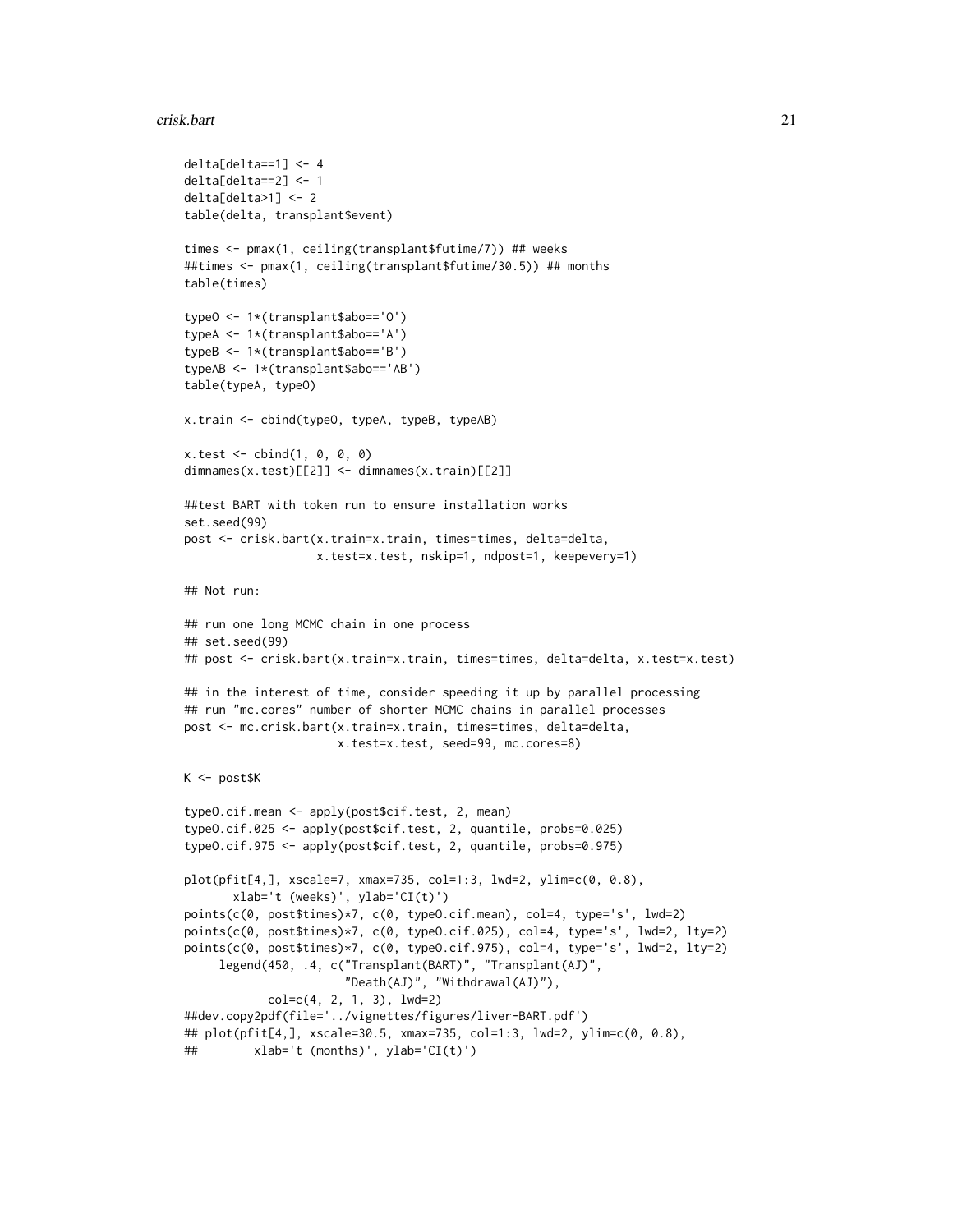```
## points(c(0, post$times)*30.5, c(0, typeO.cif.mean), col=4, type='s', lwd=2)
## points(c(0, post$times)*30.5, c(0, typeO.cif.025), col=4, type='s', lwd=2, lty=2)
## points(c(0, post$times)*30.5, c(0, typeO.cif.975), col=4, type='s', lwd=2, lty=2)
## legend(450, .4, c("Transplant(BART)", "Transplant(AJ)",
## "Death(AJ)", "Withdrawal(AJ)"),
## col=c(4, 2, 1, 3), lwd=2)
```
## End(Not run)

<span id="page-21-1"></span>crisk.pre.bart *Data construction for competing risks with BART*

# Description

Competing risks contained in  $(t, \delta, x)$  must be translated to data suitable for the BART competing risks model; see crisk.bart for more details.

#### Usage

```
crisk.pre.bart( times, delta, x.train=NULL, x.test=NULL,
                x.train2=x.train, x.test2=x.test, K=NULL )
```
# Arguments

| times    | The time of event or right-censoring.                                                                                                                                            |
|----------|----------------------------------------------------------------------------------------------------------------------------------------------------------------------------------|
| delta    | The event indicator: 1 is a cause 1 event, 2 a cause 2 while 0 is censored.                                                                                                      |
| x.train  | Explanatory variables for training (in sample) data of cause 1.<br>If provided, must be a matrix with (as usual) rows corresponding to observations<br>and columns to variables. |
| x.test   | Explanatory variables for test (out of sample) data of cause 1.<br>If provided, must be a matrix and have the same structure as x.train.                                         |
| x.train2 | Explanatory variables for training (in sample) data of cause 2.<br>If provided, must be a matrix with (as usual) rows corresponding to observations<br>and columns to variables. |
| x.test2  | Explanatory variables for test (out of sample) data of cause 2.<br>If provided, must be a matrix and have the same structure as x.train.                                         |
| К        | If provided, then coarsen times per the quantiles $1/K, 2/K, , K/K$ .                                                                                                            |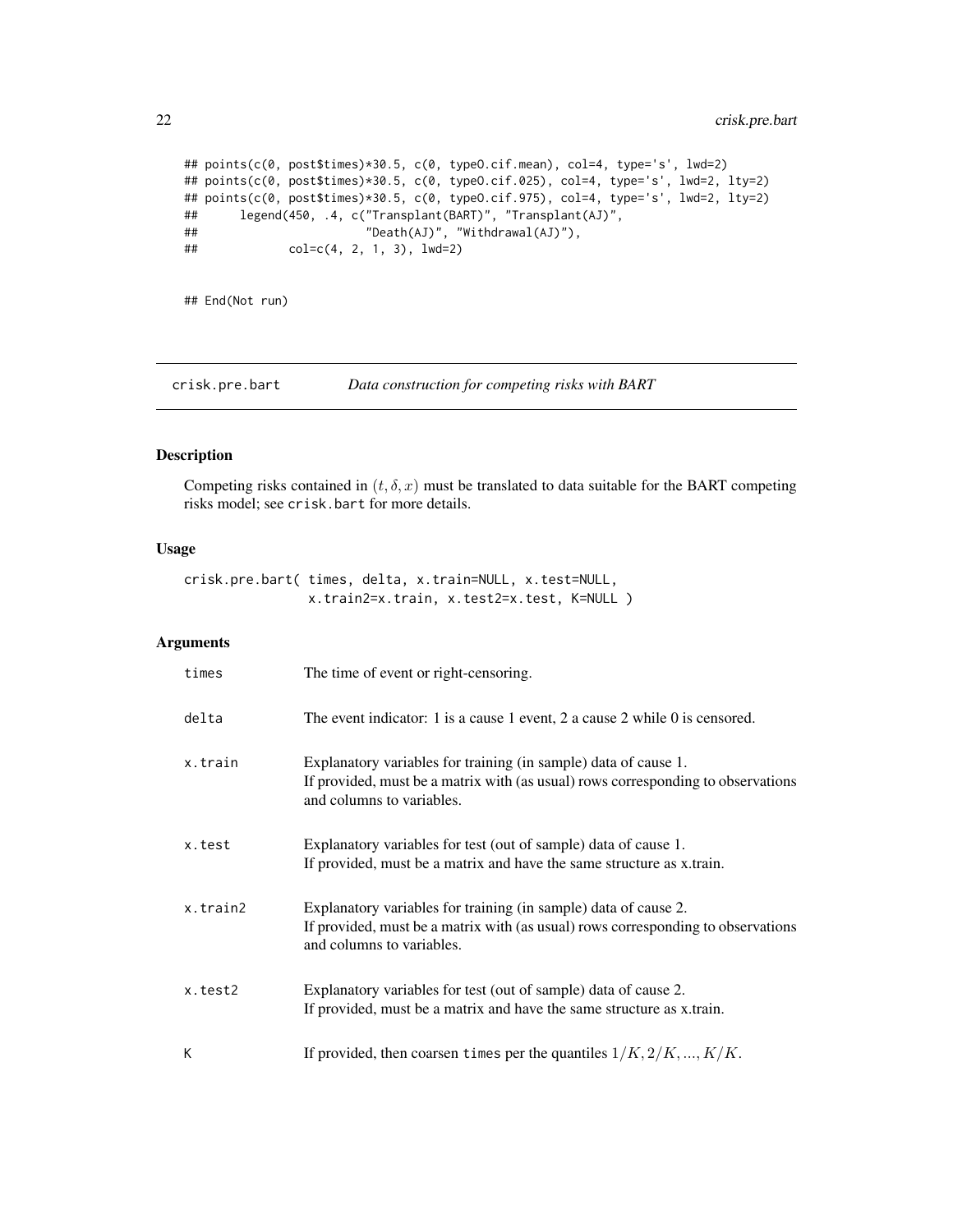# crisk.pre.bart 23

# Value

surv.pre.bart returns a list. Besides the items listed below, the list has a times component giving the unique times and K which is the number of unique times.

| y.train       | A vector of binary responses for cause 1.                                                          |
|---------------|----------------------------------------------------------------------------------------------------|
| y.train2      | A vector of binary responses for cause 2.                                                          |
| cond          | A vector of indices of y. train indicating censored subjects.                                      |
| binaryOffset  | The binary offset for y. train.                                                                    |
| binaryOffset2 | The binary offset for y. train2.                                                                   |
| tx.train      | A matrix with rows consisting of time and the covariates of the training data for<br>cause 1.      |
| tx.train2     | A matrix with rows consisting of time and the covariates of the training data for<br>cause 2.      |
| tx.test       | A matrix with rows consisting of time and the covariates of the test data, if any,<br>for cause 1. |
| tx.test2      | A matrix with rows consisting of time and the covariates of the test data, if any,<br>for cause 2. |

#### See Also

[crisk.bart](#page-15-1)

# Examples

```
data(transplant)
delta <- (as.numeric(transplant$event)-1)
delta[delta=-1] < -4delta[delta==2] <- 1
delta[delta>1] < -2table(delta, transplant$event)
table(1+floor(transplant$futime/30.5)) ## months
times <- 1+floor(transplant$futime/30.5)
typeO <- 1*(transplant$abo=='O')
typeA <- 1*(transplant$abo=='A')
typeB <- 1*(transplant$abo=='B')
typeAB <- 1*(transplant$abo=='AB')
table(typeA, typeO)
x.train <- cbind(typeO, typeA, typeB, typeAB)
N <- nrow(x.train)
x.test <- x.train
```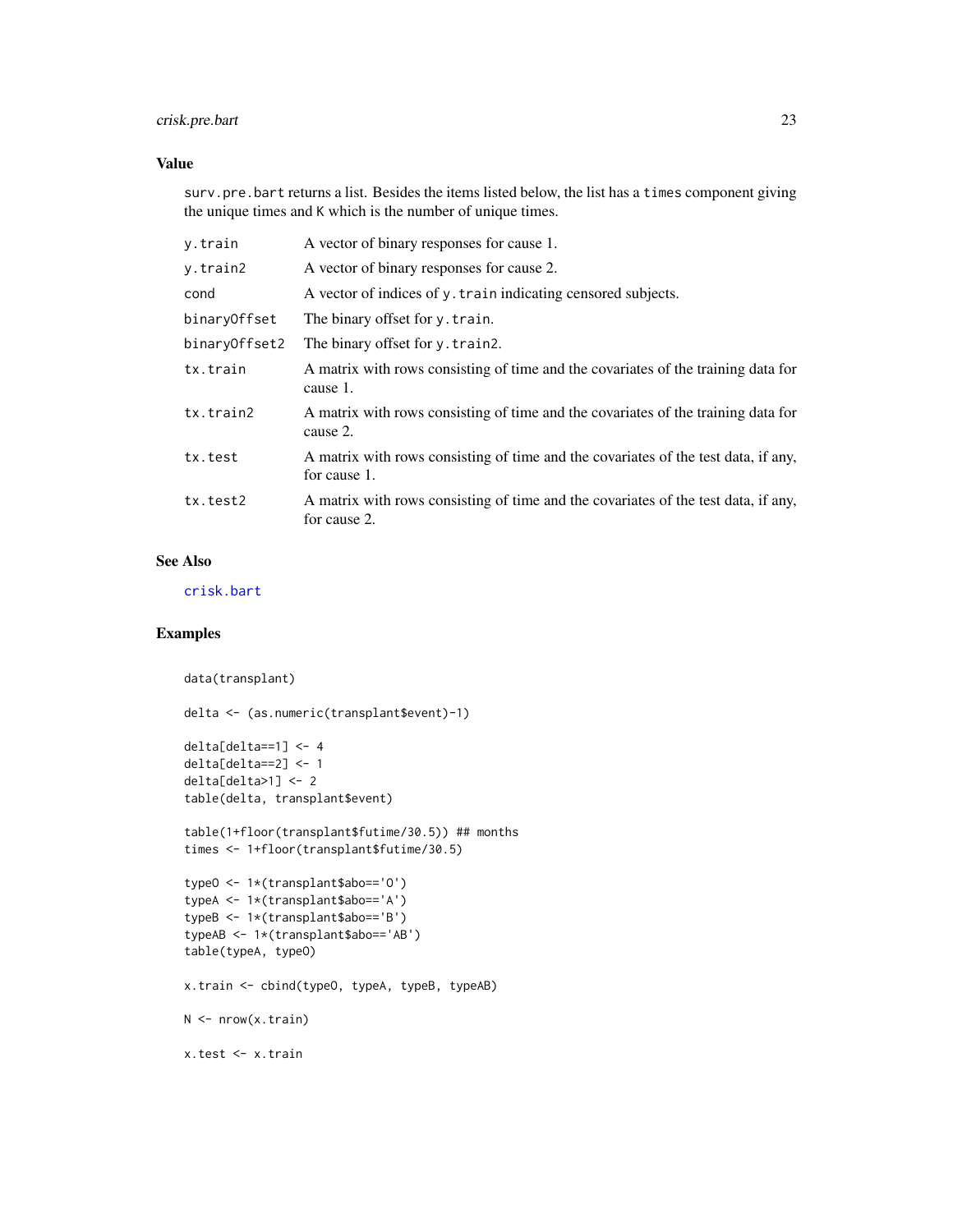<span id="page-23-0"></span> $x.test[1:N, 1:4] \leftarrow matrix(c(1, 0, 0, 0), nrow=N, ncol=4, byrow=TRUE)$ 

pre <- crisk.pre.bart(x.train=x.train, times=times, delta=delta, x.test=x.test)

#### <span id="page-23-1"></span>crisk2.bart *BART for competing risks*

#### **Description**

Here we have implemented another approach to utilize BART for competing risks that is very flexible, and is akin to discrete-time survival analysis. Following the capabilities of BART, we allow for maximum flexibility in modeling the dependence of competing failure times on covariates. In particular, we do not impose proportional hazards.

Similar to crisk.bart, we utilize two BART models, yet they are two different BART models than previously considered. First, given an event of either cause occurred, we employ a typical binary BART model to discriminate between cause 1 and 2. Next, we proceed as if it were a typical survival analysis with BART for an absorbing event from either cause.

To elaborate, consider data in the form:  $(s_i, \delta_i, x_i)$  where  $s_i$  is the event time;  $\delta_i$  is an indicator distinguishing events,  $\delta_i = h$  due to cause  $hin1, 2$ , from right-censoring,  $\delta_i = 0$ ;  $x_i$  is a vector of covariates; and  $i = 1, ..., N$  indexes subjects. We denote the K distinct event/censoring times by  $0 < t_{(1)} < ... < t_{(K)} < \infty$  thus taking  $t_{(j)}$  to be the  $j^{th}$  order statistic among distinct observation times and, for convenience,  $t_{(0)} = 0$ .

First, consider event indicators for an event from either cause:  $y_{1ij}$  for each subject i at each distinct time  $t_{(i)}$  up to and including the subject's last observation time  $s_i = t_{(n_i)}$  with  $n_i =$  $\arg \max_j [t_{(j)} \leq s_i]$ . We denote by  $p_{1ij}$  the probability of an event at time  $t_{(j)}$  conditional on no previous event. We now write the model for  $y_{1ij}$  as a nonparametric probit (or logistic) regression of  $y_{1ij}$  on the time  $t_{(j)}$  and the covariates  $x_{1i}$ , and then utilize BART for binary responses. Specifically,  $y_{1ij} = I[\delta_i > 0]I[s_i = t_{(j)}], j = 1, ..., n_i$ . Therefore, we have  $p_{1ij} = F(mu_{1ij}), \ mu_{1ij} = mu_1 + f_1(t_{(j)}, x_{1i})$  where F denotes the Normal (or Logistic) cdf.

Next, we denote by  $p_{2i}$  the probability of a cause 1 event at time  $s_i$  conditional on an event having occurred. We now write the model for  $y_{2i}$  as a nonparametric probit (or logistic) regression of  $y_{2i}$ on the time  $s_i$  and the covariates  $x_{2i}$ , via BART for binary responses. Specifically,  $y_{2i} = I[\delta_i = 1]$ . Therefore, we have  $p_{2i} = F(m u_{2i})$ ,  $mu_{2i} = m u_2 + f_2(s_i, x_{2i})$  where F denotes the Normal (or Logistic) cdf. Although, we modeled  $p_{2i}$  at the time of an event,  $s_i$ , we can estimate this probability at any other time points on the grid via  $p(t_{(j)}, x_2) = F(mu_2 + f_2(t_{(j)}, x_2))$ . Finally, based on these probabilities,  $p_{hij}$ , we can construct targets of inference such as the cumulative incidence functions.

#### Usage

```
crisk2.bart(x.train=matrix(0,0,0), y.train=NULL,
           x.train2=x.train, y.train2=NULL,
           times=NULL, delta=NULL, K=NULL,
           x.test=matrix(0,0,0), x.test2=x.test,
```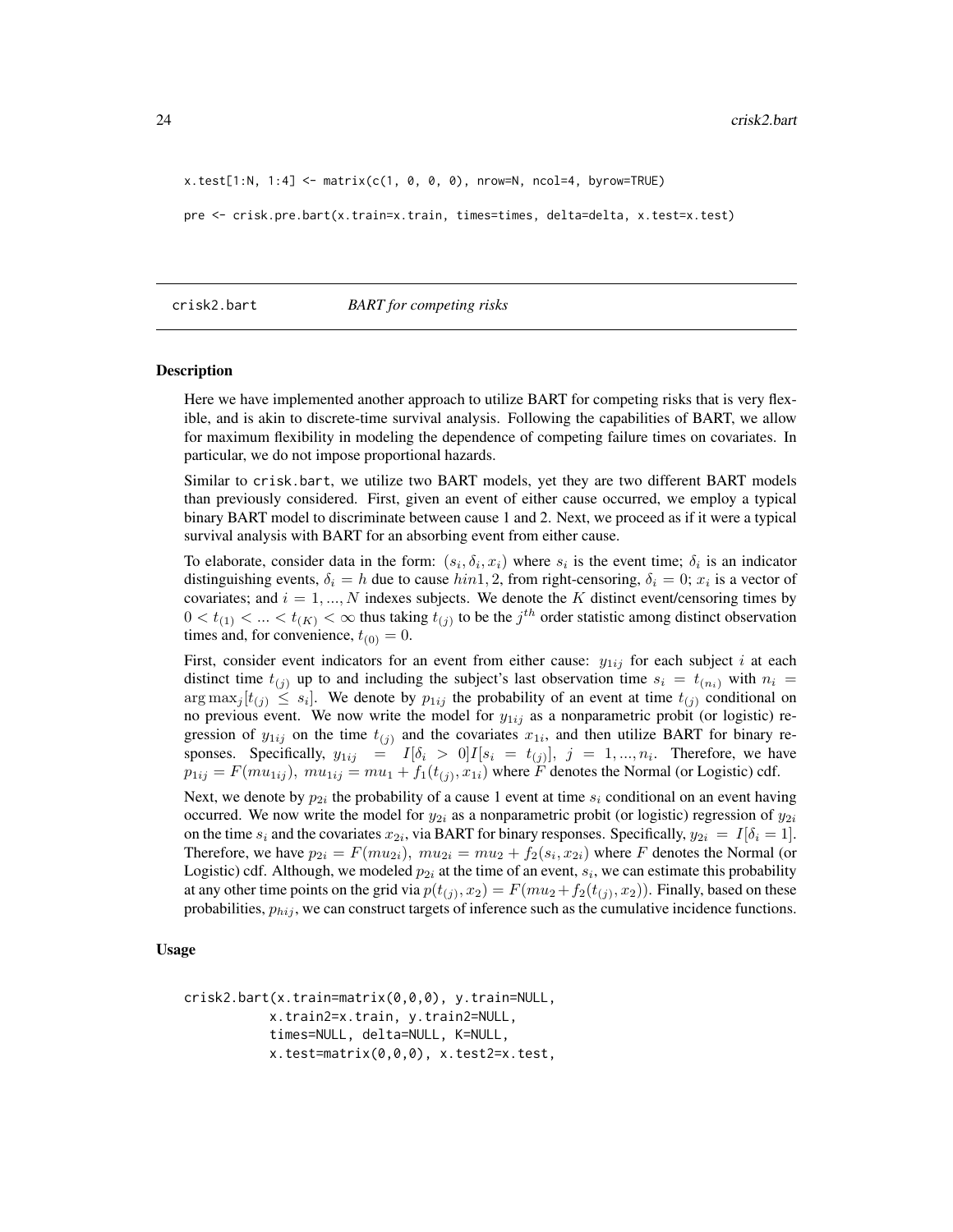```
sparse=FALSE, theta=0, omega=1,
           a=0.5, b=1, augment=FALSE,
           rho=NULL, rho2=NULL,
           xinfo=matrix(0,0,0), xinfo2=matrix(0,0,0),
           usequants=FALSE,
           rm.const=TRUE, type='pbart',
           ntype=as.integer(
               factor(type, levels=c('wbart', 'pbart', 'lbart'))),
           k=2, power=2, base=0.95,
           offset=NULL, offset2=NULL,
           tau.num=c(NA, 3, 6)[ntype],
           ntree=50, numcut=100, ndpost=1000, nskip=250,
           keepevery = 10L,
          printevery=100L,
           id=NULL, ## crisk2.bart only
           seed=99, ## mc.crisk2.bart only
          mc.cores=2, ## mc.crisk2.bart only
          nice=19L ## mc.crisk2.bart only
          \lambdamc.crisk2.bart(x.train=matrix(0,0,0), y.train=NULL,
              x.train2=x.train, y.train2=NULL,
              times=NULL, delta=NULL, K=NULL,
              x.test=matrix(0,0,0), x.test2=x.test,
              sparse=FALSE, theta=0, omega=1,
              a=0.5, b=1, augment=FALSE,
              rho=NULL, rho2=NULL,
              xinfo=matrix(0,0,0), xinfo2=matrix(0,0,0),
              usequants=FALSE,
              rm.const=TRUE, type='pbart',
              ntype=as.integer(
                  factor(type, levels=c('wbart', 'pbart', 'lbart'))),
              k=2, power=2, base=0.95,
              offset=NULL, offset2=NULL,
              tau.num=c(NA, 3, 6)[ntype],
              ntree=50, numcut=100, ndpost=1000, nskip=250,
              keepevery = 10L,
```
printevery=100L,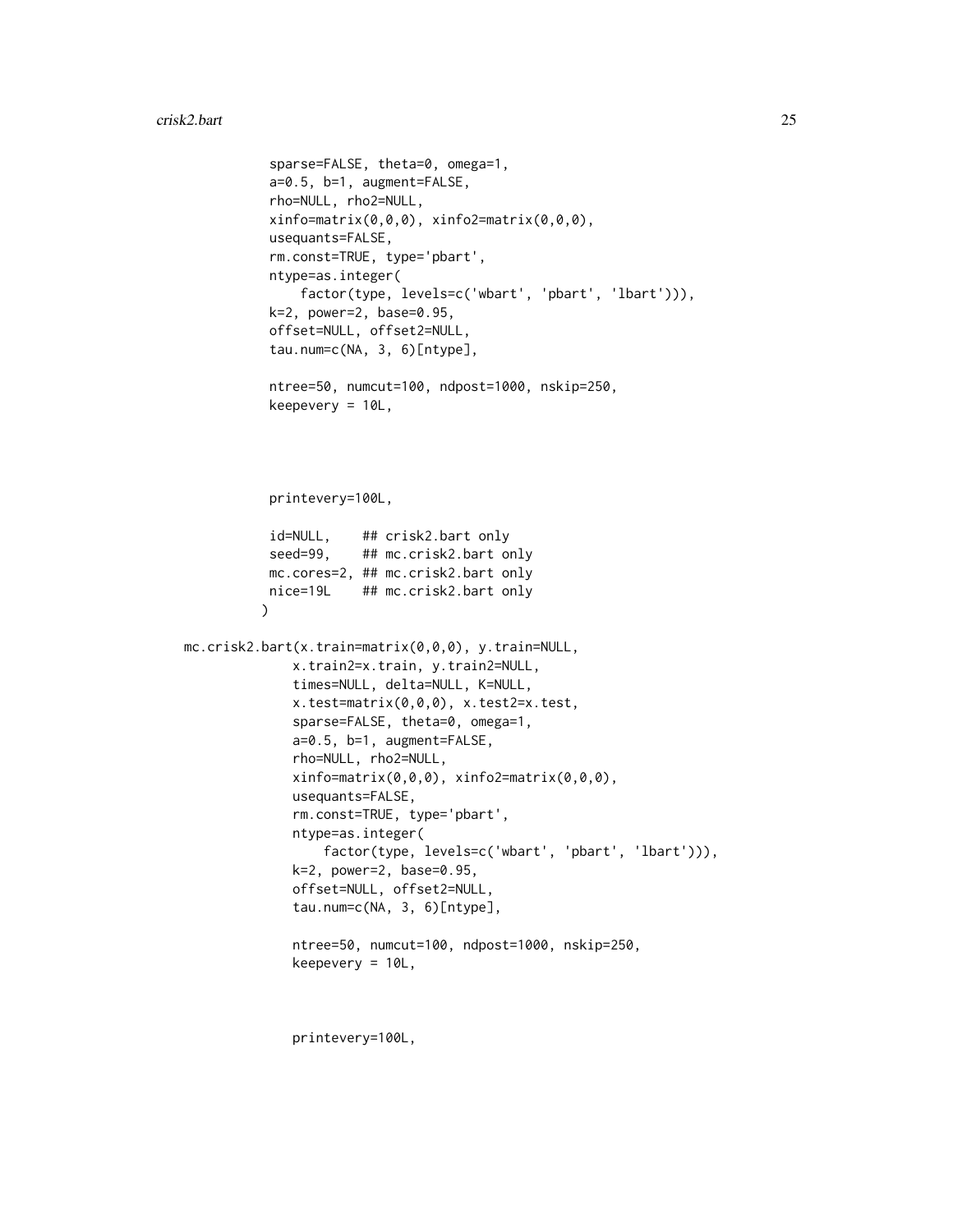```
id=NULL, ## crisk2.bart only
seed=99, ## mc.crisk2.bart only
mc.cores=2, ## mc.crisk2.bart only
nice=19L ## mc.crisk2.bart only
\mathcal{L}
```
# Arguments

| x.train  | Covariates for training (in sample) data for an event.<br>Must be a data.frame or a matrix with rows corresponding to observations and<br>columns to variables.<br>crisk2.bart will generate draws of $f_1(t, x)$ for each x which is a row of<br>x.train (note that the definition of x.train is dependent on whether y.train<br>has been specified; see below).                                 |  |
|----------|---------------------------------------------------------------------------------------------------------------------------------------------------------------------------------------------------------------------------------------------------------------------------------------------------------------------------------------------------------------------------------------------------|--|
| y.train  | Event binary response for training (in sample) data.<br>If y. train is NULL, then y. train (x. train and x. test, if specified) are gen-<br>erated by a call to surv.pre.bart (which require that times and delta be<br>provided: see below); otherwise, y.train (x.train and x.test, if specified)<br>are utilized as given assuming that the data construction has already been per-<br>formed. |  |
| x.train2 | Covariates for training (in sample) data of for a cause 1 event. Similar to<br>x.trainabove.                                                                                                                                                                                                                                                                                                      |  |
| y.train2 | Cause 1 event binary response for training (in sample) data. Similar to y. train<br>above.                                                                                                                                                                                                                                                                                                        |  |
| times    | The time of event or right-censoring, $s_i$ .<br>If y. train is NULL, then times (and delta) must be provided.                                                                                                                                                                                                                                                                                    |  |
| delta    | The event indicator: 1 for cause 1, 2 for cause 2 and 0 is censored.<br>If y. train is NULL, then delta (and times) must be provided.                                                                                                                                                                                                                                                             |  |
| К        | If provided, then coarsen times per the quantiles $1/K, 2/K, , K/K$ .                                                                                                                                                                                                                                                                                                                             |  |
| x.test   | Covariates for test (out of sample) data of an event.<br>Must be a data.frame or a matrix and have the same structure as x.train.<br>crisk2.bart will generate draws of $f_1(t, x)$ for each x which is a row of<br>x.test.                                                                                                                                                                       |  |
| x.test2  | Covariates for test (out of sample) data of a cause 1 event. Similar to x.test<br>above.                                                                                                                                                                                                                                                                                                          |  |
| sparse   | Whether to perform variable selection based on a sparse Dirichlet prior; see<br>Linero 2016.                                                                                                                                                                                                                                                                                                      |  |
| theta    | Set theta parameter; zero means random.                                                                                                                                                                                                                                                                                                                                                           |  |
| omega    | Set <i>omega</i> parameter; zero means random.                                                                                                                                                                                                                                                                                                                                                    |  |
| a        | Sparse parameter for $Beta(a, b)$ prior: $0.5 \le a \le 1$ where lower values<br>inducing more sparsity.                                                                                                                                                                                                                                                                                          |  |
| b        | Sparse parameter for $Beta(a, b)$ prior; typically, b=1.                                                                                                                                                                                                                                                                                                                                          |  |
| rho      | Sparse parameter: typically rho=p where p is the number of covariates in x. train.                                                                                                                                                                                                                                                                                                                |  |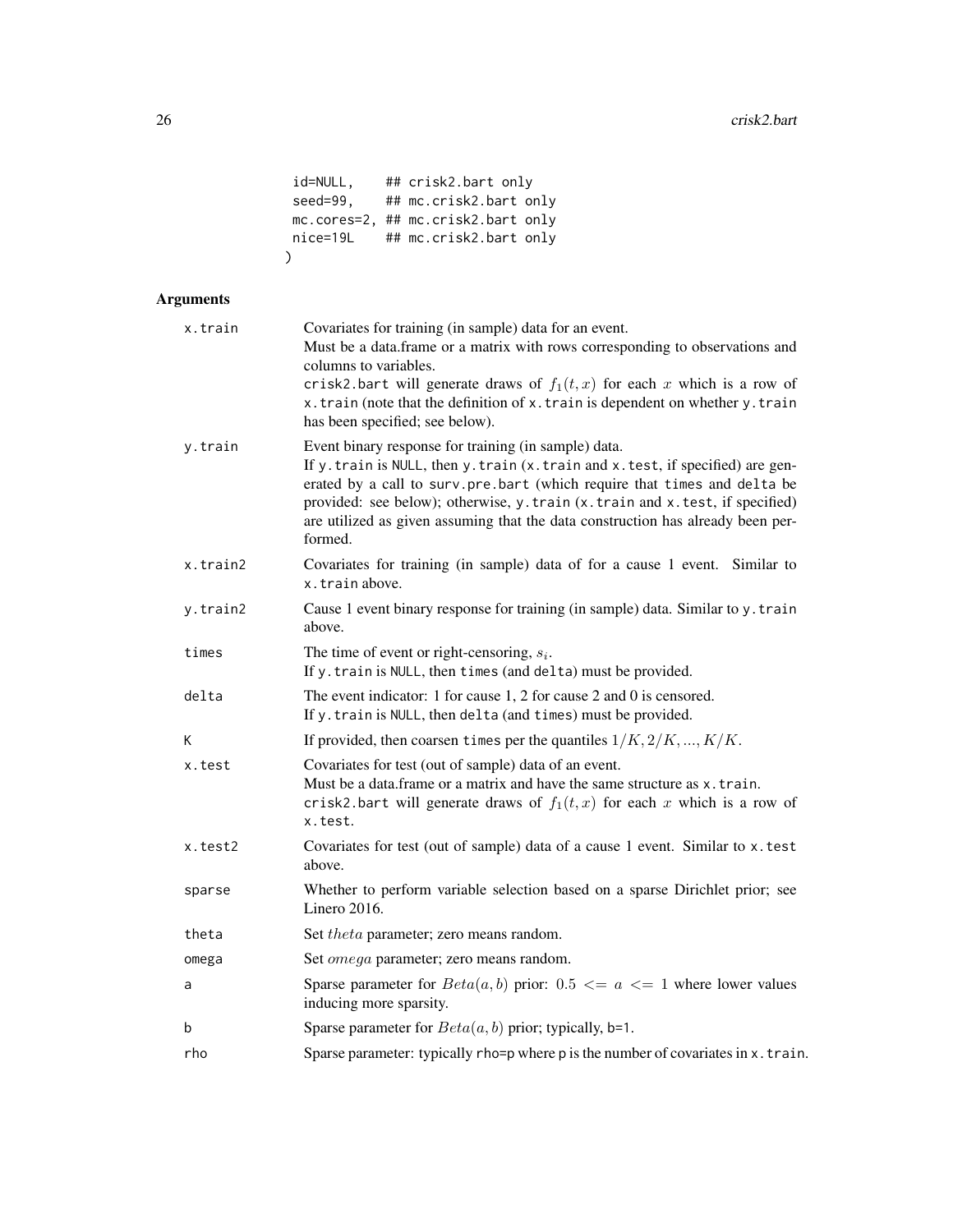| rho2       | Sparse parameter: typically rho2=p where p is the number of covariates in<br>x.train2.                                                                                                                                                                                                                                                                                                                                                                                                                                                                                                                         |  |
|------------|----------------------------------------------------------------------------------------------------------------------------------------------------------------------------------------------------------------------------------------------------------------------------------------------------------------------------------------------------------------------------------------------------------------------------------------------------------------------------------------------------------------------------------------------------------------------------------------------------------------|--|
| augment    | Whether data augmentation is to be performed in sparse variable selection.                                                                                                                                                                                                                                                                                                                                                                                                                                                                                                                                     |  |
| xinfo      | You can provide the cutpoints to BART or let BART choose them for you. To<br>provide them, use the xinfo argument to specify a list (matrix) where the items<br>(rows) are the covariates and the contents of the items (columns) are the cut-<br>points.                                                                                                                                                                                                                                                                                                                                                      |  |
| xinfo2     | Cause 2 cutpoints.                                                                                                                                                                                                                                                                                                                                                                                                                                                                                                                                                                                             |  |
| usequants  | If usequants=FALSE, then the cutpoints in xinfo are generated uniformly; oth-<br>erwise, if TRUE, uniform quantiles are used for the cutpoints.                                                                                                                                                                                                                                                                                                                                                                                                                                                                |  |
| rm.const   | Whether or not to remove constant variables.                                                                                                                                                                                                                                                                                                                                                                                                                                                                                                                                                                   |  |
| type       | Whether to employ probit BART via Albert-Chib, 'pbart', or logistic BART<br>by Holmes-Held, 'lbart'.                                                                                                                                                                                                                                                                                                                                                                                                                                                                                                           |  |
| ntype      | The integer equivalent of type where 'wbart' is 1, 'pbart' is 2 and 'lbart'<br>is $3$ .                                                                                                                                                                                                                                                                                                                                                                                                                                                                                                                        |  |
| k          | k is the number of prior standard deviations $f_h(t, x)$ is away from +/-3. The<br>bigger k is, the more conservative the fitting will be.                                                                                                                                                                                                                                                                                                                                                                                                                                                                     |  |
| power      | Power parameter for tree prior.                                                                                                                                                                                                                                                                                                                                                                                                                                                                                                                                                                                |  |
| base       | Base parameter for tree prior.                                                                                                                                                                                                                                                                                                                                                                                                                                                                                                                                                                                 |  |
| offset     | Cause 1 binary offset.                                                                                                                                                                                                                                                                                                                                                                                                                                                                                                                                                                                         |  |
| offset2    | Cause 2 binary offset.                                                                                                                                                                                                                                                                                                                                                                                                                                                                                                                                                                                         |  |
| tau.num    | The numerator in the tau definition.                                                                                                                                                                                                                                                                                                                                                                                                                                                                                                                                                                           |  |
| ntree      | The number of trees in the sum.                                                                                                                                                                                                                                                                                                                                                                                                                                                                                                                                                                                |  |
| numcut     | The number of possible values of cutpoints (see usequants). If a single num-<br>ber if given, this is used for all variables. Otherwise a vector with length equal<br>to ncol(x.train) is required, where the $i^{th}$ element gives the number of cut-<br>points used for the $i^{th}$ variable in x. train. If usequants is FALSE, numcut<br>equally spaced cutoffs are used covering the range of values in the corresponding<br>column of x.train. If usequants is TRUE, then min(numcut, the number of<br>unique values in the corresponding columns of $x$ . train $-1$ ) cutpoint val-<br>ues are used. |  |
| ndpost     | The number of posterior draws returned.                                                                                                                                                                                                                                                                                                                                                                                                                                                                                                                                                                        |  |
| nskip      | Number of MCMC iterations to be treated as burn in.                                                                                                                                                                                                                                                                                                                                                                                                                                                                                                                                                            |  |
| keepevery  | Every keepevery draw is kept to be returned to the user.                                                                                                                                                                                                                                                                                                                                                                                                                                                                                                                                                       |  |
| printevery | As the MCMC runs, a message is printed every printevery draws.                                                                                                                                                                                                                                                                                                                                                                                                                                                                                                                                                 |  |
| id         | crisk2.bart only: unique identifier added to returned list.                                                                                                                                                                                                                                                                                                                                                                                                                                                                                                                                                    |  |
| seed       | mc.crisk2.bart only: seed required for reproducible MCMC.                                                                                                                                                                                                                                                                                                                                                                                                                                                                                                                                                      |  |
| mc.cores   | mc.crisk2.bart only: number of cores to employ in parallel.                                                                                                                                                                                                                                                                                                                                                                                                                                                                                                                                                    |  |
| nice       | mc.crisk2.bart only: set the job niceness. The default niceness is 19: niceness<br>goes from 0 (highest priority) to 19 (lowest priority).                                                                                                                                                                                                                                                                                                                                                                                                                                                                     |  |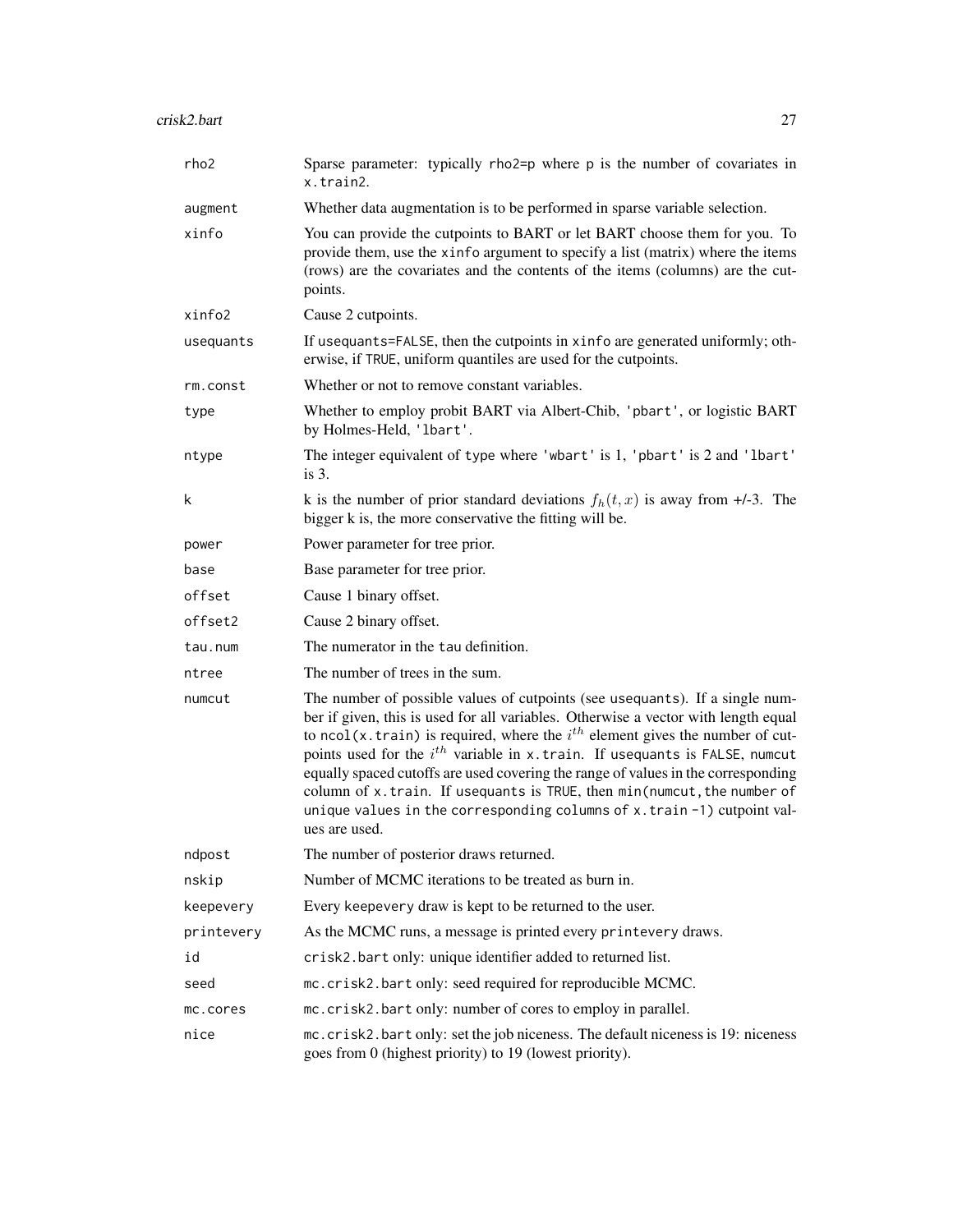crisk2.bart returns an object of type crisk2bart which is essentially a list. Besides the items listed below, the list has offset, offset2, times which are the unique times, K which is the number of unique times, tx.train and tx.test, if any.

| yhat.train     | A matrix with ndpost rows and nrow(x.train) columns. Each row corre-<br>sponds to a draw $f_1^*$ from the posterior of $f_1$ and each column corresponds to a<br>row of x. train. The $(i, j)$ value is $f_1^*(t, x)$ for the $i^{th}$ kept draw of $f_1$ and the<br>$jth$ row of x. train. Burn-in is dropped. |  |
|----------------|-----------------------------------------------------------------------------------------------------------------------------------------------------------------------------------------------------------------------------------------------------------------------------------------------------------------|--|
| yhat.test      | Same as yhat. train but now the x's are the rows of the test data.                                                                                                                                                                                                                                              |  |
| surv.test      | test data fits for the survival function, $S(t, x)$ .                                                                                                                                                                                                                                                           |  |
| surv.test.mean | mean of surv. test over the posterior samples.                                                                                                                                                                                                                                                                  |  |
| prob.test      | The probability of suffering an event.                                                                                                                                                                                                                                                                          |  |
| prob.test2     | The probability of suffering a cause 1 event.                                                                                                                                                                                                                                                                   |  |
| cif.test       | The cumulative incidence function of cause 1, $F_1(t, x)$ .                                                                                                                                                                                                                                                     |  |
| cif.test2      | The cumulative incidence function of cause 2, $F_2(t, x)$ .                                                                                                                                                                                                                                                     |  |
| cif.test.mean  | mean of cif. test columns for cause 1.                                                                                                                                                                                                                                                                          |  |
|                | cif.test2.mean mean of cif.test2 columns for cause 2.                                                                                                                                                                                                                                                           |  |
| varcount       | a matrix with ndpost rows and nrow(x.train) columns. Each row is for a<br>draw. For each variable (corresponding to the columns), the total count of the<br>number of times this variable is used for an event in a tree decision rule (over all<br>trees) is given.                                            |  |
| varcount2      | For each variable the total count of the number of times this variable is used for<br>a cause 1 event in a tree decision rule is given.                                                                                                                                                                         |  |

# See Also

[surv.pre.bart](#page-128-1), [predict.crisk2bart](#page-82-1), [mc.crisk2.pwbart](#page-56-1), [crisk.bart](#page-15-1)

#### Examples

```
data(transplant)
pfit <- survfit(Surv(futime, event) ~ abo, transplant)
# competing risks for type O
plot(pfit[4,], xscale=7, xmax=735, col=1:3, lwd=2, ylim=c(0, 1),
      xlab='t (weeks)', ylab='Aalen-Johansen (AJ) CI(t)')
   legend(450, .4, c("Death", "Transplant", "Withdrawal"), col=1:3, lwd=2)
## plot(pfit[4,], xscale=30.5, xmax=735, col=1:3, lwd=2, ylim=c(0, 1),
## xlab='t (months)', ylab='Aalen-Johansen (AJ) CI(t)')
## legend(450, .4, c("Death", "Transplant", "Withdrawal"), col=1:3, lwd=2)
delta <- (as.numeric(transplant$event)-1)
## recode so that delta=1 is cause of interest; delta=2 otherwise
```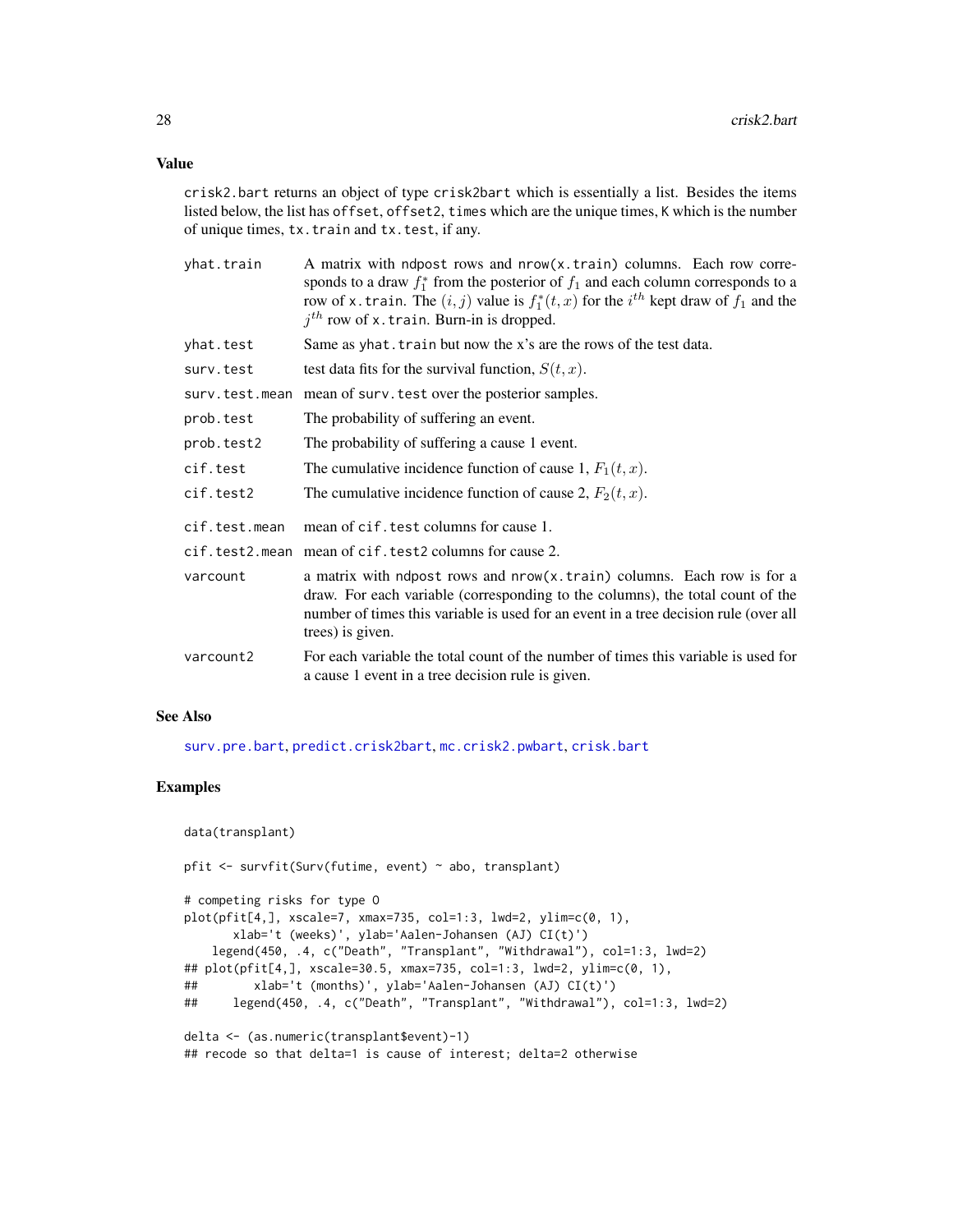#### crisk2.bart 29

```
delta[delta==1] <- 4
delta[delta==2] <- 1
delta[delta>1] <- 2
table(delta, transplant$event)
times <- pmax(1, ceiling(transplant$futime/7)) ## weeks
##times <- pmax(1, ceiling(transplant$futime/30.5)) ## months
table(times)
typeO <- 1*(transplant$abo=='O')
typeA <- 1*(transplant$abo=='A')
typeB <- 1*(transplant$abo=='B')
typeAB <- 1*(transplant$abo=='AB')
table(typeA, typeO)
x.train <- cbind(typeO, typeA, typeB, typeAB)
x.test < - child(1, 0, 0, 0)dimnames(x.test)[[2]] <- dimnames(x.train)[[2]]
##test BART with token run to ensure installation works
set.seed(99)
post <- crisk2.bart(x.train=x.train, times=times, delta=delta,
                   x.test=x.test, nskip=1, ndpost=1, keepevery=1)
## Not run:
## run one long MCMC chain in one process
## set.seed(99)
## post <- crisk2.bart(x.train=x.train, times=times, delta=delta, x.test=x.test)
## in the interest of time, consider speeding it up by parallel processing
## run "mc.cores" number of shorter MCMC chains in parallel processes
post <- mc.crisk2.bart(x.train=x.train, times=times, delta=delta,
                      x.test=x.test, seed=99, mc.cores=8)
K <- post$K
typeO.cif.mean <- apply(post$cif.test, 2, mean)
typeO.cif.025 <- apply(post$cif.test, 2, quantile, probs=0.025)
typeO.cif.975 <- apply(post$cif.test, 2, quantile, probs=0.975)
plot(pfit[4,], xscale=7, xmax=735, col=1:3, lwd=2, ylim=c(0, 0.8),
       xlab='t (weeks)', ylab='CI(t)')
points(c(0, post$times)*7, c(0, typeO.cif.mean), col=4, type='s', lwd=2)
points(c(0, post$times)*7, c(0, type0.cif.025), col=4, type='s', lwd=2, lty=2)points(c(0, post$times)*7, c(0, typeO.cif.975), col=4, type='s', lwd=2, lty=2)
     legend(450, .4, c("Transplant(BART)", "Transplant(AJ)",
                       "Death(AJ)", "Withdrawal(AJ)"),
            col=c(4, 2, 1, 3), lwd=2)
##dev.copy2pdf(file='../vignettes/figures/liver-BART.pdf')
## plot(pfit[4,], xscale=30.5, xmax=735, col=1:3, lwd=2, ylim=c(0, 0.8),
## xlab='t (months)', ylab='CI(t)')
```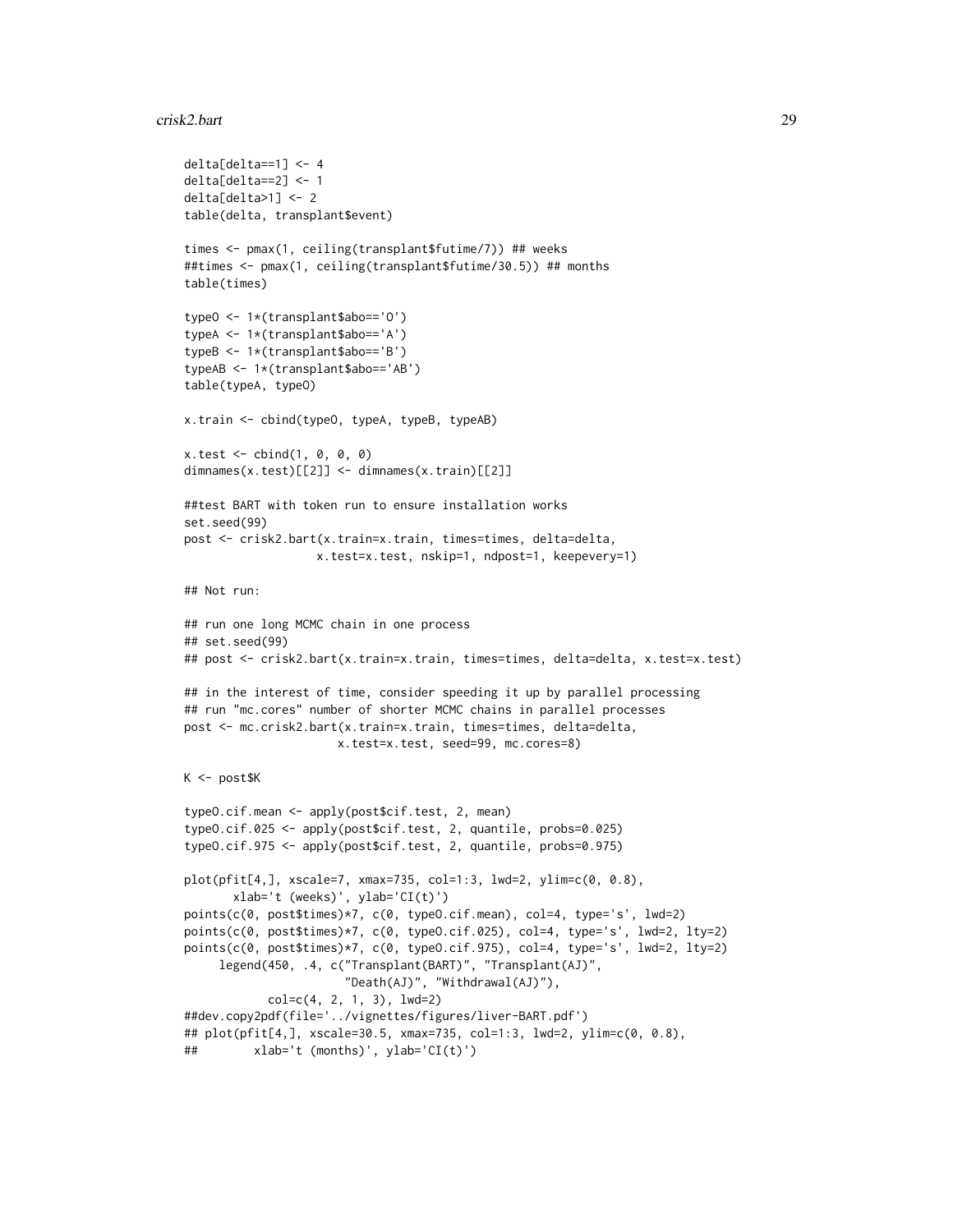```
## points(c(0, post$times)*30.5, c(0, typeO.cif.mean), col=4, type='s', lwd=2)
## points(c(0, post$times)*30.5, c(0, typeO.cif.025), col=4, type='s', lwd=2, lty=2)
## points(c(0, post$times)*30.5, c(0, typeO.cif.975), col=4, type='s', lwd=2, lty=2)
## legend(450, .4, c("Transplant(BART)", "Transplant(AJ)",
\# \# \text{col} = c(4, 2, 1, 3), \text{lwd}=2)<br>\# \text{col} = c(4, 2, 1, 3), \text{lwd}=2)col=c(4, 2, 1, 3), lwd=2)
```
## End(Not run)

draw\_lambda\_i *Testing truncated Normal sampling*

# Description

Truncated Normal latents with non-unit variance are necessary for logistic BART.

#### Usage

draw\_lambda\_i(lambda, mean, kmax=1000, thin=1)

## Arguments

| lambda | Previous value of lambda.           |
|--------|-------------------------------------|
| mean   | Mean of truncated Normal.           |
| kmax   | The number of terms in the mixture. |
| thin   | The thinning parameter.             |

# Value

Returns the variance for a truncated Normal, i.e.,  $N(mean, lambda)I(tau, infinity)$ .

#### See Also

[rtnorm](#page-119-1)[,lbart](#page-37-1)

# Examples

```
set.seed(12)
```
draw\_lambda\_i(1, 2) rtnorm(1, 2, sqrt(6.773462), 6) draw\_lambda\_i(6.773462, 2)

<span id="page-29-0"></span>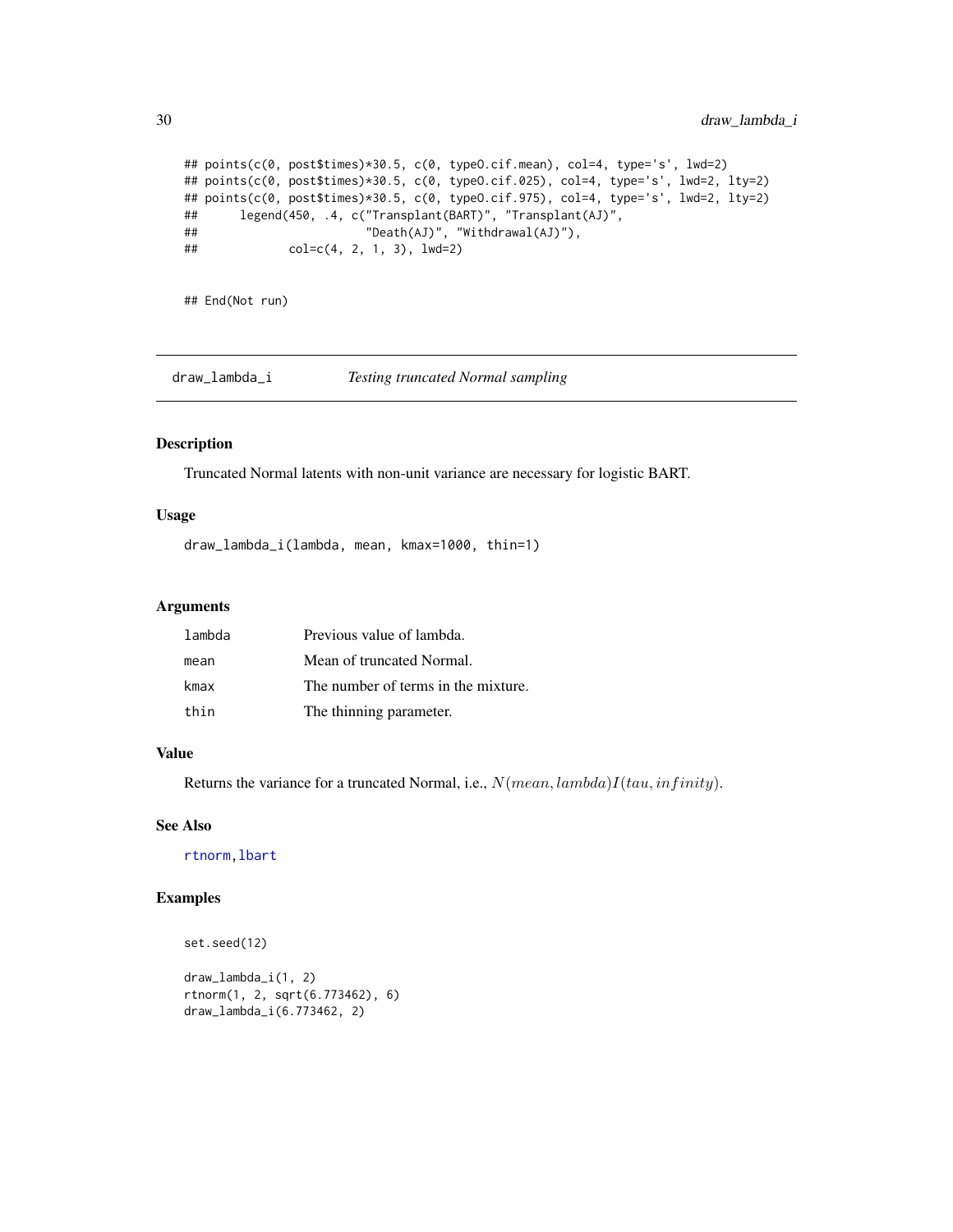#### <span id="page-30-0"></span>Description

BART is a Bayesian "sum-of-trees" model. For a numeric response y, we have  $y = f(x) + \epsilon$ , where  $\epsilon \sim N(0, \sigma^2)$ .

 $f$  is the sum of many tree models. The goal is to have very flexible inference for the uknown function f.

In the spirit of "ensemble models", each tree is constrained by a prior to be a weak learner so that it contributes a small amount to the overall fit.

# Usage

```
gbart(
     x.train, y.train,
     x.test=matrix(0,0,0), type='wbart',
     ntype=as.integer(
          factor(type, levels=c('wbart', 'pbart', 'lbart'))),
     sparse=FALSE, theta=0, omega=1,
     a=0.5, b=1, augment=FALSE, rho=NULL,
     xinfo=matrix(0,0,0), usequants=FALSE,
     rm.const=TRUE,
     sigest=NA, sigdf=3, sigquant=0.90,
     k=2, power=2, base=0.95,
     lambda=NA, tau.num=c(NA, 3, 6)[ntype],
     offset=NULL, w=rep(1, length(y.train)),
     ntree=c(200L, 50L, 50L)[ntype], numcut=100L,
     ndpost=1000L, nskip=100L,
     keepevery=c(1L, 10L, 10L)[ntype],
     printevery=100L, transposed=FALSE,
     hostname=FALSE,
     mc.cores = 1L, ## mc.gbart onlynice = 19L, ## mc.gbart only
     seed = 99L ## mc.gbart only
)
mc.gbart(
         x.train, y.train,
         x.test=matrix(0,0,0), type='wbart',
         ntype=as.integer(
             factor(type, levels=c('wbart', 'pbart', 'lbart'))),
         sparse=FALSE, theta=0, omega=1,
```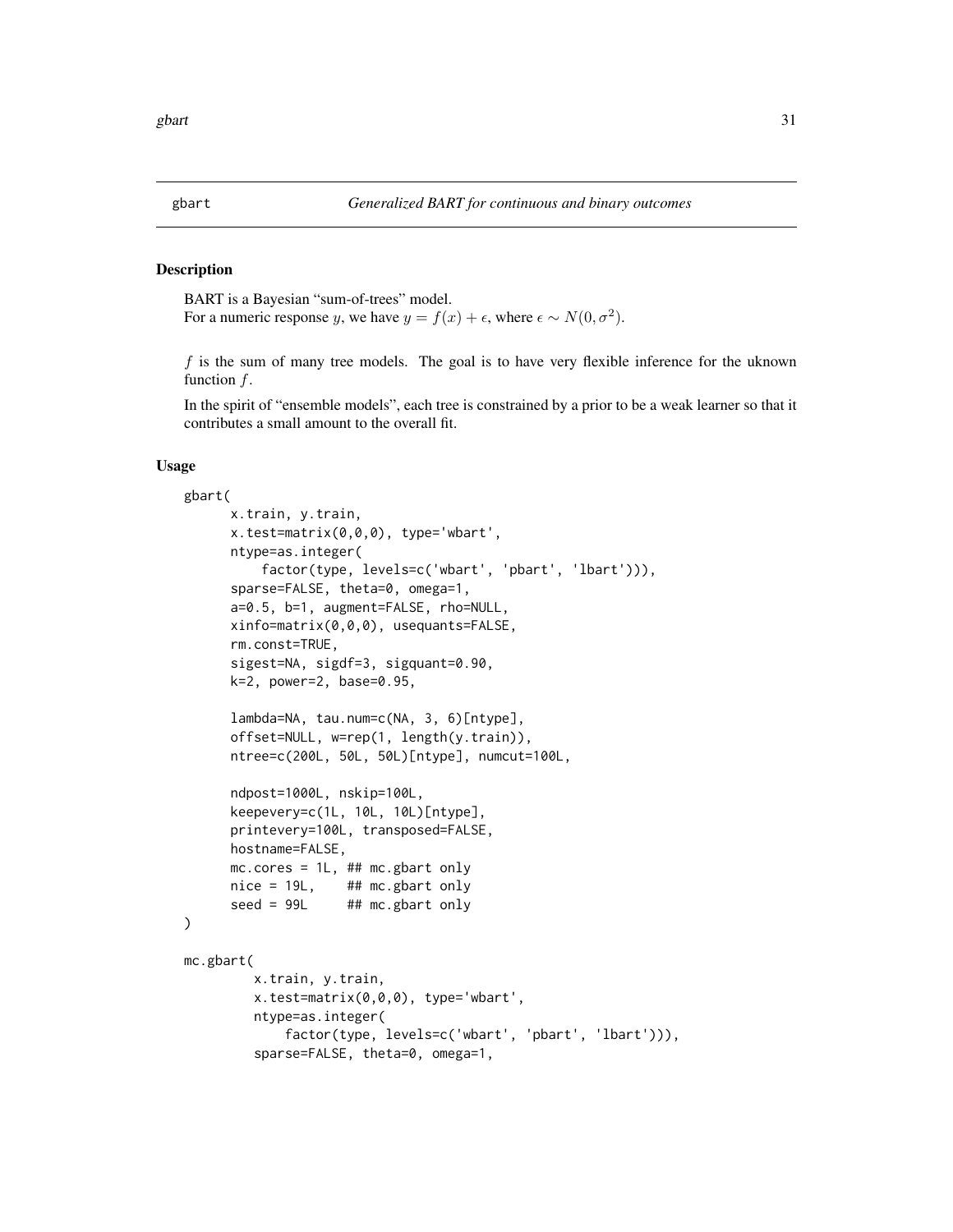```
a=0.5, b=1, augment=FALSE, rho=NULL,
xinfo=matrix(0,0,0), usequants=FALSE,
rm.const=TRUE,
sigest=NA, sigdf=3, sigquant=0.90,
k=2, power=2, base=0.95,
lambda=NA, tau.num=c(NA, 3, 6)[ntype],
offset=NULL, w=rep(1, length(y.train)),
ntree=c(200L, 50L, 50L)[ntype], numcut=100L,
ndpost=1000L, nskip=100L,
keepevery=c(1L, 10L, 10L)[ntype],
printevery=100L, transposed=FALSE,
hostname=FALSE,
mc.cores = 2L, nice = 19L, seed = 99L
```
# Arguments

)

| x.train | Explanatory variables for training (in sample) data.                                                                                                                                              |  |
|---------|---------------------------------------------------------------------------------------------------------------------------------------------------------------------------------------------------|--|
|         | May be a matrix or a data frame, with (as usual) rows corresponding to obser-<br>vations and columns to variables.                                                                                |  |
|         | If a variable is a factor in a data frame, it is replaced with dummies. Note that                                                                                                                 |  |
|         | q dummies are created if $q > 2$ and one dummy created if $q = 2$ where q is the<br>number of levels of the factor. gbart will generate draws of $f(x)$ for each x<br>which is a row of x. train. |  |
| y.train | Continuous or binary dependent variable for training (in sample) data.                                                                                                                            |  |
|         | If $y$ is numeric, then a continuous BART model is fit (Normal errors).                                                                                                                           |  |
|         | If $y$ is binary (has only 0's and 1's), then a binary BART model with a probit link<br>is fit by default: you can over-ride the default via the argument type to specify<br>a logit BART model.  |  |
| x.test  | Explanatory variables for test (out of sample) data. Should have same structure                                                                                                                   |  |
|         | as x.train. gbart will generate draws of $f(x)$ for each x which is a row of<br>x.test.                                                                                                           |  |
| type    | You can use this argument to specify the type of fit. 'wbart' for continuous<br>BART, 'pbart' for probit BART or 'lbart' for logit BART.                                                          |  |
| ntype   | The integer equivalent of type where 'wbart' is 1, 'pbart' is 2 and 'lbart'<br>$is3$ .                                                                                                            |  |
| sparse  | Whether to perform variable selection based on a sparse Dirichlet prior rather<br>than simply uniform; see Linero 2016.                                                                           |  |
| theta   | Set <i>theta</i> parameter; zero means random.                                                                                                                                                    |  |
| omega   | Set <i>omega</i> parameter; zero means random.                                                                                                                                                    |  |
| a       | Sparse parameter for $Beta(a, b)$ prior: $0.5 \le a \le 1$ where lower values<br>inducing more sparsity.                                                                                          |  |
| b       | Sparse parameter for $Beta(a, b)$ prior; typically, $b = 1$ .                                                                                                                                     |  |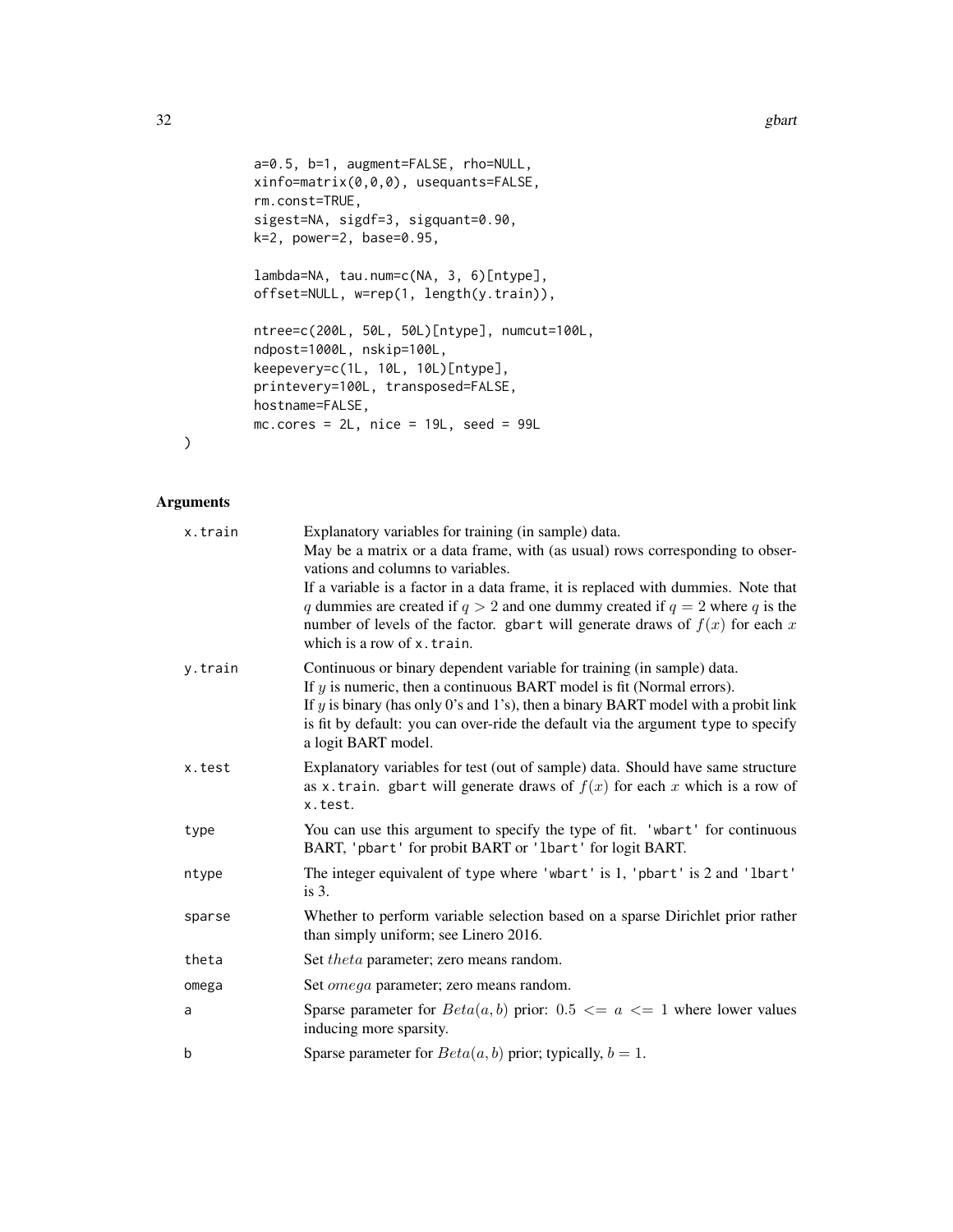gbart  $\sim$  33

| rho       | Sparse parameter: typically $rho = p$ where p is the number of covariates under<br>consideration.                                                                                                                                                                                                                                                                                                                                                                                                                                                       |
|-----------|---------------------------------------------------------------------------------------------------------------------------------------------------------------------------------------------------------------------------------------------------------------------------------------------------------------------------------------------------------------------------------------------------------------------------------------------------------------------------------------------------------------------------------------------------------|
| augment   | Whether data augmentation is to be performed in sparse variable selection.                                                                                                                                                                                                                                                                                                                                                                                                                                                                              |
| xinfo     | You can provide the cutpoints to BART or let BART choose them for you. To<br>provide them, use the xinfo argument to specify a list (matrix) where the items<br>(rows) are the covariates and the contents of the items (columns) are the cut-<br>points.                                                                                                                                                                                                                                                                                               |
| usequants | If usequants=FALSE, then the cutpoints in xinfo are generated uniformly; oth-<br>erwise, if TRUE, uniform quantiles are used for the cutpoints.                                                                                                                                                                                                                                                                                                                                                                                                         |
| rm.const  | Whether or not to remove constant variables.                                                                                                                                                                                                                                                                                                                                                                                                                                                                                                            |
| sigest    | The prior for the error variance $(sigma^2)$ is inverted chi-squared (the standard<br>conditionally conjugate prior). The prior is specified by choosing the degrees of<br>freedom, a rough estimate of the corresponding standard deviation and a quantile<br>to put this rough estimate at. If sigest=NA then the rough estimate will be the<br>usual least squares estimator. Otherwise the supplied value will be used. Not<br>used if $y$ is binary.                                                                                               |
| sigdf     | Degrees of freedom for error variance prior. Not used if $y$ is binary.                                                                                                                                                                                                                                                                                                                                                                                                                                                                                 |
| sigquant  | The quantile of the prior that the rough estimate (see sigest) is placed at. The<br>closer the quantile is to 1, the more aggresive the fit will be as you are putting<br>more prior weight on error standard deviations $(sigma)$ less than the rough es-<br>timate. Not used if $y$ is binary.                                                                                                                                                                                                                                                        |
| k         | For numeric y, k is the number of prior standard deviations $E(Y x) = f(x)$ is<br>away from +/-0.5. The response, codey.train, is internally scaled to range from<br>-0.5 to 0.5. For binary y, k is the number of prior standard deviations $f(x)$ is<br>away from +/-3. The bigger k is, the more conservative the fitting will be.                                                                                                                                                                                                                   |
| power     | Power parameter for tree prior.                                                                                                                                                                                                                                                                                                                                                                                                                                                                                                                         |
| base      | Base parameter for tree prior.                                                                                                                                                                                                                                                                                                                                                                                                                                                                                                                          |
| lambda    | The scale of the prior for the variance. If lambda is zero, then the variance is to<br>be considered fixed and known at the given value of sigest. Not used if $y$ is<br>binary.                                                                                                                                                                                                                                                                                                                                                                        |
| tau.num   | The numerator in the tau definition, i.e., tau=tau.num/(k*sqrt(ntree)).                                                                                                                                                                                                                                                                                                                                                                                                                                                                                 |
| offset    | Continous BART operates on y. train centered by offset which defaults to<br>mean(y.train). With binary BART, the centering is $P(Y = 1 x) = F(f(x)) +$<br>of fset) where of fset defaults to $F^{-1}$ (mean(y.train)). You can use the<br>offset parameter to over-ride these defaults.                                                                                                                                                                                                                                                                 |
| W         | Vector of weights which multiply the standard deviation. Not used if $y$ is binary.                                                                                                                                                                                                                                                                                                                                                                                                                                                                     |
| ntree     | The number of trees in the sum.                                                                                                                                                                                                                                                                                                                                                                                                                                                                                                                         |
| numcut    | The number of possible values of $c$ (see usequants). If a single number if<br>given, this is used for all variables. Otherwise a vector with length equal to<br>$ncol(x, train)$ is required, where the $ith$ element gives the number of c used<br>for the $i^{th}$ variable in x.train. If used uants is false, numerally spaced<br>cutoffs are used covering the range of values in the corresponding column of<br>$x.$ train. If usequants is true, then $min(numcut, the number of unique values in the corresponding col$<br>1) values are used. |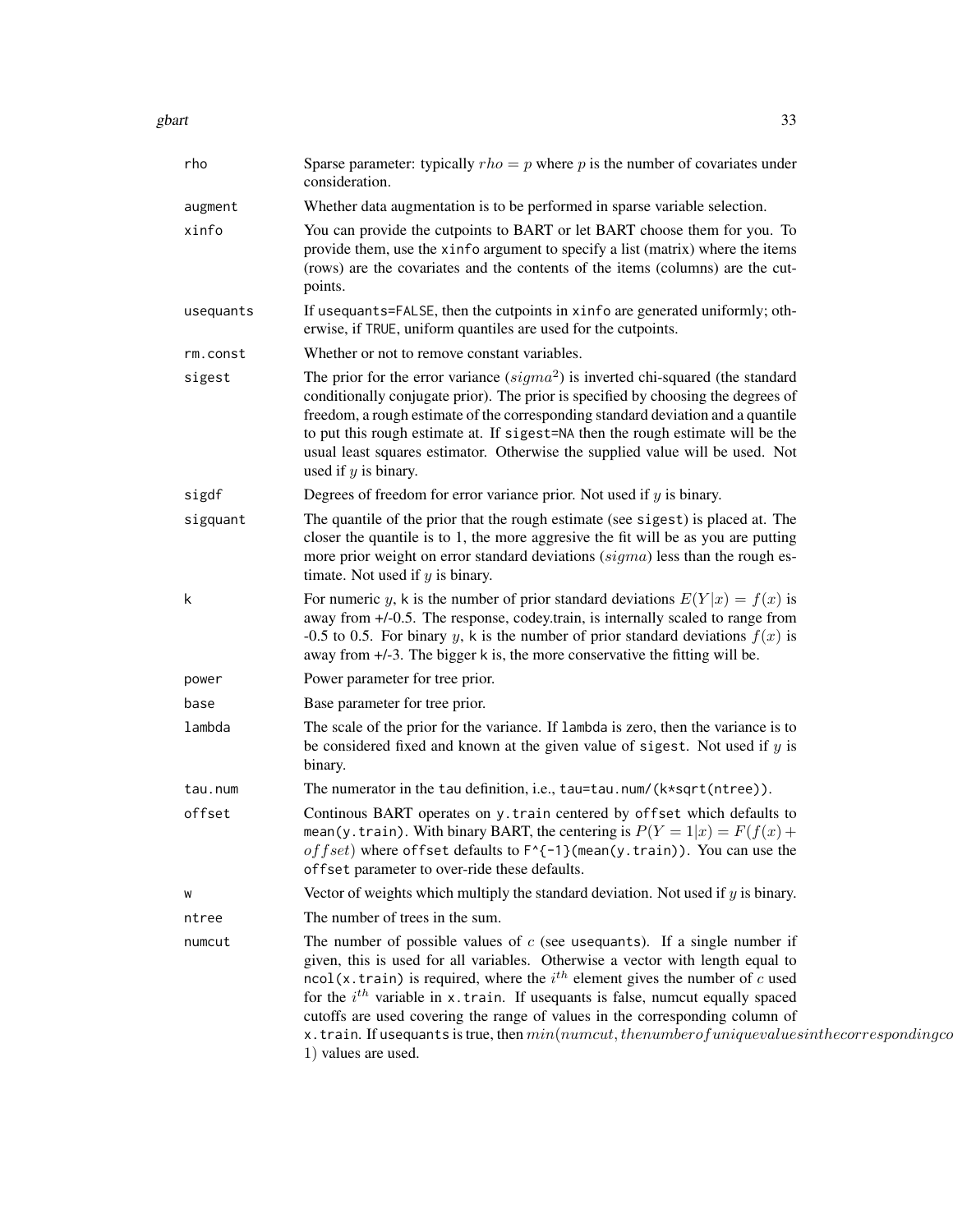| ndpost     | The number of posterior draws returned.                                                                                                  |
|------------|------------------------------------------------------------------------------------------------------------------------------------------|
| nskip      | Number of MCMC iterations to be treated as burn in.                                                                                      |
| printevery | As the MCMC runs, a message is printed every printevery draws.                                                                           |
| keepevery  | Every keepevery draw is kept to be returned to the user.                                                                                 |
| transposed | When running gbart in parallel, it is more memory-efficient to transpose $x$ . train<br>and x. test, if any, prior to calling mc. gbart. |
| hostname   | When running on a cluster occasionally it is useful to track on which node each<br>chain is running; to do so set this argument to TRUE. |
| seed       | Setting the seed required for reproducible MCMC.                                                                                         |
| mc.cores   | Number of cores to employ in parallel.                                                                                                   |
| nice       | Set the job niceness. The default niceness is 19: niceness goes from 0 (highest)<br>to $19$ (lowest).                                    |

#### Details

BART is a Bayesian MCMC method. At each MCMC interation, we produce a draw from the joint posterior  $(f, \sigma) | (x, y)$  in the numeric y case and just f in the binary y case.

Thus, unlike a lot of other modelling methods in R, we do not produce a single model object from which fits and summaries may be extracted. The output consists of values  $f^*(x)$  (and  $\sigma^*$  in the numeric case) where  $*$  denotes a particular draw. The x is either a row from the training data, x.train or the test data, x.test.

For x.train/x.test with missing data elements, gbart will singly impute them with hot decking. For one or more missing covariates, record-level hot-decking imputation deWaPann11 is employed that is biased towards the null, i.e., nonmissing values from another record are randomly selected regardless of the outcome. Since mc.gbart runs multiple gbart threads in parallel, mc.gbart performs multiple imputation with hot decking, i.e., a separate imputation for each thread. This record-level hot-decking imputation is biased towards the null, i.e., nonmissing values from another record are randomly selected regardless of y.train.

#### Value

gbart returns an object of type gbart which is essentially a list. In the numeric  $y$  case, the list has components:

| yhat.train      | A matrix with ndpost rows and nrow(x.train) columns. Each row corresponds<br>to a draw $f^*$ from the posterior of f and each column corresponds to a row of<br>x.train. The $(i, j)$ value is $f^*(x)$ for the $i^{th}$ kept draw of f and the $j^{th}$ row of<br>x.train.<br>Burn-in is dropped. |
|-----------------|----------------------------------------------------------------------------------------------------------------------------------------------------------------------------------------------------------------------------------------------------------------------------------------------------|
| yhat.test       | Same as yhat train but now the x's are the rows of the test data.                                                                                                                                                                                                                                  |
| yhat.train.mean |                                                                                                                                                                                                                                                                                                    |
|                 | train data fits $=$ mean of yhat train columns.                                                                                                                                                                                                                                                    |
|                 | $yhat.test.$ mean test data fits = mean of yhat test columns.                                                                                                                                                                                                                                      |
| sigma           | post burn in draws of sigma, length = ndpost.                                                                                                                                                                                                                                                      |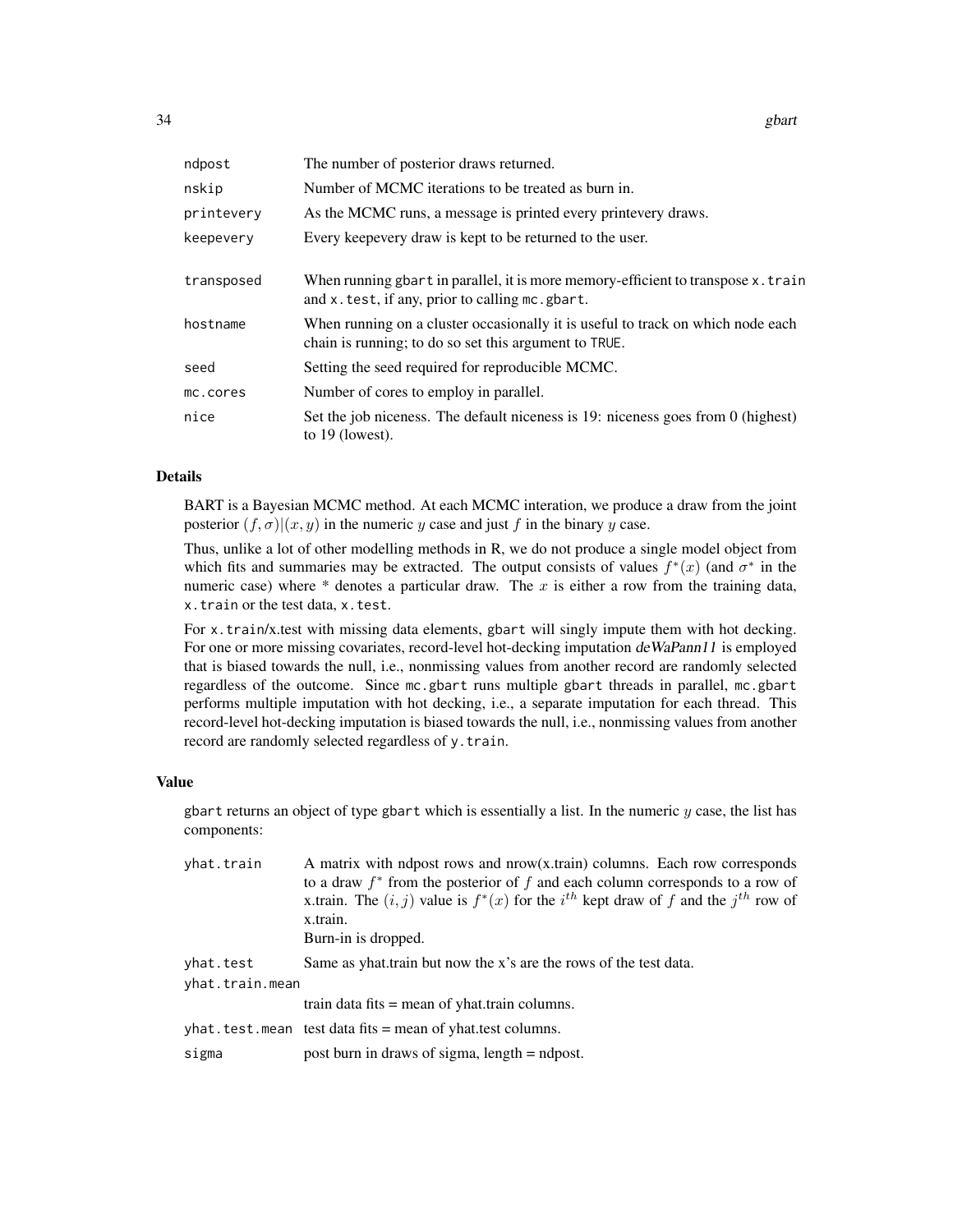# <span id="page-34-0"></span>gewekediag 35

| first.sigma | burn-in draws of sigma.                                                                                                                                                                                                                                 |
|-------------|---------------------------------------------------------------------------------------------------------------------------------------------------------------------------------------------------------------------------------------------------------|
| varcount    | a matrix with ndpost rows and $nrow(x, train)$ columns. Each row is for a draw.<br>For each variable (corresponding to the columns), the total count of the number<br>of times that variable is used in a tree decision rule (over all trees) is given. |
| sigest      | The rough error standard deviation ( $\sigma$ ) used in the prior.                                                                                                                                                                                      |

# See Also

[pbart](#page-77-1)

#### Examples

```
##simulate data (example from Friedman MARS paper)
f = function(x)10*sin(pixL,1]*xL,2]) + 20*(xL,3] - .5)^2+10*xL,4] + 5*xL,5]}
sigma = 1.0 #y = f(x) + sigma*z, z \sim N(0,1)n = 100 #number of observations
set.seed(99)
x=matrix(runif(n*10),n,10) #10 variables, only first 5 matter
Ey = f(x)y=Ey+sigma*rnorm(n)
lmFit = lm(y~. , data frame(x, y)) #compare lm fit to BART later
##test BART with token run to ensure installation works
set.seed(99)
barffit = wbart(x,y,nskip=5,ndpost=5)## Not run:
##run BART
set.seed(99)
barffit = whart(x,y)##compare BART fit to linear matter and truth = Ey
fitmat = cbind(y,Ey,lmFit$fitted,bartFit$yhat.train.mean)
colnames(fitmat) = c('y','Ey','lm','bart')
print(cor(fitmat))
## End(Not run)
```
gewekediag *Geweke's convergence diagnostic*

#### Description

Geweke (1992) proposed a convergence diagnostic for Markov chains based on a test for equality of the means of the first and last part of a Markov chain (by default the first 10% and the last 50%). If the samples are drawn from the stationary distribution of the chain, the two means are equal and Geweke's statistic has an asymptotically standard normal distribution.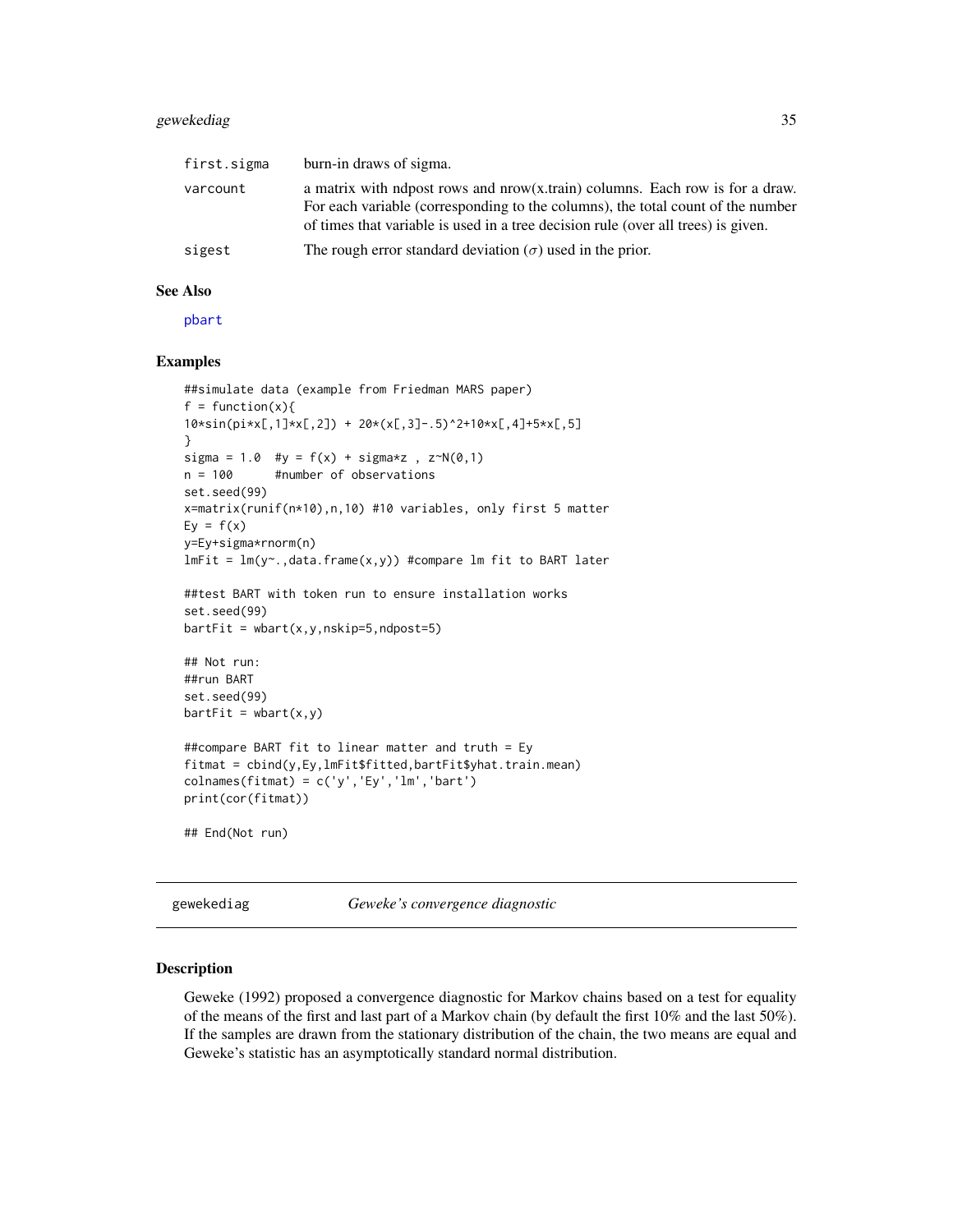The test statistic is a standard Z-score: the difference between the two sample means divided by its estimated standard error. The standard error is estimated from the spectral density at zero and so takes into account any autocorrelation.

The Z-score is calculated under the assumption that the two parts of the chain are asymptotically independent, which requires that the sum of frac1 and frac2 be strictly less than 1.

Adapted from the geweke.diag function of the coda package which passes mcmc objects as arguments rather than matrices.

#### Usage

```
gewekediag(x, frac1=0.1, frac2=0.5)
```
#### Arguments

| X                 | Matrix of MCMC chains: the rows are the samples and the columns are different                  |
|-------------------|------------------------------------------------------------------------------------------------|
|                   | "parameters". For BART, generally, the columns are estimates of $f$ . For pbart,               |
|                   | they are different subjects. For surv bart, they are different subjects at a grid<br>of times. |
| frac1             | fraction to use from beginning of chain                                                        |
| frac <sub>2</sub> | fraction to use from end of chain                                                              |
|                   |                                                                                                |

## Value

Z-scores for a test of equality of means between the first and last parts of the chain. A separate statistic is calculated for each variable in each chain.

## References

Geweke J. (1992) Evaluating the Accuracy of Sampling-Based Approaches to the Calculation of Posterior Moments. In JM Bernado, JO Berger, AP Dawid, AFM Smith (eds.), Bayesian Statistics 4, pp. 169-193. Oxford University Press, Oxford.

Plummer M., Best N., Cowles K. and Vines K. (2006) CODA: Convergence Diagnosis and Output Analysis for MCMC. R News, vol 6, 7-11.

## See Also

[spectrum0ar](#page-120-1).

# Examples

```
## load survival package for the advanced lung cancer example
data(lung)
group <- -which(is.na(lung[ , 7])) ## remove missing row for ph.karno
times <- lung[group, 2] ##lung$time
delta <- lung[group, 3]-1 ##lung$status: 1=censored, 2=dead
                         ##delta: 0=censored, 1=dead
```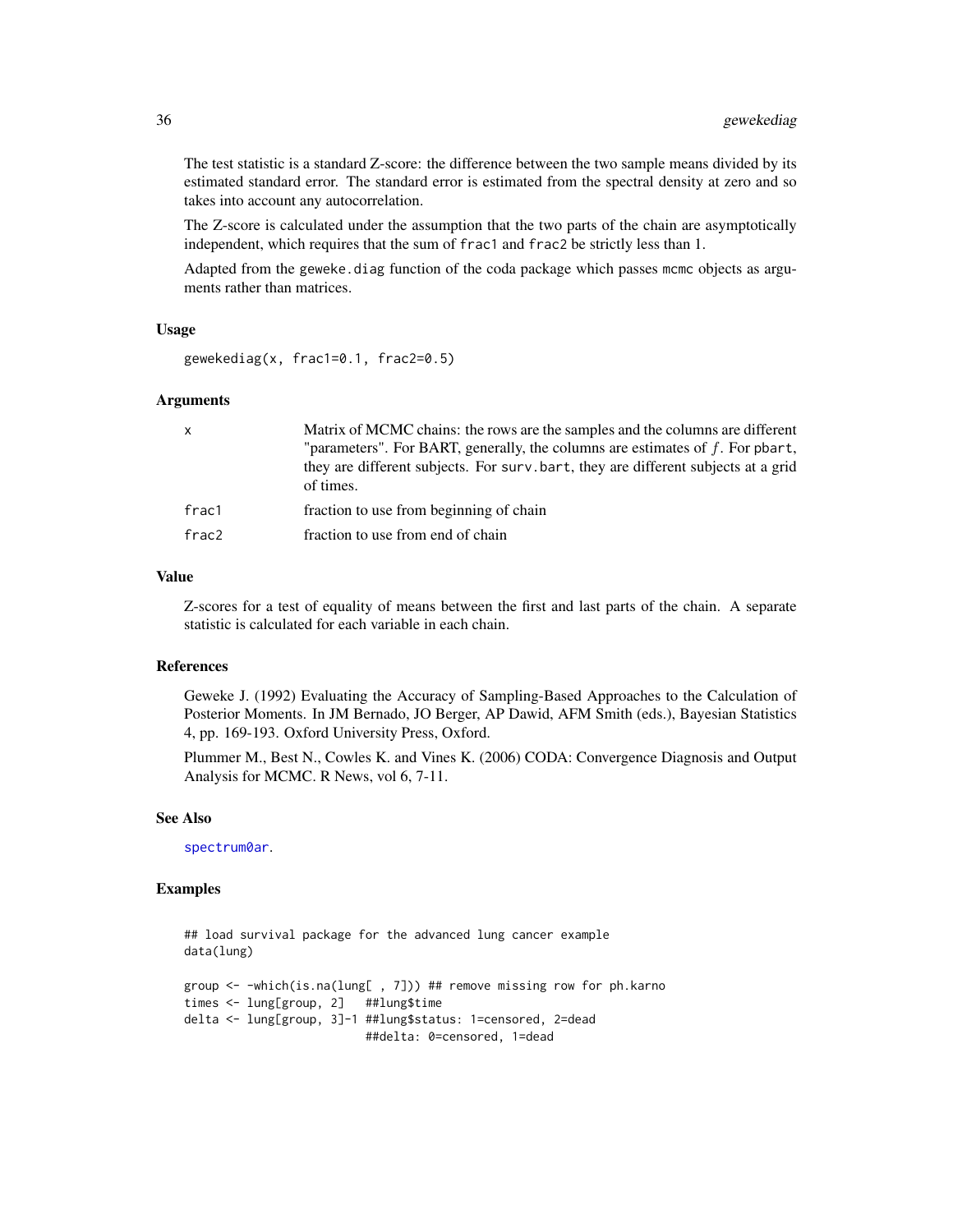# gewekediag 37

```
## this study reports time in days rather than months like other studies
## coarsening from days to months will reduce the computational burden
times <- ceiling(times/30)
summary(times)
table(delta)
x.train <- as.matrix(lung[group, c(4, 5, 7)]) ## matrix of observed covariates
## lung$age: Age in years
## lung$sex: Male=1 Female=2
## lung$ph.karno: Karnofsky performance score (dead=0:normal=100:by=10)
## rated by physician
dimnames(x.train)[[2]] <- c('age(yr)', 'M(1):F(2)', 'ph.karno(0:100:10)')
summary(x.train[ , 1])
table(x.train[ , 2])
table(x.train[ , 3])
x.test <- matrix(nrow=84, ncol=3) ## matrix of covariate scenarios
dimnames(x.test)[[2]] <- dimnames(x.train)[[2]]
i \leq 1for(age in 5*(9:15)) for(sex in 1:2) for(ph.karno in 10*(5:10)) {
   x.test[i, ] <- c(age, sex, ph.karno)
   i \leftarrow i+1}
## Not run:
   set.seed(99)
   post <- surv.bart(x.train=x.train, times=times, delta=delta, x.test=x.test)
   ## in the interest of time, consider speeding it up by parallel processing
   ## run "mc.cores" number of shorter MCMC chains in parallel processes
   ## post <- mc.surv.bart(x.train=x.train, times=times, delta=delta,
   ## x.test=x.test, mc.cores=8, seed=99)
   N <- nrow(x.test)K <- post$K
   ## select 10 lung cancer patients uniformly spread out over the data set
   h <- seq(1, N*K, floor(N/10)*K)
    for(i in h) {
       post.mcmc <- post$yhat.test[ , (i-1)+1:K]
       z <- gewekediag(post.mcmc)$z
       y <- max(c(4, abs(z)))
       ## plot the z scores vs. time for each patient
       if(i==1) plot(post$times, z, ylim=c(-y, y), type='l',
                     xlab='t', ylab='z')
```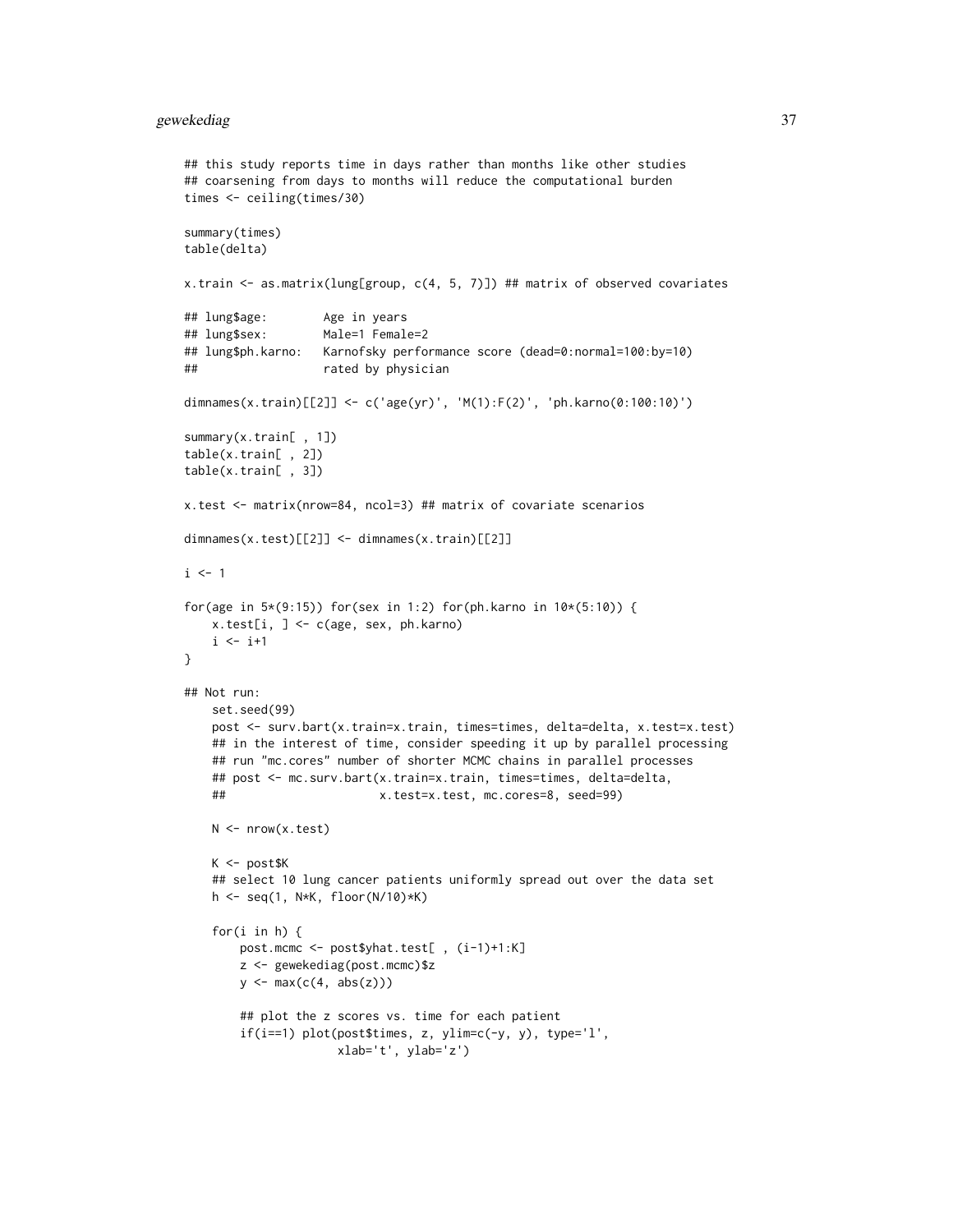```
else lines(post$times, z, type='l')
}
## add two-sided alpha=0.05 critical value lines
lines(post$times, rep(-1.96, K), type='l', lty=2)
lines(post$times, rep( 1.96, K), type='l', lty=2)
```
## End(Not run)

<span id="page-37-0"></span>lbart *Logit BART for dichotomous outcomes with Logistic latents*

## Description

BART is a Bayesian "sum-of-trees" model.

For numeric response y, we have  $y = f(x) + \epsilon$ , where  $\epsilon \sim Log(0, 1)$ . For a binary response y,  $P(Y = 1|x) = F(f(x))$ , where F denotes the standard Logistic CDF (logit link).

In both cases, f is the sum of many tree models. The goal is to have very flexible inference for the uknown function  $f$ .

In the spirit of "ensemble models", each tree is constrained by a prior to be a weak learner so that it contributes a small amount to the overall fit.

## Usage

```
lbart(
```

```
x.train, y.train, x.test=matrix(0.0,0,0),
sparse=FALSE, a=0.5, b=1, augment=FALSE, rho=NULL,
xinfo=matrix(0.0,0,0), usequants=FALSE,
cont=FALSE, rm.const=TRUE, tau.interval=0.95,
k=2.0, power=2.0, base=.95,
binaryOffset=NULL,
ntree=200L, numcut=100L,
ndpost=1000L, nskip=100L,
keepevery=1L,
nkeeptrain=ndpost, nkeeptest=ndpost,
```

```
nkeeptreedraws=ndpost,
printevery=100L, transposed=FALSE
```

```
\lambda
```
## **Arguments**

x.train Explanatory variables for training (in sample) data. May be a matrix or a data frame, with (as usual) rows corresponding to observations and columns to variables.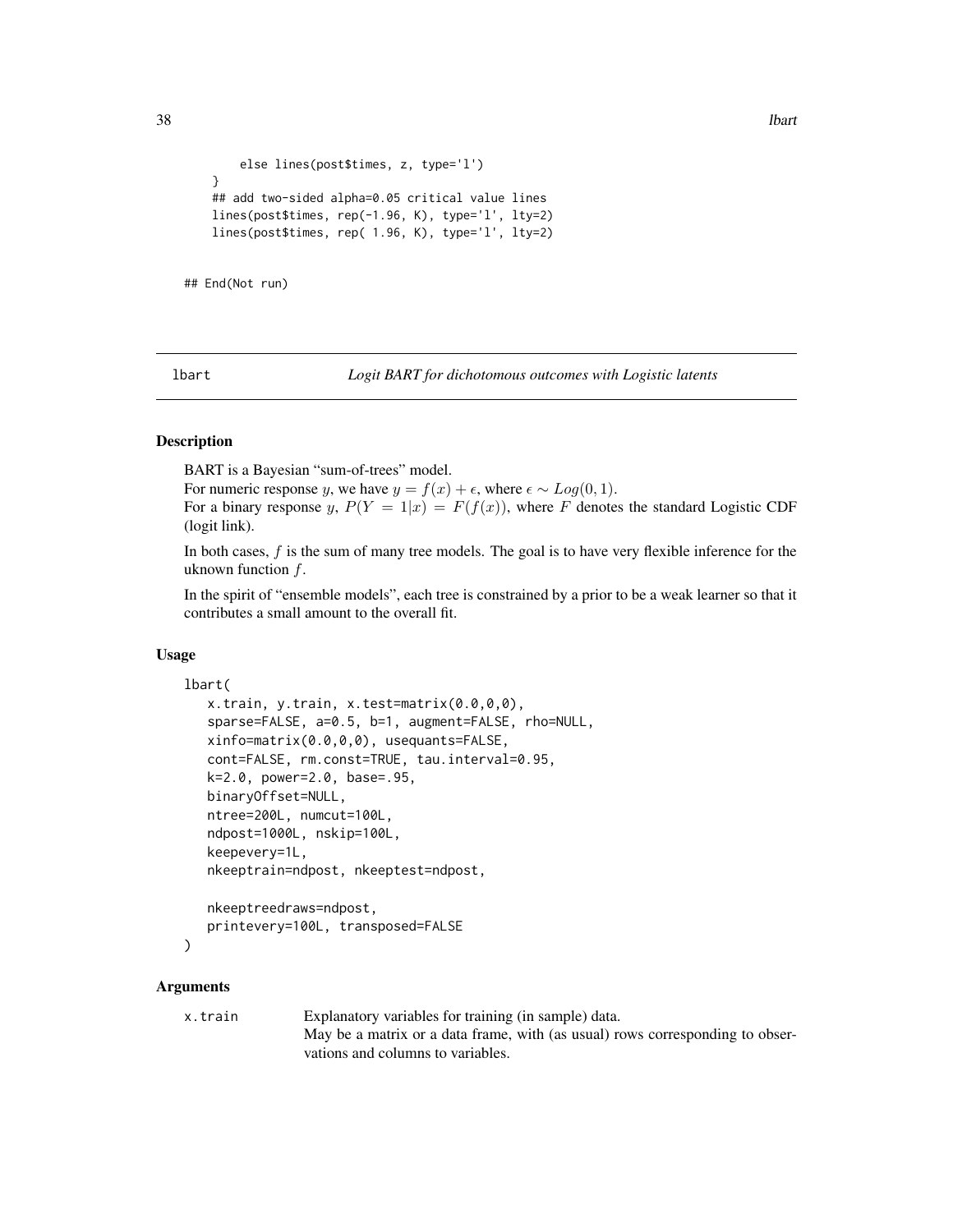|              | If a variable is a factor in a data frame, it is replaced with dummies. Note that<br>q dummies are created if $q>2$ and one dummy is created if $q=2$ , where q is the<br>number of levels of the factor. 1bart will generate draws of $f(x)$ for each x<br>which is a row of x.train.                                                                                                                                                                                                                                                                                     |
|--------------|----------------------------------------------------------------------------------------------------------------------------------------------------------------------------------------------------------------------------------------------------------------------------------------------------------------------------------------------------------------------------------------------------------------------------------------------------------------------------------------------------------------------------------------------------------------------------|
| y.train      | Binary dependent variable for training (in sample) data.                                                                                                                                                                                                                                                                                                                                                                                                                                                                                                                   |
| x.test       | Explanatory variables for test (out of sample) data.<br>Should have same structure as x.train.<br>Ibart will generate draws of $f(x)$ for each x which is a row of x test.                                                                                                                                                                                                                                                                                                                                                                                                 |
| sparse       | Whether to perform variable selection based on a sparse Dirichlet prior rather<br>than simply uniform; see Linero 2016.                                                                                                                                                                                                                                                                                                                                                                                                                                                    |
| a            | Sparse parameter for $Beta(a, b)$ prior: $0.5 \le a \le 1$ where lower values<br>inducing more sparsity.                                                                                                                                                                                                                                                                                                                                                                                                                                                                   |
| b            | Sparse parameter for $Beta(a, b)$ prior; typically, $b = 1$ .                                                                                                                                                                                                                                                                                                                                                                                                                                                                                                              |
| rho          | Sparse parameter: typically $rho = p$ where p is the number of covariates under<br>consideration.                                                                                                                                                                                                                                                                                                                                                                                                                                                                          |
| augment      | Whether data augmentation is to be performed in sparse variable selection.                                                                                                                                                                                                                                                                                                                                                                                                                                                                                                 |
| xinfo        | You can provide the cutpoints to BART or let BART choose them for you. To<br>provide them, use the xinfo argument to specify a list (matrix) where the items<br>(rows) are the covariates and the contents of the items (columns) are the cut-<br>points.                                                                                                                                                                                                                                                                                                                  |
| usequants    | If usequants=FALSE, then the cutpoints in xinfo are generated uniformly; oth-<br>erwise, if TRUE, uniform quantiles are used for the cutpoints.                                                                                                                                                                                                                                                                                                                                                                                                                            |
| cont         | Whether or not to assume all variables are continuous.                                                                                                                                                                                                                                                                                                                                                                                                                                                                                                                     |
| rm.const     | Whether or not to remove constant variables.                                                                                                                                                                                                                                                                                                                                                                                                                                                                                                                               |
| tau.interval | The width of the interval to scale the variance for the terminal leaf values.                                                                                                                                                                                                                                                                                                                                                                                                                                                                                              |
| k            | For numeric y, k is the number of prior standard deviations $E(Y x) = f(x)$ is<br>away from $+/-$ .5. The response (y.train) is internally scaled to range from $-.5$ to<br>.5. For binary y, k is the number of prior standard deviations $f(x)$ is away from<br>+/-3. In both cases, the bigger k is, the more conservative the fitting will be.                                                                                                                                                                                                                         |
| power        | Power parameter for tree prior.                                                                                                                                                                                                                                                                                                                                                                                                                                                                                                                                            |
| base         | Base parameter for tree prior.                                                                                                                                                                                                                                                                                                                                                                                                                                                                                                                                             |
|              | binaryOffset Used for binary $y$ .<br>The model is $P(Y = 1 x) = F(f(x) + binaryOffset)$ .                                                                                                                                                                                                                                                                                                                                                                                                                                                                                 |
| ntree        | The number of trees in the sum.                                                                                                                                                                                                                                                                                                                                                                                                                                                                                                                                            |
| numcut       | The number of possible values of c (see usequants). If a single number if given,<br>this is used for all variables. Otherwise a vector with length equal to $ncol(x, train)$<br>is required, where the $i^{th}$ element gives the number of c used for the $i^{th}$ variable<br>in x.train. If usequants is false, numcut equally spaced cutoffs are used covering<br>the range of values in the corresponding column of x.train. If usequants is true,<br>then min(numcut, the number of unique values in the corresponding columns of<br>x.train - 1) c values are used. |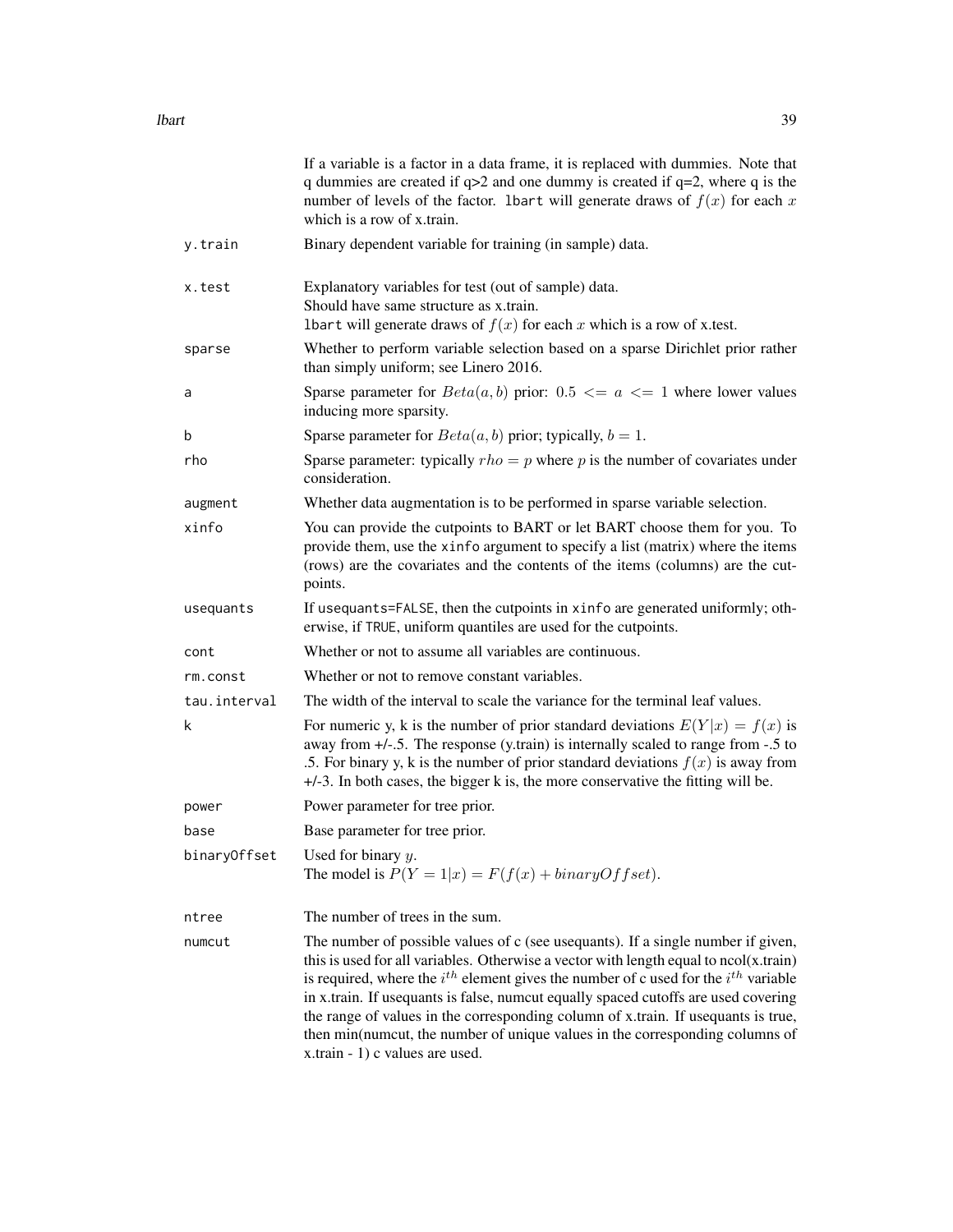| ndpost     | The number of posterior draws returned.                                                                                               |
|------------|---------------------------------------------------------------------------------------------------------------------------------------|
| nskip      | Number of MCMC iterations to be treated as burn in.                                                                                   |
| nkeeptrain | Number of MCMC iterations to be returned for train data.                                                                              |
| nkeeptest  | Number of MCMC iterations to be returned for test data.                                                                               |
|            | nkeeptreedraws Number of MCMC iterations to be returned for tree draws.                                                               |
| keepevery  | Every keepevery draw is kept to be returned to the user.                                                                              |
| printevery | As the MCMC runs, a message is printed every printevery draws.                                                                        |
| transposed | When running 1bart in parallel, it is more memory-efficient to transpose x. train<br>and x. test, if any, prior to calling mc. 1bart. |

# Details

BART is an Bayesian MCMC method. At each MCMC interation, we produce a draw from the joint posterior  $f|(x, y)$  in the numeric y case and just f in the binary y case.

Thus, unlike a lot of other modelling methods in R, we do not produce a single model object from which fits and summaries may be extracted. The output consists of values  $f^*(x)$ 

where  $*$  denotes a particular draw. The  $x$  is either a row from the training data (x.train) or the test data (x.test).

#### Value

lbart returns an object of type lbart which is essentially a list.

| yhat.train      | A matrix with ndpost rows and $now(x.train)$ columns. Each row corresponds<br>to a draw $f^*$ from the posterior of f and each column corresponds to a row of<br>x.train. The $(i, j)$ value is $f^*(x)$ for the $i^{th}$ kept draw of f and the $j^{th}$ row of<br>x.train.<br>Burn-in is dropped. |
|-----------------|-----------------------------------------------------------------------------------------------------------------------------------------------------------------------------------------------------------------------------------------------------------------------------------------------------|
| yhat.test       | Same as yhat train but now the x's are the rows of the test data.                                                                                                                                                                                                                                   |
| yhat.train.mean |                                                                                                                                                                                                                                                                                                     |
|                 | train data fits $=$ mean of yhat. train columns.                                                                                                                                                                                                                                                    |
|                 | $yhat.test.$ mean test data fits = mean of yhat. test columns.                                                                                                                                                                                                                                      |
| varcount        | a matrix with ndpost rows and $nrow(x.train)$ columns. Each row is for a draw.<br>For each variable (corresponding to the columns), the total count of the number<br>of times that variable is used in a tree decision rule (over all trees) is given.                                              |

In addition, the list has a binaryOffset giving the value used.

Note that in the binary y, case yhat.train and yhat.test are  $f(x) + binaryOffset$ . If you want draws of the probability  $P(Y = 1|x)$  you need to apply the Logistic CDF (plogis) to these values.

#### See Also

[wbart](#page-131-0)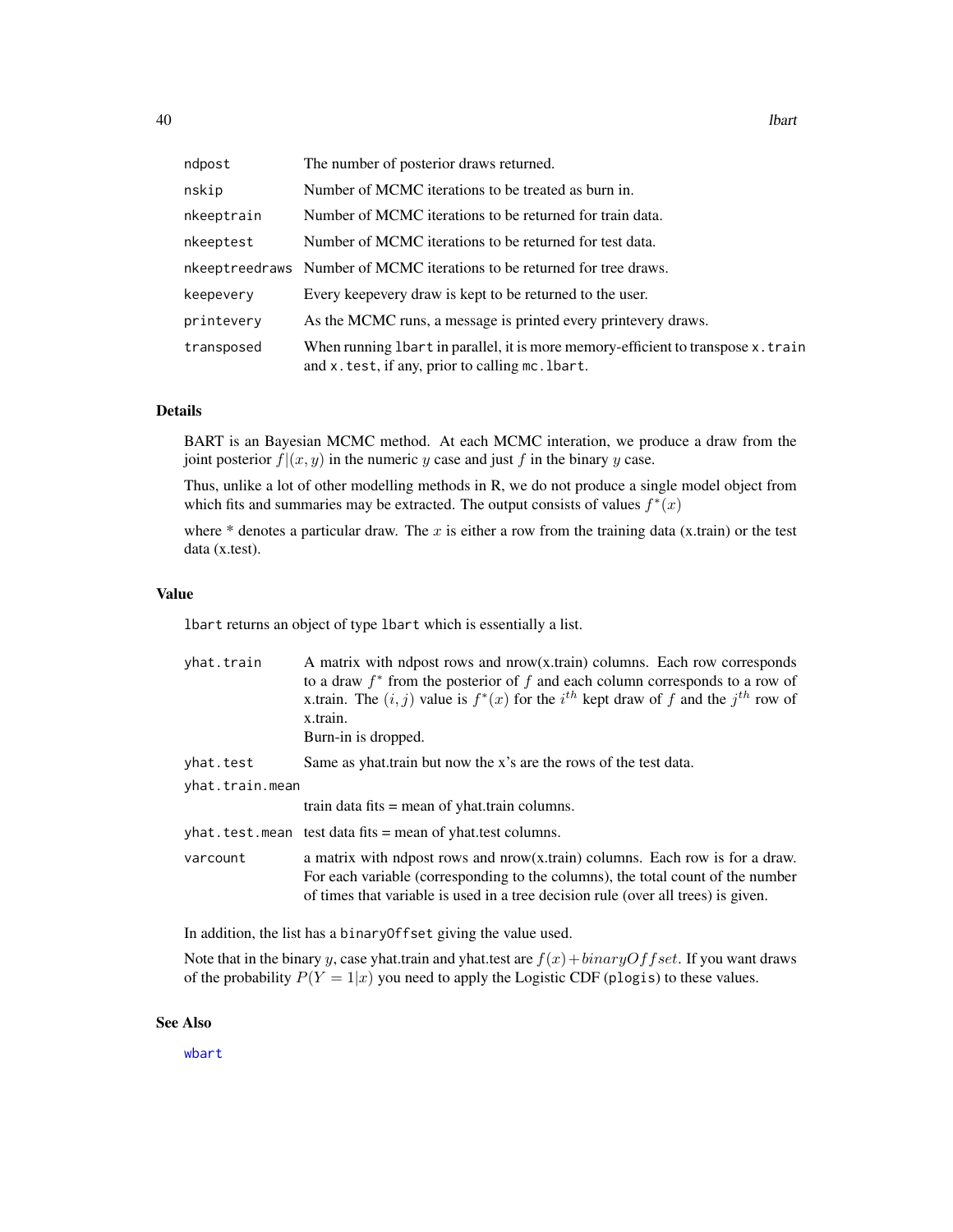#### **lbart** 41

# Examples

```
data(ACTG175)
## exclude those who do not have CD4 count at 96 weeks
ex <- is.na(ACTG175$cd496)
table(ex)
## inclusion criteria are CD4 counts between 200 and 500
ACTG175$cd40 <- min(500, max(250, ACTG175$cd40))
## calculate relative CD4 decline
y <- ((ACTG175$cd496-ACTG175$cd40)/ACTG175$cd40)[!ex]
summary(y)
## 0=failure, 1=success
y \le -1*(y > -0.5)## summarize CD4 outcomes
table(y, ACTG175$arms[!ex])
table(y, ACTG175$arms[!ex])/
    matrix(table(ACTG175$arms[!ex]), nrow=2, ncol=4, byrow=TRUE)
## drop unneeded and unwanted variables
## 1: 'pidnum' patient ID number
##14: 'str2' which will be handled by strat1 below
##15: 'strat' which will be handled by strat1-strat3 below
##17: 'treat' handled by arm0-arm3 below
##18: 'offtrt' indicator of off-treatment before 96 weeks
##20: 'cd420' CD4 T cell count at 20 weeks
##21: 'cd496' CD4 T cell count at 96 weeks
##22: 'r' missing CD4 T cell count at 96 weeks
##24: 'cd820' CD8 T cell count at 20 weeks
##25: 'cens' indicator of observing the event in days
##26: 'days' number of days until the primary endpoint
##27: 'arms' handled by arm0-arm3 below
train <- as.matrix(ACTG175)[!ex, -c(1, 14:15, 17, 18, 20:22, 24:27)]
train <- cbind(1*(ACTG175$strat[!ex]==1), 1*(ACTG175$strat[!ex]==2),
               1*(ACTG175$strat[!ex]==3), train)
dimnames(train)[[2]][1:3] <- paste0('strat', 1:3)
train <- cbind(1*(ACTG175$arms[!ex]==0), 1*(ACTG175$arms[!ex]==1),
               1*(ACTG175$arms[!ex]==2), 1*(ACTG175$arms[!ex]==3), train)
dimnames(train)[[2]][1:4] <- paste0('arm', 0:3)
N <- nrow(train)
test0 <- train; test0[ , 1:4] <- 0; test0[ , 1] <- 1
test1 <- train; test1[ , 1:4] <- 0; test1[ , 2] <- 1
test2 <- train; test2[ , 1:4] <- 0; test2[ , 3] <- 1
test3 <- train; test3[ , 1:4] <- 0; test3[ , 4] <- 1
```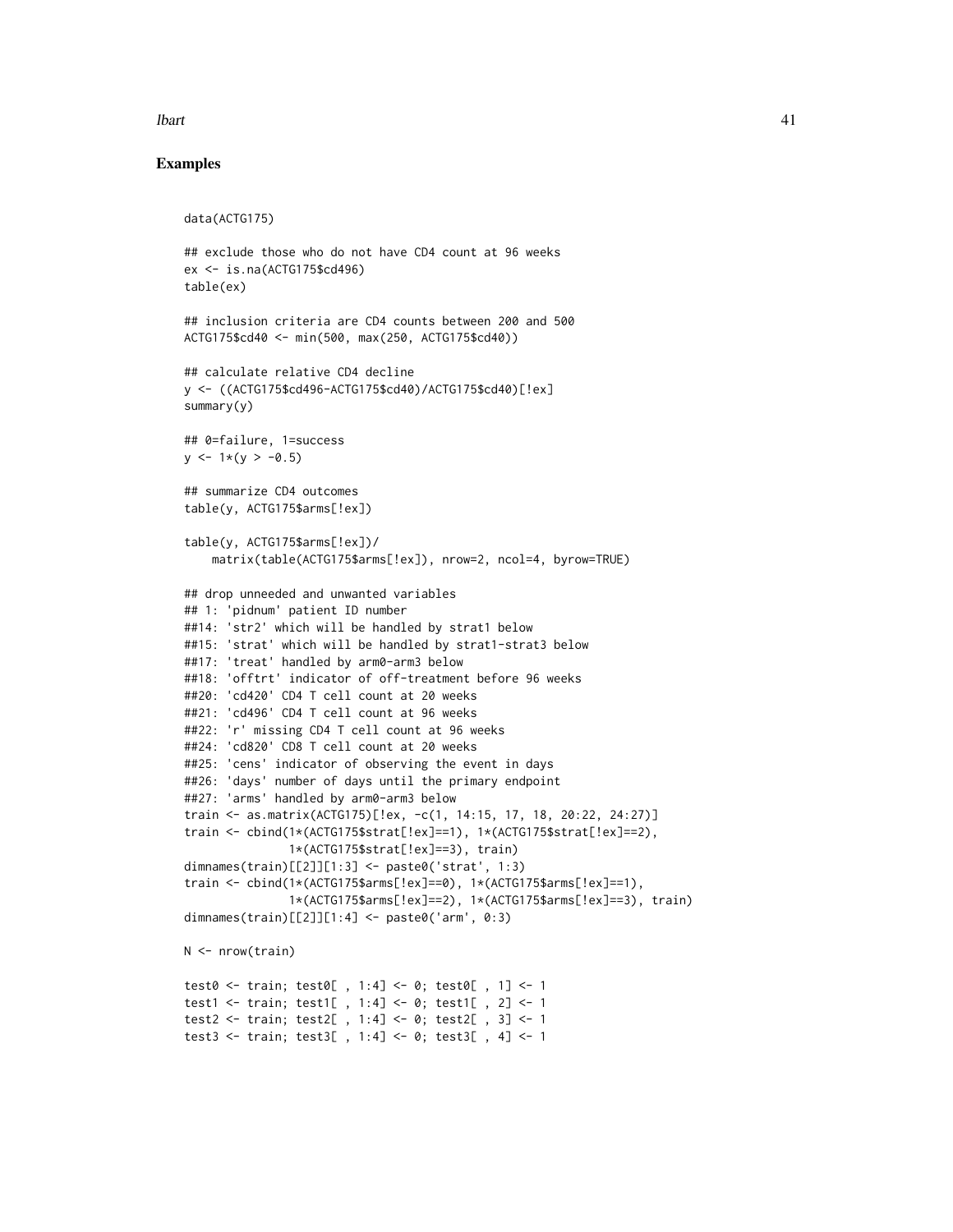```
test <- rbind(test0, test1, test2, test3)
##test BART with token run to ensure installation works
## set.seed(21)
## post <- lbart(train, y, test, nskip=5, ndpost=5)
## Not run:
set.seed(21)
post <- lbart(train, y, test)
## turn z-scores into probabilities
post$prob.test <- plogis(post$yhat.test)
## average over the posterior samples
post$prob.test.mean <- apply(post$prob.test, 2, mean)
## place estimates for arms 0-3 next to each other for convenience
itr <- cbind(post$prob.test.mean[(1:N)], post$prob.test.mean[N+(1:N)],
             post$prob.test.mean[2*N+(1:N)], post$prob.test.mean[3*N+(1:N)])
## find the BART ITR for each patient
itr.pick <- integer(N)
for(i in 1:N) itr.pick[i] <- which(itr[i, ]==max(itr[i, ]))-1
## arms 0 and 3 (monotherapy) are never chosen
table(itr.pick)
## do arms 1 and 2 show treatment heterogeneity?
diff. <- apply(post$prob.test[ , 2*N+(1:N)]-post$prob.test[ , N+(1:N)], 2, mean)
plot(sort(diff.), type='h', main='ACTG175 trial: 50% CD4 decline from baseline at 96 weeks',
     xlab='Arm 2 (1) Preferable to the Right (Left)', ylab='Prob.Diff.: Arms 2 - 1')
library(rpart)
library(rpart.plot)
## make data frame for nicer names in the plot
var \leq as.data.frame(train[ , -(1:4)])
dss <- rpart(diff. ~ var$age+var$gender+var$race+var$wtkg+var$cd40+var$cd80+
                   var$karnof+var$symptom+var$hemo+var$homo+var$drugs+var$z30+
                   var$zprior+var$oprior+var$strat1+var$strat2+var$strat3,
               method='anova', control=rpart.control(cp=0.1))
rpart.plot(dss, type=3, extra=101)
## if strat1==1 (antiretroviral naive), then arm 2 is better
## otherwise, arm 1
print(dss)
all0 <- apply(post$prob.test[ , (1:N)], 1, mean)
all1 <- apply(post$prob.test[ , N+(1:N)], 1, mean)
all2 <- apply(post$prob.test[ , 2*N+(1:N)], 1, mean)
all3 <- apply(post$prob.test[ , 3*N+(1:N)], 1, mean)
```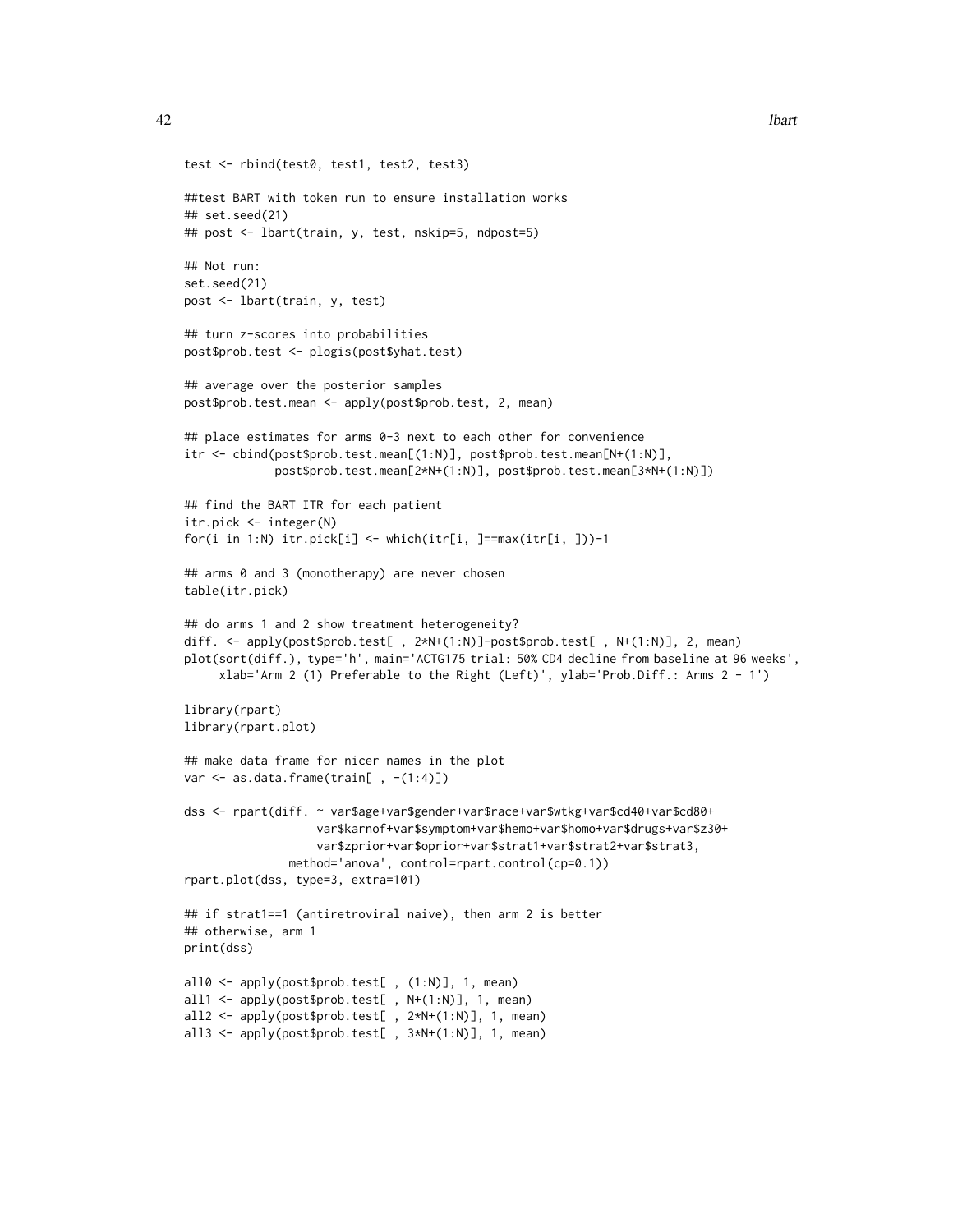#### leukemia 43

```
## BART ITR
BART.itr <- apply(post$prob.test[ , c(N+which(itr.pick==1), 2*N+which(itr.pick==2))], 1, mean)
test <- train
test[ , 1:4] <- 0
test[test[ , 5]==0, 2] <- 1
test[test[ , 5]==1, 3] <- 1
## BART ITR simple
BART.itr.simp <- pwbart(test, post$treedraws)
BART.itr.simp <- apply(plogis(BART.itr.simp), 1, mean)
plot(density(BART.itr), xlab='Value', xlim=c(0.475, 0.775), lwd=2,
     main='ACTG175 trial: 50% CD4 decline from baseline at 96 weeks')
lines(density(BART.itr.simp), col='brown', lwd=2)
lines(density(all0), col='green', lwd=2)
lines(density(all1), col='red', lwd=2)
lines(density(all2), col='blue', lwd=2)
lines(density(all3), col='yellow', lwd=2)
legend('topleft', legend=c('All Arm 0 (ZDV only)', 'All Arm 1 (ZDV+DDI)',
                           'All Arm 2 (ZDV+DDC)', 'All Arm 3 (DDI only)',
                           'BART ITR simple', 'BART ITR'),
       col=c('green', 'red', 'blue', 'yellow', 'brown', 'black'), lty=1, lwd=2)
```
## End(Not run)

leukemia *Bone marrow transplantation for leukemia and multi-state models*

## Description

137 patients with acute myelocytic leukemia (AML) and acute lymphoblastic leukemia (ALL) were given oral busulfan (Bu) 4 mg/kg on each of 4 days and intravenous cyclophosphamide (Cy) 60 mg/kg on each of 2 days (BuCy2) followed by allogeneic bone marrow transplantation from an HLA-identical or one antigen disparate sibling.

# Usage

data(leukemia)

# Format

A data frame with 137 subjects on the following 22 variables.

- G Disease Group (1=ALL, 2=AML Low Risk in first remission, 3=AML High Risk not in first remission)
- TD Time To Death Or On Study Time
- TB Disease Free Survival Time (Time To Relapse, Death Or End Of Study)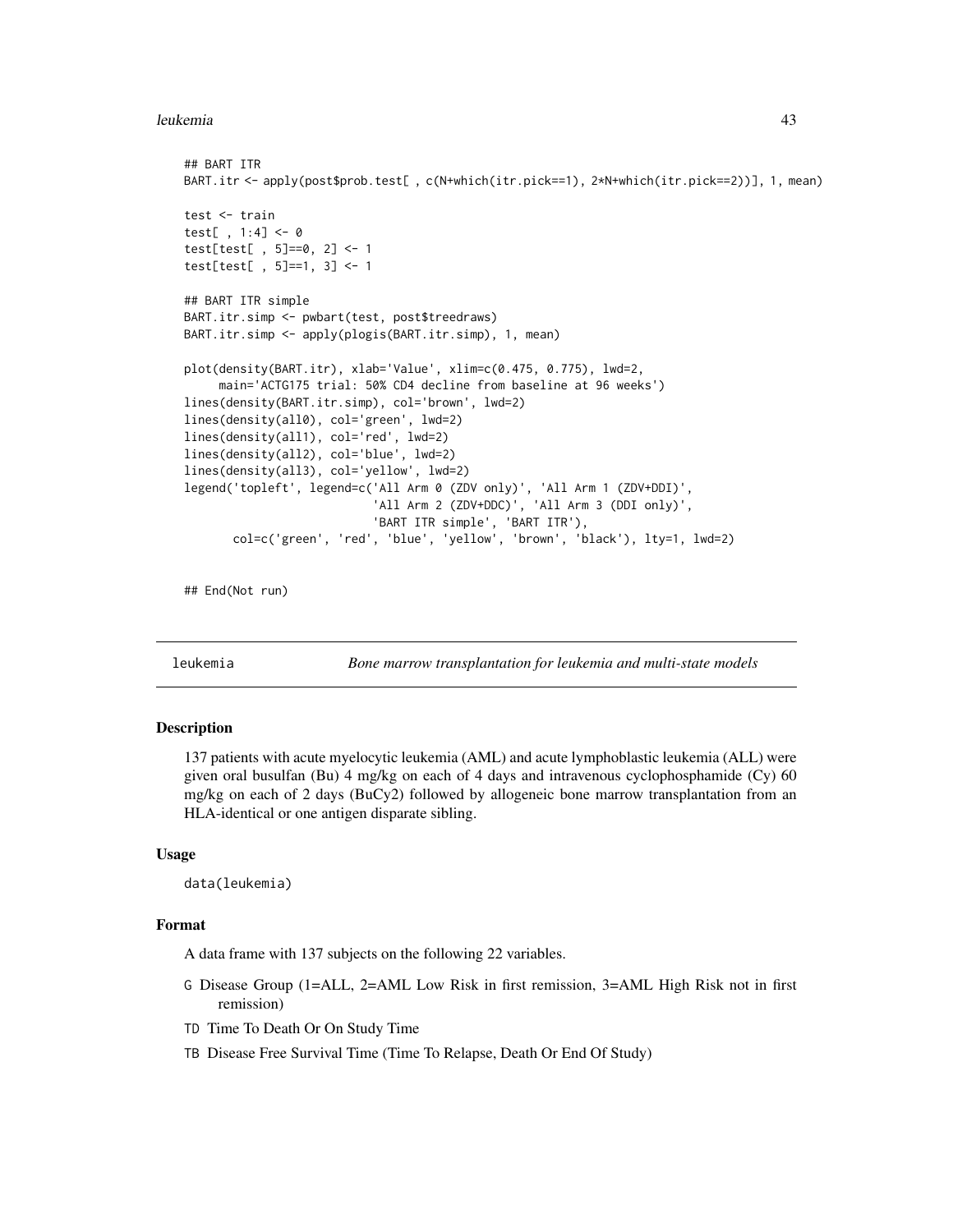- D Death Indicator (0=Alive, 1=Dead)
- R Relapse Indicator (0=Disease Free, 1=Relapsed)
- B Disease Free Survival Indicator (0=Alive and Disease Free, 1=Dead or Relapsed)
- TA Time To Acute Graft-Versus-Host Disease (GVHD)
- A Acute GVHD Indicator (0=Never Developed Acute GVHD, 1=Developed Acute GVHD)
- TC Time To Chronic Graft-Versus-Host Disease (GVHD)
- C Chronic GVHD Indicator (0=Never Developed Chronic GVHD, 1=Developed Chronic GVHD)
- TP Time of Platelets Returning to Normal Levels
- P Platelet Recovery Indicator (0=Platelets Never Returned to Normal, 1=Platelets Returned To Normal)
- X1 Patient Age In Years
- X2 Donor Age In Years
- X3 Patient Gender (0=female, 1=male)
- X4 Donor Gender (0=female, 1=male)
- X5 Patient Cytomegalovirus (CMV) Immune Status (0=CMV Negative, 1=CMV Positive)
- X6 Donor Cytomegalovirus (CMV) Immune Status (0=CMV Negative, 1=CMV Positive)
- X7 Waiting Time to Transplant In Days
- X8 AML Patients with Elevated Risk By French-American-British (FAB) Classification (0=Not AML/Elevated, 1=FAB M4 Or M5 with AML)
- X9 Hospital (1=The Ohio State University in Columbus, 2=Alfred in Melbourne, 3=St. Vincent in Sydney, 4=Hahnemann University in Philadelphia)
- X10 Methotrexate Used as a Graft-Versus-Host Disease Prophylactic (0=No, 1=Yes)

## Source

Klein J. and Moeschberger M.L. (2003) *Survival Analysis: Techniques for Censored and Truncated Data*, New York: Springer-Verlag, 2nd Ed., Section 1.3. [https://www.mcw.edu/-/media/MCW/](https://www.mcw.edu/-/media/MCW/Departments/Biostatistics/datafromsection13.txt) [Departments/Biostatistics/datafromsection13.txt](https://www.mcw.edu/-/media/MCW/Departments/Biostatistics/datafromsection13.txt)

## References

Copelan E., Biggs J., Thompson J., Crilley P., Szer J., Klein, J., Kapoor N., Avalos, B., Cunningham I. and Atkinson, K. (1991) "Treatment for acute myelocytic leukemia with allogeneic bone marrow transplantation following preparation with BuCy2". *Blood*, 78(3), pp.838-843.

lung *NCCTG Lung Cancer Data*

## **Description**

Survival in patients with advanced lung cancer from the North Central Cancer Treatment Group. Performance scores rate how well the patient can perform usual daily activities.

#### Format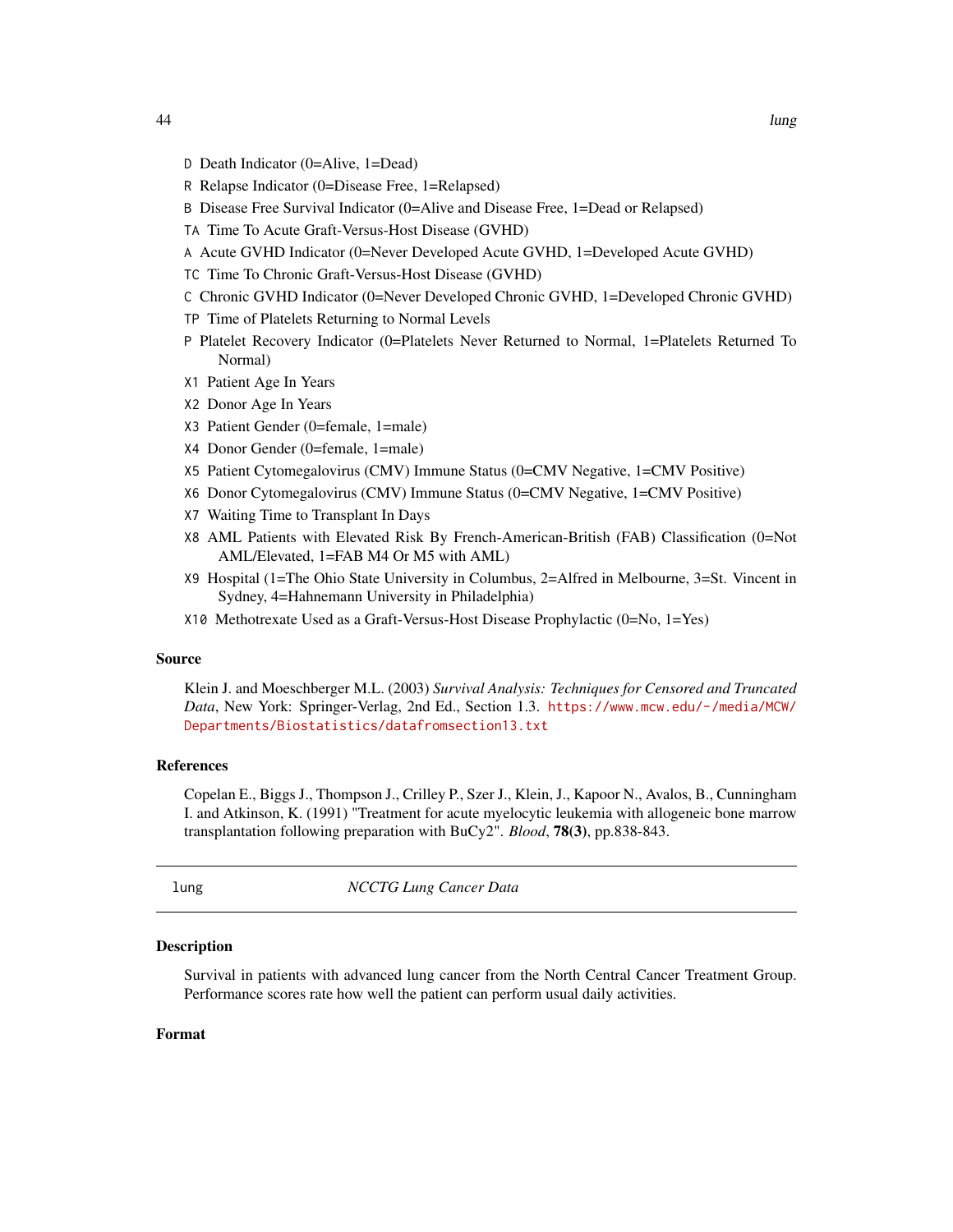#### mbart 15 and 15 and 16 and 16 and 16 and 16 and 16 and 16 and 16 and 16 and 16 and 16 and 16 and 16 and 16 and 16 and 16 and 16 and 16 and 16 and 16 and 16 and 16 and 16 and 16 and 16 and 16 and 16 and 16 and 16 and 16 and

| inst:      | Institution code                                                |
|------------|-----------------------------------------------------------------|
| time:      | Survival time in days                                           |
| status:    | censoring status 1=censored, 2=dead                             |
| age:       | Age in years                                                    |
| sex:       | Male=1 Female=2                                                 |
| ph.ecog:   | ECOG performance score $(0 = good 5 = dead)$                    |
| ph.karno:  | Karnofsky performance score (bad=0-good=100) rated by physician |
| pat.karno: | Karnofsky performance score as rated by patient                 |
| meal.cal:  | Calories consumed at meals                                      |
| wt.loss:   | Weight loss in last six months                                  |

## Source

Terry Therneau

# References

Loprinzi CL. Laurie JA. Wieand HS. Krook JE. Novotny PJ. Kugler JW. Bartel J. Law M. Bateman M. Klatt NE. et al. Prospective evaluation of prognostic variables from patient-completed questionnaires. North Central Cancer Treatment Group. Journal of Clinical Oncology. 12(3):601-7, 1994.

## Examples

data(lung)

mbart *Multinomial BART for categorical outcomes with fewer categories*

# Description

BART is a Bayesian "sum-of-trees" model.

For numeric response y, we have  $y = f(x) + \epsilon y = f(x) + e$ , where  $\epsilon \sim N(0, 1)$ .

For a multinomial response y,  $P(Y = y|x) = F(f(x))$ , where F denotes the standard Normal CDF (probit link) or the standard Logistic CDF (logit link).

In both cases,  $f$  is the sum of many tree models. The goal is to have very flexible inference for the uknown function  $f$ .

In the spirit of "ensemble models", each tree is constrained by a prior to be a weak learner so that it contributes a small amount to the overall fit.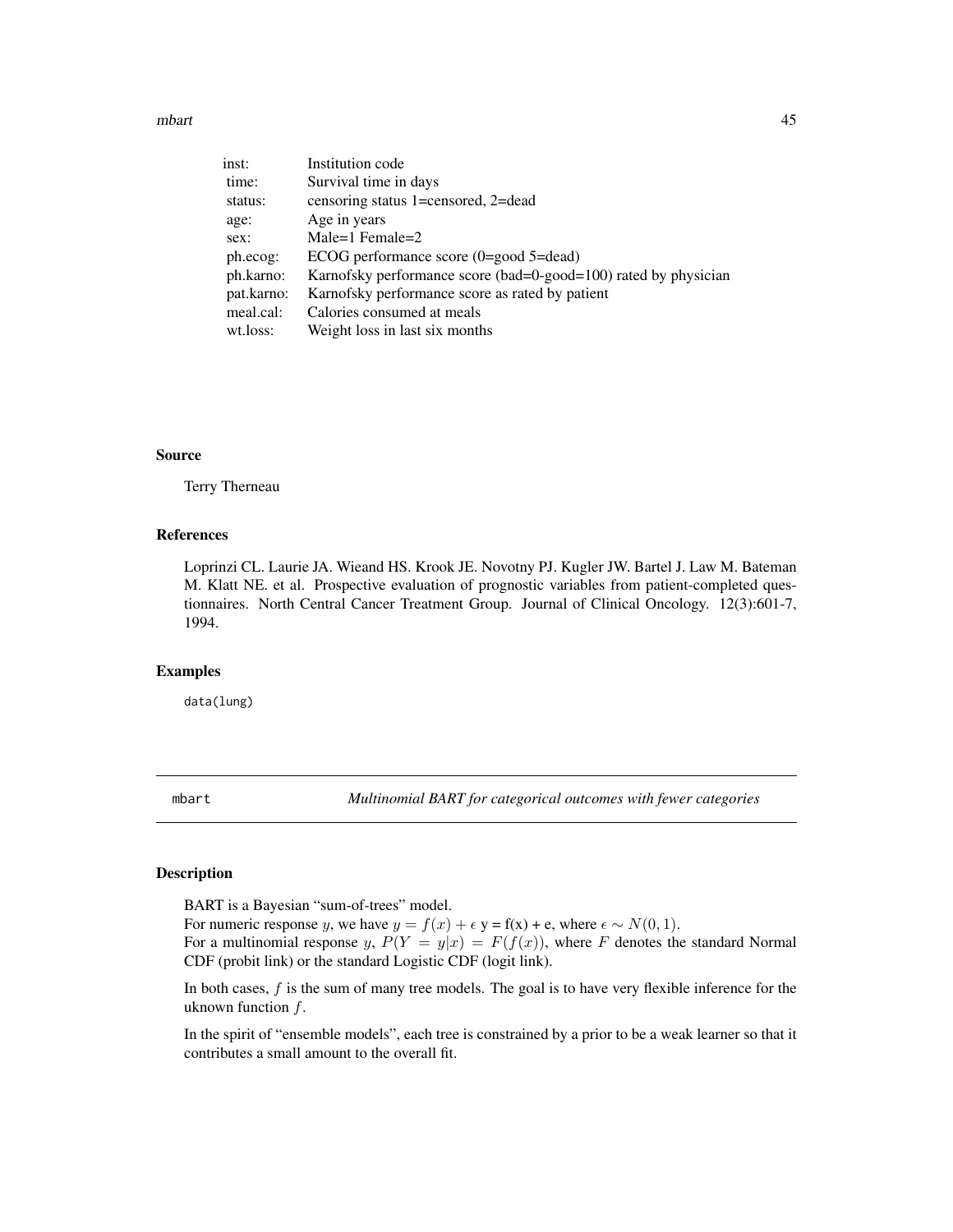# Usage

```
mbart(
      x.train, y.train,
      x.test=matrix(0,0,0), type='pbart',
      ntype=as.integer(
          factor(type,
                 levels=c('wbart', 'pbart', 'lbart'))),
      sparse=FALSE, theta=0, omega=1,
      a=0.5, b=1, augment=FALSE, rho=NULL,
      xinfo=matrix(0,0,0), usequants=FALSE,
      rm.const=TRUE,
      k=2, power=2, base=0.95,
      tau.num=c(NA, 3, 6)[ntype],
      offset=NULL,
      ntree=c(200L, 50L, 50L)[ntype], numcut=100L,
      ndpost=1000L, nskip=100L,
      keepevery=c(1L, 10L, 10L)[ntype],
      printevery=100L, transposed=FALSE,
      hostname=FALSE,
      mc.core = 2L, ## mc.bart only
      nice = 19L, ## mc</math>.seed = 99L ## mc.bart only
     )
mc.mbart(
        x.train, y.train,
         x.test=matrix(0,0,0), type='pbart',
         ntype=as.integer(
             factor(type,
                    levels=c('wbart', 'pbart', 'lbart'))),
         sparse=FALSE, theta=0, omega=1,
         a=0.5, b=1, augment=FALSE, rho=NULL,
         xinfo=matrix(0,0,0), usequants=FALSE,
         rm.const=TRUE,
         k=2, power=2, base=0.95,
         tau.num=c(NA, 3, 6)[ntype],
         offset=NULL,
         ntree=c(200L, 50L, 50L)[ntype], numcut=100L,
         ndpost=1000L, nskip=100L,
         keepevery=c(1L, 10L, 10L)[ntype],
         printevery=100L, transposed=FALSE,
         hostname=FALSE,
        mc.cores = 2L, ## mc.bart only
        nice = 19L, #H mc.bart only
         seed = 99L ## mc.bart only
        )
```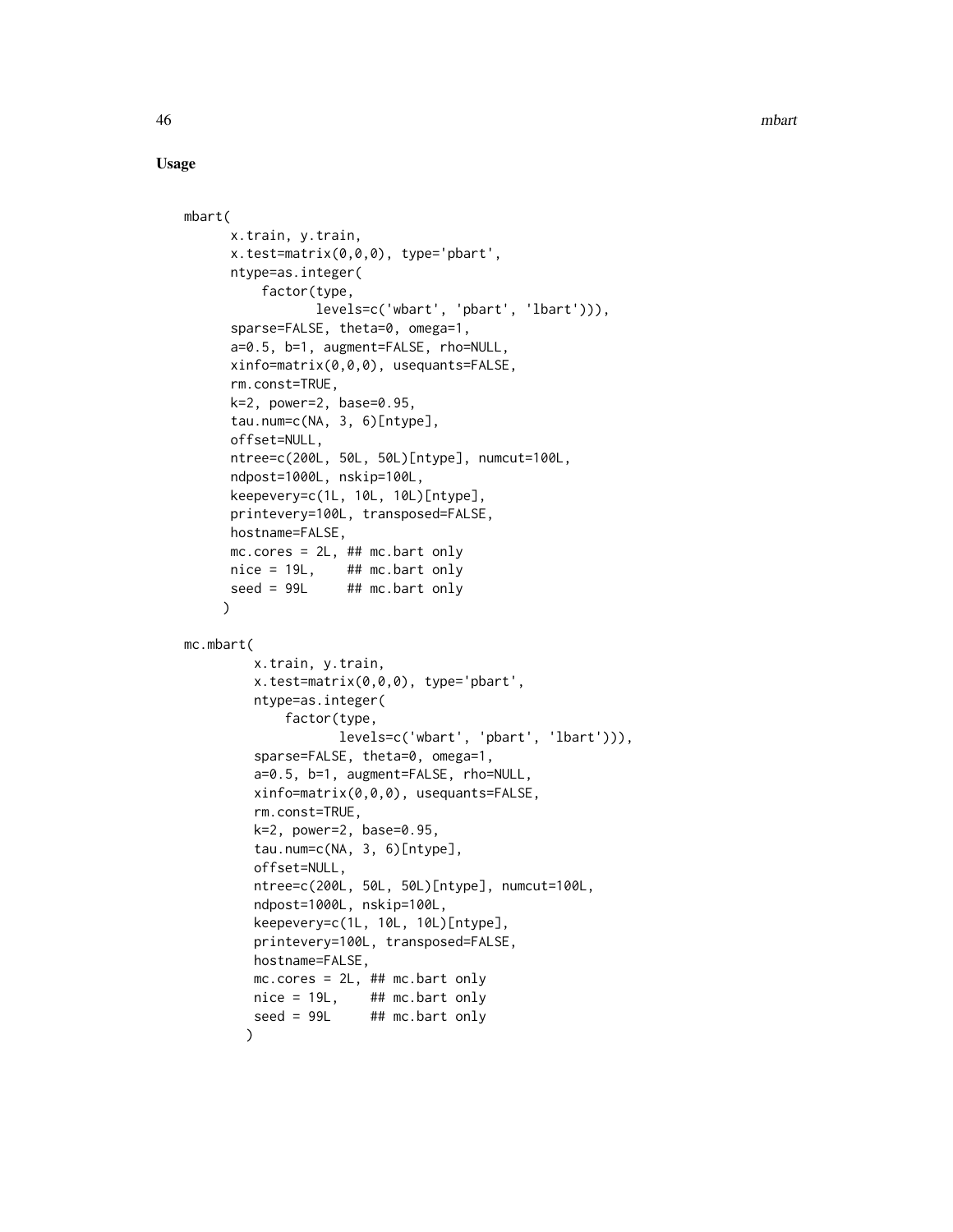#### mbart 27 and 27 and 27 and 27 and 27 and 27 and 27 and 27 and 27 and 27 and 27 and 27 and 27 and 27 and 27 and 27 and 27 and 27 and 27 and 27 and 27 and 27 and 27 and 27 and 27 and 27 and 27 and 27 and 27 and 27 and 27 and

# Arguments

| x.train   | Explanatory variables for training (in sample) data.<br>May be a matrix or a data frame, with (as usual) rows corresponding to obser-<br>vations and columns to variables.                                                                                                             |  |
|-----------|----------------------------------------------------------------------------------------------------------------------------------------------------------------------------------------------------------------------------------------------------------------------------------------|--|
|           | If a variable is a factor in a data frame, it is replaced with dummies. Note that<br>q dummies are created if $q>2$ and one dummy is created if $q=2$ , where q is the<br>number of levels of the factor. mbart will generate draws of $f(x)$ for each x<br>which is a row of x.train. |  |
| y.train   | Categorical dependent variable for training (in sample) data.                                                                                                                                                                                                                          |  |
| x.test    | Explanatory variables for test (out of sample) data.<br>Should have same structure as x.train.<br>mbart will generate draws of $f(x)$ for each x which is a row of x. test.                                                                                                            |  |
| type      | You can use this argument to specify the type of fit. 'pbart' for probit BART<br>or 'lbart' for logit BART.                                                                                                                                                                            |  |
| ntype     | The integer equivalent of type where 'pbart' is 2 and 'lbart' is 3.                                                                                                                                                                                                                    |  |
| sparse    | Whether to perform variable selection based on a sparse Dirichlet prior rather<br>than simply uniform; see Linero 2016.                                                                                                                                                                |  |
| theta     | Set <i>theta</i> parameter; zero means random.                                                                                                                                                                                                                                         |  |
| omega     | Set <i>omega</i> parameter; zero means random.                                                                                                                                                                                                                                         |  |
| a         | Sparse parameter for $Beta(a, b)$ prior: 0.5 $\leq a \leq 1$ where lower values<br>inducing more sparsity.                                                                                                                                                                             |  |
| b         | Sparse parameter for $Beta(a, b)$ prior; typically, $b = 1$ .                                                                                                                                                                                                                          |  |
| rho       | Sparse parameter: typically $rho = p$ where p is the number of covariates under<br>consideration.                                                                                                                                                                                      |  |
| augment   | Whether data augmentation is to be performed in sparse variable selection.                                                                                                                                                                                                             |  |
| xinfo     | You can provide the cutpoints to BART or let BART choose them for you. To<br>provide them, use the xinfo argument to specify a list (matrix) where the items<br>(rows) are the covariates and the contents of the items (columns) are the cut-<br>points.                              |  |
| usequants | If usequants=FALSE, then the cutpoints in xinfo are generated uniformly; oth-<br>erwise, if TRUE, uniform quantiles are used for the cutpoints.                                                                                                                                        |  |
| rm.const  | Whether or not to remove constant variables.                                                                                                                                                                                                                                           |  |
| k.        | For categorical y. train, k is the number of prior standard deviations $f(x)$ is<br>away from $+/-3$ .                                                                                                                                                                                 |  |
| power     | Power parameter for tree prior.                                                                                                                                                                                                                                                        |  |
| base      | Base parameter for tree prior.                                                                                                                                                                                                                                                         |  |
| tau.num   | The numerator in the tau definition, i.e., tau=tau.num/(k*sqrt(ntree)).                                                                                                                                                                                                                |  |
| offset    | With Multinomial BART, the centering is $P(yj = 1 x) = F(fj(x) + offset[j])$<br>where offset defaults to $F^{-1}$ {mean(y.train)). You can use the offset<br>parameter to over-ride these defaults.                                                                                    |  |
| ntree     | The number of trees in the sum.                                                                                                                                                                                                                                                        |  |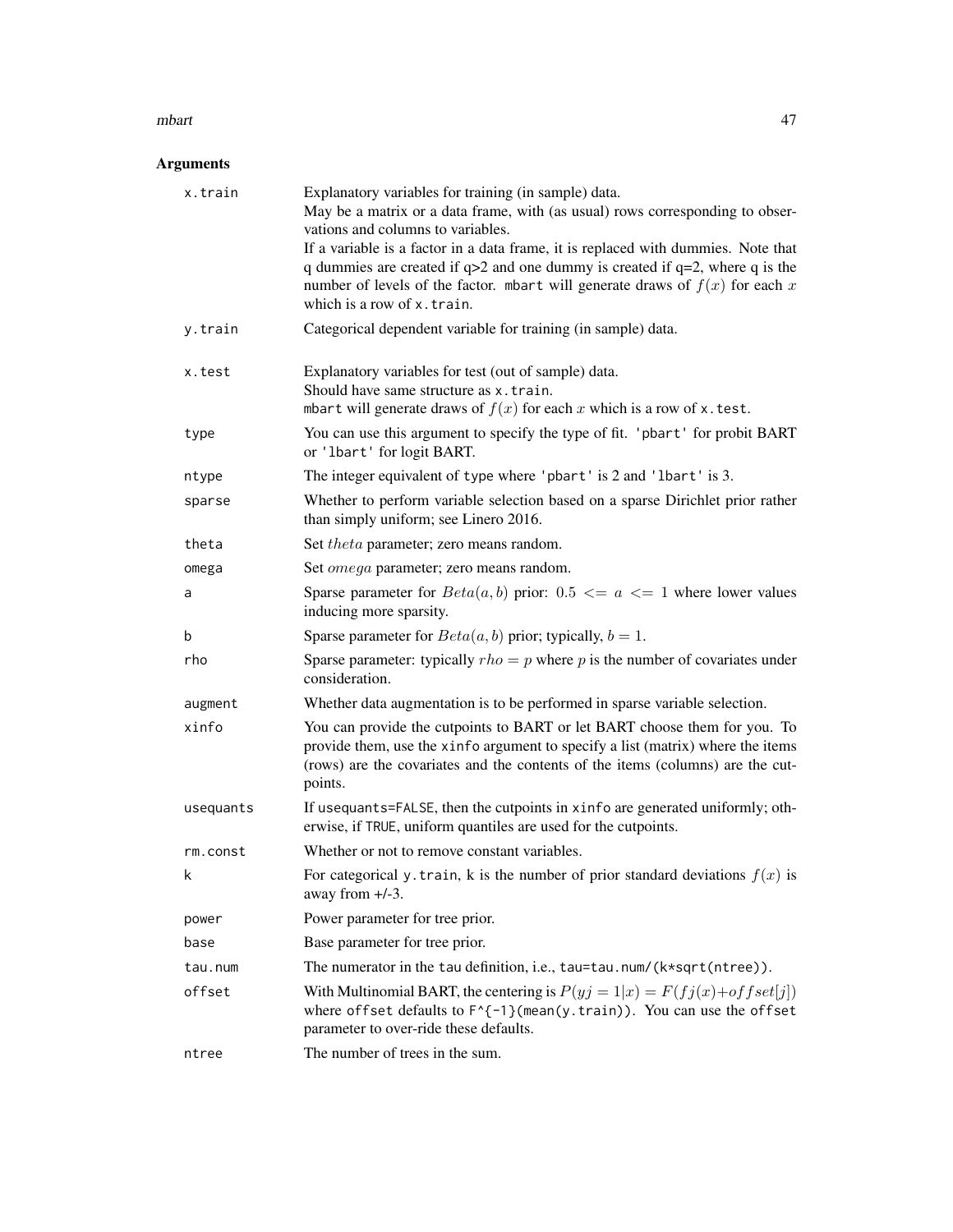| The number of possible values of c (see usequants). If a single number if given,<br>this is used for all variables. Otherwise a vector with length equal to $ncol(x.train)$<br>is required, where the $i^{th}$ element gives the number of c used for the $i^{th}$ variable<br>in x.train. If usequants is false, numcut equally spaced cutoffs are used covering<br>the range of values in the corresponding column of x.train. If used quants is true,<br>then min(numcut, the number of unique values in the corresponding columns of<br>x.train - 1) c values are used. |  |
|-----------------------------------------------------------------------------------------------------------------------------------------------------------------------------------------------------------------------------------------------------------------------------------------------------------------------------------------------------------------------------------------------------------------------------------------------------------------------------------------------------------------------------------------------------------------------------|--|
| The number of posterior draws returned.                                                                                                                                                                                                                                                                                                                                                                                                                                                                                                                                     |  |
| Number of MCMC iterations to be treated as burn in.                                                                                                                                                                                                                                                                                                                                                                                                                                                                                                                         |  |
| Every keepevery draw is kept to be returned to the user.                                                                                                                                                                                                                                                                                                                                                                                                                                                                                                                    |  |
| As the MCMC runs, a message is printed every printevery draws.                                                                                                                                                                                                                                                                                                                                                                                                                                                                                                              |  |
| When running mbart in parallel, it is more memory-efficient to transpose $x$ . train<br>and x. test, if any, prior to calling mc. mbart.                                                                                                                                                                                                                                                                                                                                                                                                                                    |  |
| When running on a cluster occasionally it is useful to track on which node each<br>chain is running; to do so set this argument to TRUE.                                                                                                                                                                                                                                                                                                                                                                                                                                    |  |
| Setting the seed required for reproducible MCMC.                                                                                                                                                                                                                                                                                                                                                                                                                                                                                                                            |  |
| Number of cores to employ in parallel.                                                                                                                                                                                                                                                                                                                                                                                                                                                                                                                                      |  |
| Set the job niceness. The default niceness is 19: niceness goes from 0 (highest)<br>to $19$ (lowest).                                                                                                                                                                                                                                                                                                                                                                                                                                                                       |  |
|                                                                                                                                                                                                                                                                                                                                                                                                                                                                                                                                                                             |  |

# Details

BART is an Bayesian MCMC method. At each MCMC interation, we produce a draw from  $f$  in the categorical  $y$  case.

Thus, unlike a lot of other modelling methods in R, we do not produce a single model object from which fits and summaries may be extracted. The output consists of values  $f^*(x)$ 

where  $*$  denotes a particular draw. The  $x$  is either a row from the training data (x.train).

## Value

mbart returns an object of type mbart which is essentially a list.

| yhat.train      | A matrix with ndpost rows and nrow(x.train)*K columns. Each row corre-<br>sponds to a draw $f^*$ from the posterior of f and each column corresponds to<br>an estimate for a row of x. train. For the ith row of x. train, we provide the<br>corresponding $(i-1)*K+jth$ column of yhat. train where $j=1,,K$ indexes<br>the categories. |  |
|-----------------|------------------------------------------------------------------------------------------------------------------------------------------------------------------------------------------------------------------------------------------------------------------------------------------------------------------------------------------|--|
|                 |                                                                                                                                                                                                                                                                                                                                          |  |
|                 | Burn-in is dropped.                                                                                                                                                                                                                                                                                                                      |  |
| yhat.train.mean |                                                                                                                                                                                                                                                                                                                                          |  |
|                 | train data fits $=$ mean of yhat. train columns.                                                                                                                                                                                                                                                                                         |  |
| varcount        | a matrix with ndpost rows and nrow(x.train) columns. Each row is for a<br>draw. For each variable (corresponding to the columns), the total count of the<br>number of times that variable is used in a tree decision rule (over all trees) is<br>given.                                                                                  |  |
|                 |                                                                                                                                                                                                                                                                                                                                          |  |

In addition, the list has a offset vector giving the value used.

Note that in the multinomial y case yhat.train is  $f(x) + offset[j]$ .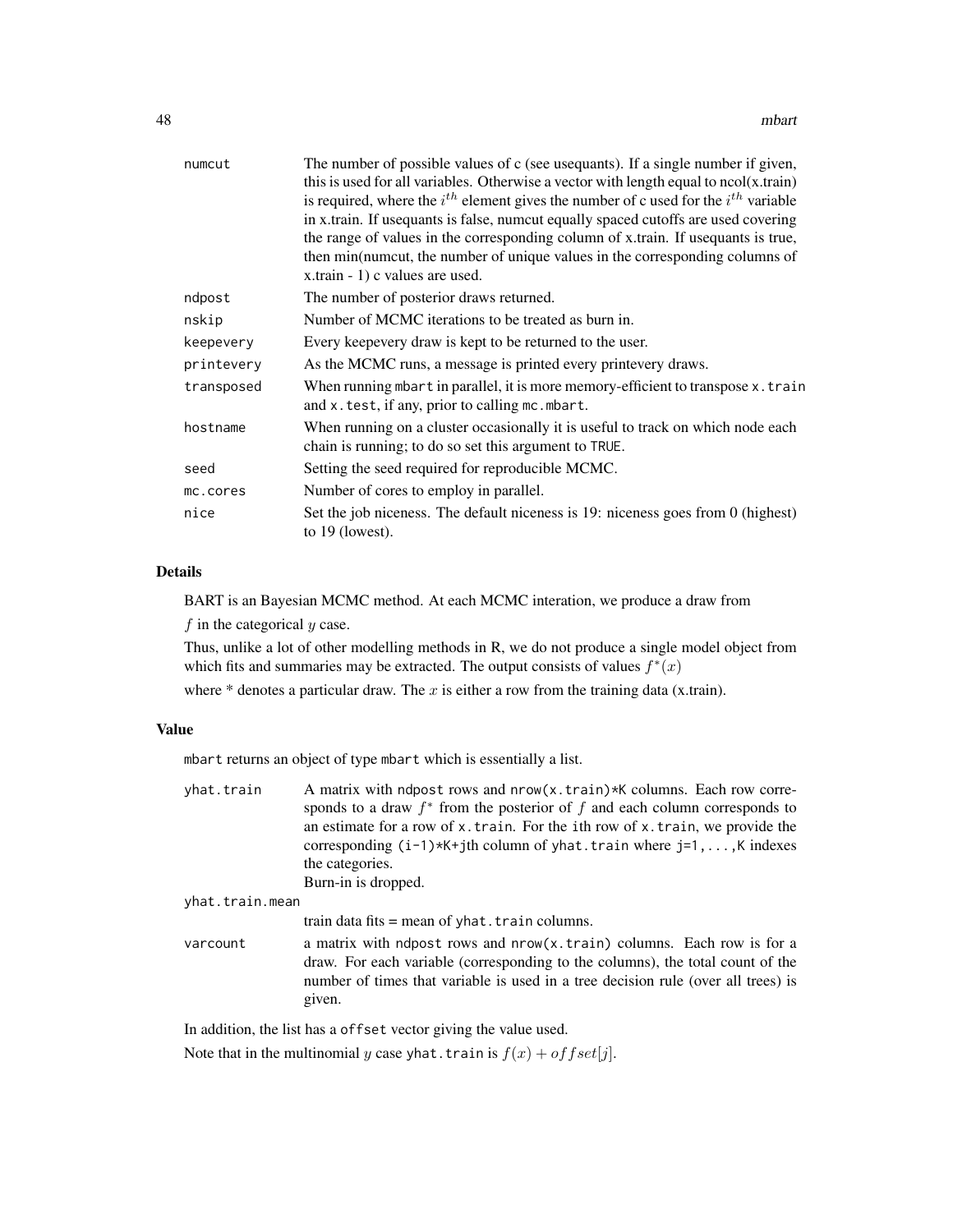$mbar{t}$ 2 49

# See Also

[gbart](#page-30-0), [alligator](#page-9-0)

# Examples

```
N=500
set.seed(12)
x1=runif(N)
x2=runif(N, max=1-x1)
x3=1-x1-x2
x.train=cbind(x1, x2, x3)
y.train=0
for(i in 1:N)
    y.train[i]=sum((1:3)*rmultinom(1, 1, x.train[i, ]))
table(y.train)/N
##test mbart with token run to ensure installation works
set.seed(99)
post = mbart(x.train, y.train, nskip=1, ndpost=1)
## Not run:
set.seed(99)
post=mbart(x.train, y.train, x.train)
##mc.post=mbart(x.train, y.train, x.test, mc.cores=8, seed=99)
K=3i=seq(1, N*K, K)-1
for(j in 1:K)
    print(cor(x.train[ , j], post$prob.test.mean[i+j])^2)
```

```
## End(Not run)
```
mbart2 *Multinomial BART for categorical outcomes with more categories*

#### Description

BART is a Bayesian "sum-of-trees" model.

For numeric response y, we have  $y = f(x) + \epsilon y = f(x) + e$ , where  $\epsilon \sim N(0, 1)$ .

For a multinomial response y,  $P(Y = y|x) = F(f(x))$ , where F denotes the standard Normal CDF (probit link) or the standard Logistic CDF (logit link).

In both cases, f is the sum of many tree models. The goal is to have very flexible inference for the uknown function  $f$ .

In the spirit of "ensemble models", each tree is constrained by a prior to be a weak learner so that it contributes a small amount to the overall fit.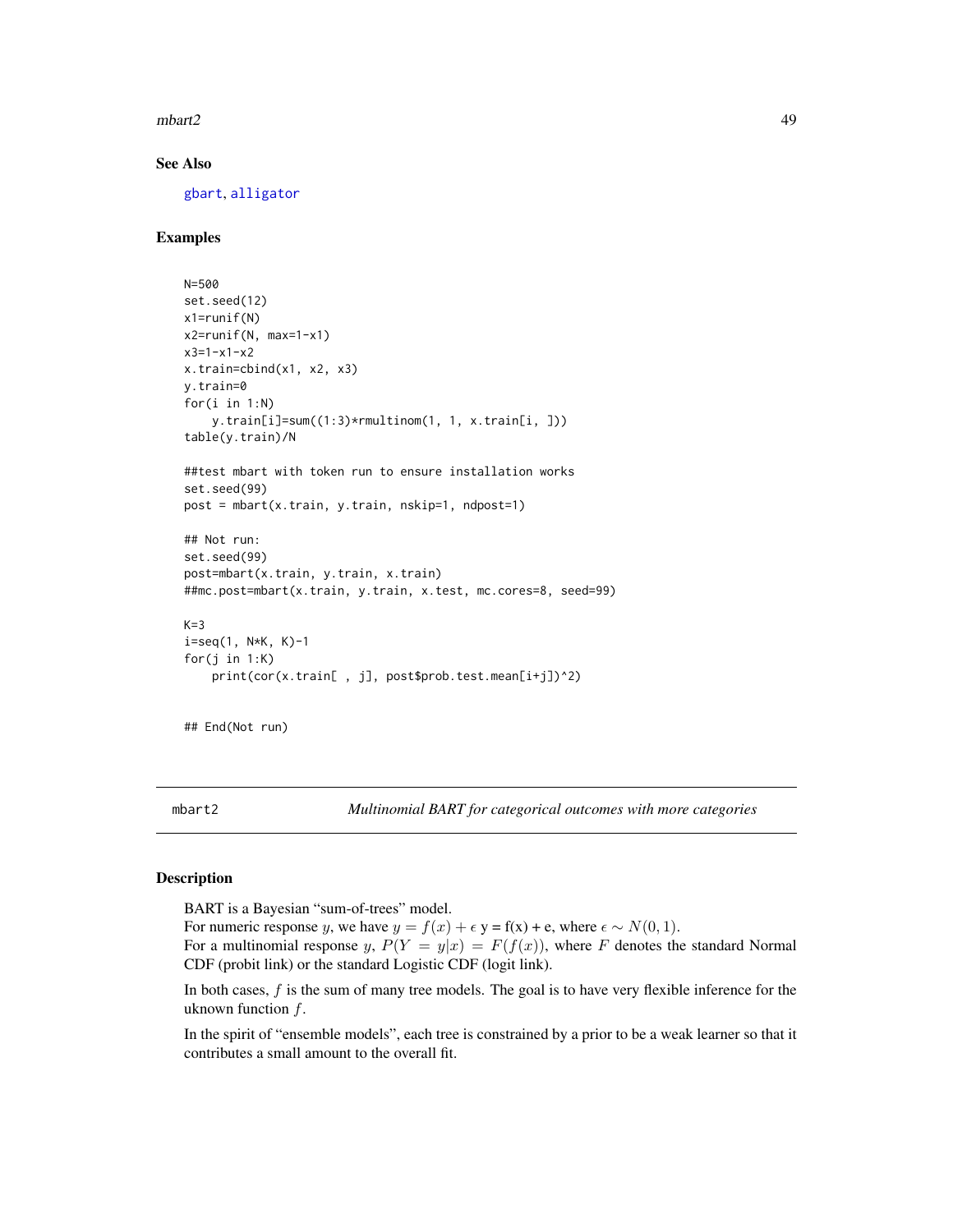## Usage

```
mbart2(
      x.train, y.train,
      x.test=matrix(0,0,0), type='lbart',
      ntype=as.integer(
          factor(type,
                 levels=c('wbart', 'pbart', 'lbart'))),
      sparse=FALSE, theta=0, omega=1,
      a=0.5, b=1, augment=FALSE, rho=NULL,
      xinfo=matrix(0,0,0), usequants=FALSE,
      rm.const=TRUE,
      k=2, power=2, base=0.95,
      tau.num=c(NA, 3, 6)[ntype],
      offset=NULL,
      ntree=c(200L, 50L, 50L)[ntype], numcut=100L,
      ndpost=1000L, nskip=100L,
      keepevery=c(1L, 10L, 10L)[ntype],
      printevery=100L, transposed=FALSE,
      hostname=FALSE,
      mc.core = 2L, ## mc.bart only
      nice = 19L, ## mc</math>.seed = 99L ## mc.bart only
     )
mc.mbart2(
        x.train, y.train,
         x.test=matrix(0,0,0), type='lbart',
         ntype=as.integer(
             factor(type,
                    levels=c('wbart', 'pbart', 'lbart'))),
         sparse=FALSE, theta=0, omega=1,
         a=0.5, b=1, augment=FALSE, rho=NULL,
         xinfo=matrix(0,0,0), usequants=FALSE,
         rm.const=TRUE,
         k=2, power=2, base=0.95,
         tau.num=c(NA, 3, 6)[ntype],
         offset=NULL,
         ntree=c(200L, 50L, 50L)[ntype], numcut=100L,
         ndpost=1000L, nskip=100L,
         keepevery=c(1L, 10L, 10L)[ntype],
         printevery=100L, transposed=FALSE,
         hostname=FALSE,
        mc.cores = 2L, ## mc.bart only
        nice = 19L, #H mc.bart only
         seed = 99L ## mc.bart only
        )
```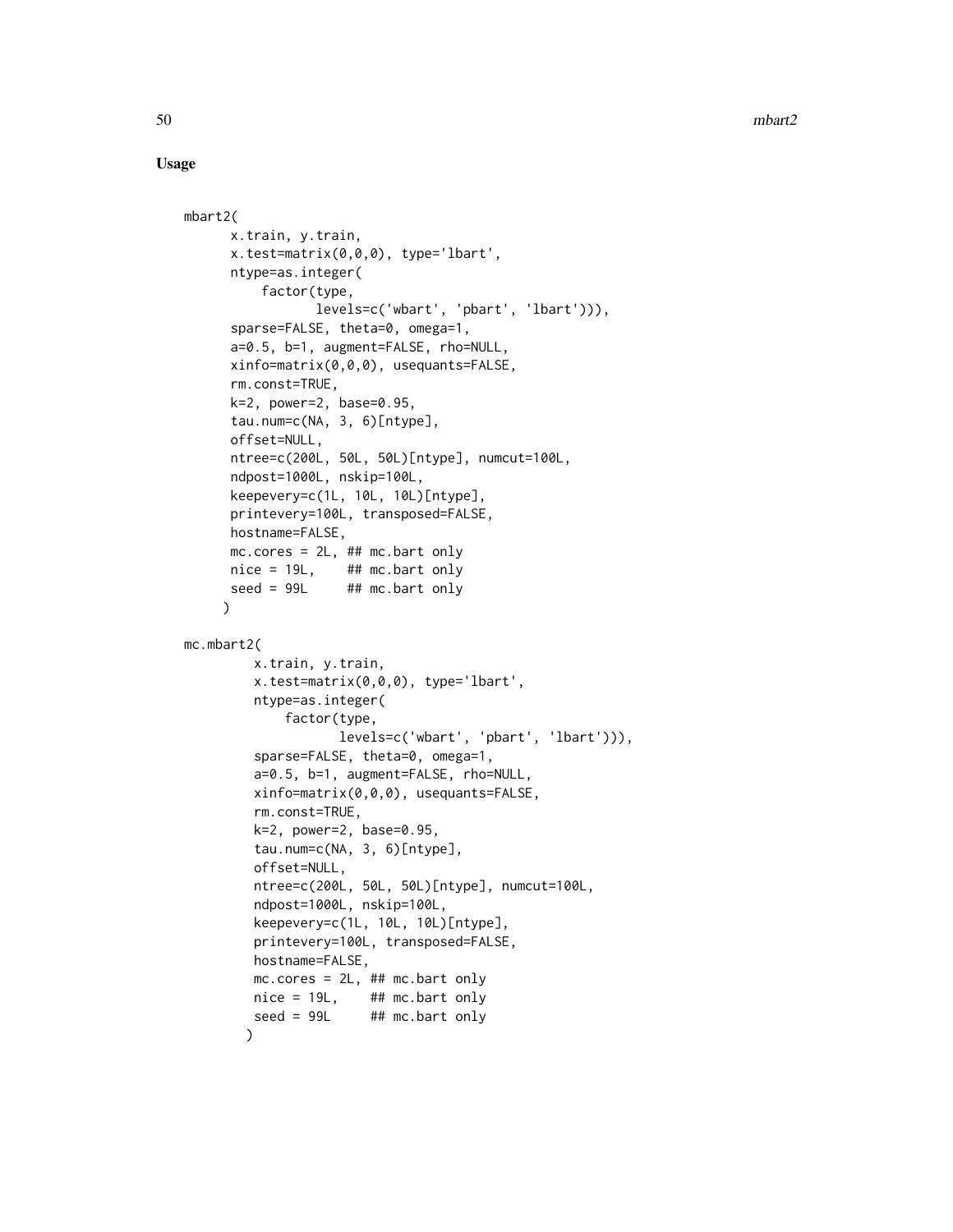### $mbar{t}$ 2 51

# Arguments

| x.train   | Explanatory variables for training (in sample) data.<br>May be a matrix or a data frame, with (as usual) rows corresponding to obser-<br>vations and columns to variables.<br>If a variable is a factor in a data frame, it is replaced with dummies. Note that<br>q dummies are created if $q>2$ and one dummy is created if $q=2$ , where q is the<br>number of levels of the factor. mbart2 will generate draws of $f(x)$ for each x<br>which is a row of x.train. |  |
|-----------|-----------------------------------------------------------------------------------------------------------------------------------------------------------------------------------------------------------------------------------------------------------------------------------------------------------------------------------------------------------------------------------------------------------------------------------------------------------------------|--|
| y.train   | Categorical dependent variable for training (in sample) data.                                                                                                                                                                                                                                                                                                                                                                                                         |  |
| x.test    | Explanatory variables for test (out of sample) data.<br>Should have same structure as x.train.<br>mbart2 will generate draws of $f(x)$ for each x which is a row of x. test.                                                                                                                                                                                                                                                                                          |  |
| type      | You can use this argument to specify the type of fit. 'pbart' for probit BART<br>or 'lbart' for logit BART.                                                                                                                                                                                                                                                                                                                                                           |  |
| ntype     | The integer equivalent of type where 'pbart' is 2 and 'lbart' is 3.                                                                                                                                                                                                                                                                                                                                                                                                   |  |
| sparse    | Whether to perform variable selection based on a sparse Dirichlet prior rather<br>than simply uniform; see Linero 2016.                                                                                                                                                                                                                                                                                                                                               |  |
| theta     | Set theta parameter; zero means random.                                                                                                                                                                                                                                                                                                                                                                                                                               |  |
| omega     | Set <i>omega</i> parameter; zero means random.                                                                                                                                                                                                                                                                                                                                                                                                                        |  |
| a         | Sparse parameter for $Beta(a, b)$ prior: 0.5 $\lt = a \lt = 1$ where lower values<br>inducing more sparsity.                                                                                                                                                                                                                                                                                                                                                          |  |
| b         | Sparse parameter for $Beta(a, b)$ prior; typically, $b = 1$ .                                                                                                                                                                                                                                                                                                                                                                                                         |  |
| rho       | Sparse parameter: typically $rho = p$ where p is the number of covariates under<br>consideration.                                                                                                                                                                                                                                                                                                                                                                     |  |
| augment   | Whether data augmentation is to be performed in sparse variable selection.                                                                                                                                                                                                                                                                                                                                                                                            |  |
| xinfo     | You can provide the cutpoints to BART or let BART choose them for you. To<br>provide them, use the xinfo argument to specify a list (matrix) where the items<br>(rows) are the covariates and the contents of the items (columns) are the cut-<br>points.                                                                                                                                                                                                             |  |
| usequants | If usequants=FALSE, then the cutpoints in xinfo are generated uniformly; oth-<br>erwise, if TRUE, uniform quantiles are used for the cutpoints.                                                                                                                                                                                                                                                                                                                       |  |
| rm.const  | Whether or not to remove constant variables.                                                                                                                                                                                                                                                                                                                                                                                                                          |  |
| k         | For categorical y. train, k is the number of prior standard deviations $f(x)$ is<br>away from $+/-3$ .                                                                                                                                                                                                                                                                                                                                                                |  |
| power     | Power parameter for tree prior.                                                                                                                                                                                                                                                                                                                                                                                                                                       |  |
| base      | Base parameter for tree prior.                                                                                                                                                                                                                                                                                                                                                                                                                                        |  |
| tau.num   | The numerator in the tau definition, i.e., tau=tau.num/(k*sqrt(ntree)).                                                                                                                                                                                                                                                                                                                                                                                               |  |
| offset    | With Multinomial BART, the centering is $P(yj = 1 x) = F(fj(x) + offset[j])$<br>where offset defaults to $F^{-1}$ (mean(y.train)). You can use the offset<br>parameter to over-ride these defaults.                                                                                                                                                                                                                                                                   |  |
| ntree     | The number of trees in the sum.                                                                                                                                                                                                                                                                                                                                                                                                                                       |  |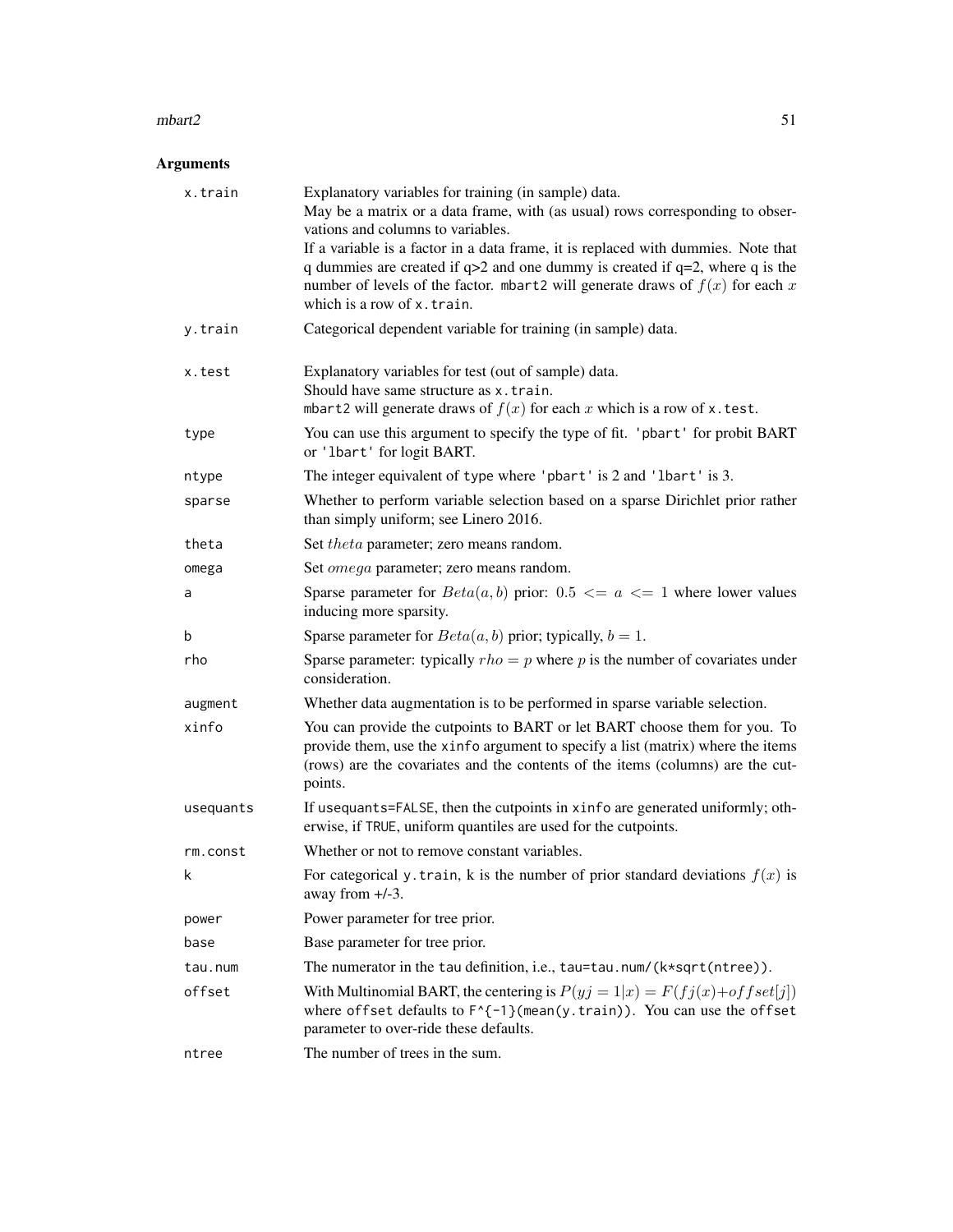| numcut     | The number of possible values of c (see usequants). If a single number if given,<br>this is used for all variables. Otherwise a vector with length equal to $ncol(x.train)$<br>is required, where the $i^{th}$ element gives the number of c used for the $i^{th}$ variable<br>in x.train. If usequants is false, numcut equally spaced cutoffs are used covering<br>the range of values in the corresponding column of x.train. If used quants is true,<br>then min(numcut, the number of unique values in the corresponding columns of |  |
|------------|------------------------------------------------------------------------------------------------------------------------------------------------------------------------------------------------------------------------------------------------------------------------------------------------------------------------------------------------------------------------------------------------------------------------------------------------------------------------------------------------------------------------------------------|--|
|            | x.train - 1) c values are used.                                                                                                                                                                                                                                                                                                                                                                                                                                                                                                          |  |
| ndpost     | The number of posterior draws returned.                                                                                                                                                                                                                                                                                                                                                                                                                                                                                                  |  |
| nskip      | Number of MCMC iterations to be treated as burn in.                                                                                                                                                                                                                                                                                                                                                                                                                                                                                      |  |
| keepevery  | Every keepevery draw is kept to be returned to the user.                                                                                                                                                                                                                                                                                                                                                                                                                                                                                 |  |
| printevery | As the MCMC runs, a message is printed every printevery draws.                                                                                                                                                                                                                                                                                                                                                                                                                                                                           |  |
| transposed | When running mbart2 in parallel, it is more memory-efficient to transpose x. train<br>and x. test, if any, prior to calling mc. mbart2.                                                                                                                                                                                                                                                                                                                                                                                                  |  |
| hostname   | When running on a cluster occasionally it is useful to track on which node each<br>chain is running; to do so set this argument to TRUE.                                                                                                                                                                                                                                                                                                                                                                                                 |  |
| seed       | Setting the seed required for reproducible MCMC.                                                                                                                                                                                                                                                                                                                                                                                                                                                                                         |  |
| mc.cores   | Number of cores to employ in parallel.                                                                                                                                                                                                                                                                                                                                                                                                                                                                                                   |  |
| nice       | Set the job niceness. The default niceness is 19: niceness goes from 0 (highest)<br>to $19$ (lowest).                                                                                                                                                                                                                                                                                                                                                                                                                                    |  |
|            |                                                                                                                                                                                                                                                                                                                                                                                                                                                                                                                                          |  |

# Details

BART is an Bayesian MCMC method. At each MCMC interation, we produce a draw from  $f$  in the categorical  $y$  case.

Thus, unlike a lot of other modelling methods in R, we do not produce a single model object from which fits and summaries may be extracted. The output consists of values  $f^*(x)$ 

where  $*$  denotes a particular draw. The  $x$  is either a row from the training data (x.train).

## Value

mbart2 returns an object of type mbart2 which is essentially a list.

| A matrix with ndpost rows and nrow(x.train)*K columns. Each row corre-<br>sponds to a draw $f^*$ from the posterior of f and each column corresponds to                                                                                                 |  |
|---------------------------------------------------------------------------------------------------------------------------------------------------------------------------------------------------------------------------------------------------------|--|
| an estimate for a row of x. train. For the ith row of x. train, we provide the<br>corresponding $(i-1)*K+j$ th column of yhat. train where $j=1,\ldots,K$ indexes                                                                                       |  |
| the categories.                                                                                                                                                                                                                                         |  |
| Burn-in is dropped.                                                                                                                                                                                                                                     |  |
| yhat.train.mean                                                                                                                                                                                                                                         |  |
| train data fits $=$ mean of yhat. train columns.                                                                                                                                                                                                        |  |
| a matrix with ndpost rows and nrow(x.train) columns. Each row is for a<br>draw. For each variable (corresponding to the columns), the total count of the<br>number of times that variable is used in a tree decision rule (over all trees) is<br>given. |  |
|                                                                                                                                                                                                                                                         |  |

In addition, the list has a offset vector giving the value used.

Note that in the multinomial y case yhat.train is  $f(x) + offset[j]$ .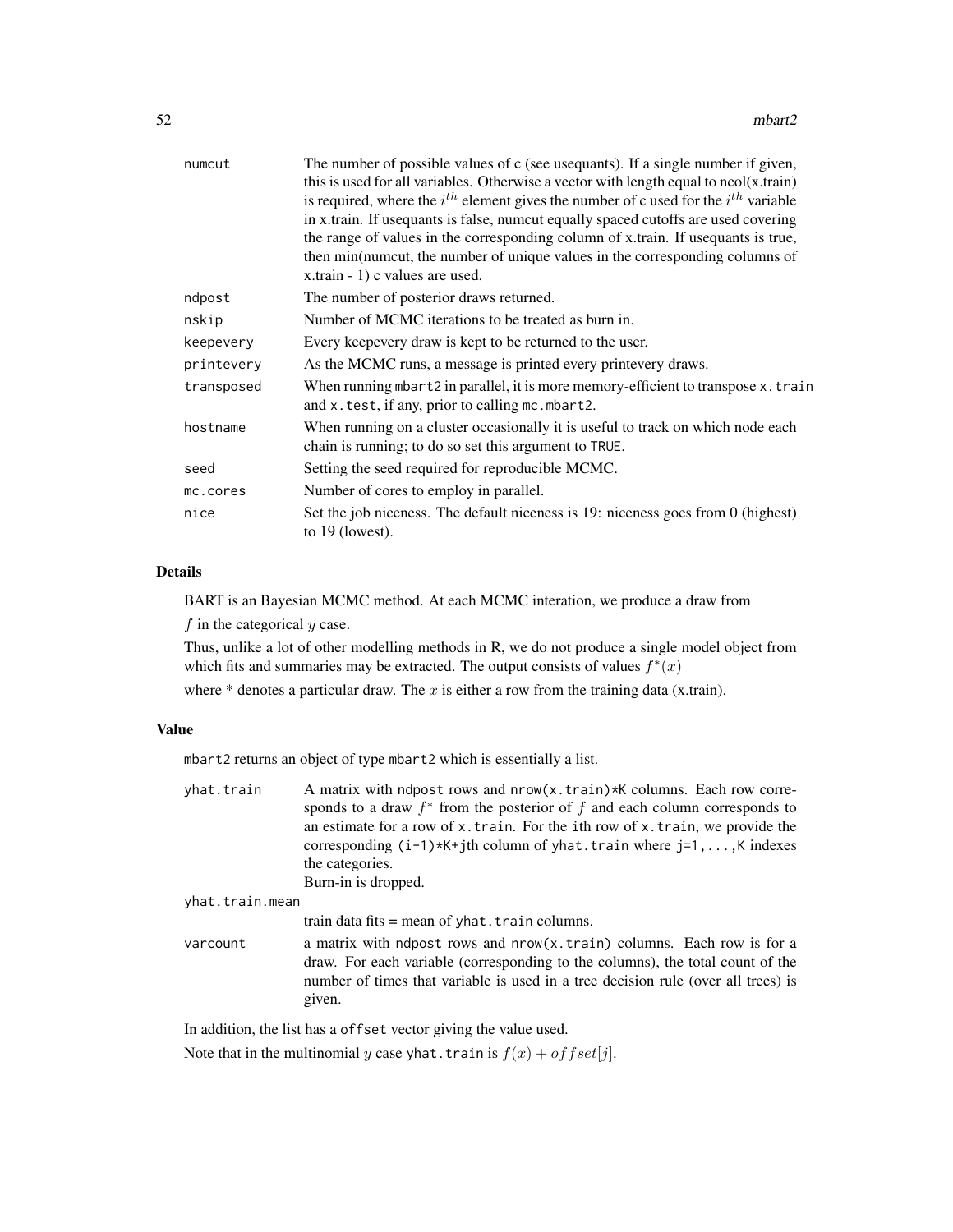mc.cores.openmp 53

## See Also

[gbart](#page-30-0), [alligator](#page-9-0)

# Examples

```
N=500
set.seed(12)
x1=runif(N)
x2=runif(N, max=1-x1)
x3=1-x1-x2x.train=cbind(x1, x2, x3)
y.train=0
for(i in 1:N)
    y.train[i]=sum((1:3)*rmultinom(1, 1, x.train[i, ]))
table(y.train)/N
##test mbart2 with token run to ensure installation works
set.seed(99)
post = mbart2(x.train, y.train, nskip=1, ndpost=1)
## Not run:
set.seed(99)
post=mbart2(x.train, y.train, x.train)
##mc.post=mbart2(x.train, y.train, x.test, mc.cores=8, seed=99)
K=3i=seq(1, N*K, K)-1for(j in 1:K)print(cor(x.train[ , j], post$prob.test.mean[i+j])^2)
```
## End(Not run)

mc.cores.openmp *Detecting OpenMP*

### Description

This package was designed for OpenMP. For example, the pwbart function can use OpenMP or the parallel R package for multi-threading. On UNIX/Unix-like systems, OpenMP, if available, is discovered at install time; for the details, see the configure.ac file which can be found in the source version of this package. However, we know of no GPL licensed code available to detect OpenMP on Windows (for Artistic licensed OpenMP detection code on Windows, see the Bioconductor R package rGADEM). To determine whether OpenMP is available at run time, we provide the function documented here.

#### Usage

mc.cores.openmp()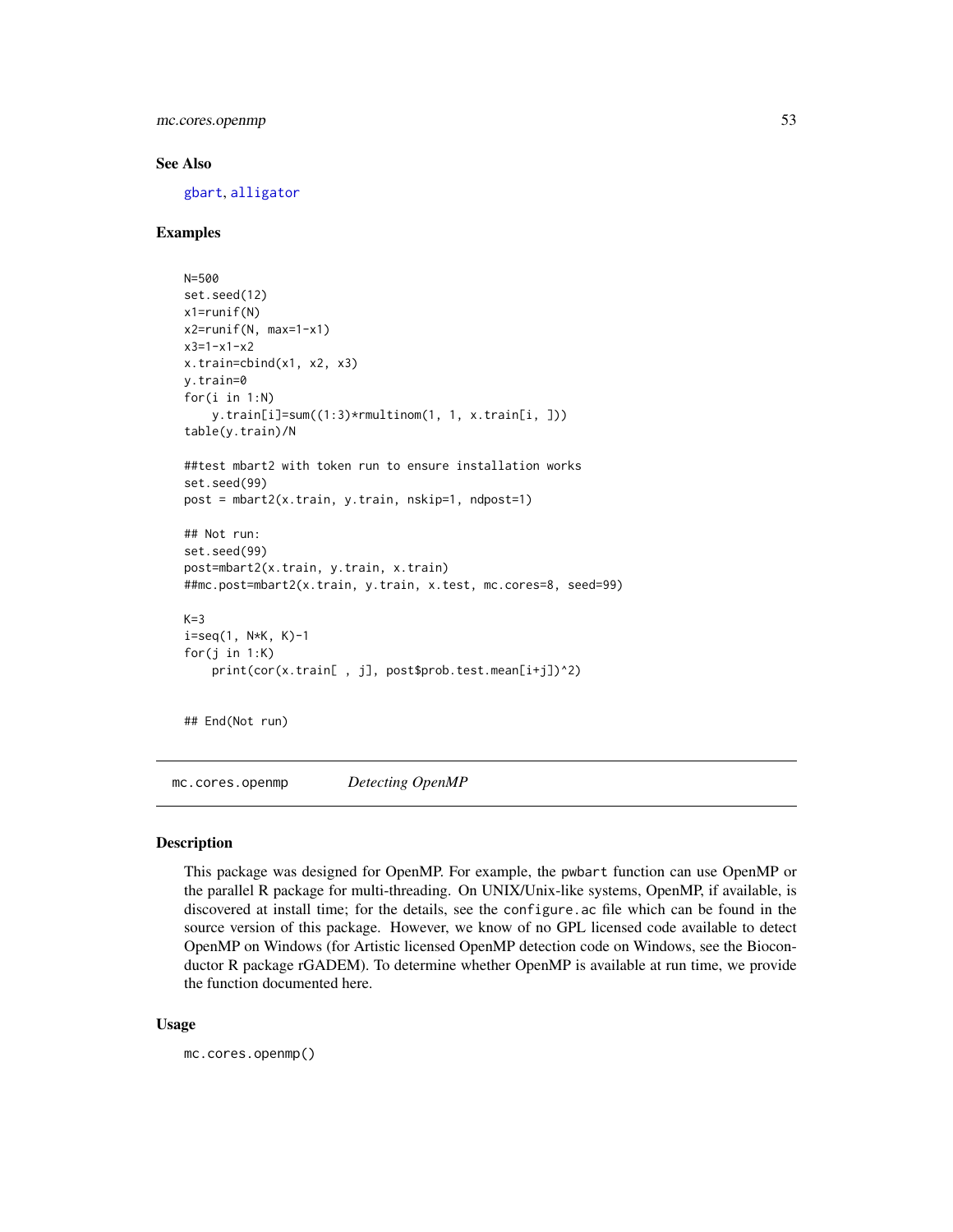## Value

Returns a zero when OpenMP is not available, otherwise, an integer greater than zero when OpenMP is available (returns one unless you are running in a multi-threaded process).

#### See Also

[pwbart](#page-102-0)

## Examples

mc.cores.openmp()

mc.crisk.pwbart *Predicting new observations with a previously fitted BART model*

#### Description

BART is a Bayesian "sum-of-trees" model. For a numeric response y, we have  $y = f(x) + \epsilon$ , where  $\epsilon \sim N(0, \sigma^2)$ .

 $f$  is the sum of many tree models. The goal is to have very flexible inference for the uknown function  $f$ .

In the spirit of "ensemble models", each tree is constrained by a prior to be a weak learner so that it contributes a small amount to the overall fit.

## Usage

```
mc.crisk.pwbart( x.test, x.test2,
                 treedraws, treedraws2,
                 binaryOffset=0, binaryOffset2=0,
                 mc.cores=2L, type='pbart',
                 transposed=FALSE, nice=19L
               )
```
# Arguments

| x.test        | Matrix of covariates to predict $y$ for cause 1. |
|---------------|--------------------------------------------------|
| x.test2       | Matrix of covariates to predict $y$ for cause 2. |
| treedraws     | \$treedraws for cause 1.                         |
| treedraws2    | \$treedraws for cause 2.                         |
| binaryOffset  | Mean to add on to $y$ prediction for cause 1.    |
| binaryOffset2 | Mean to add on to $y$ prediction for cause 2.    |
| mc.cores      | Number of threads to utilize.                    |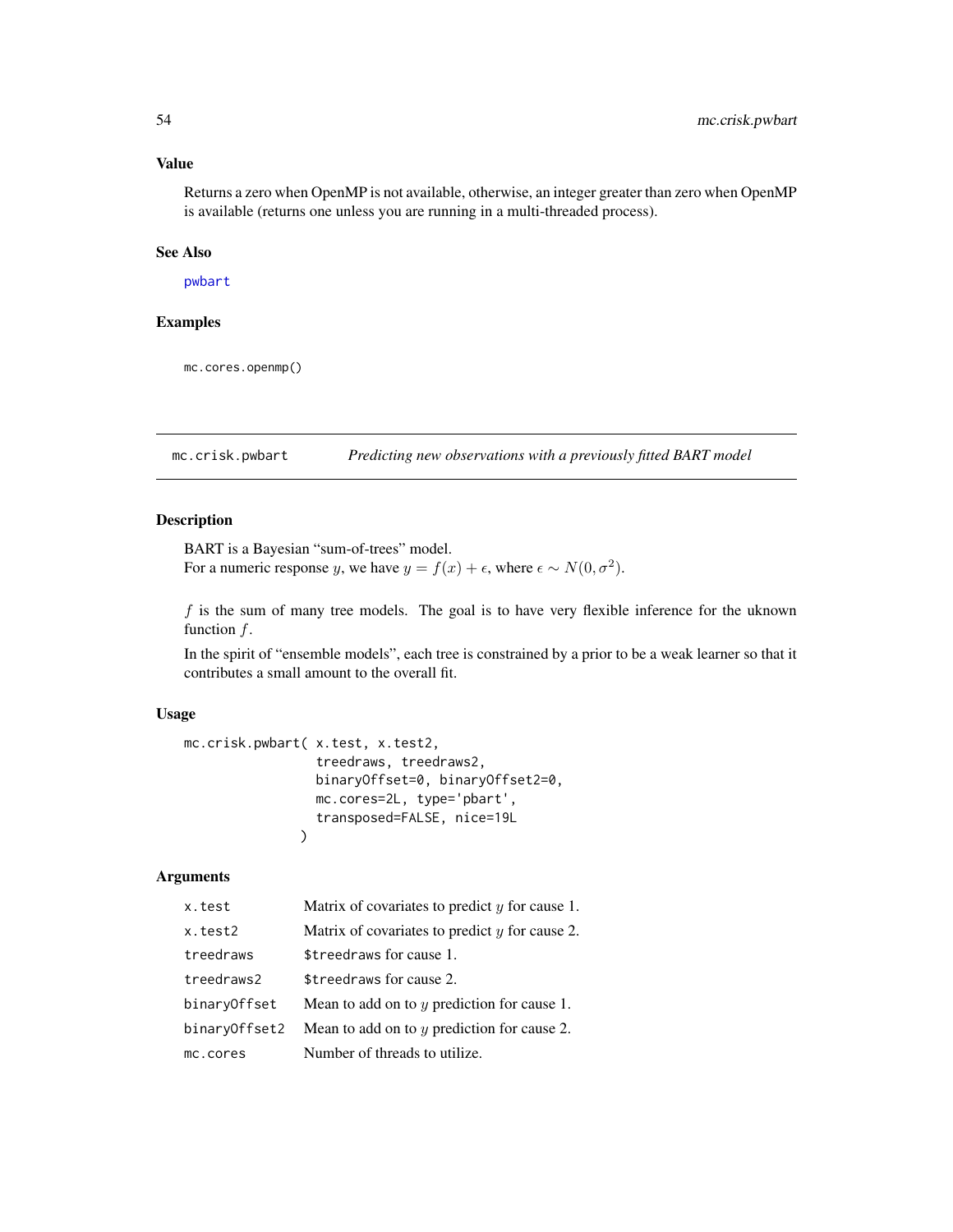| type       | Whether to employ Albert-Chib, 'pbart', or Holmes-Held, '1bart'.                                                                                             |
|------------|--------------------------------------------------------------------------------------------------------------------------------------------------------------|
| transposed | When running pwbart or mc. pwbart in parallel, it is more memory-efficient to<br>transpose x test prior to calling the internal versions of these functions. |
| nice       | Set the job niceness. The default niceness is 19: niceness goes from 0 (highest)<br>to $19$ (lowest).                                                        |

# Details

BART is an Bayesian MCMC method. At each MCMC interation, we produce a draw from the joint posterior  $(f, \sigma)(x, y)$  in the numeric y case and just f in the binary y case.

Thus, unlike a lot of other modelling methods in R, we do not produce a single model object from which fits and summaries may be extracted. The output consists of values  $f^*(x)$  (and  $\sigma^*$  in the numeric case) where  $*$  denotes a particular draw. The  $x$  is either a row from the training data (x.train) or the test data (x.test).

## Value

Returns an object of type criskbart which is essentially a list with components:

| yhat.test     | A matrix with ndpost rows and $now(x.test)$ columns. Each row corresponds<br>to a draw $f^*$ from the posterior of f and each column corresponds to a row of<br>x.train. The $(i, j)$ value is $f^*(x)$ for the $i^{th}$ kept draw of f and the $j^{th}$ row of<br>x.train.<br>Burn-in is dropped. |
|---------------|----------------------------------------------------------------------------------------------------------------------------------------------------------------------------------------------------------------------------------------------------------------------------------------------------|
| surv.test     | test data fits for survival probability.                                                                                                                                                                                                                                                           |
|               | surv.test.mean mean of surv.test over the posterior samples.                                                                                                                                                                                                                                       |
| prob.test     | The probability of suffering cause 1 which is occasionally useful, e.g., in calcu-<br>lating the concordance.                                                                                                                                                                                      |
| prob.test2    | The probability of suffering cause 2 which is occasionally useful, e.g., in calcu-<br>lating the concordance.                                                                                                                                                                                      |
| cif.test      | The cumulative incidence function of cause 1, $F_1(t, x)$ , where x's are the rows<br>of the test data.                                                                                                                                                                                            |
| cif.test2     | The cumulative incidence function of cause 2, $F_2(t, x)$ , where x's are the rows<br>of the test data.                                                                                                                                                                                            |
|               | yhat.test.mean test data fits = mean of yhat.test columns.                                                                                                                                                                                                                                         |
| cif.test.mean | mean of cif. test columns for cause 1.                                                                                                                                                                                                                                                             |
|               | cif.test2.mean mean of cif.test2 columns for cause 2.                                                                                                                                                                                                                                              |

## See Also

[pwbart](#page-102-0), [crisk.bart](#page-15-0), [mc.crisk.bart](#page-15-1)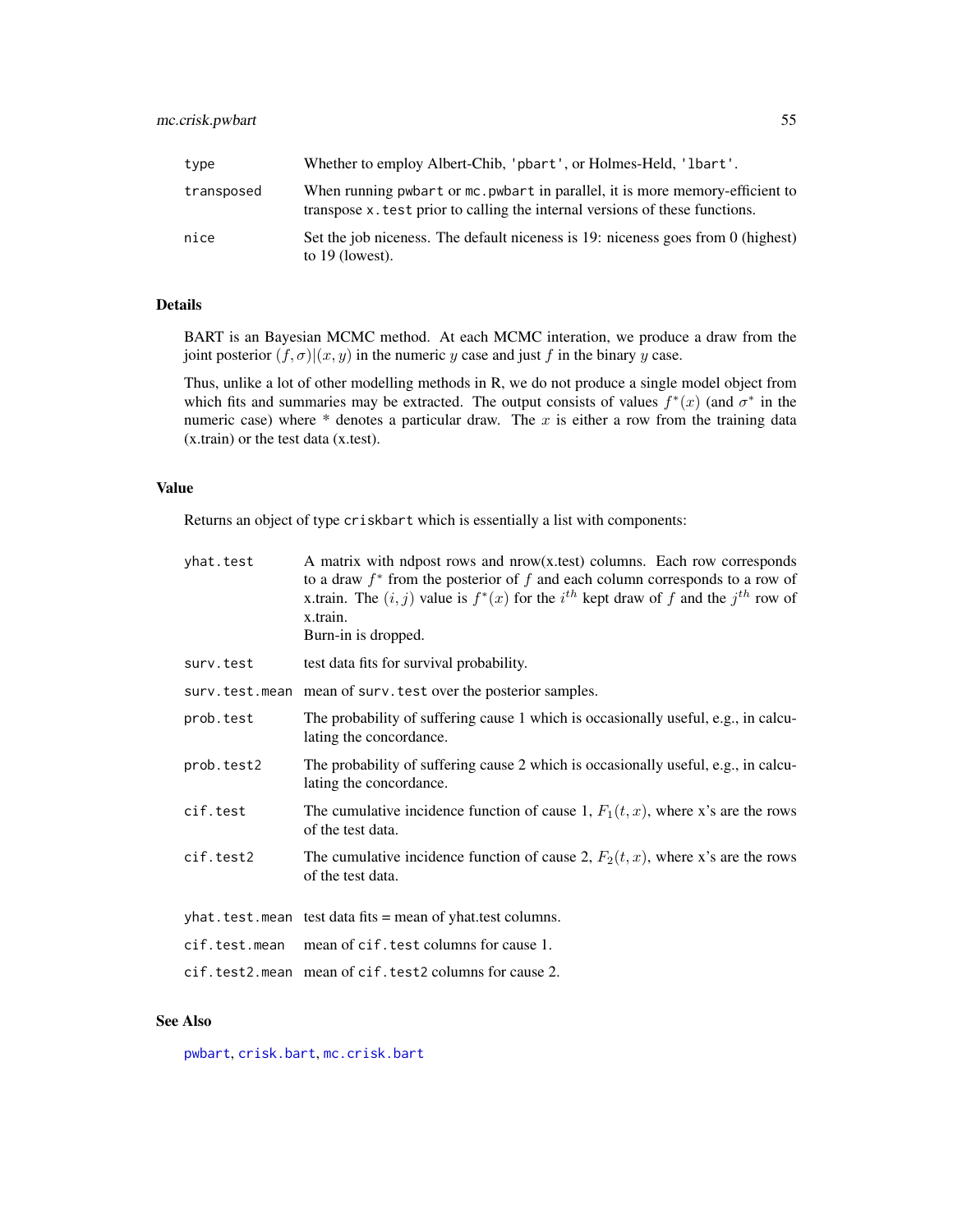## Examples

```
data(transplant)
delta <- (as.numeric(transplant$event)-1)
## recode so that delta=1 is cause of interest; delta=2 otherwise
delta[delta==1] <- 4
delta[delta==2] <- 1
delta[delta&gt;1] < -2table(delta, transplant$event)
times <- pmax(1, ceiling(transplant$futime/7)) ## weeks
##times <- pmax(1, ceiling(transplant$futime/30.5)) ## months
table(times)
typeO <- 1*(transplant$abo=='O')
typeA <- 1*(transplant$abo=='A')
typeB <- 1*(transplant$abo=='B')
typeAB <- 1*(transplant$abo=='AB')
table(typeA, typeO)
x.train <- cbind(typeO, typeA, typeB, typeAB)
x.test < - child(1, 0, 0, 0)dimnames(x.test)[[2]] <- dimnames(x.train)[[2]]
## parallel::mcparallel/mccollect do not exist on windows
if(.Platform$OS.type=='unix') {
##test BART with token run to ensure installation works
        post <- mc.crisk.bart(x.train=x.train, times=times, delta=delta,
                               seed=99, mc.cores=2, nskip=5, ndpost=5,
                               keepevery=1)
        pre <- surv.pre.bart(x.train=x.train, x.test=x.test,
                             times=times, delta=delta)
        K <- post$K
        pred <- mc.crisk.pwbart(pre$tx.test, pre$tx.test,
                                post$treedraws, post$treedraws2,
                                post$binaryOffset, post$binaryOffset2)
}
## Not run:
## run one long MCMC chain in one process
## set.seed(99)
## post <- crisk.bart(x.train=x.train, times=times, delta=delta, x.test=x.test)
## in the interest of time, consider speeding it up by parallel processing
## run "mc.cores" number of shorter MCMC chains in parallel processes
post <- mc.crisk.bart(x.train=x.train,
```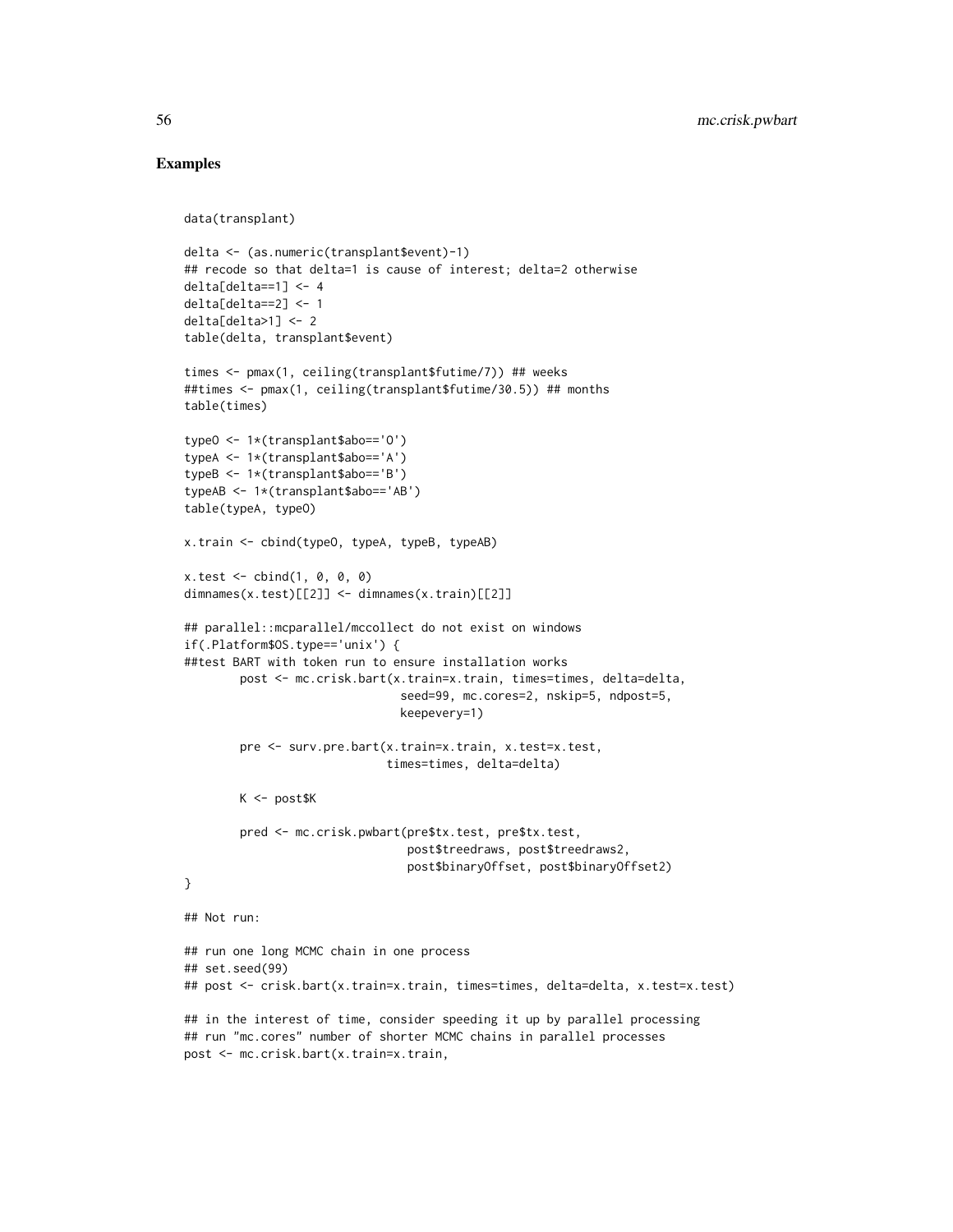```
times=times, delta=delta,
                      x.test=x.test, seed=99, mc.cores=8)
check <- mc.crisk.pwbart(post$tx.test, post$tx.test,
                         post$treedraws, post$treedraws2,
                         post$binaryOffset,
                         post$binaryOffset2, mc.cores=8)
## check <- predict(post, newdata=post$tx.test, newdata2=post$tx.test2,
## mc.cores=8)
print(c(post$surv.test.mean[1], check$surv.test.mean[1],
        post$surv.test.mean[1]-check$surv.test.mean[1]), digits=22)
print(all(round(post$surv.test.mean, digits=9)==
    round(check$surv.test.mean, digits=9)))
print(c(post$cif.test.mean[1], check$cif.test.mean[1],
       post$cif.test.mean[1]-check$cif.test.mean[1]), digits=22)
print(all(round(post$cif.test.mean, digits=9)==
    round(check$cif.test.mean, digits=9)))
print(c(post$cif.test2.mean[1], check$cif.test2.mean[1],
       post$cif.test2.mean[1]-check$cif.test2.mean[1]), digits=22)
print(all(round(post$cif.test2.mean, digits=9)==
    round(check$cif.test2.mean, digits=9)))
## End(Not run)
```
mc.crisk2.pwbart *Predicting new observations with a previously fitted BART model*

## Description

BART is a Bayesian "sum-of-trees" model. For a numeric response y, we have  $y = f(x) + \epsilon$ , where  $\epsilon \sim N(0, \sigma^2)$ .

 $f$  is the sum of many tree models. The goal is to have very flexible inference for the uknown function f.

In the spirit of "ensemble models", each tree is constrained by a prior to be a weak learner so that it contributes a small amount to the overall fit.

#### Usage

```
mc.crisk2.pwbart( x.test, x.test2,
                 treedraws, treedraws2,
                 binaryOffset=0, binaryOffset2=0,
```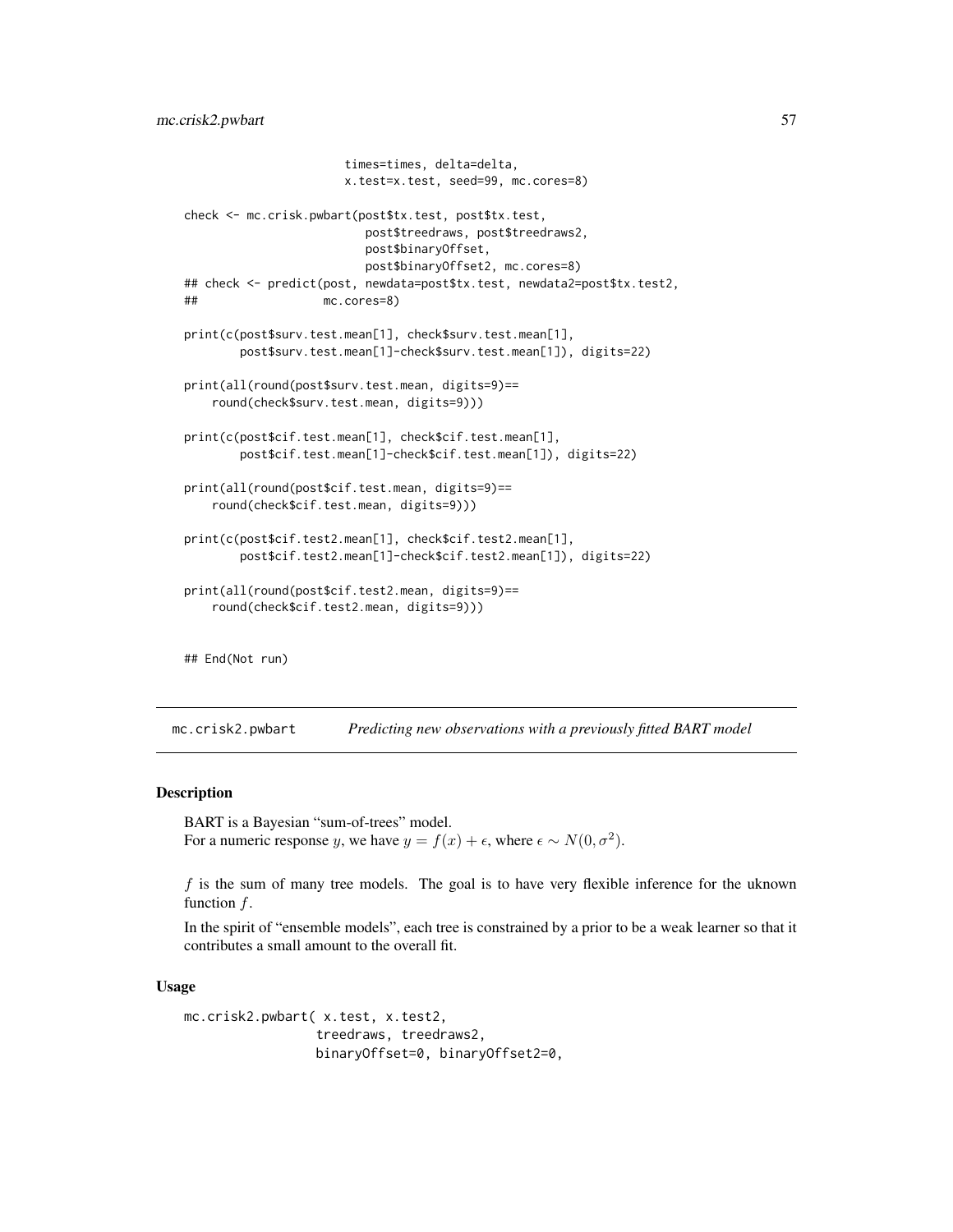```
mc.cores=2L, type='pbart',
  transposed=FALSE, nice=19L
\lambda
```
## Arguments

| x.test        | Matrix of covariates to predict $y$ for cause 1.                                                                                                             |
|---------------|--------------------------------------------------------------------------------------------------------------------------------------------------------------|
| x.test2       | Matrix of covariates to predict $y$ for cause 2.                                                                                                             |
| treedraws     | \$treedraws for cause 1.                                                                                                                                     |
| treedraws2    | \$treedraws for cause 2.                                                                                                                                     |
| binaryOffset  | Mean to add on to $y$ prediction for cause 1.                                                                                                                |
| binaryOffset2 | Mean to add on to $y$ prediction for cause 2.                                                                                                                |
| mc.cores      | Number of threads to utilize.                                                                                                                                |
| type          | Whether to employ Albert-Chib, 'pbart', or Holmes-Held, '1bart'.                                                                                             |
| transposed    | When running pwbart or mc. pwbart in parallel, it is more memory-efficient to<br>transpose x test prior to calling the internal versions of these functions. |
| nice          | Set the job niceness. The default niceness is 19: niceness goes from 0 (highest)<br>to $19$ (lowest).                                                        |

# Details

BART is an Bayesian MCMC method. At each MCMC interation, we produce a draw from the joint posterior  $(f, \sigma)|(x, y)$  in the numeric y case and just f in the binary y case.

Thus, unlike a lot of other modelling methods in R, we do not produce a single model object from which fits and summaries may be extracted. The output consists of values  $f^*(x)$  (and  $\sigma^*$  in the numeric case) where  $*$  denotes a particular draw. The x is either a row from the training data (x.train) or the test data (x.test).

# Value

Returns an object of type crisk2bart which is essentially a list with components:

| yhat.test      | A matrix with ndpost rows and nrow(x,test) columns. Each row corresponds<br>to a draw $f^*$ from the posterior of $f$ and each column corresponds to a row of<br>x.train. The $(i, j)$ value is $f^*(x)$ for the $i^{th}$ kept draw of f and the $j^{th}$ row of<br>x.train.<br>Burn-in is dropped. |
|----------------|-----------------------------------------------------------------------------------------------------------------------------------------------------------------------------------------------------------------------------------------------------------------------------------------------------|
| surv.test      | test data fits for survival probability.                                                                                                                                                                                                                                                            |
| surv.test.mean | mean of surv. test over the posterior samples.                                                                                                                                                                                                                                                      |
| prob.test      | The probability of suffering cause 1 which is occasionally useful, e.g., in calcu-<br>lating the concordance.                                                                                                                                                                                       |
| prob.test2     | The probability of suffering cause 2 which is occasionally useful, e.g., in calcu-<br>lating the concordance.                                                                                                                                                                                       |
| cif.test       | The cumulative incidence function of cause 1, $F_1(t, x)$ , where x's are the rows<br>of the test data.                                                                                                                                                                                             |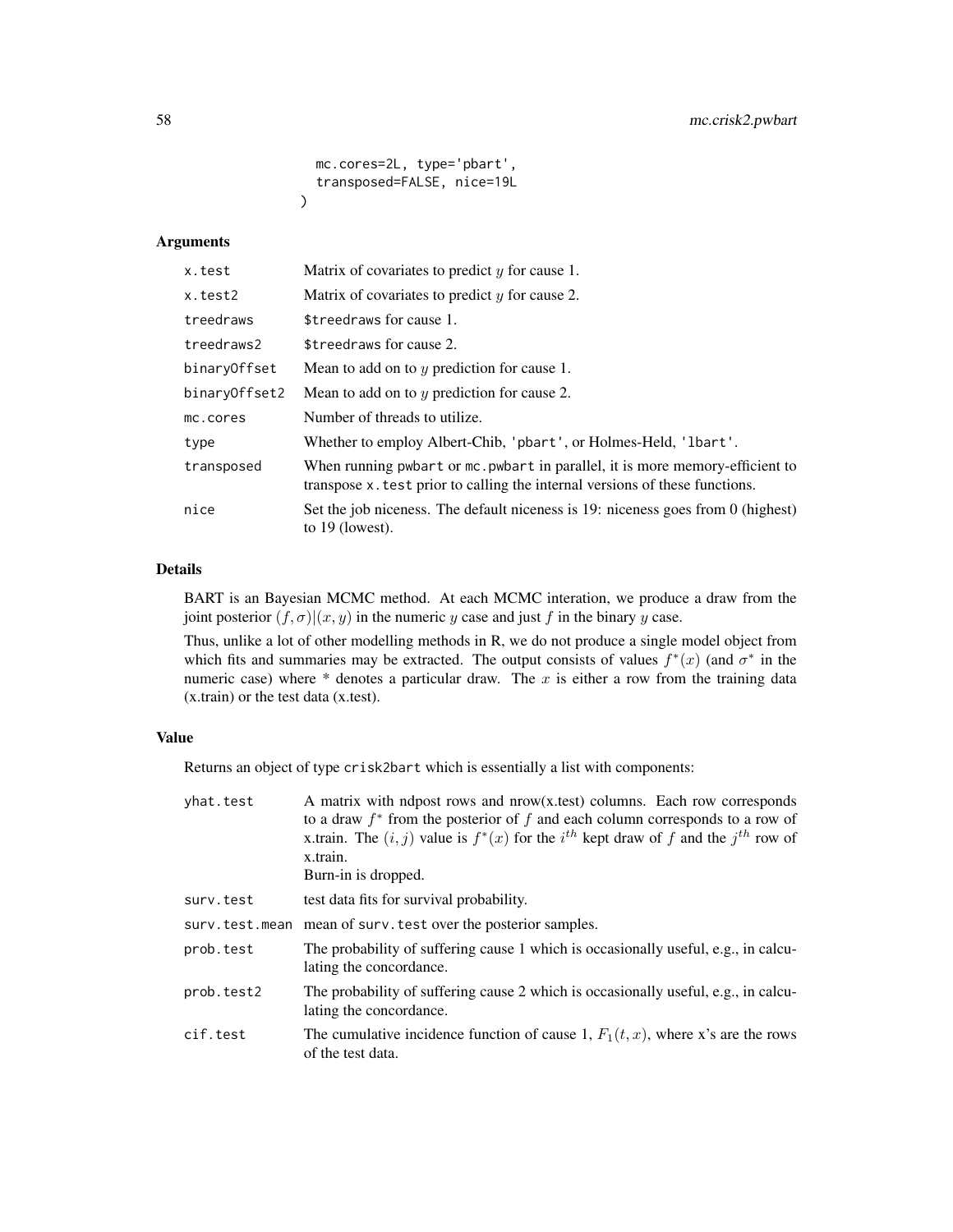## mc.crisk2.pwbart 59

| cif.test2 | The cumulative incidence function of cause 2, $F_2(t, x)$ , where x's are the rows<br>of the test data. |
|-----------|---------------------------------------------------------------------------------------------------------|
|           | yhat.test.mean test data fits = mean of yhat.test columns.                                              |
|           | cif.test.mean mean of cif.test columns for cause 1.                                                     |
|           | cif.test2.mean mean of cif.test2 columns for cause 2.                                                   |

## See Also

[pwbart](#page-102-0), [crisk2.bart](#page-23-0), [mc.crisk2.bart](#page-23-1)

## Examples

```
data(transplant)
```

```
delta <- (as.numeric(transplant$event)-1)
## recode so that delta=1 is cause of interest; delta=2 otherwise
delta[delta==1] < -4delta[delta==2] <- 1
delta[delta>1] <- 2
table(delta, transplant$event)
times <- pmax(1, ceiling(transplant$futime/7)) ## weeks
##times <- pmax(1, ceiling(transplant$futime/30.5)) ## months
table(times)
typeO <- 1*(transplant$abo=='O')
typeA <- 1*(transplant$abo=='A')
typeB <- 1*(transplant$abo=='B')
typeAB <- 1*(transplant$abo=='AB')
table(typeA, typeO)
x.train <- cbind(typeO, typeA, typeB, typeAB)
x.test < - child(1, 0, 0, 0)dimnames(x.test)[[2]] <- dimnames(x.train)[[2]]
## parallel::mcparallel/mccollect do not exist on windows
if(.Platform$OS.type=='unix') {
##test BART with token run to ensure installation works
        post <- mc.crisk2.bart(x.train=x.train, times=times, delta=delta,
                               seed=99, mc.cores=2, nskip=5, ndpost=5,
                               keepevery=1)
        pre <- surv.pre.bart(x.train=x.train, x.test=x.test,
                             times=times, delta=delta)
        K <- post$K
        pred <- mc.crisk2.pwbart(pre$tx.test, pre$tx.test,
                                post$treedraws, post$treedraws2,
```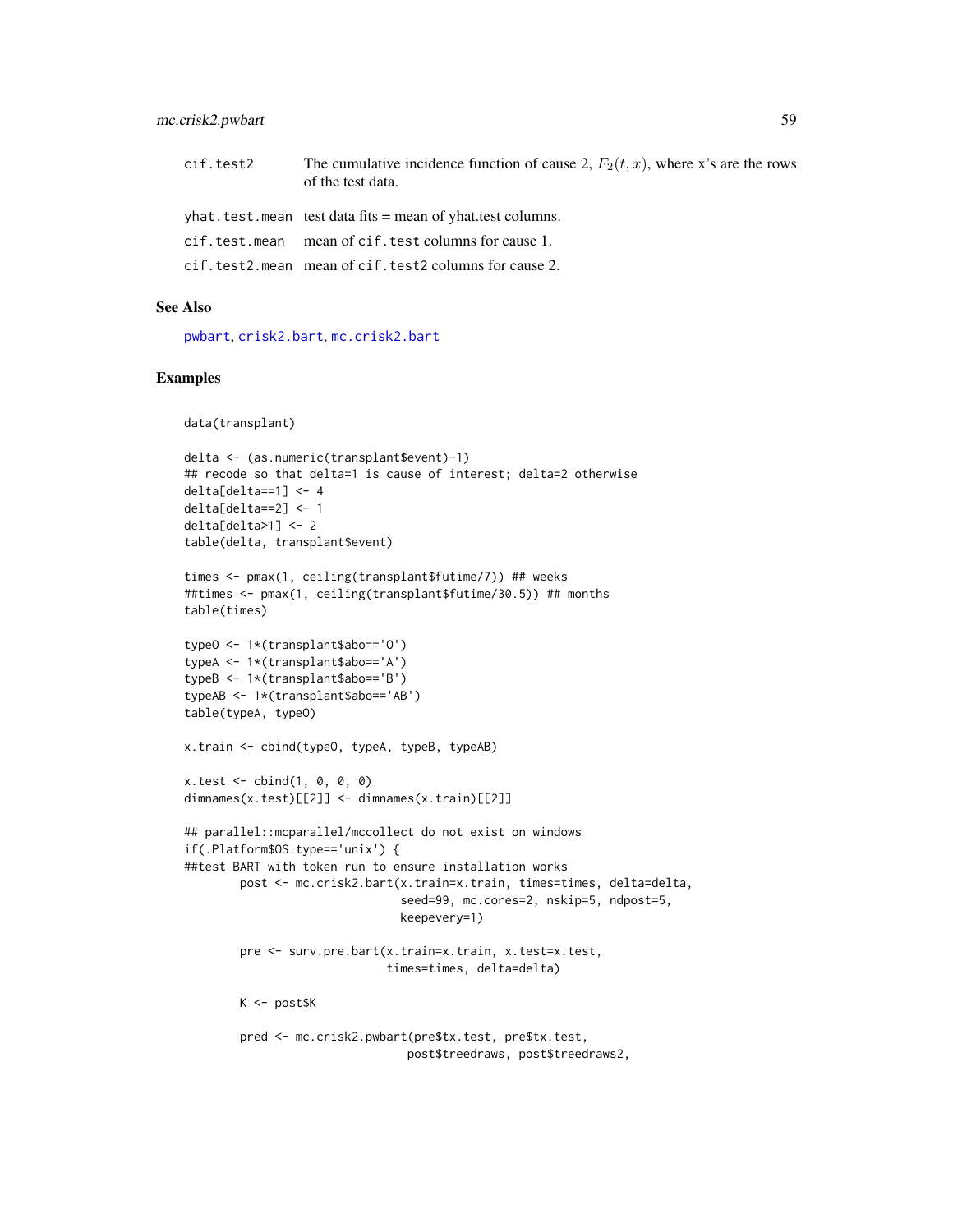## Not run:

```
## run one long MCMC chain in one process
## set.seed(99)
## post <- crisk2.bart(x.train=x.train, times=times, delta=delta, x.test=x.test)
## in the interest of time, consider speeding it up by parallel processing
## run "mc.cores" number of shorter MCMC chains in parallel processes
post <- mc.crisk2.bart(x.train=x.train,
                      times=times, delta=delta,
                      x.test=x.test, seed=99, mc.cores=8)
check <- mc.crisk2.pwbart(post$tx.test, post$tx.test,
                         post$treedraws, post$treedraws2,
                         post$binaryOffset,
                         post$binaryOffset2, mc.cores=8)
## check <- predict(post, newdata=post$tx.test, newdata2=post$tx.test2,
## mc.cores=8)
print(c(post$surv.test.mean[1], check$surv.test.mean[1],
       post$surv.test.mean[1]-check$surv.test.mean[1]), digits=22)
print(all(round(post$surv.test.mean, digits=9)==
    round(check$surv.test.mean, digits=9)))
print(c(post$cif.test.mean[1], check$cif.test.mean[1],
       post$cif.test.mean[1]-check$cif.test.mean[1]), digits=22)
print(all(round(post$cif.test.mean, digits=9)==
    round(check$cif.test.mean, digits=9)))
print(c(post$cif.test2.mean[1], check$cif.test2.mean[1],
       post$cif.test2.mean[1]-check$cif.test2.mean[1]), digits=22)
print(all(round(post$cif.test2.mean, digits=9)==
    round(check$cif.test2.mean, digits=9)))
```
## End(Not run)

mc.lbart *Logit BART for dichotomous outcomes with Logistic latents and parallel computation*

}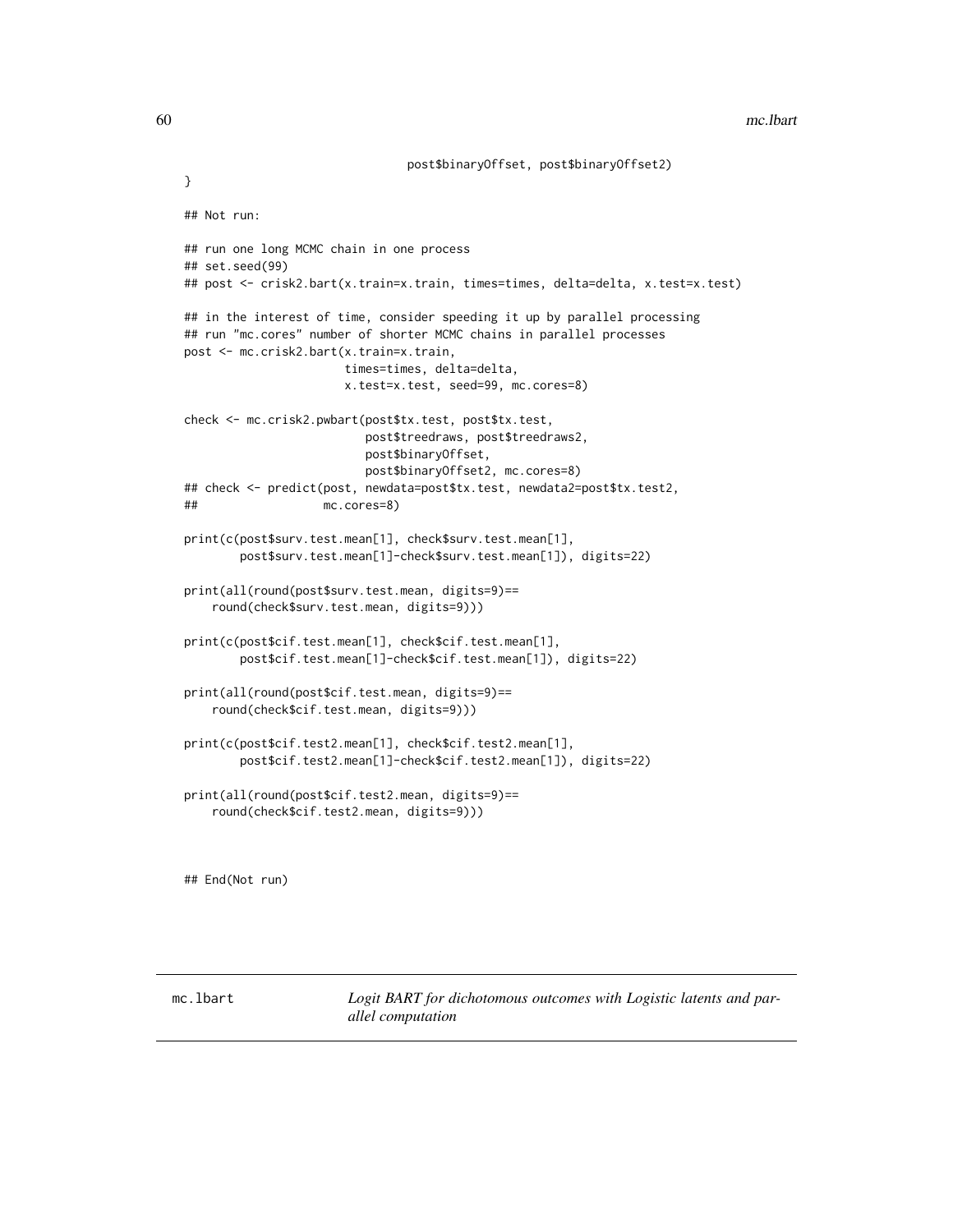#### mc.lbart 61

# Description

BART is a Bayesian "sum-of-trees" model.

For numeric response y, we have  $y = f(x) + \epsilon$ , where  $\epsilon \sim Log(0, 1)$ .

For a binary response y,  $P(Y = 1|x) = F(f(x))$ , where F denotes the standard Logistic CDF (logit link).

In both cases, f is the sum of many tree models. The goal is to have very flexible inference for the uknown function  $f$ .

In the spirit of "ensemble models", each tree is constrained by a prior to be a weak learner so that it contributes a small amount to the overall fit.

## Usage

```
mc.lbart(
   x.train, y.train, x.test=matrix(0.0,0,0),
   sparse=FALSE, a=0.5, b=1, augment=FALSE, rho=NULL,
   xinfo=matrix(0.0,0,0), usequants=FALSE,
   cont=FALSE, rm.const=TRUE, tau.interval=0.95,
   k=2.0, power=2.0, base=.95,
   binaryOffset=NULL,
   ntree=50L, numcut=100L,
   ndpost=1000L, nskip=100L,
   keepevery=1L, printevery=100,
   keeptrainfits=TRUE, transposed=FALSE,
   mc.core = 2L, nice = 19L,
   seed = 99L
```

```
\mathcal{L}
```
# Arguments

| x.train | Explanatory variables for training (in sample) data.                                                                    |
|---------|-------------------------------------------------------------------------------------------------------------------------|
|         | May be a matrix or a data frame, with (as usual) rows corresponding to obser-                                           |
|         | vations and columns to variables.                                                                                       |
|         | If a variable is a factor in a data frame, it is replaced with dummies. Note that                                       |
|         | q dummies are created if $q>2$ and one dummy is created if $q=2$ , where q is the                                       |
|         | number of levels of the factor. 1bart will generate draws of $f(x)$ for each x<br>which is a row of x train.            |
| y.train | Dependent variable for training (in sample) data.                                                                       |
|         | If y is numeric a continuous response model is fit (normal errors).                                                     |
|         | If y is a factor (or just has values $0$ and $1$ ) then a binary response model with a<br>logit link is fit.            |
| x.test  | Explanatory variables for test (out of sample) data.                                                                    |
|         | Should have same structure as x.train.                                                                                  |
|         | Ibart will generate draws of $f(x)$ for each x which is a row of x.test.                                                |
| sparse  | Whether to perform variable selection based on a sparse Dirichlet prior rather<br>than simply uniform; see Linero 2016. |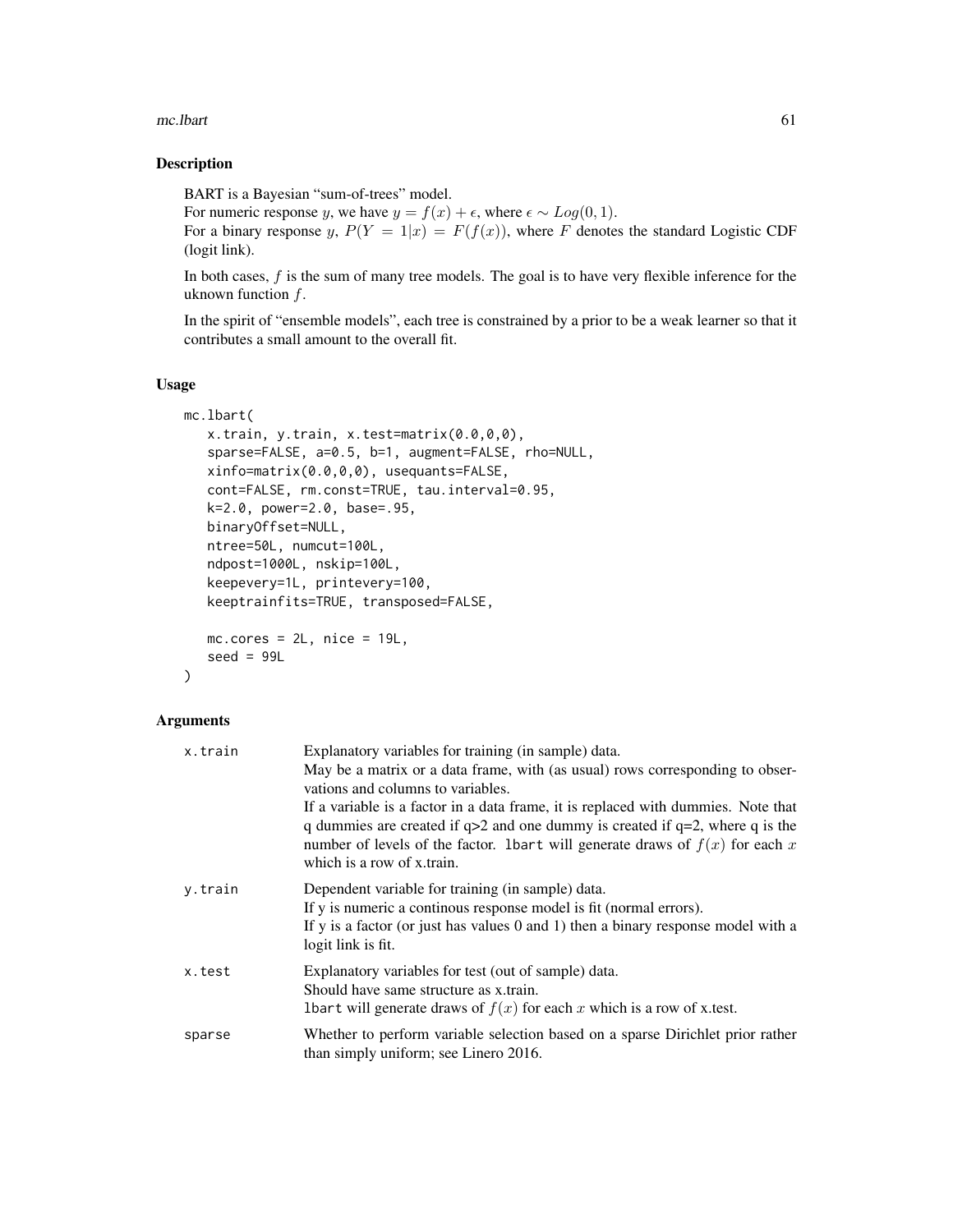| a             | Sparse parameter for $Beta(a, b)$ prior: 0.5 $\le a \le 1$ where lower values<br>inducing more sparsity.                                                                                                                                                                                                                                                                                                                                                                                                                                                                  |
|---------------|---------------------------------------------------------------------------------------------------------------------------------------------------------------------------------------------------------------------------------------------------------------------------------------------------------------------------------------------------------------------------------------------------------------------------------------------------------------------------------------------------------------------------------------------------------------------------|
| b             | Sparse parameter for $Beta(a, b)$ prior; typically, $b = 1$ .                                                                                                                                                                                                                                                                                                                                                                                                                                                                                                             |
| rho           | Sparse parameter: typically $rho = p$ where p is the number of covariates under<br>consideration.                                                                                                                                                                                                                                                                                                                                                                                                                                                                         |
| augment       | Whether data augmentation is to be performed in sparse variable selection.                                                                                                                                                                                                                                                                                                                                                                                                                                                                                                |
| xinfo         | You can provide the cutpoints to BART or let BART choose them for you. To<br>provide them, use the xinfo argument to specify a list (matrix) where the items<br>(rows) are the covariates and the contents of the items (columns) are the cut-<br>points.                                                                                                                                                                                                                                                                                                                 |
| usequants     | If usequants=FALSE, then the cutpoints in xinfo are generated uniformly; oth-<br>erwise, if TRUE, uniform quantiles are used for the cutpoints.                                                                                                                                                                                                                                                                                                                                                                                                                           |
| cont          | Whether or not to assume all variables are continuous.                                                                                                                                                                                                                                                                                                                                                                                                                                                                                                                    |
| rm.const      | Whether or not to remove constant variables.                                                                                                                                                                                                                                                                                                                                                                                                                                                                                                                              |
| tau.interval  | The width of the interval to scale the variance for the terminal leaf values.                                                                                                                                                                                                                                                                                                                                                                                                                                                                                             |
| k             | For numeric y, k is the number of prior standard deviations $E(Y x) = f(x)$ is<br>away from $+/-$ .5. The response (y.train) is internally scaled to range from $-.5$ to<br>.5. For binary y, k is the number of prior standard deviations $f(x)$ is away from<br>+/-3. In both cases, the bigger k is, the more conservative the fitting will be.                                                                                                                                                                                                                        |
| power         | Power parameter for tree prior.                                                                                                                                                                                                                                                                                                                                                                                                                                                                                                                                           |
| base          | Base parameter for tree prior.                                                                                                                                                                                                                                                                                                                                                                                                                                                                                                                                            |
| binaryOffset  | Used for binary $y$ .<br>The model is $P(Y = 1 x) = F(f(x) + binaryOffset)$ .                                                                                                                                                                                                                                                                                                                                                                                                                                                                                             |
| ntree         | The number of trees in the sum.                                                                                                                                                                                                                                                                                                                                                                                                                                                                                                                                           |
| numcut        | The number of possible values of c (see usequants). If a single number if given,<br>this is used for all variables. Otherwise a vector with length equal to $ncol(x.train)$<br>is required, where the $i^{th}$ element gives the number of c used for the $i^{th}$ variable<br>in x.train. If usequants is false, numcut equally spaced cutoffs are used covering<br>the range of values in the corresponding column of x.train. If usequants is true,<br>then min(numcut, the number of unique values in the corresponding columns of<br>x.train - 1) c values are used. |
| ndpost        | The number of posterior draws returned.                                                                                                                                                                                                                                                                                                                                                                                                                                                                                                                                   |
| nskip         | Number of MCMC iterations to be treated as burn in.                                                                                                                                                                                                                                                                                                                                                                                                                                                                                                                       |
| keepevery     | Every keepevery draw is kept to be returned to the user.                                                                                                                                                                                                                                                                                                                                                                                                                                                                                                                  |
| printevery    | As the MCMC runs, a message is printed every printevery draws.                                                                                                                                                                                                                                                                                                                                                                                                                                                                                                            |
| keeptrainfits | Whether to keep yhat. train or not.                                                                                                                                                                                                                                                                                                                                                                                                                                                                                                                                       |
| transposed    | When running 1 bart in parallel, it is more memory-efficient to transpose x.train<br>and x. test, if any, prior to calling mc. 1bart.                                                                                                                                                                                                                                                                                                                                                                                                                                     |
| seed          | Setting the seed required for reproducible MCMC.                                                                                                                                                                                                                                                                                                                                                                                                                                                                                                                          |
| mc.cores      | Number of cores to employ in parallel.                                                                                                                                                                                                                                                                                                                                                                                                                                                                                                                                    |
| nice          | Set the job niceness. The default niceness is 19: niceness goes from 0 (highest)<br>to $19$ (lowest).                                                                                                                                                                                                                                                                                                                                                                                                                                                                     |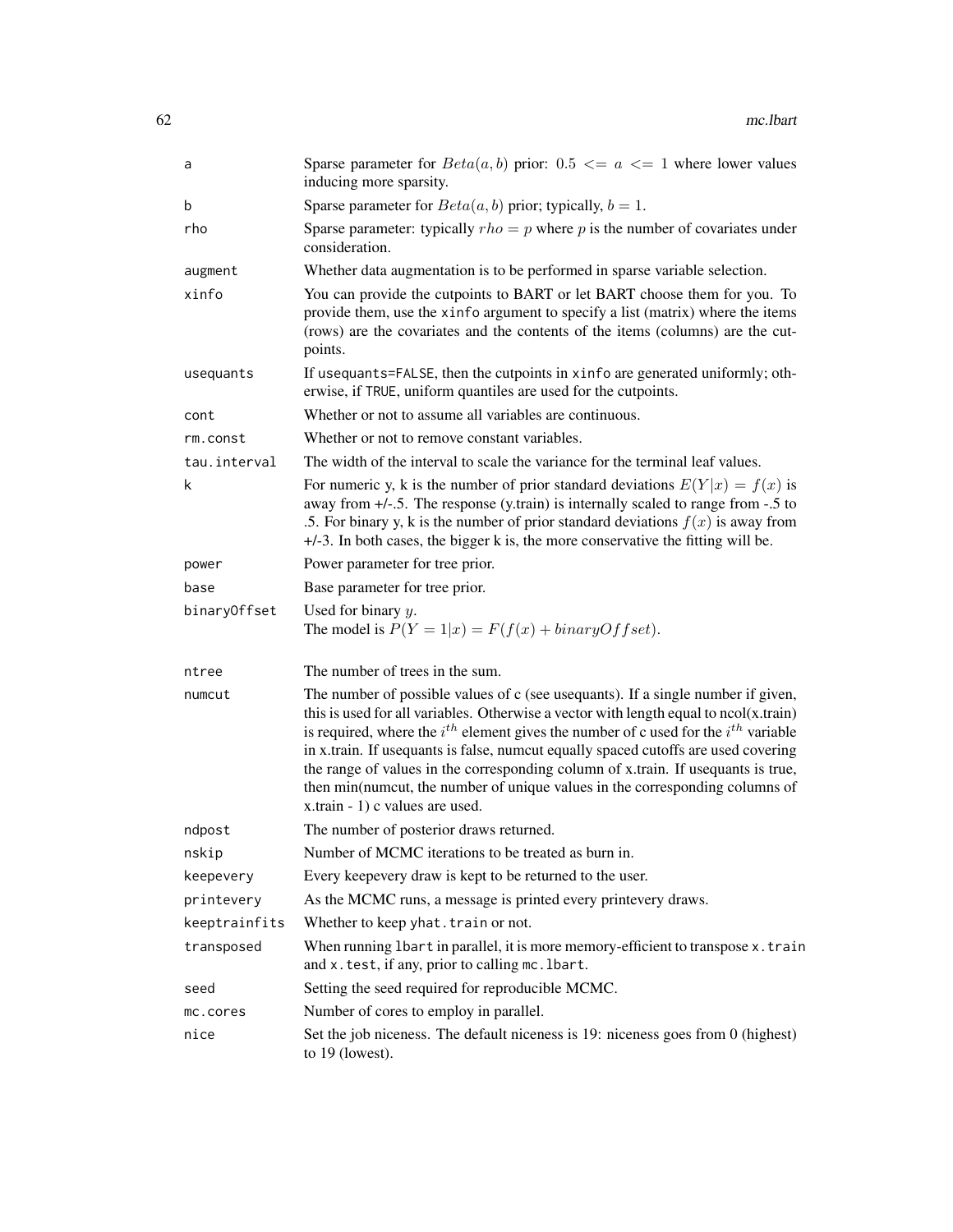#### mc.lbart 63

# Details

BART is an Bayesian MCMC method. At each MCMC interation, we produce a draw from the joint posterior  $(f, \sigma)(x, y)$  in the numeric y case and just f in the binary y case.

Thus, unlike a lot of other modelling methods in R, we do not produce a single model object from which fits and summaries may be extracted. The output consists of values  $f^*(x)$  (and  $\sigma^*$  in the numeric case) where  $*$  denotes a particular draw. The x is either a row from the training data (x.train) or the test data (x.test).

# Value

mc.lbart returns an object of type lbart which is essentially a list.

| yhat.train      | A matrix with ndpost rows and $now(x, train)$ columns. Each row corresponds<br>to a draw $f^*$ from the posterior of f and each column corresponds to a row of<br>x.train. The $(i, j)$ value is $f^*(x)$ for the $i^{th}$ kept draw of f and the $j^{th}$ row of<br>x.train.<br>Burn-in is dropped. |
|-----------------|------------------------------------------------------------------------------------------------------------------------------------------------------------------------------------------------------------------------------------------------------------------------------------------------------|
| yhat.test       | Same as yhat train but now the x's are the rows of the test data.                                                                                                                                                                                                                                    |
| yhat.train.mean |                                                                                                                                                                                                                                                                                                      |
|                 | train data fits $=$ mean of yhat. train columns.                                                                                                                                                                                                                                                     |
|                 | $\psi$ what test mean test data fits = mean of yhat test columns.                                                                                                                                                                                                                                    |
| varcount        | a matrix with ndpost rows and nrow(x.train) columns. Each row is for a draw.<br>For each variable (corresponding to the columns), the total count of the number<br>of times that variable is used in a tree decision rule (over all trees) is given.                                                 |

In addition, the list has a binaryOffset giving the value used.

Note that in the binary y, case yhat.train and yhat.test are  $f(x) + binaryOffset$ . If you want draws of the probability  $P(Y = 1|x)$  you need to apply the Logistic cdf (plogis) to these values.

## See Also

[lbart](#page-37-0)

### Examples

```
set.seed(99)
n=5000
x = sort(-2+4*runif(n))X=matrix(x,ncol=1)
f = function(x) {return((1/2)*x^3)}
FL = function(x) {return(exp(x)/(1+exp(x)))}pv = FL(f(x))y = rbinom(n, 1, pv)np=100
xp=-2+4*(1:np)/np
Xp=matrix(xp,ncol=1)
```
## parallel::mcparallel/mccollect do not exist on windows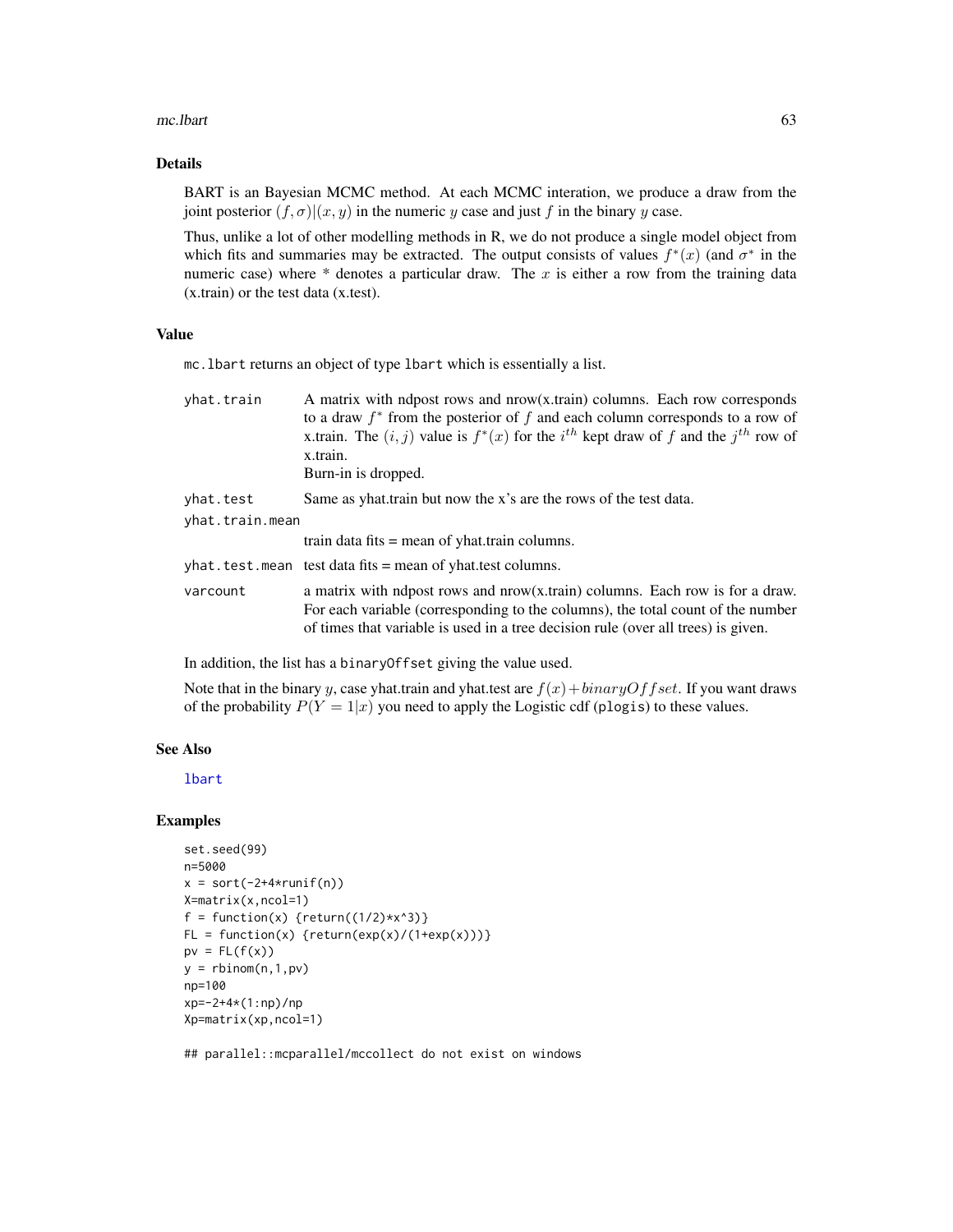```
## if(.Platform$OS.type=='unix') {
## ##test BART with token run to ensure installation works
## mf = mc.lbart(X, y, nskip=5, ndpost=5, mc.cores=1, seed=99)
## }
## Not run:
set.seed(99)
pf = lbar(X, y, Xp)plot(f(Xp), pf$yhat.test.mean, xlim=c(-4, 4), ylim=c(-4, 4),
     xlab='True f(x)', ylab='BART f(x)')
lines(c(-4, 4), c(-4, 4))mf = mc.1bart(X, y, Xp, mc.cores=4, seed=99)plot(f(Xp), mf$yhat.test.mean, xlim=c(-4, 4), ylim=c(-4, 4),
     xlab='True f(x)', ylab='BART f(x)')
lines(c(-4, 4), c(-4, 4))par(mfrow=c(2,2))
plot(range(xp),range(pf$yhat.test),xlab='x',ylab='f(x)',type='n')
lines(x,f(x),col='blue',lwd=2)
lines(xp,apply(pf$yhat.test,2,mean),col='red')
qpl = apply(pf$yhat.test,2,quantile,probs=c(.025,.975))
lines(xp,qpl[1,],col='green',lty=1)
lines(xp,qpl[2,],col='green',lty=1)
title(main='BART::lbart f(x) with 0.95 intervals')
plot(range(xp),range(mf$yhat.test),xlab='x',ylab='f(x)',type='n')
lines(x,f(x),col='blue',lwd=2)
lines(xp,apply(mf$yhat.test,2,mean),col='red')
qpl = apply(mf$yhat.test,2,quantile,probs=c(.025,.975))
lines(xp,qpl[1,],col='green',lty=1)
lines(xp,qpl[2,],col='green',lty=1)
title(main='BART::mc.lbart f(x) with 0.95 intervals')
plot(pf$yhat.test.mean,apply(mf$yhat.test,2,mean),xlab='BART::lbart',ylab='BART::mc.lbart')
abline(0,1,col='red')
title(main="BART::lbart f(x) vs. BART::mc.lbart f(x)")
## End(Not run)
```
mc.pbart *Probit BART for dichotomous outcomes with Normal latents and parallel computation*

#### **Description**

BART is a Bayesian "sum-of-trees" model.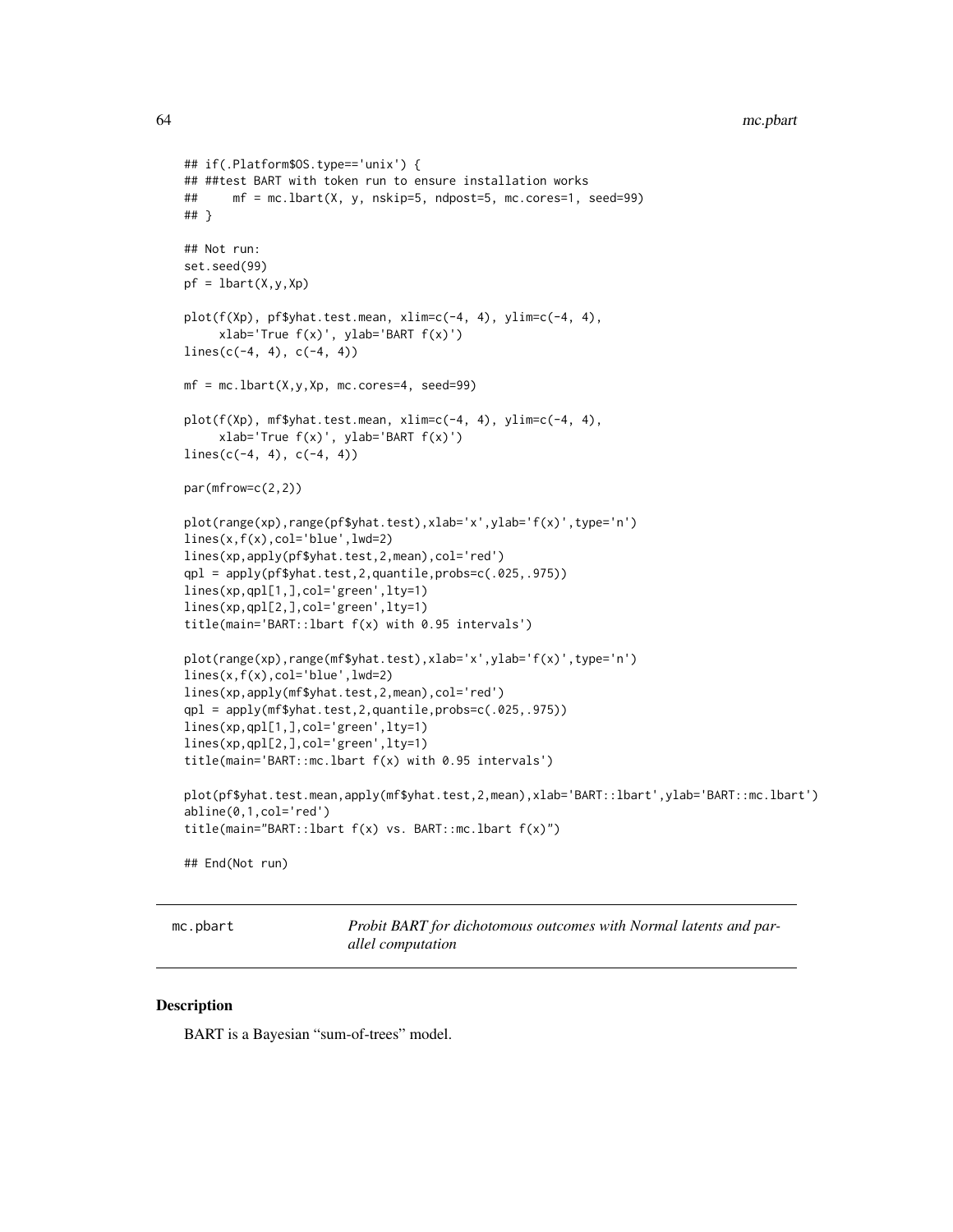For a binary response y,  $P(Y = 1|x) = F(f(x))$ , where F denotes the standard normal cdf (probit link).

In both cases, f is the sum of many tree models. The goal is to have very flexible inference for the uknown function f.

In the spirit of "ensemble models", each tree is constrained by a prior to be a weak learner so that it contributes a small amount to the overall fit.

## Usage

```
mc.pbart(
   x.train, y.train, x.test=matrix(0.0,0,0),
   sparse=FALSE, theta=0, omega=1,
   a=0.5, b=1, augment=FALSE, rho=NULL,
   xinfo=matrix(0.0,0,0), usequants=FALSE,
   cont=FALSE, rm.const=TRUE,
   k=2.0, power=2.0, base=.95,
   binaryOffset=NULL,
   ntree=50L, numcut=100L,
   ndpost=1000L, nskip=100L,
   keepevery=1L, printevery=100,
   keeptrainfits=TRUE, transposed=FALSE,
   mc.core = 2L, nice = 19L,
   seed = 99L\mathcal{L}
```
## Arguments

| x.train | Explanatory variables for training (in sample) data.<br>May be a matrix or a data frame, with (as usual) rows corresponding to obser-<br>vations and columns to variables.<br>If a variable is a factor in a data frame, it is replaced with dummies. Note that<br>q dummies are created if $q>2$ and one dummy is created if $q=2$ , where q is the<br>number of levels of the factor. pbart will generate draws of $f(x)$ for each x<br>which is a row of x train. |
|---------|----------------------------------------------------------------------------------------------------------------------------------------------------------------------------------------------------------------------------------------------------------------------------------------------------------------------------------------------------------------------------------------------------------------------------------------------------------------------|
| y.train | Binary dependent variable for training (in sample) data.                                                                                                                                                                                                                                                                                                                                                                                                             |
| x.test  | Explanatory variables for test (out of sample) data.<br>Should have same structure as x.train.<br>pbart will generate draws of $f(x)$ for each x which is a row of x test.                                                                                                                                                                                                                                                                                           |
| sparse  | Whether to perform variable selection based on a sparse Dirichlet prior rather<br>than simply uniform; see Linero 2016.                                                                                                                                                                                                                                                                                                                                              |
| theta   | Set <i>theta</i> parameter; zero means random.                                                                                                                                                                                                                                                                                                                                                                                                                       |
| omega   | Set <i>omega</i> parameter; zero means random.                                                                                                                                                                                                                                                                                                                                                                                                                       |
| a       | Sparse parameter for $Beta(a, b)$ prior: 0.5 $\leq a \leq 1$ where lower values<br>inducing more sparsity.                                                                                                                                                                                                                                                                                                                                                           |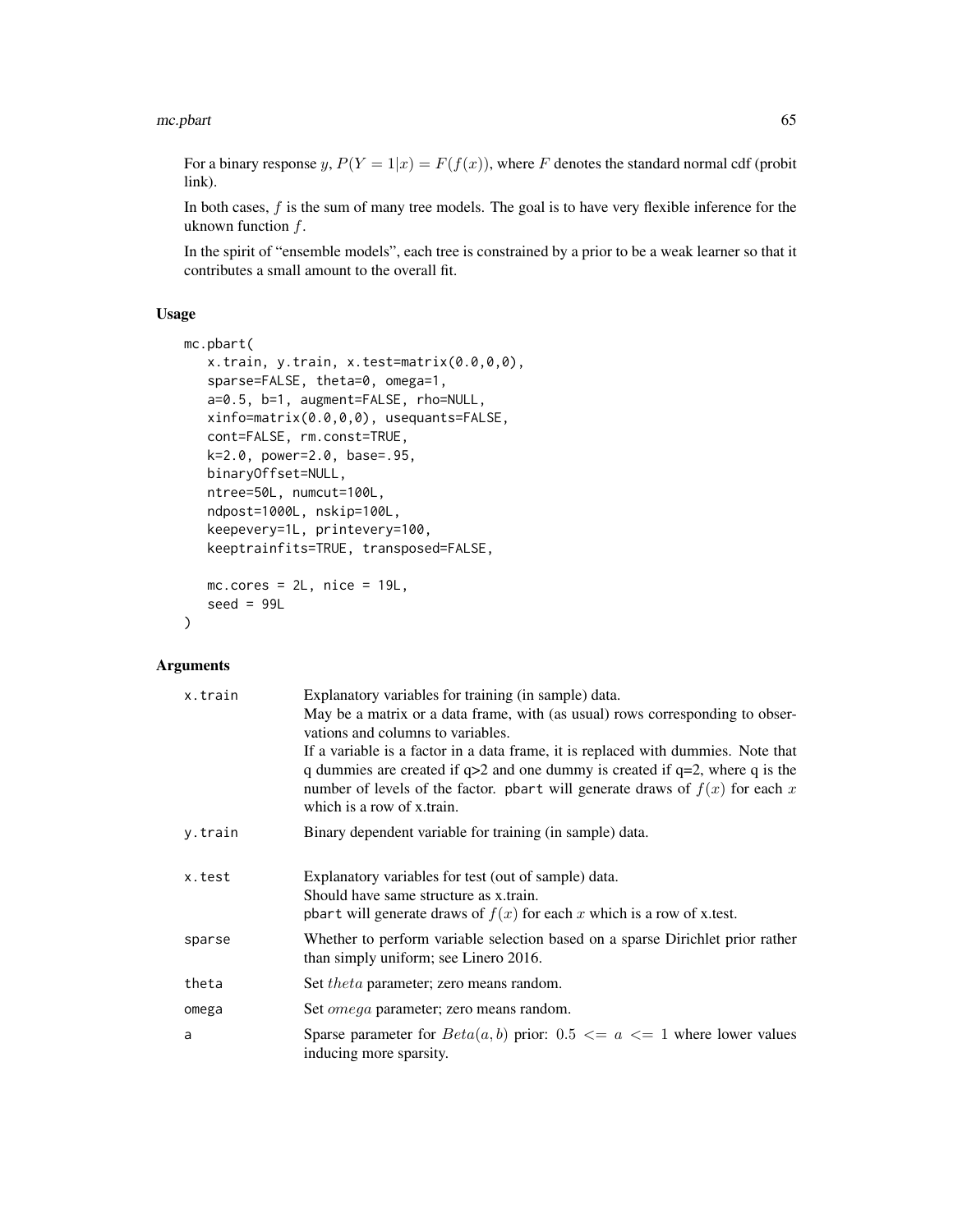| b             | Sparse parameter for $Beta(a, b)$ prior; typically, $b = 1$ .                                                                                                                                                                                                                                                                                                                                                                                                                                                                                                             |
|---------------|---------------------------------------------------------------------------------------------------------------------------------------------------------------------------------------------------------------------------------------------------------------------------------------------------------------------------------------------------------------------------------------------------------------------------------------------------------------------------------------------------------------------------------------------------------------------------|
| rho           | Sparse parameter: typically $rho = p$ where p is the number of covariates under<br>consideration.                                                                                                                                                                                                                                                                                                                                                                                                                                                                         |
| augment       | Whether data augmentation is to be performed in sparse variable selection.                                                                                                                                                                                                                                                                                                                                                                                                                                                                                                |
| xinfo         | You can provide the cutpoints to BART or let BART choose them for you. To<br>provide them, use the xinfo argument to specify a list (matrix) where the items<br>(rows) are the covariates and the contents of the items (columns) are the cut-<br>points.                                                                                                                                                                                                                                                                                                                 |
| usequants     | If usequants=FALSE, then the cutpoints in xinfo are generated uniformly; oth-<br>erwise, if TRUE, uniform quantiles are used for the cutpoints.                                                                                                                                                                                                                                                                                                                                                                                                                           |
| cont          | Whether or not to assume all variables are continuous.                                                                                                                                                                                                                                                                                                                                                                                                                                                                                                                    |
| rm.const      | Whether or not to remove constant variables.                                                                                                                                                                                                                                                                                                                                                                                                                                                                                                                              |
| k             | For binary y, k is the number of prior standard deviations $f(x)$ is away from<br>$+/-3.$                                                                                                                                                                                                                                                                                                                                                                                                                                                                                 |
|               | The bigger k is, the more conservative the fitting will be.                                                                                                                                                                                                                                                                                                                                                                                                                                                                                                               |
| power         | Power parameter for tree prior.                                                                                                                                                                                                                                                                                                                                                                                                                                                                                                                                           |
| base          | Base parameter for tree prior.                                                                                                                                                                                                                                                                                                                                                                                                                                                                                                                                            |
| binaryOffset  | Used for binary $y$ .<br>The model is $P(Y = 1 x) = F(f(x) + binaryOffset)$ .                                                                                                                                                                                                                                                                                                                                                                                                                                                                                             |
| ntree         | The number of trees in the sum.                                                                                                                                                                                                                                                                                                                                                                                                                                                                                                                                           |
| numcut        | The number of possible values of c (see usequants). If a single number if given,<br>this is used for all variables. Otherwise a vector with length equal to $ncol(x.train)$<br>is required, where the $i^{th}$ element gives the number of c used for the $i^{th}$ variable<br>in x.train. If usequants is false, numcut equally spaced cutoffs are used covering<br>the range of values in the corresponding column of x.train. If usequants is true,<br>then min(numcut, the number of unique values in the corresponding columns of<br>x.train - 1) c values are used. |
| ndpost        | The number of posterior draws returned.                                                                                                                                                                                                                                                                                                                                                                                                                                                                                                                                   |
| nskip         | Number of MCMC iterations to be treated as burn in.                                                                                                                                                                                                                                                                                                                                                                                                                                                                                                                       |
| keepevery     | Every keepevery draw is kept to be returned to the user.                                                                                                                                                                                                                                                                                                                                                                                                                                                                                                                  |
| printevery    | As the MCMC runs, a message is printed every printevery draws.                                                                                                                                                                                                                                                                                                                                                                                                                                                                                                            |
| keeptrainfits | Whether to keep yhat. train or not.                                                                                                                                                                                                                                                                                                                                                                                                                                                                                                                                       |
| transposed    | When running pbart in parallel, it is more memory-efficient to transpose x.train<br>and x.test, if any, prior to calling mc.pbart.                                                                                                                                                                                                                                                                                                                                                                                                                                        |
| seed          | Setting the seed required for reproducible MCMC.                                                                                                                                                                                                                                                                                                                                                                                                                                                                                                                          |
| mc.cores      |                                                                                                                                                                                                                                                                                                                                                                                                                                                                                                                                                                           |
|               | Number of cores to employ in parallel.                                                                                                                                                                                                                                                                                                                                                                                                                                                                                                                                    |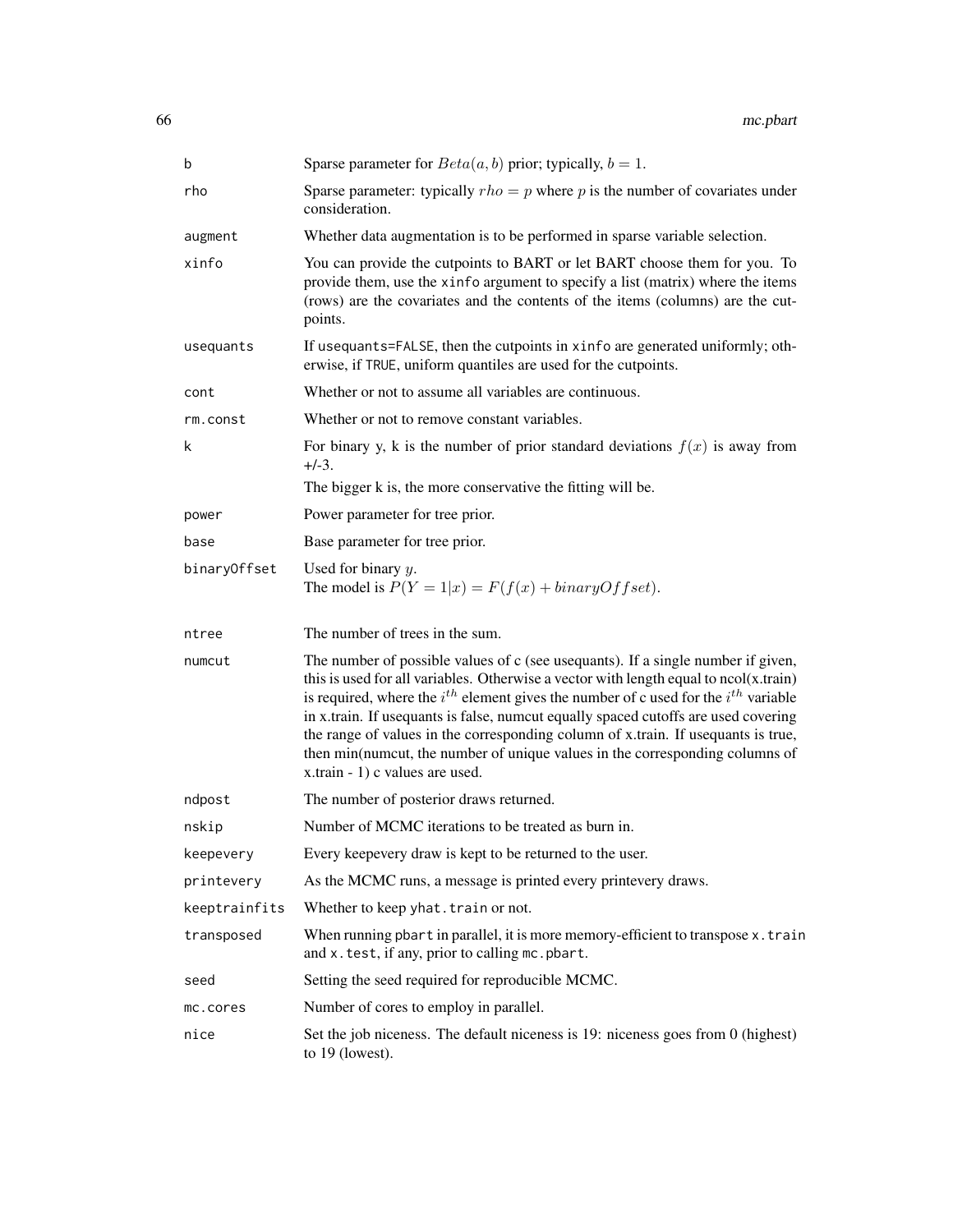#### mc.pbart 67

# Details

BART is an Bayesian MCMC method. At each MCMC interation, we produce a draw from

 $f$  in the binary  $y$  case.

Thus, unlike a lot of other modelling methods in R, we do not produce a single model object from which fits and summaries may be extracted. The output consists of values  $f^*(x)$  where \* denotes a particular draw. The  $x$  is either a row from the training data (x.train) or the test data (x.test).

### Value

mc.pbart returns an object of type pbart which is essentially a list.

| yhat.train | A matrix with ndpost rows and nrow(x.train) columns. Each row corresponds<br>to a draw $f^*$ from the posterior of f and each column corresponds to a row of<br>x.train. The $(i, j)$ value is $f^*(x)$ for the $i^{th}$ kept draw of f and the $j^{th}$ row of<br>x.train.<br>Burn-in is dropped. |
|------------|----------------------------------------------------------------------------------------------------------------------------------------------------------------------------------------------------------------------------------------------------------------------------------------------------|
| yhat.test  | Same as yhat train but now the x's are the rows of the test data.                                                                                                                                                                                                                                  |
| varcount   | a matrix with ndpost rows and nrow(x.train) columns. Each row is for a draw.<br>For each variable (corresponding to the columns), the total count of the number<br>of times that variable is used in a tree decision rule (over all trees) is given.                                               |

In addition the list has a binaryOffset component giving the value used.

Note that in the binary y, case yhat.train and yhat.test are  $f(x)$  + binaryOffset. If you want draws of the probability  $P(Y = 1|x)$  you need to apply the normal cdf (pnorm) to these values.

#### See Also

[pbart](#page-77-0)

# Examples

```
set.seed(99)
n=5000
x = sort(-2+4*runif(n))X=matrix(x,ncol=1)
f = function(x) {return((1/2)*x^3)}
FL = function(x) {return(exp(x)/(1+exp(x)))}pv = FL(f(x))y = rbinom(n, 1, pv)np=100
xp=-2+4*(1:np)/np
Xp=matrix(xp,ncol=1)
## parallel::mcparallel/mccollect do not exist on windows
if(.Platform$OS.type=='unix') {
##test BART with token run to ensure installation works
   mf = mc.pbart(X, y, nskip=5, ndpost=5, mc.core=1, seed=99)}
```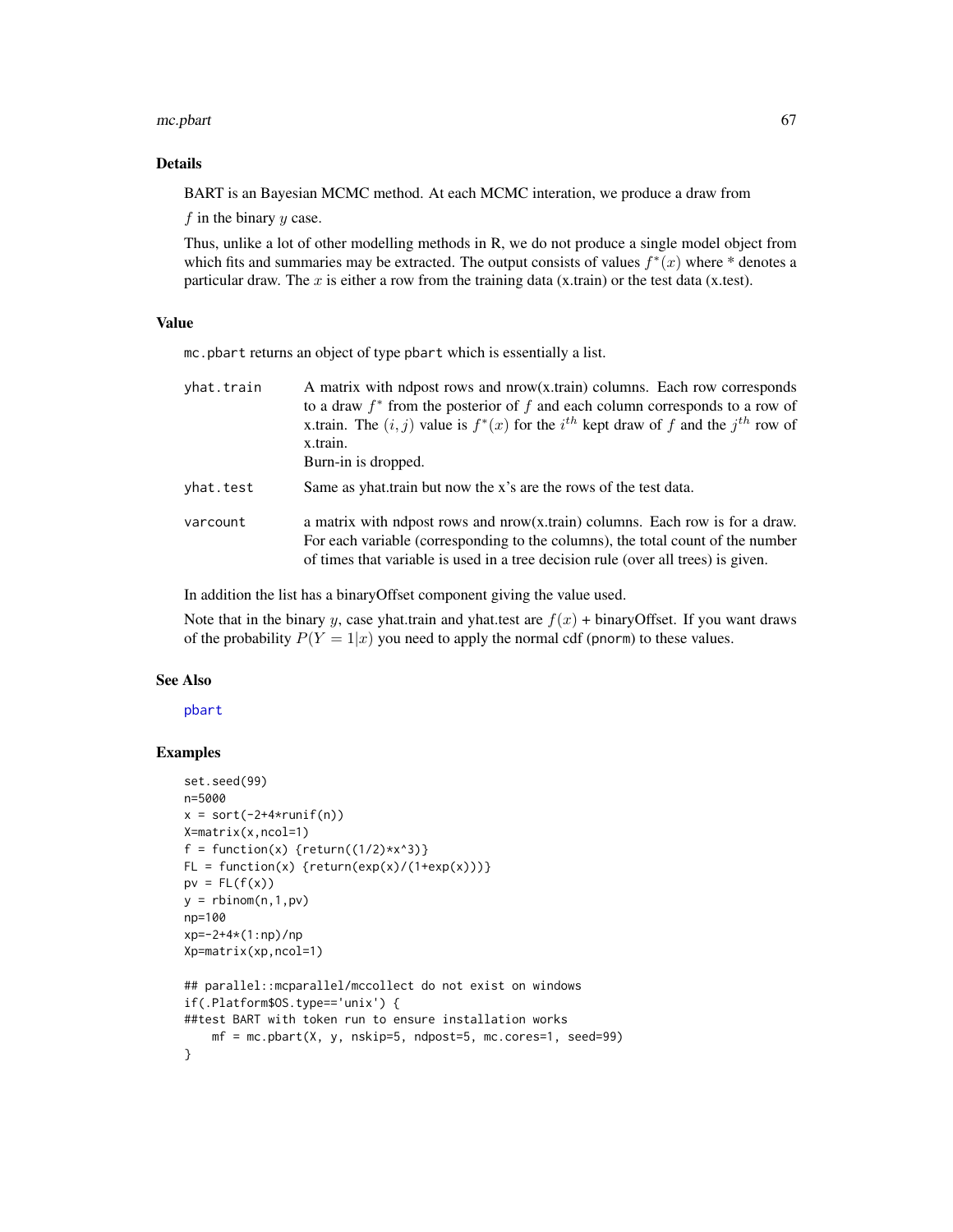```
## Not run:
set.seed(99)
pf = phart(X, y, Xp)## plot(f(Xp), pf$yhat.test.mean, xlim=c(-4, 4), ylim=c(-4, 4),
## xlab='True f(x)', ylab='BART f(x)')
## lines(c(-4, 4), c(-4, 4))
mf = mc.pbart(X, y, Xp, mc.corese=4, seed=99)## plot(f(Xp), mf$yhat.test.mean, xlim=c(-4, 4), ylim=c(-4, 4),
## xlab='True f(x)', ylab='BART f(x)')
## lines(c(-4, 4), c(-4, 4))
par(mfrow=c(2,2))
plot(range(xp),range(pf$yhat.test),xlab='x',ylab='f(x)',type='n')
lines(x,f(x),col='blue',lwd=2)
lines(xp,apply(pf$yhat.test,2,mean),col='red')
qpl = apply(pf$yhat.test,2,quantile,probs=c(.025,.975))
lines(xp,qpl[1,],col='green',lty=1)
lines(xp,qpl[2,],col='green',lty=1)
title(main='BART::pbart f(x) with 0.95 intervals')
plot(range(xp),range(mf$yhat.test),xlab='x',ylab='f(x)',type='n')
lines(x,f(x),col='blue',lwd=2)
lines(xp,apply(mf$yhat.test,2,mean),col='red')
qpl = apply(mf$yhat.test,2,quantile,probs=c(.025,.975))
lines(xp,qpl[1,],col='green',lty=1)
lines(xp,qpl[2,],col='green',lty=1)
title(main='BART::mc.pbart f(x) with 0.95 intervals')
## plot(pf$yhat.test.mean,apply(mf$yhat.test,2,mean),xlab='BART::pbart',ylab='BART::mc.pbart')
## abline(0,1,col='red')
## title(main="BART::pbart f(x) vs. BART::mc.pbart f(x)")
## End(Not run)
```
mc.surv.pwbart *Predicting new observations with a previously fitted BART model*

#### **Description**

BART is a Bayesian "sum-of-trees" model. For a numeric response y, we have  $y = f(x) + \epsilon$ , where  $\epsilon \sim N(0, \sigma^2)$ .

 $f$  is the sum of many tree models. The goal is to have very flexible inference for the uknown function  $f$ .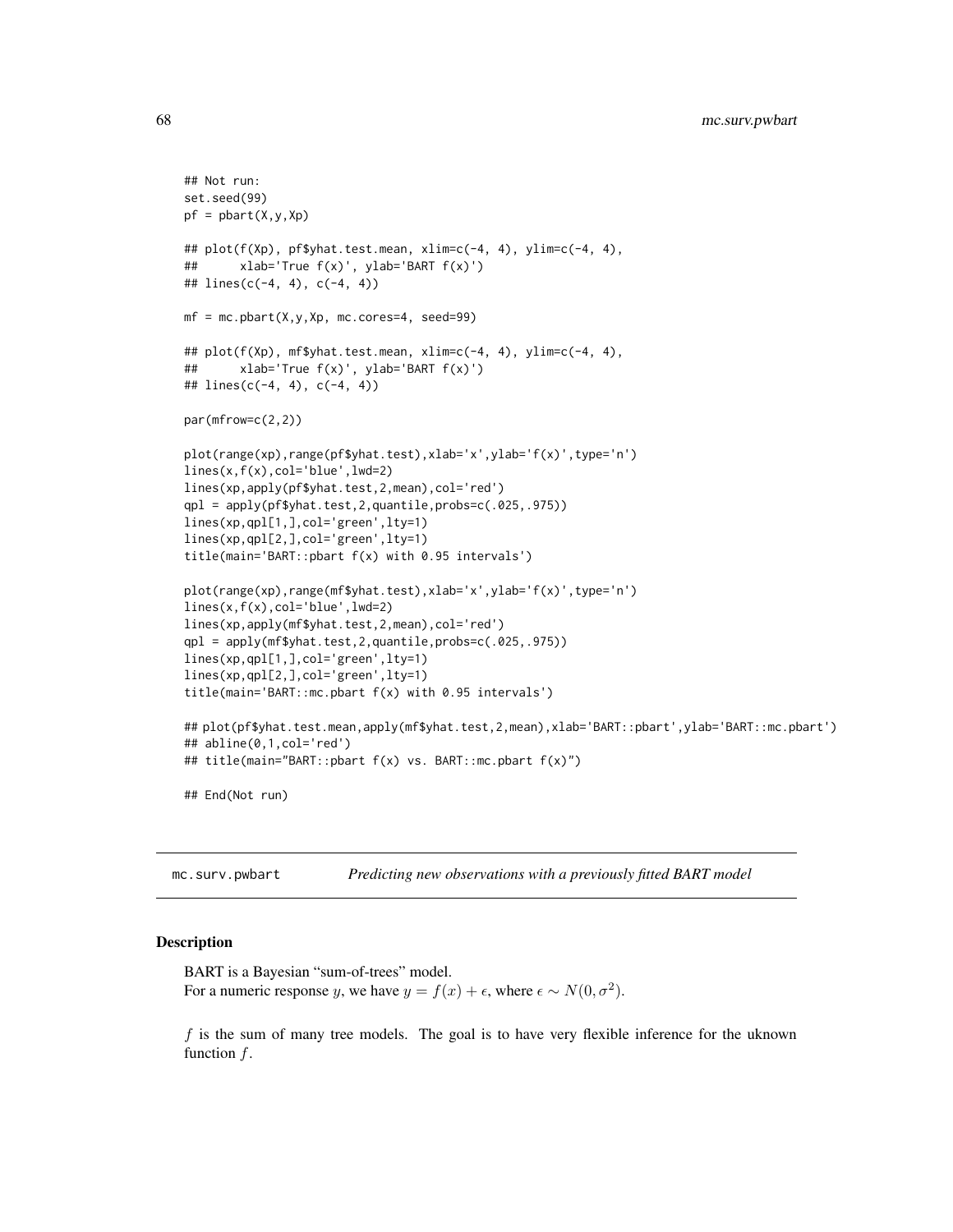# mc.surv.pwbart 69

In the spirit of "ensemble models", each tree is constrained by a prior to be a weak learner so that it contributes a small amount to the overall fit.

# Usage

```
surv.pwbart(
                 x.test,
                 treedraws,
                 binaryOffset=0,
                 mc.cores=1L,
                 type='pbart',
                 transposed=FALSE, nice=19L
               \mathcal{L}mc.surv.pwbart(
                 x.test,
                 treedraws,
                 binaryOffset=0,
                 mc.cores=2L,
                 type='pbart',
                 transposed=FALSE, nice=19L
               \lambdamc.recur.pwbart(
                 x.test,
                 treedraws,
                 binaryOffset=0,
                 mc.cores=2L,
                 type='pbart',
                 transposed=FALSE, nice=19L
                \lambda
```
# Arguments

| x.test       | Matrix of covariates to predict $y$ for.                                                                                                                     |
|--------------|--------------------------------------------------------------------------------------------------------------------------------------------------------------|
| binaryOffset | Mean to add on to $y$ prediction.                                                                                                                            |
| treedraws    | \$treedraws returned from surv.bart, mc.surv.bart, recur.bart or mc.recur.bart.                                                                              |
| mc.cores     | Number of threads to utilize.                                                                                                                                |
| type         | Whether to employ Albert-Chib, 'pbart', or Holmes-Held, 'lbart'.                                                                                             |
| transposed   | When running pwbart or mc. pwbart in parallel, it is more memory-efficient to<br>transpose x test prior to calling the internal versions of these functions. |
| nice         | Set the job niceness. The default niceness is 19: niceness goes from 0 (highest)<br>to $19$ (lowest).                                                        |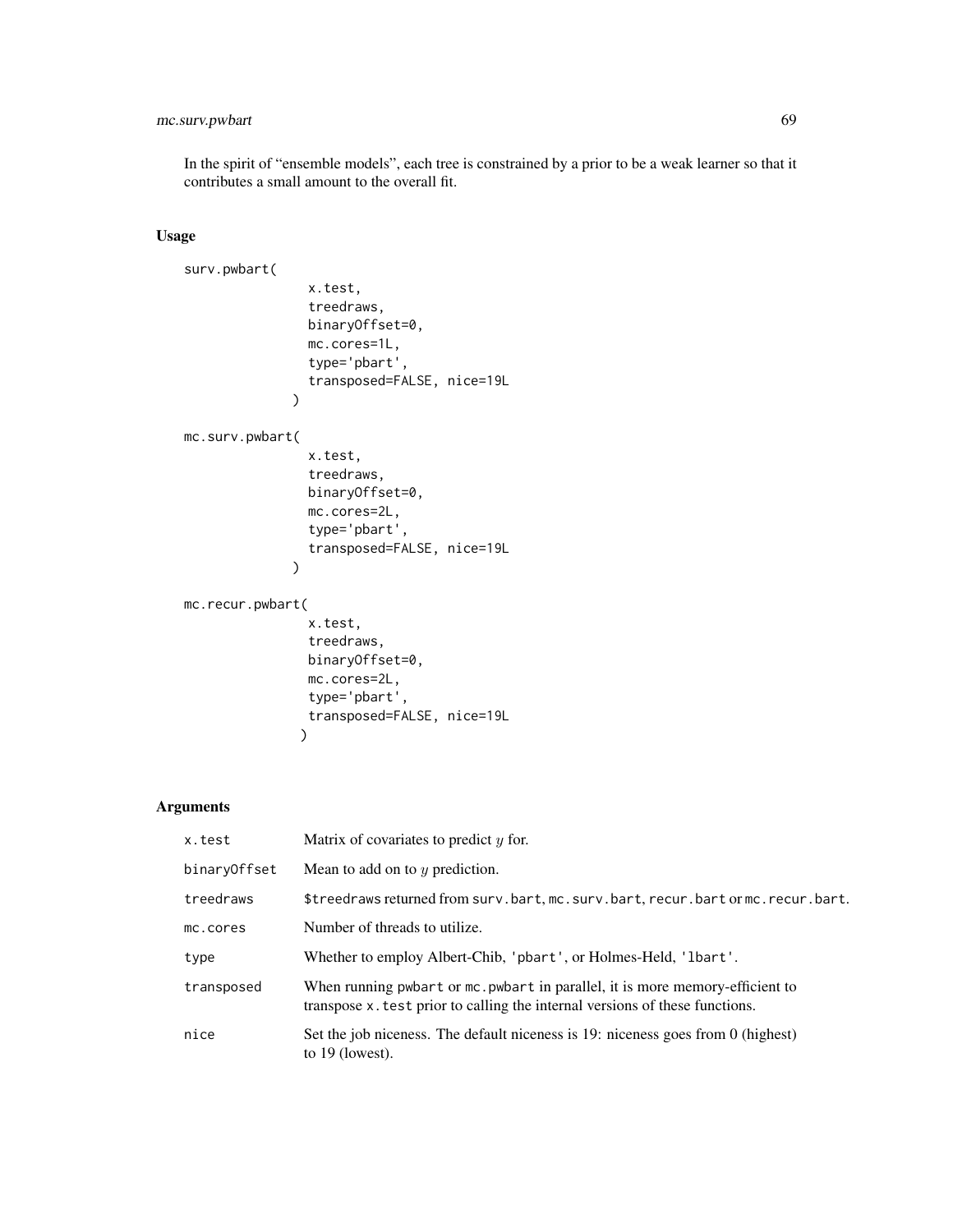## Details

BART is an Bayesian MCMC method. At each MCMC interation, we produce a draw from the joint posterior  $(f, \sigma)|(x, y)$  in the numeric y case and just f in the binary y case.

Thus, unlike a lot of other modelling methods in R, we do not produce a single model object from which fits and summaries may be extracted. The output consists of values  $f^*(x)$  (and  $\sigma^*$  in the numeric case) where  $*$  denotes a particular draw. The x is either a row from the training data (x.train) or the test data (x.test).

# Value

Returns an object of type survbart which is essentially a list with components:

| yhat.test     | A matrix with ndpost rows and nrow(x,test) columns. Each row corresponds<br>to a draw $f^*$ from the posterior of f and each column corresponds to a row of<br>x.train. The $(i, j)$ value is $f^*(x)$ for the $i^{th}$ kept draw of f and the $j^{th}$ row of<br>x.train.<br>Burn-in is dropped. |
|---------------|---------------------------------------------------------------------------------------------------------------------------------------------------------------------------------------------------------------------------------------------------------------------------------------------------|
| surv.test     | test data fits for survival probability: not available for mc. recur. pwbart.                                                                                                                                                                                                                     |
|               | surv.test.mean mean of surv.test over the posterior samples: not available for mc.recur.pwbart.                                                                                                                                                                                                   |
| haz.test      | test data fits for hazard: available for mc. recur. pwbart only.                                                                                                                                                                                                                                  |
| haz.test.mean | mean of haz. test over the posterior samples: available for mc. recur. pwbart<br>only.                                                                                                                                                                                                            |
| cum.test      | test data fits for cumulative hazard: available for mc. recur. pwbart only.                                                                                                                                                                                                                       |
| cum.test.mean | mean of cum. test over the posterior samples: available for mc. recur. pwbart<br>only.                                                                                                                                                                                                            |

## See Also

[pwbart](#page-102-0)

## Examples

```
## load the advanced lung cancer example
data(lung)
group <- -which(is.na(lung[ , 7])) ## remove missing row for ph.karno
times <- lung[group, 2] ##lung$time
delta <- lung[group, 3]-1 ##lung$status: 1=censored, 2=dead
                          ##delta: 0=censored, 1=dead
```
## this study reports time in days rather than months like other studies ## coarsening from days to months will reduce the computational burden times <- ceiling(times/30)

```
summary(times)
table(delta)
```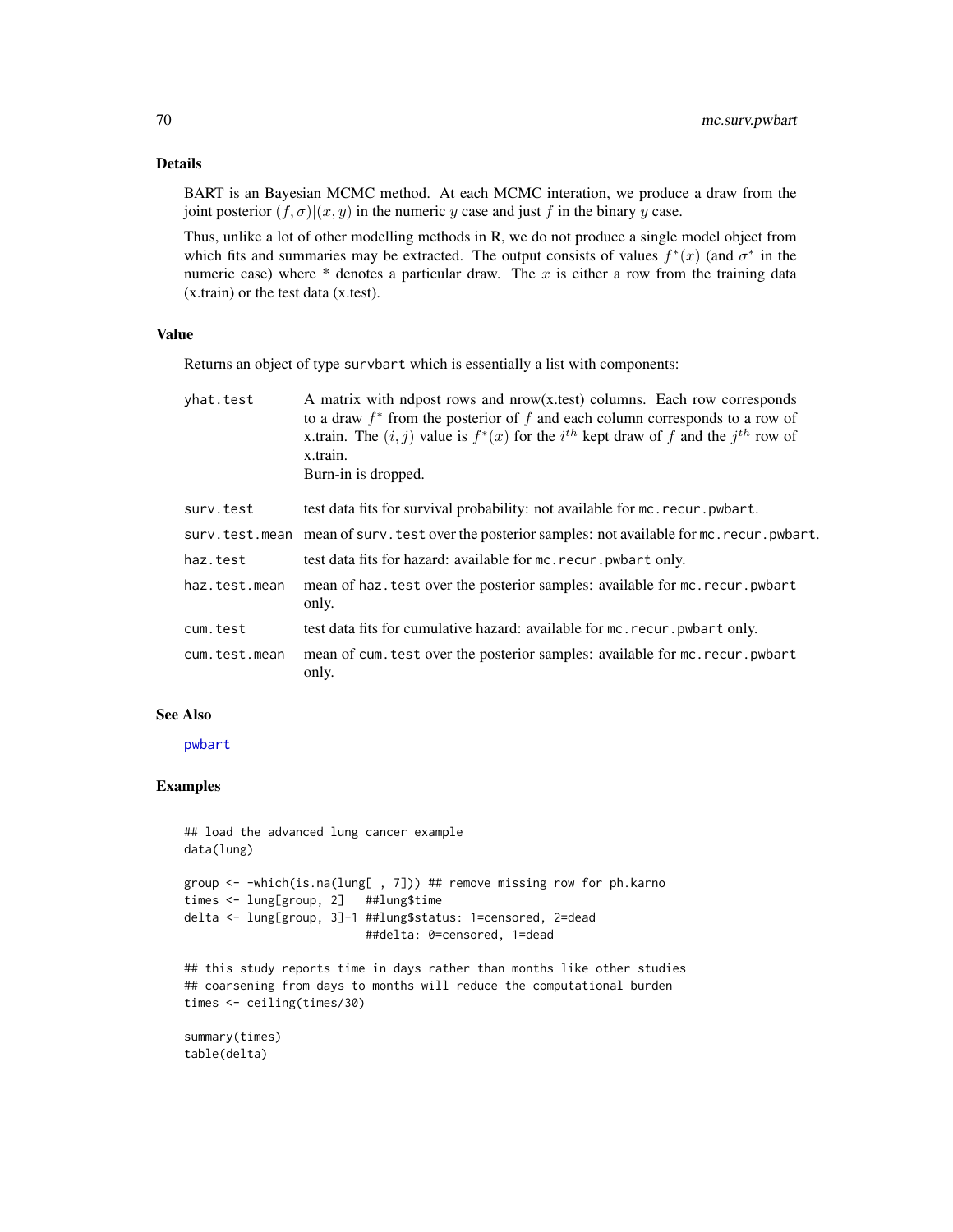```
x.train <- as.matrix(lung[group, c(4, 5, 7)]) ## matrix of observed covariates
## lung$age: Age in years
## lung$sex: Male=1 Female=2
## lung$ph.karno: Karnofsky performance score (dead=0:normal=100:by=10)
## rated by physician
dimnames(x.train)[[2]] <- c('age(yr)', 'M(1):F(2)', 'ph.karno(0:100:10)')
summary(x.train[ , 1])
table(x.train[ , 2])
table(x.train[ , 3])
x.test <- matrix(nrow=84, ncol=3) ## matrix of covariate scenarios
dimnames(x.test)[[2]] <- dimnames(x.train)[[2]]
i \leq 1for(age in 5*(9:15)) for(sex in 1:2) for(ph.karno in 10*(5:10)) {
   x.test[i, ] <- c(age, sex, ph.karno)
   i \leftarrow i+1}
## this x.test is relatively small, but often you will want to
## predict for a large x.test matrix which may cause problems
## due to consumption of RAM so we can predict separately
## mcparallel/mccollect do not exist on windows
if(.Platform$OS.type=='unix') {
##test BART with token run to ensure installation works
   set.seed(99)
  post <- surv.bart(x.train=x.train, times=times, delta=delta, nskip=5, ndpost=5, keepevery=1)
   pre <- surv.pre.bart(x.train=x.train, times=times, delta=delta, x.test=x.test)
   pred <- mc.surv.pwbart(pre$tx.test, post$treedraws, post$binaryOffset)
}
## Not run:
## run one long MCMC chain in one process
set.seed(99)
post <- surv.bart(x.train=x.train, times=times, delta=delta)
## run "mc.cores" number of shorter MCMC chains in parallel processes
## post <- mc.surv.bart(x.train=x.train, times=times, delta=delta,
## mc.cores=8, seed=99)
pre <- surv.pre.bart(x.train=x.train, times=times, delta=delta, x.test=x.test)
pred <- surv.pwbart(pre$tx.test, post$treedraws, post$binaryOffset)
```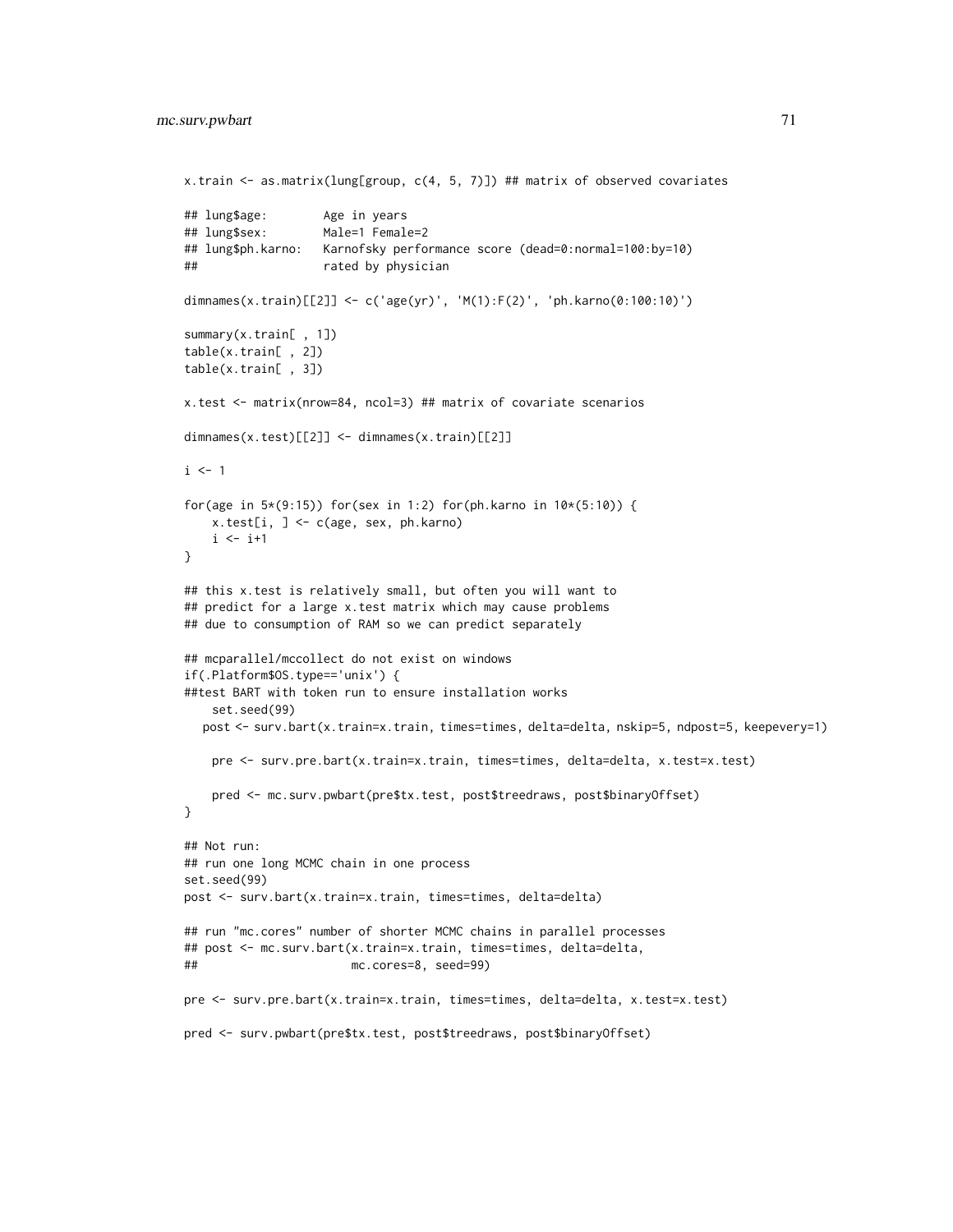```
## let's look at some survival curves
## first, a younger group with a healthier KPS
## age 50 with KPS=90: males and females
## males: row 17, females: row 23
x.test[c(17, 23), ]
low.risk.males <- 16*post$K+1:post$K ## K=unique times including censoring
low.risk.females <- 22*post$K+1:post$K
plot(post$times, pred$surv.test.mean[low.risk.males], type='s', col='blue',
     main='Age 50 with KPS=90', xlab='t', ylab='S(t)', ylim=c(0, 1))
points(post$times, pred$surv.test.mean[low.risk.females], type='s', col='red')
## End(Not run)
```
mc.wbart *BART for continuous outcomes with parallel computation*

## **Description**

BART is a Bayesian "sum-of-trees" model. For numeric response y, we have  $y = f(x) + \epsilon$ , where  $\epsilon \sim N(0, \sigma^2)$ .

In both cases,  $f$  is the sum of many tree models. The goal is to have very flexible inference for the uknown function  $f$ .

In the spirit of "ensemble models", each tree is constrained by a prior to be a weak learner so that it contributes a small amount to the overall fit.

#### Usage

```
mc.wbart(
   x.train, y.train, x.test=matrix(0.0,0,0),
   sparse=FALSE, theta=0, omega=1,
   a=0.5, b=1, augment=FALSE, rho=NULL,
   xinfo=matrix(0.0,0,0), usequants=FALSE,
   cont=FALSE, rm.const=TRUE,
   sigest=NA, sigdf=3, sigquant=0.90,
   k=2.0, power=2.0, base=.95,
   sigmaf=NA, lambda=NA, fmean=mean(y.train),
   w=rep(1,length(y.train)),
   ntree=200L, numcut=100L,
   ndpost=1000L, nskip=100L,
   keepevery=1L, printevery=100,
   keeptrainfits=TRUE, transposed=FALSE,
  mc.cores = 2L, nice = 19L,
   seed = 99L)
```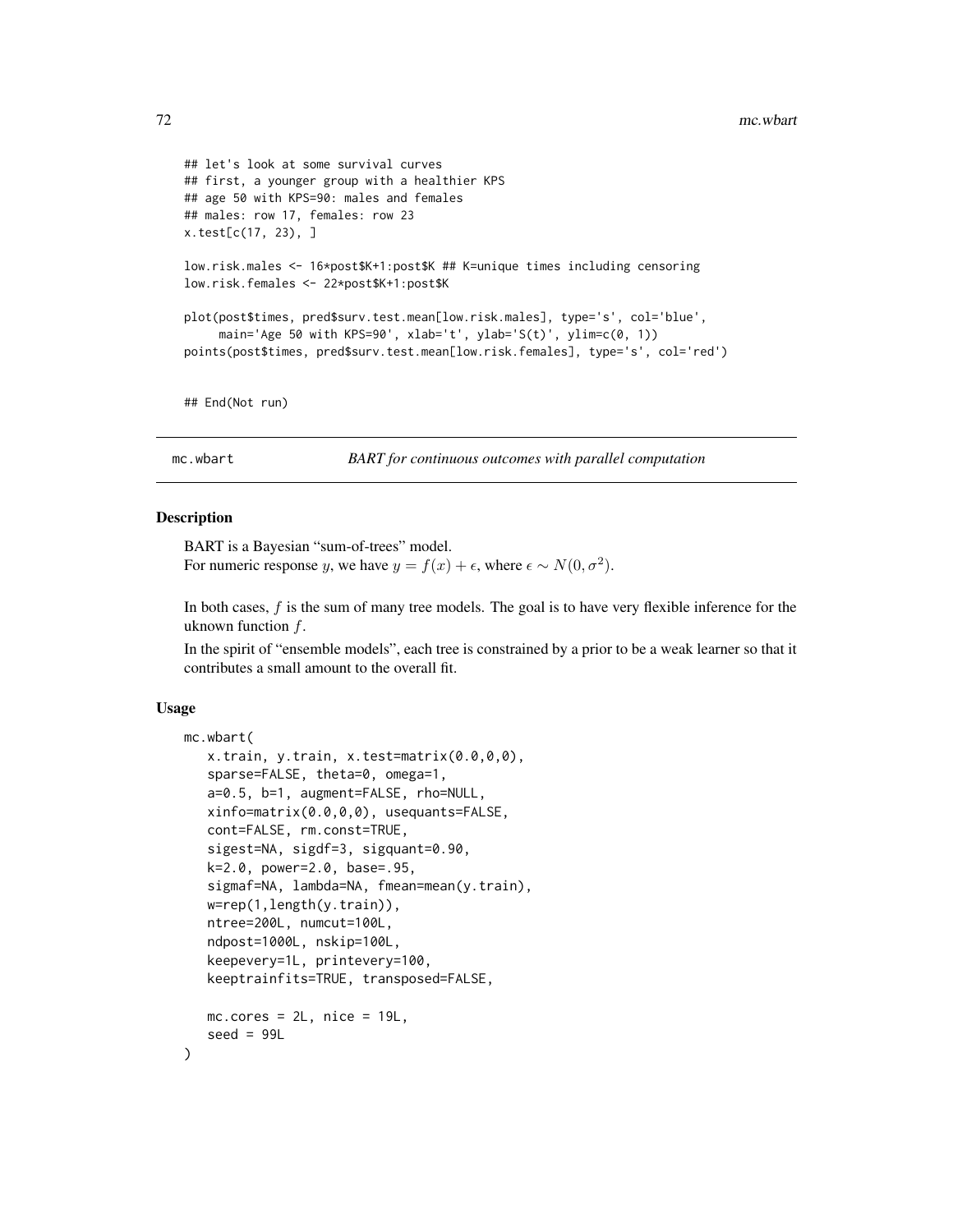#### $mc.$ wbart  $\frac{1}{3}$

# Arguments

| x.train   | Explanatory variables for training (in sample) data.<br>May be a matrix or a data frame, with (as usual) rows corresponding to obser-<br>vations and columns to variables.<br>If a variable is a factor in a data frame, it is replaced with dummies. Note that<br>q dummies are created if $q>2$ and one dummy is created if $q=2$ , where q is the<br>number of levels of the factor. when t will generate draws of $f(x)$ for each x<br>which is a row of x train. |
|-----------|-----------------------------------------------------------------------------------------------------------------------------------------------------------------------------------------------------------------------------------------------------------------------------------------------------------------------------------------------------------------------------------------------------------------------------------------------------------------------|
| y.train   | Dependent variable for training (in sample) data.<br>If y is numeric a continous response model is fit (normal errors).                                                                                                                                                                                                                                                                                                                                               |
| x.test    | Explanatory variables for test (out of sample) data.<br>Should have same structure as x.train.<br>whart will generate draws of $f(x)$ for each x which is a row of x test.                                                                                                                                                                                                                                                                                            |
| sparse    | Whether to perform variable selection based on a sparse Dirichlet prior rather<br>than simply uniform; see Linero 2016.                                                                                                                                                                                                                                                                                                                                               |
| theta     | Set <i>theta</i> parameter; zero means random.                                                                                                                                                                                                                                                                                                                                                                                                                        |
| omega     | Set <i>omega</i> parameter; zero means random.                                                                                                                                                                                                                                                                                                                                                                                                                        |
| a         | Sparse parameter for $Beta(a, b)$ prior: 0.5 $\leq a \leq 1$ where lower values<br>inducing more sparsity.                                                                                                                                                                                                                                                                                                                                                            |
| b         | Sparse parameter for $Beta(a, b)$ prior; typically, $b = 1$ .                                                                                                                                                                                                                                                                                                                                                                                                         |
| rho       | Sparse parameter: typically $rho = p$ where p is the number of covariates under<br>consideration.                                                                                                                                                                                                                                                                                                                                                                     |
| augment   | Whether data augmentation is to be performed in sparse variable selection.                                                                                                                                                                                                                                                                                                                                                                                            |
| xinfo     | You can provide the cutpoints to BART or let BART choose them for you. To<br>provide them, use the xinfo argument to specify a list (matrix) where the items<br>(rows) are the covariates and the contents of the items (columns) are the cut-<br>points.                                                                                                                                                                                                             |
| usequants | If usequants=FALSE, then the cutpoints in xinfo are generated uniformly; oth-<br>erwise, if TRUE, uniform quantiles are used for the cutpoints.                                                                                                                                                                                                                                                                                                                       |
| cont      | Whether or not to assume all variables are continuous.                                                                                                                                                                                                                                                                                                                                                                                                                |
| rm.const  | Whether or not to remove constant variables.                                                                                                                                                                                                                                                                                                                                                                                                                          |
| sigest    | The prior for the error variance $(\sigma^2)$ is inverted chi-squared (the standard con-<br>ditionally conjugate prior). The prior is specified by choosing the degrees of<br>freedom, a rough estimate of the corresponding standard deviation and a quan-<br>tile to put this rough estimate at. If sigest=NA then the rough estimate will be<br>the usual least squares estimator. Otherwise the supplied value will be used.                                      |
| sigdf     | Degrees of freedom for error variance prior.                                                                                                                                                                                                                                                                                                                                                                                                                          |
| sigquant  | The quantile of the prior that the rough estimate (see sigest) is placed at. The<br>closer the quantile is to 1, the more aggresive the fit will be as you are putting<br>more prior weight on error standard deviations $(\sigma)$ less than the rough estimate.                                                                                                                                                                                                     |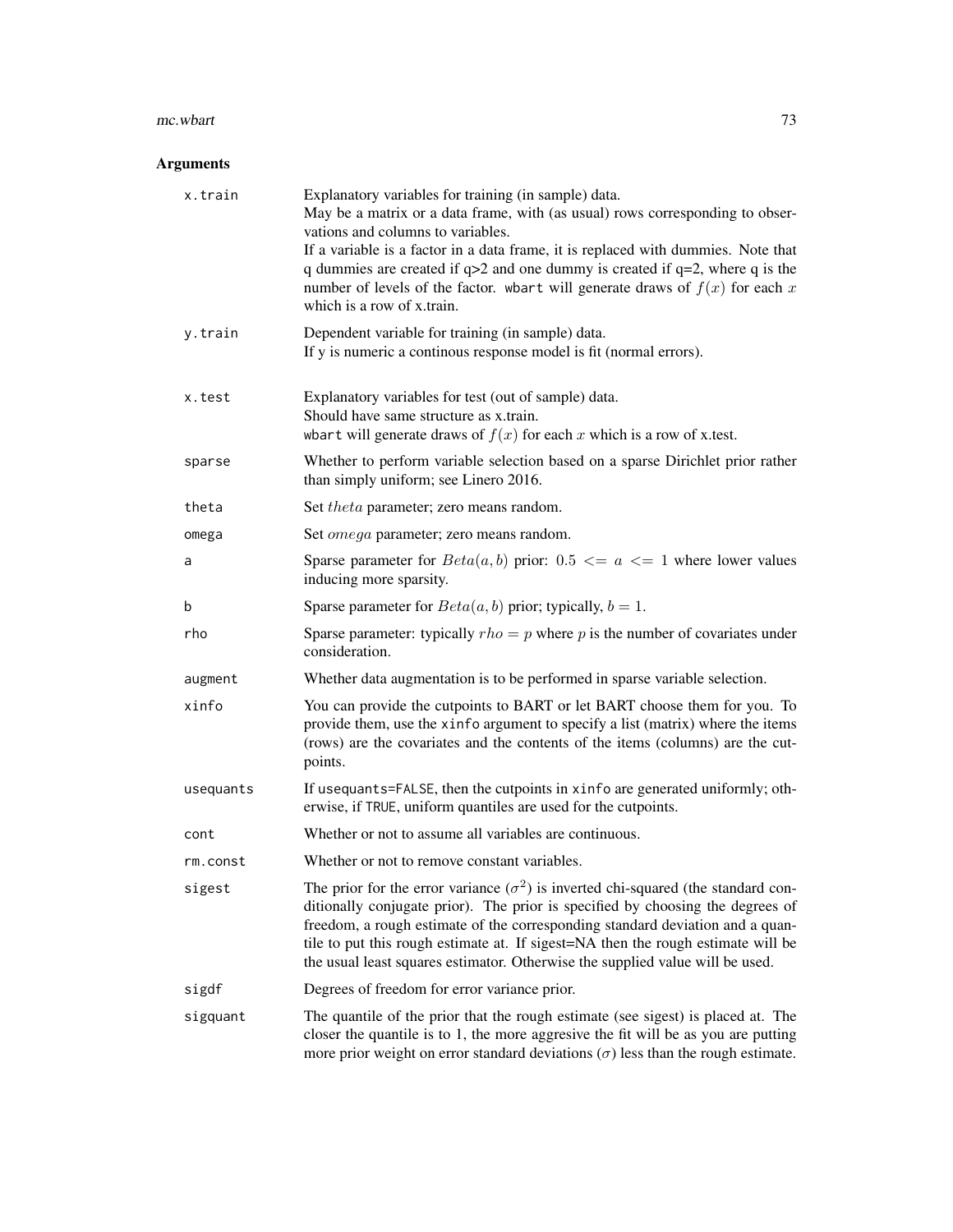| k             | For numeric y, k is the number of prior standard deviations $E(Y x) = f(x)$ is<br>away from $+/-5$ . The response (y.train) is internally scaled to range from -.5 to<br>.5.                                                                                                                                                                                                                                                                                                                                                                                               |
|---------------|----------------------------------------------------------------------------------------------------------------------------------------------------------------------------------------------------------------------------------------------------------------------------------------------------------------------------------------------------------------------------------------------------------------------------------------------------------------------------------------------------------------------------------------------------------------------------|
|               | The bigger k is, the more conservative the fitting will be.                                                                                                                                                                                                                                                                                                                                                                                                                                                                                                                |
| power         | Power parameter for tree prior.                                                                                                                                                                                                                                                                                                                                                                                                                                                                                                                                            |
| base          | Base parameter for tree prior.                                                                                                                                                                                                                                                                                                                                                                                                                                                                                                                                             |
| sigmaf        | The SD of f.                                                                                                                                                                                                                                                                                                                                                                                                                                                                                                                                                               |
| lambda        | The scale of the prior for the variance.                                                                                                                                                                                                                                                                                                                                                                                                                                                                                                                                   |
| fmean         | BART operates on y. train centered by fmean.                                                                                                                                                                                                                                                                                                                                                                                                                                                                                                                               |
| W             | Vector of weights which multiply the variance.                                                                                                                                                                                                                                                                                                                                                                                                                                                                                                                             |
| ntree         | The number of trees in the sum.                                                                                                                                                                                                                                                                                                                                                                                                                                                                                                                                            |
| numcut        | The number of possible values of c (see usequants). If a single number if given,<br>this is used for all variables. Otherwise a vector with length equal to $ncol(x, train)$<br>is required, where the $i^{th}$ element gives the number of c used for the $i^{th}$ variable<br>in x.train. If usequants is false, numcut equally spaced cutoffs are used covering<br>the range of values in the corresponding column of x.train. If usequants is true,<br>then min(numcut, the number of unique values in the corresponding columns of<br>x.train - 1) c values are used. |
| ndpost        | The number of posterior draws returned.                                                                                                                                                                                                                                                                                                                                                                                                                                                                                                                                    |
| nskip         | Number of MCMC iterations to be treated as burn in.                                                                                                                                                                                                                                                                                                                                                                                                                                                                                                                        |
| keepevery     | Every keepevery draw is kept to be returned to the user.                                                                                                                                                                                                                                                                                                                                                                                                                                                                                                                   |
| printevery    | As the MCMC runs, a message is printed every printevery draws.                                                                                                                                                                                                                                                                                                                                                                                                                                                                                                             |
| keeptrainfits | Whether to keep yhat. train or not.                                                                                                                                                                                                                                                                                                                                                                                                                                                                                                                                        |
| transposed    | When running wbart in parallel, it is more memory-efficient to transpose x.train<br>and x.test, if any, prior to calling mc.wbart.                                                                                                                                                                                                                                                                                                                                                                                                                                         |
| seed          | Setting the seed required for reproducible MCMC.                                                                                                                                                                                                                                                                                                                                                                                                                                                                                                                           |
| mc.cores      | Number of cores to employ in parallel.                                                                                                                                                                                                                                                                                                                                                                                                                                                                                                                                     |
| nice          | Set the job niceness. The default niceness is 19: niceness goes from 0 (highest)<br>to 19 (lowest).                                                                                                                                                                                                                                                                                                                                                                                                                                                                        |

# Details

BART is an Bayesian MCMC method. At each MCMC interation, we produce a draw from the joint posterior  $(f, \sigma) | (x, y)$  in the numeric y case.

Thus, unlike a lot of other modelling methods in R, we do not produce a single model object from which fits and summaries may be extracted. The output consists of values  $f^*(x)$  (and  $\sigma^*$  in the numeric case) where  $*$  denotes a particular draw. The  $x$  is either a row from the training data (x.train) or the test data (x.test).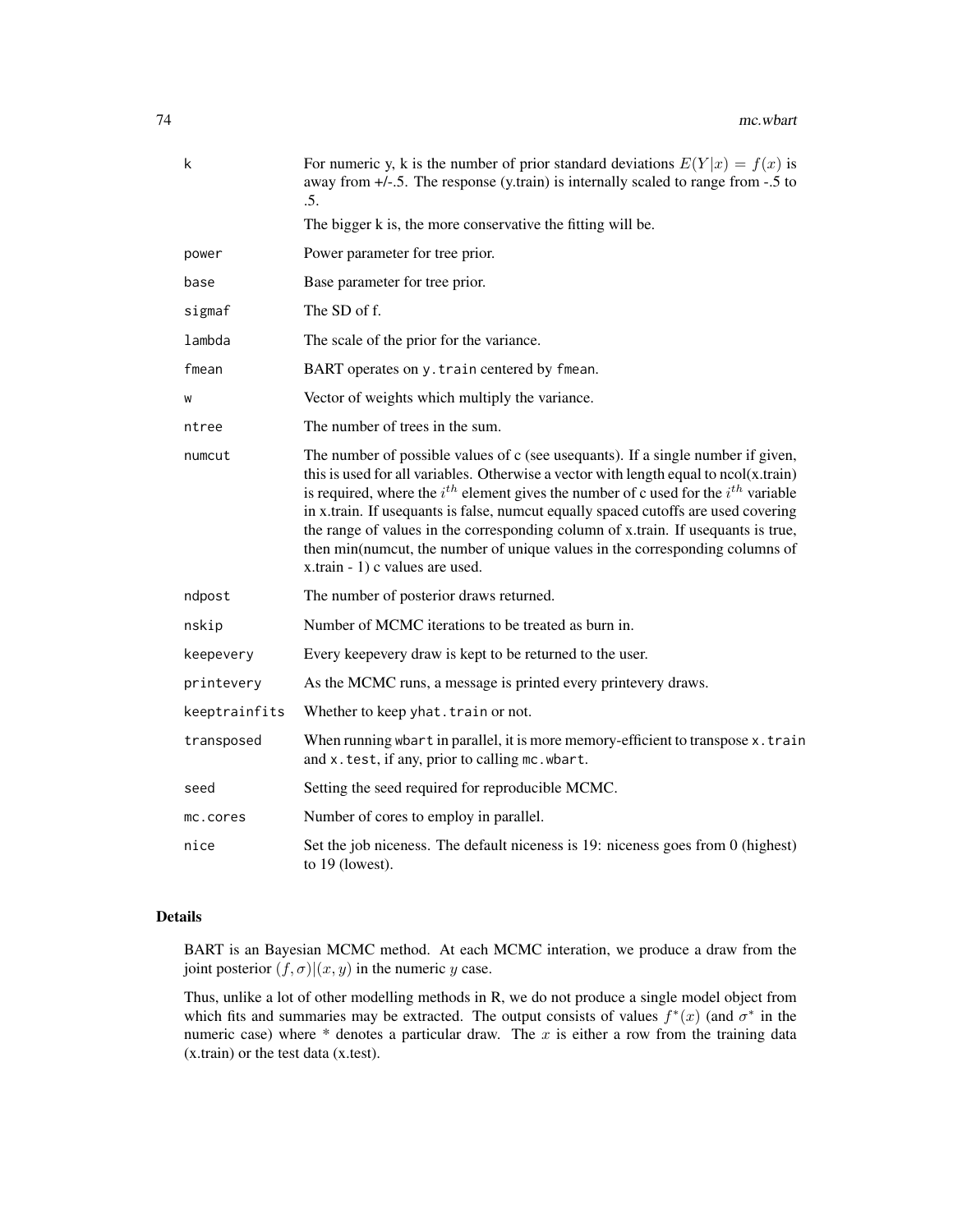#### mc.wbart 75

### Value

mc.wbart returns an object of type wbart which is essentially a list.

| yhat.train      | A matrix with ndpost rows and nrow(x.train) columns. Each row corresponds<br>to a draw $f^*$ from the posterior of f and each column corresponds to a row of<br>x.train. The $(i, j)$ value is $f^*(x)$ for the $i^{th}$ kept draw of f and the $j^{th}$ row of<br>x.train.<br>Burn-in is dropped. |
|-----------------|----------------------------------------------------------------------------------------------------------------------------------------------------------------------------------------------------------------------------------------------------------------------------------------------------|
| yhat.test       | Same as yhat.train but now the x's are the rows of the test data.                                                                                                                                                                                                                                  |
| yhat.train.mean |                                                                                                                                                                                                                                                                                                    |
|                 | train data fits $=$ mean of yhat.train columns.                                                                                                                                                                                                                                                    |
|                 | $yhat. test. mean$ test data fits = mean of yhat. test columns.                                                                                                                                                                                                                                    |
| varcount        | a matrix with ndpost rows and nrow(x.train) columns. Each row is for a draw.<br>For each variable (corresponding to the columns), the total count of the number<br>of times that variable is used in a tree decision rule (over all trees) is given.                                               |

### See Also

[wbart](#page-131-0)

## Examples

```
##simulate data (example from Friedman MARS paper)
f = function(x)10*sin(pixx[,1] * x[,2]) + 20*(x[,3] - .5)^2 + 10*x[,4] + 5*x[,5]}
sigma = 1.0 #y = f(x) + sigmaxz, z^N(0,1)n = 100 #number of observations
set.seed(99)
x=matrix(runif(n*10),n,10) #10 variables, only first 5 matter
Ey = f(x)y=Ey+sigma*rnorm(n)
lmFit = lm(y<sup>o</sup>, data frame(x, y)) #compare lm fit to BART later
## parallel::mcparallel/mccollect do not exist on windows
if(.Platform$OS.type=='unix') {
##test BART with token run to ensure installation works
    barFit = mc.what(x,y,mc.cores=2,seed=99,nskip=5,ndpost=5)}
## Not run:
##run BART
barffit = mc.wbart(x,y,mc.cores=5,seed=99)
##compare BART fit to linear matter and truth = Ey
fitmat = cbind(y,Ey,lmFit$fitted,bartFit$yhat.train.mean)
colnames(fitmat) = c('y', 'Ey', 'lm', 'bart')print(cor(fitmat))
```
## End(Not run)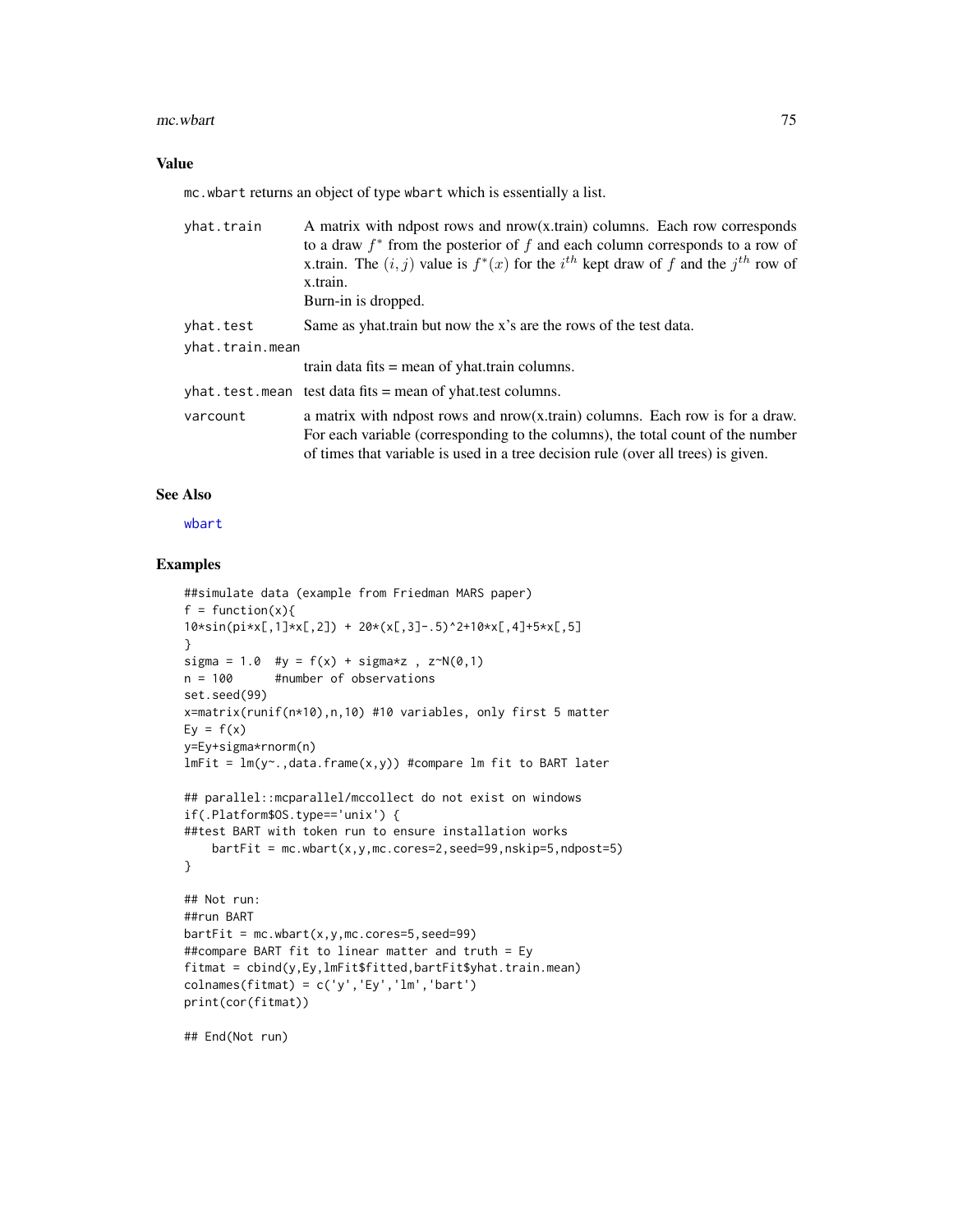# Description

Here we implement the global SE method for variable selection in nonparametric survival analysis with BART. Unfortunately, the method is very computationally intensive so we present some tradeoffs below.

# Usage

```
mc.wbart.gse( x.train, y.train,
              P=50L, R=5L, ntree=20L, numcut=100L, C=1, alpha=0.05,
              k=2.0, power=2.0, base=0.95,
              ndpost=2000L, nskip=100L,
              printevery=100L, keepevery=1L, keeptrainfits=FALSE,
              seed=99L, mc.cores=2L, nice=19L
              \mathcal{L}
```
## Arguments

| x.train | Explanatory variables for training (in sample) data.<br>Must be a matrix with (as usual) rows corresponding to observations and columns<br>to variables.<br>surv.bart will generate draws of $f(t, x)$ for each x which is a row of x.train.                                                                                                                                                                                                                                                                                                                              |
|---------|---------------------------------------------------------------------------------------------------------------------------------------------------------------------------------------------------------------------------------------------------------------------------------------------------------------------------------------------------------------------------------------------------------------------------------------------------------------------------------------------------------------------------------------------------------------------------|
| y.train | The continuous outcome.                                                                                                                                                                                                                                                                                                                                                                                                                                                                                                                                                   |
| P       | The number of permutations: typically 50 or 100.                                                                                                                                                                                                                                                                                                                                                                                                                                                                                                                          |
| R       | The number of replicates: typically 5 or 10.                                                                                                                                                                                                                                                                                                                                                                                                                                                                                                                              |
| ntree   | The number of trees. In variable selection, the number of trees is smaller than<br>what might be used for the best fit.                                                                                                                                                                                                                                                                                                                                                                                                                                                   |
| numcut  | The number of possible values of c (see usequants). If a single number if given,<br>this is used for all variables. Otherwise a vector with length equal to $ncol(x.train)$<br>is required, where the $i^{th}$ element gives the number of c used for the $i^{th}$ variable<br>in x.train. If usequants is false, numcut equally spaced cutoffs are used covering<br>the range of values in the corresponding column of x.train. If useduants is true,<br>then min(numcut, the number of unique values in the corresponding columns of<br>x.train - 1) c values are used. |
| C       | The starting value for the multiple of SE. You should not need to change this<br>except in rare circumstances.                                                                                                                                                                                                                                                                                                                                                                                                                                                            |
| alpha   | The global SE method relies on simultaneous 1-alpha coverage across the per-<br>mutations for all predictor variables.                                                                                                                                                                                                                                                                                                                                                                                                                                                    |
| k       | k is the number of prior standard deviations $f(t, x)$ is away from $+/-3$ . The<br>bigger k is, the more conservative the fitting will be.                                                                                                                                                                                                                                                                                                                                                                                                                               |
| power   | Power parameter for tree prior.                                                                                                                                                                                                                                                                                                                                                                                                                                                                                                                                           |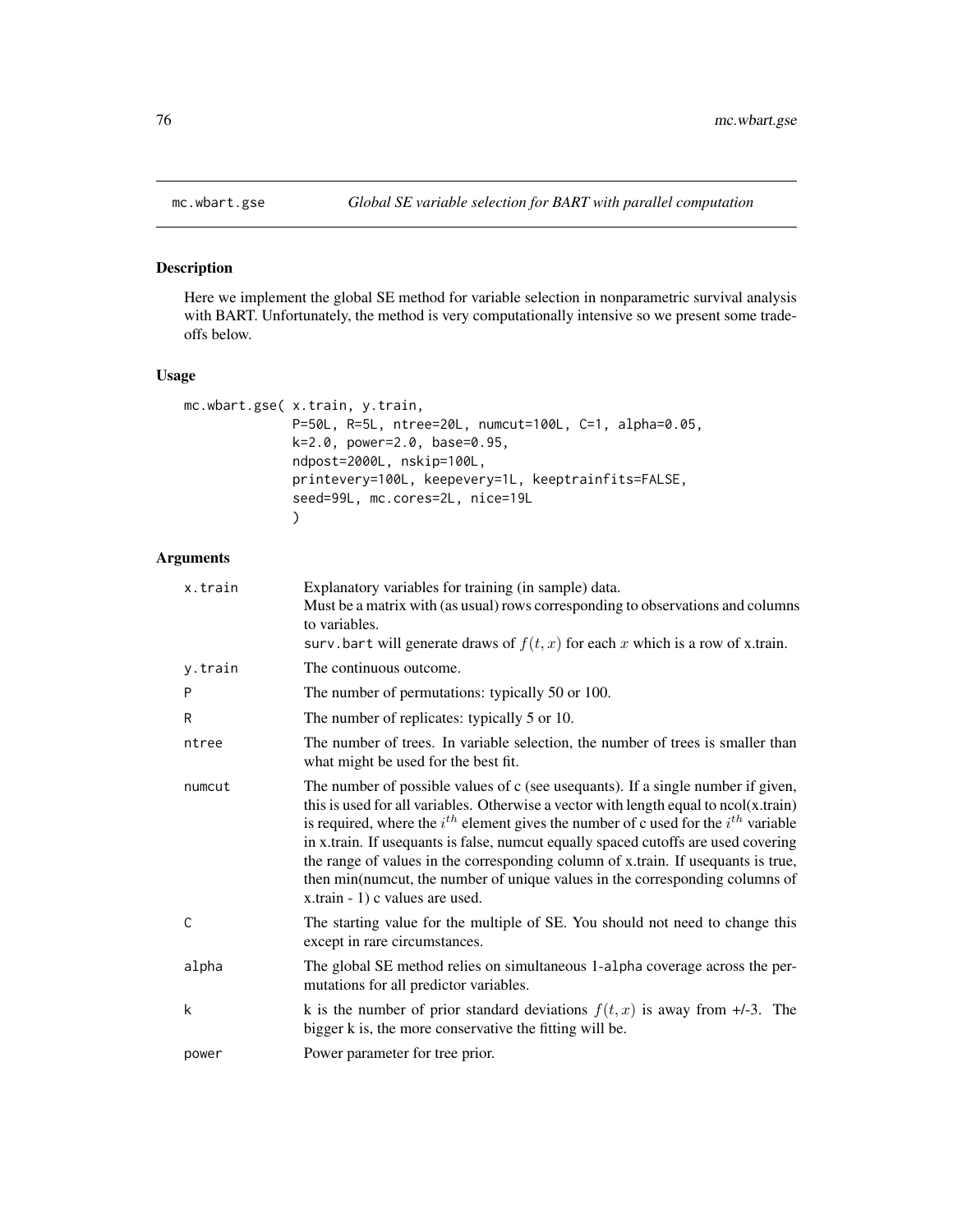# mc.wbart.gse 77

| base          | Base parameter for tree prior.                                                                                                                                                                                                                                                                                                                                                                                                                                                        |
|---------------|---------------------------------------------------------------------------------------------------------------------------------------------------------------------------------------------------------------------------------------------------------------------------------------------------------------------------------------------------------------------------------------------------------------------------------------------------------------------------------------|
| ndpost        | The number of posterior draws after burn in. In the global SE method, generally,<br>the method is repeated several times to establish the variable count probabilities.<br>However, we take the alternative approach of simply running the MCMC chain<br>longer which should result in the same stabilization of the estimates. Therefore,<br>the number of posterior draws in variable selection should be set to a larger value<br>than would be typically anticipated for fitting. |
| nskip         | Number of MCMC iterations to be treated as burn in.                                                                                                                                                                                                                                                                                                                                                                                                                                   |
| printevery    | As the MCMC runs, a message is printed every printevery draws.                                                                                                                                                                                                                                                                                                                                                                                                                        |
| keepevery     | Every keepevery draw is kept.                                                                                                                                                                                                                                                                                                                                                                                                                                                         |
| keeptrainfits | If TRUE the draws of $f(t, x)$ for $x =$ rows of x train are generated.                                                                                                                                                                                                                                                                                                                                                                                                               |
| seed          | seed required for reproducible MCMC.                                                                                                                                                                                                                                                                                                                                                                                                                                                  |
| mc.cores      | Number of cores to employ in parallel.                                                                                                                                                                                                                                                                                                                                                                                                                                                |
| nice          | Set the job priority. The default priority is 19: priorities go from 0 (highest) to<br>$19$ (lowest).                                                                                                                                                                                                                                                                                                                                                                                 |

# Value

mc.wbart.gse returns a list.

## References

Bleich, J., Kapelner, A., George, E.I., and Jensen, S.T. (2014). Variable selection for BART: an application to gene regulation. *The Annals of Applied Statistics*, 8:1750-81.

#### See Also

[mc.wbart](#page-71-0)

# Examples

## Not run:

library(ElemStatLearn)

data(phoneme)

x.train <- matrix(NA, nrow=4509, ncol=257)

dimnames(x.train)[[2]] <- c(paste0('x.', 1:256), 'speaker')

x.train[ , 257] <- as.numeric(phoneme\$speaker)

for(j in 1:256)  $x.train[$ ,  $j]$  <- as.numeric(phoneme[, paste0('x.',  $j$ )])

gse <- mc.wbart.gse(x.train, as.numeric(phoneme\$g), mc.cores=5, seed=99)

## important variables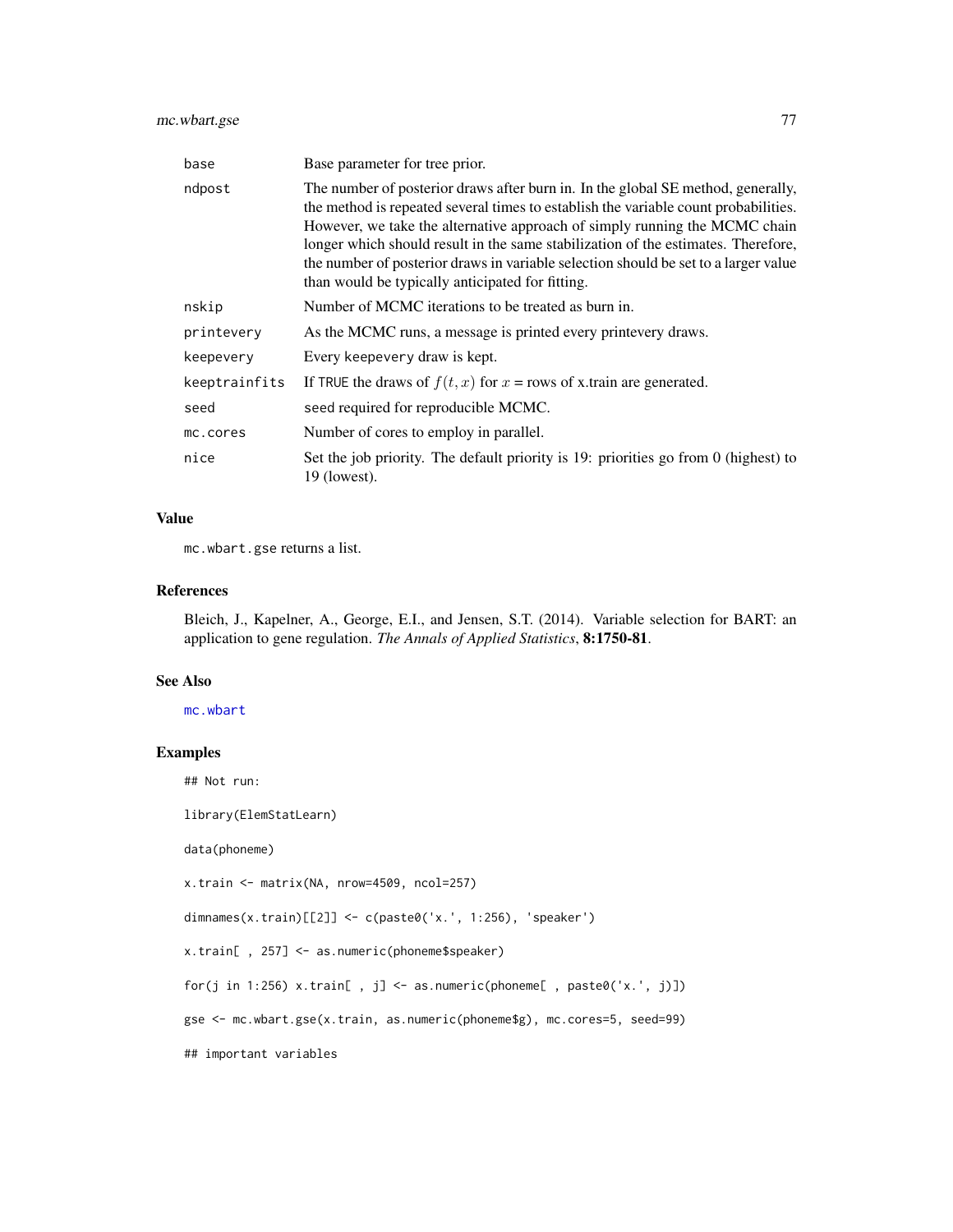```
dimnames(x.train)[[2]][gse$which]
```
## End(Not run)

pbart *Probit BART for dichotomous outcomes with Normal latents*

## Description

BART is a Bayesian "sum-of-trees" model.

For a binary response y,  $P(Y = 1|x) = F(f(x))$ , where F denotes the standard Normal CDF (probit link).

In both cases,  $f$  is the sum of many tree models. The goal is to have very flexible inference for the uknown function  $f$ .

In the spirit of "ensemble models", each tree is constrained by a prior to be a weak learner so that it contributes a small amount to the overall fit.

### Usage

```
pbart(
   x.train, y.train, x.test=matrix(0.0,0,0),
   sparse=FALSE, theta=0, omega=1,
   a=0.5, b=1, augment=FALSE, rho=NULL,
   xinfo=matrix(0.0,0,0), usequants=FALSE,
   cont=FALSE, rm.const=TRUE,
   k=2.0, power=2.0, base=.95,
   binaryOffset=NULL,
   ntree=50L, numcut=100L,
   ndpost=1000L, nskip=100L, keepevery=1L,
   nkeeptrain=ndpost, nkeeptest=ndpost,
   nkeeptreedraws=ndpost,
```
printevery=100L, transposed=FALSE

```
)
```
### Arguments

x.train Explanatory variables for training (in sample) data. May be a matrix or a data frame, with (as usual) rows corresponding to observations and columns to variables. If a variable is a factor in a data frame, it is replaced with dummies. Note that q dummies are created if q>2 and one dummy is created if q=2, where q is the number of levels of the factor. pbart will generate draws of  $f(x)$  for each x which is a row of x.train.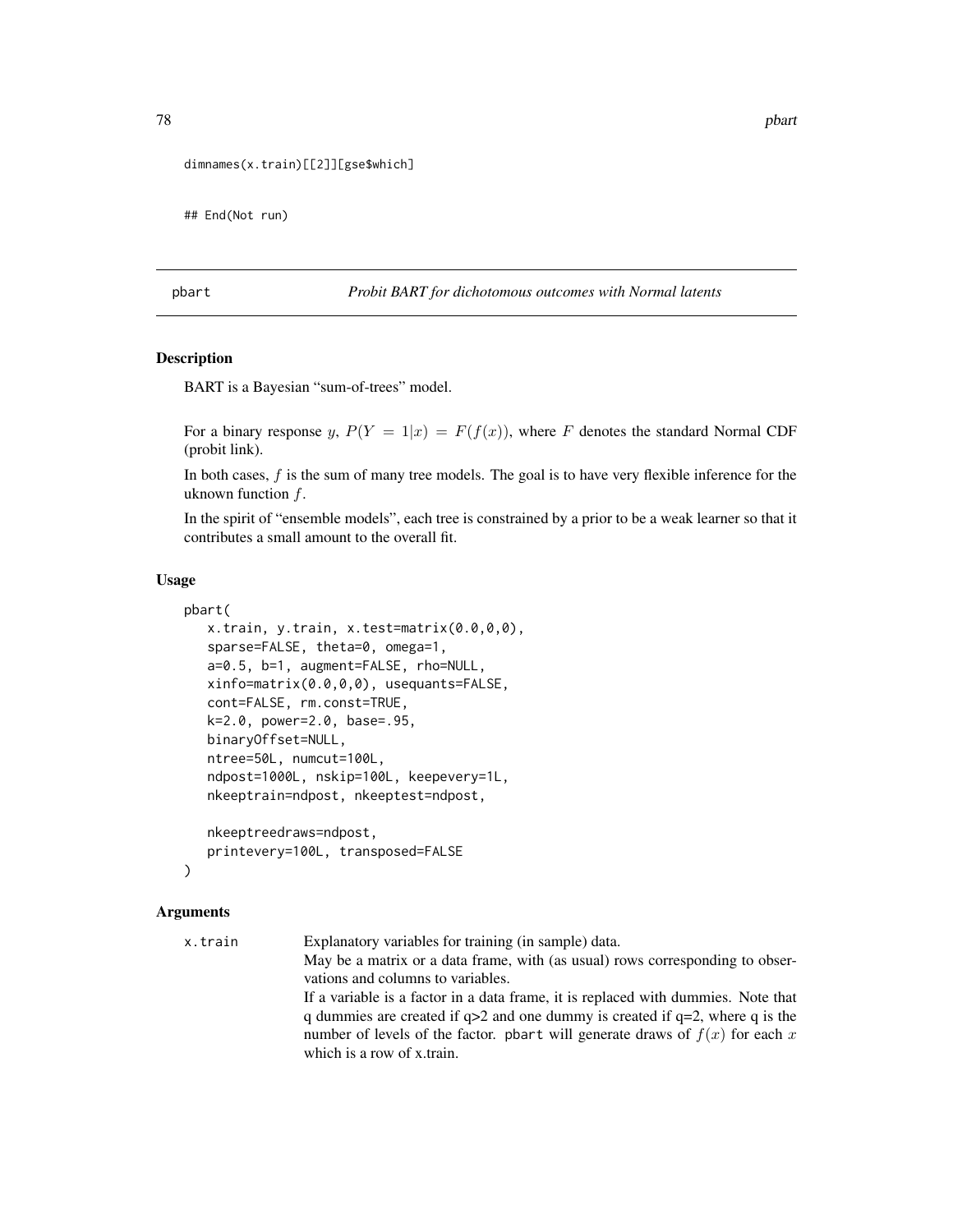#### pbart 2008 and 2008 and 2008 and 2008 and 2008 and 2008 and 2008 and 2008 and 2008 and 2008 and 2008 and 2008  $\sigma$

| y.train      | Binary dependent variable for training (in sample) data.                                                                                                                                                                                                                                                                                                                                                                                                                                                                                                               |
|--------------|------------------------------------------------------------------------------------------------------------------------------------------------------------------------------------------------------------------------------------------------------------------------------------------------------------------------------------------------------------------------------------------------------------------------------------------------------------------------------------------------------------------------------------------------------------------------|
| x.test       | Explanatory variables for test (out of sample) data.<br>Should have same structure as x.train.<br>pbart will generate draws of $f(x)$ for each x which is a row of x.test.                                                                                                                                                                                                                                                                                                                                                                                             |
| sparse       | Whether to perform variable selection based on a sparse Dirichlet prior rather<br>than simply uniform; see Linero 2016.                                                                                                                                                                                                                                                                                                                                                                                                                                                |
| theta        | Set <i>theta</i> parameter; zero means random.                                                                                                                                                                                                                                                                                                                                                                                                                                                                                                                         |
| omega        | Set <i>omega</i> parameter; zero means random.                                                                                                                                                                                                                                                                                                                                                                                                                                                                                                                         |
| a            | Sparse parameter for $Beta(a, b)$ prior: 0.5 $\leq a \leq 1$ where lower values<br>inducing more sparsity.                                                                                                                                                                                                                                                                                                                                                                                                                                                             |
| b            | Sparse parameter for $Beta(a, b)$ prior; typically, $b = 1$ .                                                                                                                                                                                                                                                                                                                                                                                                                                                                                                          |
| rho          | Sparse parameter: typically $rho = p$ where p is the number of covariates under<br>consideration.                                                                                                                                                                                                                                                                                                                                                                                                                                                                      |
| augment      | Whether data augmentation is to be performed in sparse variable selection.                                                                                                                                                                                                                                                                                                                                                                                                                                                                                             |
| xinfo        | You can provide the cutpoints to BART or let BART choose them for you. To<br>provide them, use the xinfo argument to specify a list (matrix) where the items<br>(rows) are the covariates and the contents of the items (columns) are the cut-<br>points.                                                                                                                                                                                                                                                                                                              |
| usequants    | If usequants=FALSE, then the cutpoints in xinfo are generated uniformly; oth-<br>erwise, if TRUE, uniform quantiles are used for the cutpoints.                                                                                                                                                                                                                                                                                                                                                                                                                        |
| cont         | Whether or not to assume all variables are continuous.                                                                                                                                                                                                                                                                                                                                                                                                                                                                                                                 |
| rm.const     | Whether or not to remove constant variables.                                                                                                                                                                                                                                                                                                                                                                                                                                                                                                                           |
| k            | For binary y, k is the number of prior standard deviations $f(x)$ is away from<br>$+/-3.$                                                                                                                                                                                                                                                                                                                                                                                                                                                                              |
|              | The bigger k is, the more conservative the fitting will be.                                                                                                                                                                                                                                                                                                                                                                                                                                                                                                            |
| power        | Power parameter for tree prior.                                                                                                                                                                                                                                                                                                                                                                                                                                                                                                                                        |
| base         | Base parameter for tree prior.                                                                                                                                                                                                                                                                                                                                                                                                                                                                                                                                         |
| binaryOffset | Used for binary $y$ .<br>The model is $P(Y = 1 x) = F(f(x) + binaryOffset)$ .                                                                                                                                                                                                                                                                                                                                                                                                                                                                                          |
| ntree        | The number of trees in the sum.                                                                                                                                                                                                                                                                                                                                                                                                                                                                                                                                        |
| numcut       | The number of possible values of c (see usequants). If a single number if given,<br>this is used for all variables. Otherwise a vector with length equal to ncol(x.train)<br>is required, where the $i^{th}$ element gives the number of c used for the $i^{th}$ variable<br>in x.train. If usequants is false, numcut equally spaced cutoffs are used covering<br>the range of values in the corresponding column of x.train. If used and is true,<br>then min(numcut, the number of unique values in the corresponding columns of<br>x.train - 1) c values are used. |
| ndpost       | The number of posterior draws returned.                                                                                                                                                                                                                                                                                                                                                                                                                                                                                                                                |
| nskip        | Number of MCMC iterations to be treated as burn in.                                                                                                                                                                                                                                                                                                                                                                                                                                                                                                                    |
| nkeeptrain   | Number of MCMC iterations to be returned for train data.                                                                                                                                                                                                                                                                                                                                                                                                                                                                                                               |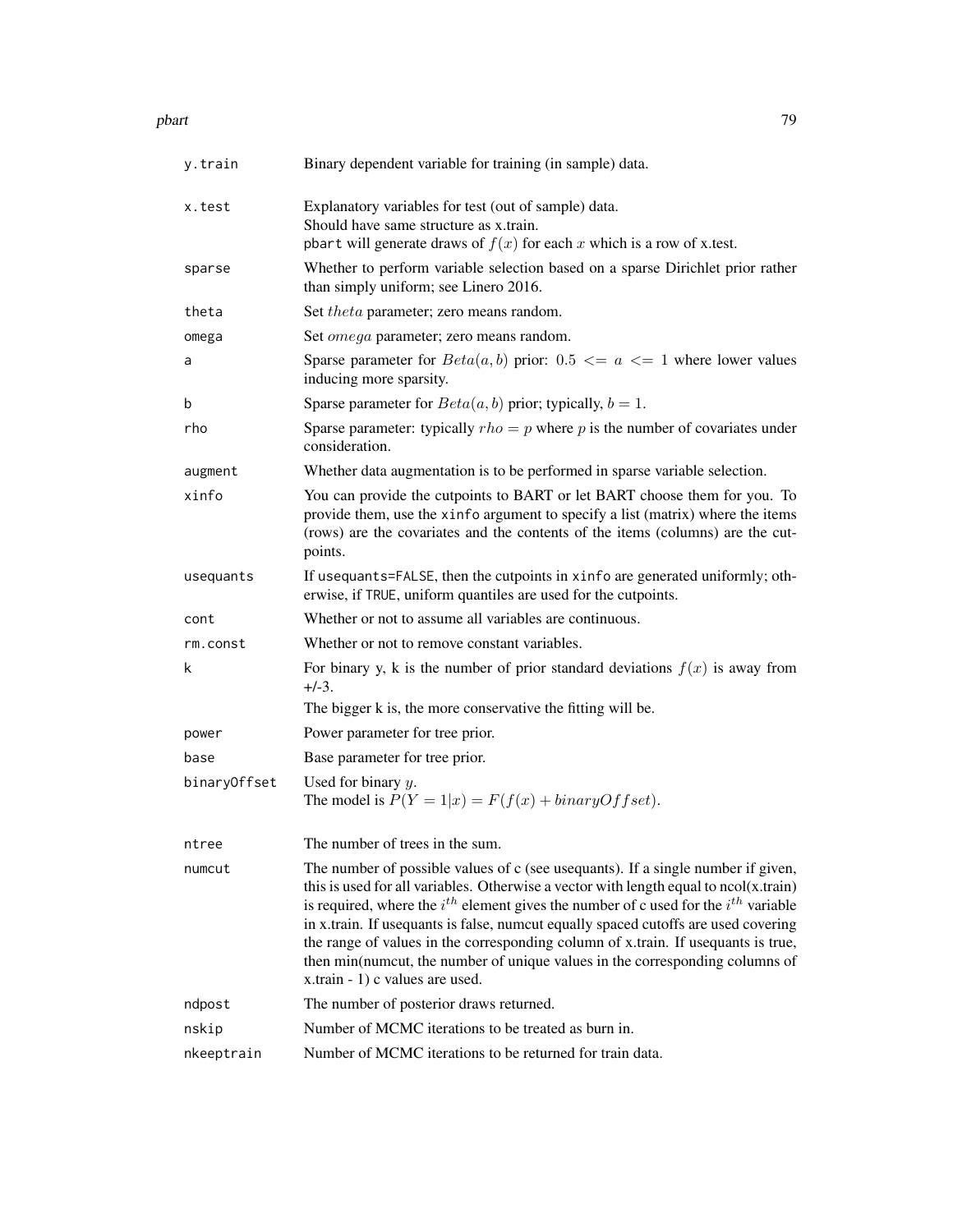| nkeeptest  | Number of MCMC iterations to be returned for test data.                                                                              |
|------------|--------------------------------------------------------------------------------------------------------------------------------------|
|            | nkeeptreedraws Number of MCMC iterations to be returned for tree draws.                                                              |
| keepevery  | Every keepevery draw is kept to be returned to the user.                                                                             |
| printevery | As the MCMC runs, a message is printed every printevery draws.                                                                       |
| transposed | When running pbart in parallel, it is more memory-efficient to transpose x.train<br>and x. test, if any, prior to calling mc. pbart. |

## Details

BART is an Bayesian MCMC method. At each MCMC interation, we produce a draw from

 $f$  in the binary  $y$  case.

Thus, unlike a lot of other modelling methods in R, we do not produce a single model object from which fits and summaries may be extracted. The output consists of values  $f^*(x)$ 

where  $*$  denotes a particular draw. The x is either a row from the training data (x.train) or the test data (x.test).

## Value

pbart returns an object of type pbart which is essentially a list.

| yhat.train | A matrix with ndpost rows and nrow(x.train) columns. Each row corresponds<br>to a draw $f^*$ from the posterior of f and each column corresponds to a row of<br>x.train. The $(i, j)$ value is $f^*(x)$ for the $i^{th}$ kept draw of f and the $j^{th}$ row of<br>x.train.<br>Burn-in is dropped. |
|------------|----------------------------------------------------------------------------------------------------------------------------------------------------------------------------------------------------------------------------------------------------------------------------------------------------|
| yhat.test  | Same as yhat train but now the x's are the rows of the test data.                                                                                                                                                                                                                                  |
| varcount   | a matrix with ndpost rows and nrow(x.train) columns. Each row is for a draw.<br>For each variable (corresponding to the columns), the total count of the number<br>of times that variable is used in a tree decision rule (over all trees) is given.                                               |

In addition the list has a binaryOffset component giving the value used.

Note that in the binary y, case yhat.train and yhat.test are  $f(x)$  + binaryOffset. If you want draws of the probability  $P(Y = 1|x)$  you need to apply the Normal CDF (pnorm) to these values.

### See Also

[wbart](#page-131-0)

# Examples

data(ACTG175)

```
## exclude those who do not have CD4 count at 96 weeks
ex <- is.na(ACTG175$cd496)
table(ex)
```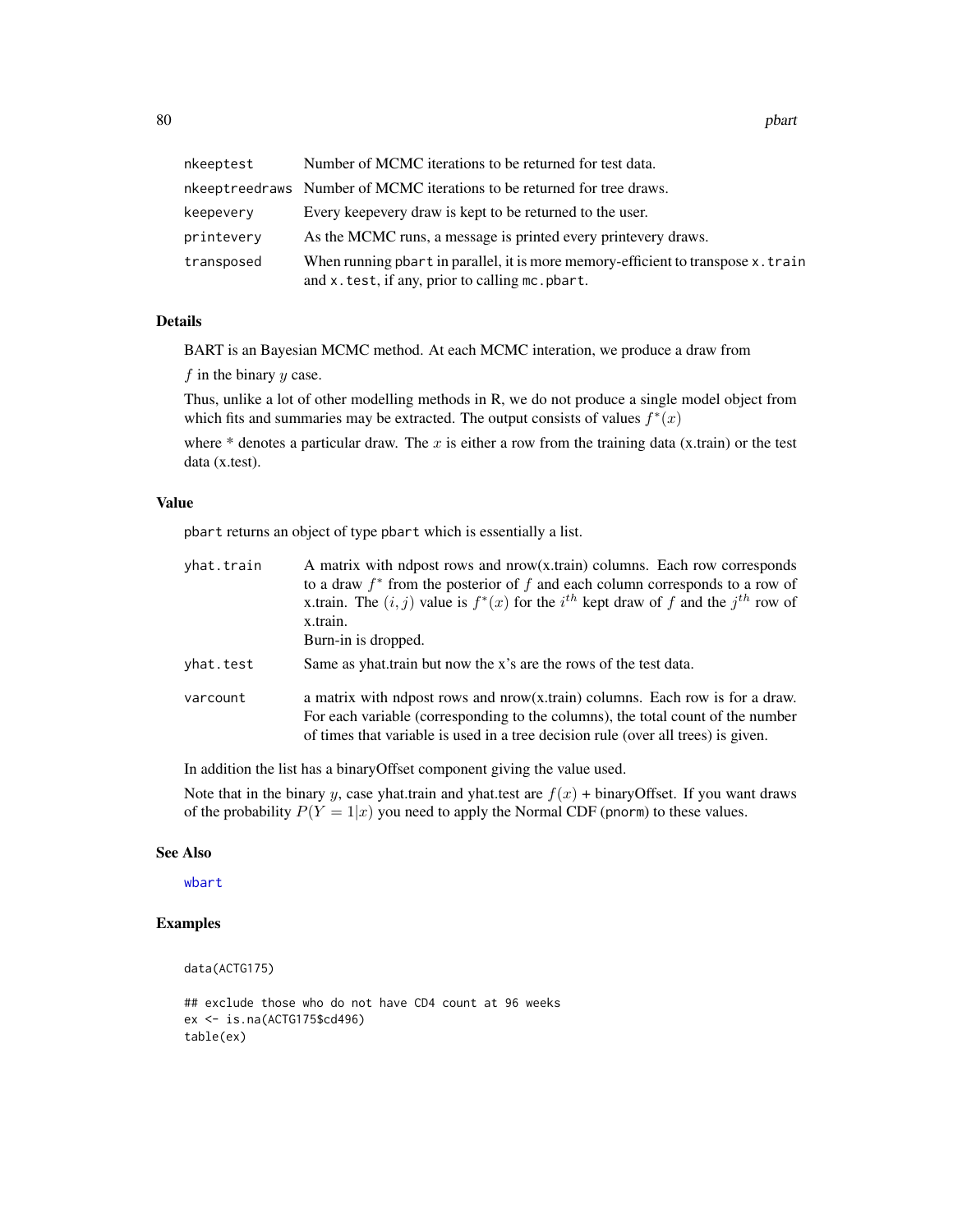#### pbart 81

```
## inclusion criteria are CD4 counts between 200 and 500
ACTG175$cd40 <- min(500, max(250, ACTG175$cd40))
## calculate relative CD4 decline
y <- ((ACTG175$cd496-ACTG175$cd40)/ACTG175$cd40)[!ex]
summary(y)
## 0=failure, 1=success
y \le -1*(y > -0.5)## summarize CD4 outcomes
table(y, ACTG175$arms[!ex])
table(y, ACTG175$arms[!ex])/
    matrix(table(ACTG175$arms[!ex]), nrow=2, ncol=4, byrow=TRUE)
## drop unneeded and unwanted variables
## 1: 'pidnum' patient ID number
##14: 'str2' which will be handled by strat1 below
##15: 'strat' which will be handled by strat1-strat3 below
##17: 'treat' handled by arm0-arm3 below
##18: 'offtrt' indicator of off-treatment before 96 weeks
##20: 'cd420' CD4 T cell count at 20 weeks
##21: 'cd496' CD4 T cell count at 96 weeks
##22: 'r' missing CD4 T cell count at 96 weeks
##24: 'cd820' CD8 T cell count at 20 weeks
##25: 'cens' indicator of observing the event in days
##26: 'days' number of days until the primary endpoint
##27: 'arms' handled by arm0-arm3 below
train <- as.matrix(ACTG175)[!ex, -c(1, 14:15, 17, 18, 20:22, 24:27)]
train <- cbind(1*(ACTG175$strat[!ex]==1), 1*(ACTG175$strat[!ex]==2),
               1*(ACTG175$strat[!ex]==3), train)
dimnames(train)[[2]][1:3] <- paste0('strat', 1:3)
train <- cbind(1*(ACTG175$arms[!ex]==0), 1*(ACTG175$arms[!ex]==1),
               1*(ACTG175$arms[!ex]==2), 1*(ACTG175$arms[!ex]==3), train)
dimnames(train)[[2]][1:4] <- paste0('arm', 0:3)
N <- nrow(train)
test0 <- train; test0[ , 1:4] <- 0; test0[ , 1] <- 1
test1 <- train; test1[ , 1:4] <- 0; test1[ , 2] <- 1
test2 <- train; test2[ , 1:4] <- 0; test2[ , 3] <- 1
test3 <- train; test3[ , 1:4] <- 0; test3[ , 4] <- 1
test <- rbind(test0, test1, test2, test3)
##test BART with token run to ensure installation works
set.seed(21)
post <- pbart(train, y, test, nskip=5, ndpost=5)
## Not run:
set.seed(21)
post <- pbart(train, y, test)
```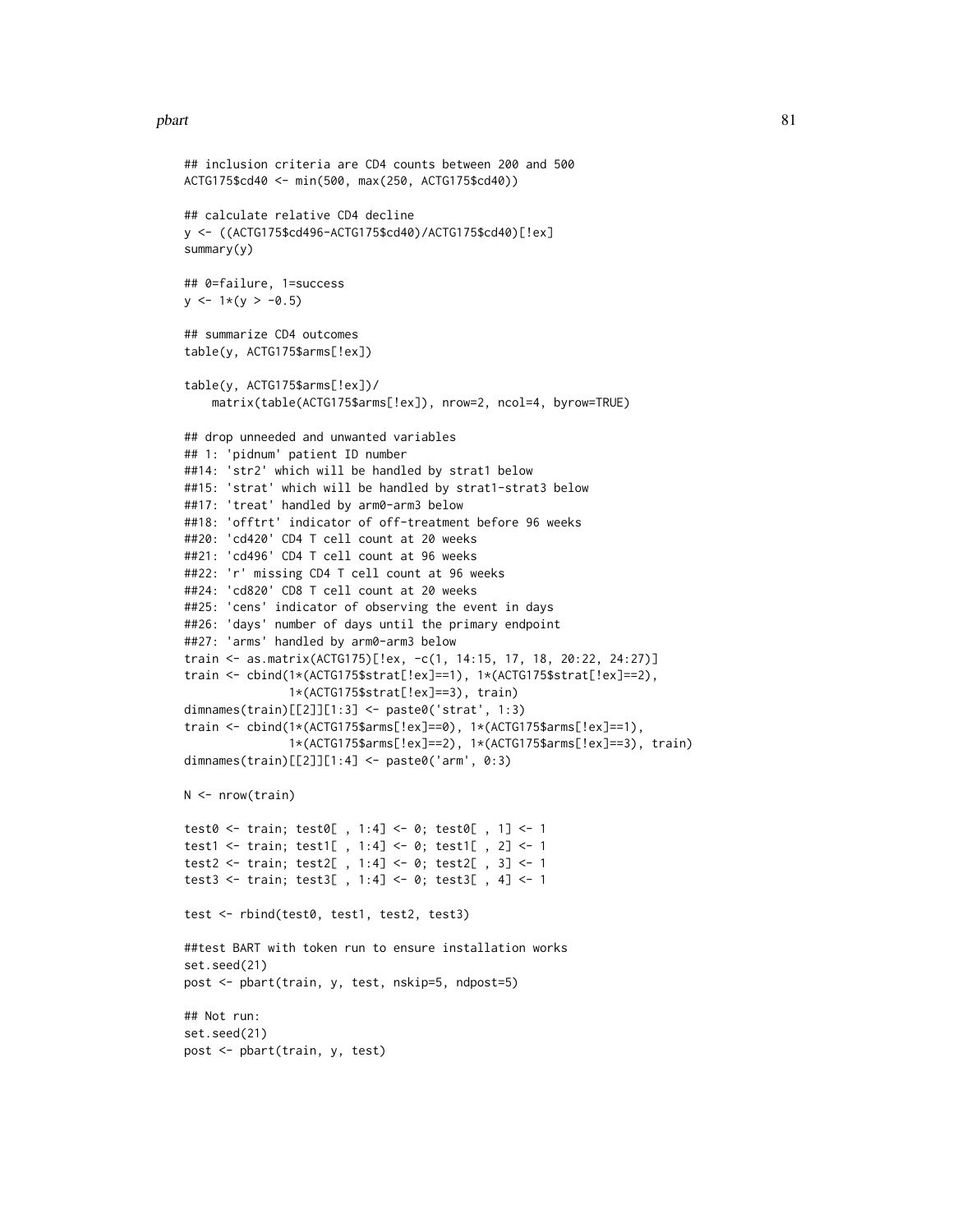```
## turn z-scores into probabilities
post$prob.test <- pnorm(post$yhat.test)
## average over the posterior samples
post$prob.test.mean <- apply(post$prob.test, 2, mean)
## place estimates for arms 0-3 next to each other for convenience
itr <- cbind(post$prob.test.mean[(1:N)], post$prob.test.mean[N+(1:N)],
             post$prob.test.mean[2*N+(1:N)], post$prob.test.mean[3*N+(1:N)])
## find the BART ITR for each patient
itr.pick <- integer(N)
for(i in 1:N) itr.pick[i] <- which(itr[i, ]==max(itr[i, ]))-1
## arms 0 and 3 (monotherapy) are never chosen
table(itr.pick)
## do arms 1 and 2 show treatment heterogeneity?
diff. <- apply(post$prob.test[ , 2*N+(1:N)]-post$prob.test[ , N+(1:N)], 2, mean)
plot(sort(diff.), type='h', main='ACTG175 trial: 50% CD4 decline from baseline at 96 weeks',
     xlab='Arm 2 (1) Preferable to the Right (Left)', ylab='Prob.Diff.: Arms 2 - 1')
library(rpart)
library(rpart.plot)
## make data frame for nicer names in the plot
var \leq as.data.frame(train[, -(1:4)])
dss <- rpart(diff. ~ var$age+var$gender+var$race+var$wtkg+var$cd40+var$cd80+
                  var$karnof+var$symptom+var$hemo+var$homo+var$drugs+var$z30+
                   var$zprior+var$oprior+var$strat1+var$strat2+var$strat3,
               method='anova', control=rpart.control(cp=0.1))
rpart.plot(dss, type=3, extra=101)
## if strat1==1 (antiretroviral naive), then arm 2 is better
## otherwise, arm 1
print(dss)
all0 <- apply(post$prob.test[ , (1:N)], 1, mean)
all1 <- apply(post$prob.test[ , N+(1:N)], 1, mean)
all2 <- apply(post$prob.test[ , 2*N+(1:N)], 1, mean)
all3 <- apply(post$prob.test[ , 3*N+(1:N)], 1, mean)
## BART ITR
BART.itr <- apply(post$prob.test[ , c(N+which(itr.pick==1), 2*N+which(itr.pick==2))], 1, mean)
test <- train
test[ , 1:4] <- 0
test[test[ , 5]==0, 2] <- 1
test[test[ , 5]==1, 3] <- 1
## BART ITR simple
```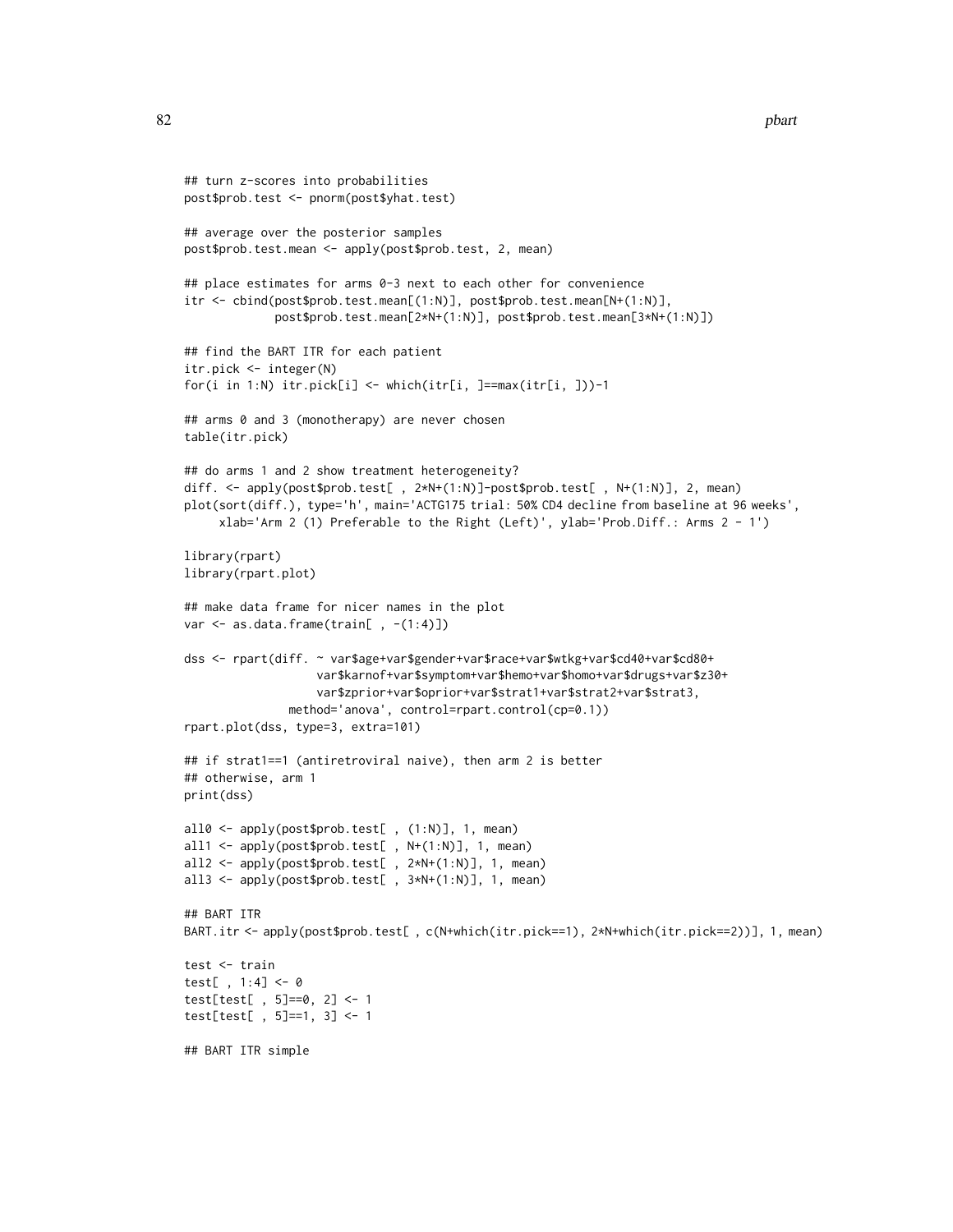```
BART.itr.simp <- pwbart(test, post$treedraws)
BART.itr.simp <- apply(pnorm(BART.itr.simp), 1, mean)
plot(density(BART.itr), xlab='Value', xlim=c(0.475, 0.775), lwd=2,
     main='ACTG175 trial: 50% CD4 decline from baseline at 96 weeks')
lines(density(BART.itr.simp), col='brown', lwd=2)
lines(density(all0), col='green', lwd=2)
lines(density(all1), col='red', lwd=2)
lines(density(all2), col='blue', lwd=2)
lines(density(all3), col='yellow', lwd=2)
legend('topleft', legend=c('All Arm 0 (ZDV only)', 'All Arm 1 (ZDV+DDI)',
                            'All Arm 2 (ZDV+DDC)', 'All Arm 3 (DDI only)',
                            'BART ITR simple', 'BART ITR'),
       col=c('green', 'red', 'blue', 'yellow', 'brown', 'black'), lty=1, lwd=2)
```

```
## End(Not run)
```
predict.crisk2bart *Predicting new observations with a previously fitted BART model*

### Description

BART is a Bayesian "sum-of-trees" model. For a numeric response y, we have  $y = f(x) + \epsilon$ , where  $\epsilon \sim N(0, \sigma^2)$ .

 $f$  is the sum of many tree models. The goal is to have very flexible inference for the uknown function f.

In the spirit of "ensemble models", each tree is constrained by a prior to be a weak learner so that it contributes a small amount to the overall fit.

#### Usage

```
## S3 method for class 'crisk2bart'
predict(object, newdata, newdata2, mc.cores=1, openmp=(mc.cores.openmp()>0), ...)
```
### **Arguments**

| object   | object returned from previous BART fit with crisk2.bart or mc.crisk2.bart.                                                                                                                                   |
|----------|--------------------------------------------------------------------------------------------------------------------------------------------------------------------------------------------------------------|
| newdata  | Matrix of covariates to predict the distribution of $t1$ .                                                                                                                                                   |
| newdata2 | Matrix of covariates to predict the distribution of $t2$ .                                                                                                                                                   |
| mc.cores | Number of threads to utilize.                                                                                                                                                                                |
| openmp   | Logical value dictating whether OpenMP is utilized for parallel processing. Of<br>course, this depends on whether OpenMP is available on your system which, by<br>default, is verified with mc.cores.openmp. |
| $\cdot$  | Other arguments which will be passed on to pwbart.                                                                                                                                                           |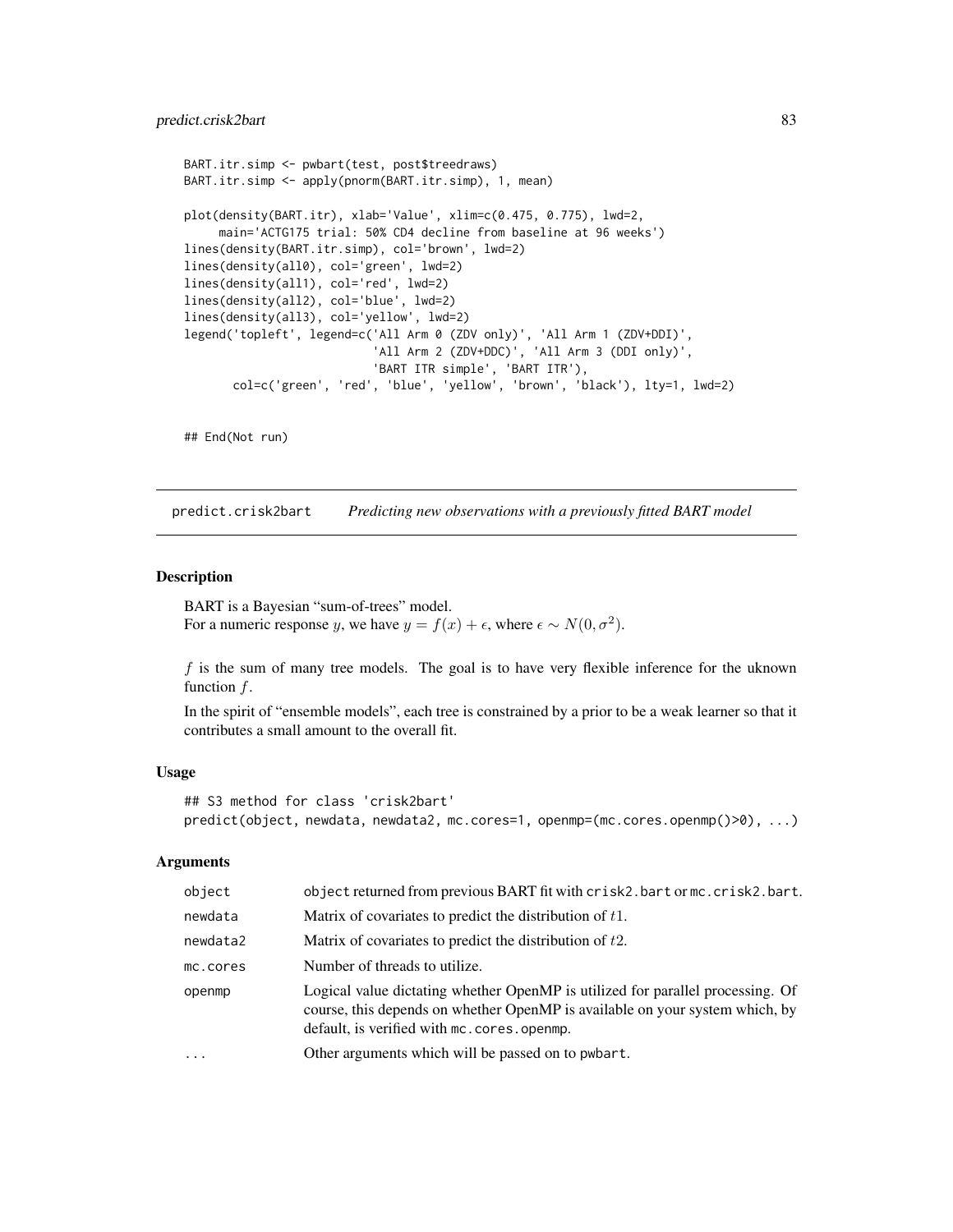## Details

BART is an Bayesian MCMC method. At each MCMC interation, we produce a draw from the joint posterior  $(f, \sigma)(x, y)$  in the numeric y case and just f in the binary y case.

Thus, unlike a lot of other modelling methods in R, we do not produce a single model object from which fits and summaries may be extracted. The output consists of values  $f^*(x)$  (and  $\sigma^*$  in the numeric case) where  $*$  denotes a particular draw. The x is either a row from the training data (x.train) or the test data (x.test).

#### Value

Returns an object of type crisk2bart with predictions corresponding to newdata and newdata2.

### See Also

[crisk2.bart](#page-23-0), [mc.crisk2.bart](#page-23-1), [mc.crisk2.pwbart](#page-56-0), [mc.cores.openmp](#page-52-0)

### Examples

```
data(transplant)
```

```
delta <- (as.numeric(transplant$event)-1)
## recode so that delta=1 is cause of interest; delta=2 otherwise
delta[delta==1] <- 4
delta[delta==2] <- 1
delta[delta>1] <- 2
table(delta, transplant$event)
times <- pmax(1, ceiling(transplant$futime/7)) ## weeks
##times <- pmax(1, ceiling(transplant$futime/30.5)) ## months
table(times)
typeO <- 1*(transplant$abo=='O')
typeA <- 1*(transplant$abo=='A')
typeB <- 1*(transplant$abo=='B')
typeAB <- 1*(transplant$abo=='AB')
table(typeA, typeO)
x.train <- cbind(typeO, typeA, typeB, typeAB)
x.test < - child(1, 0, 0, 0)dimnames(x.test)[[2]] <- dimnames(x.train)[[2]]
## parallel::mcparallel/mccollect do not exist on windows
if(.Platform$OS.type=='unix') {
##test BART with token run to ensure installation works
        post <- mc.crisk2.bart(x.train=x.train, times=times, delta=delta,
                               seed=99, mc.cores=2, nskip=5, ndpost=5,
                               keepevery=1)
```
pre <- surv.pre.bart(x.train=x.train, x.test=x.test,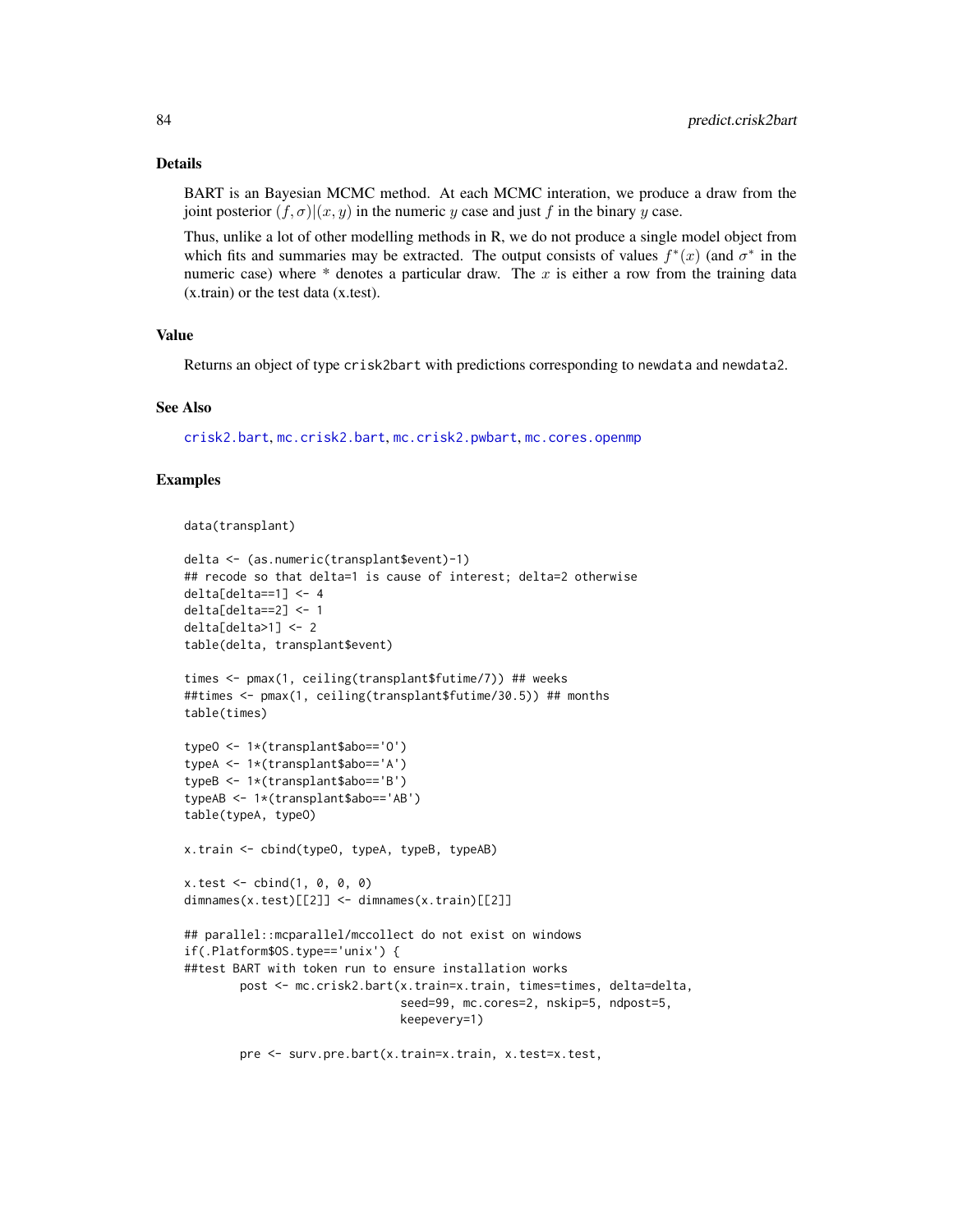```
K <- post$K
       pred <- mc.crisk2.pwbart(pre$tx.test, pre$tx.test,
                              post$treedraws, post$treedraws2,
                              post$binaryOffset, post$binaryOffset2)
}
## Not run:
## run one long MCMC chain in one process
## set.seed(99)
## post <- crisk2.bart(x.train=x.train, times=times, delta=delta, x.test=x.test)
## in the interest of time, consider speeding it up by parallel processing
## run "mc.cores" number of shorter MCMC chains in parallel processes
post <- mc.crisk2.bart(x.train=x.train,
                      times=times, delta=delta,
                      x.test=x.test, seed=99, mc.cores=8)
## check <- mc.crisk2.pwbart(post$tx.test, post$tx.test,
## post$treedraws, post$treedraws2,
## post$binaryOffset,
## post$binaryOffset2, mc.cores=8)
check <- predict(post, newdata=post$tx.test, newdata2=post$tx.test2,
                mc.cores=8)
print(c(post$surv.test.mean[1], check$surv.test.mean[1],
       post$surv.test.mean[1]-check$surv.test.mean[1]), digits=22)
print(all(round(post$surv.test.mean, digits=9)==
   round(check$surv.test.mean, digits=9)))
print(c(post$cif.test.mean[1], check$cif.test.mean[1],
       post$cif.test.mean[1]-check$cif.test.mean[1]), digits=22)
print(all(round(post$cif.test.mean, digits=9)==
   round(check$cif.test.mean, digits=9)))
print(c(post$cif.test2.mean[1], check$cif.test2.mean[1],
       post$cif.test2.mean[1]-check$cif.test2.mean[1]), digits=22)
print(all(round(post$cif.test2.mean, digits=9)==
   round(check$cif.test2.mean, digits=9)))
## End(Not run)
```
times=times, delta=delta)

predict.criskbart *Predicting new observations with a previously fitted BART model*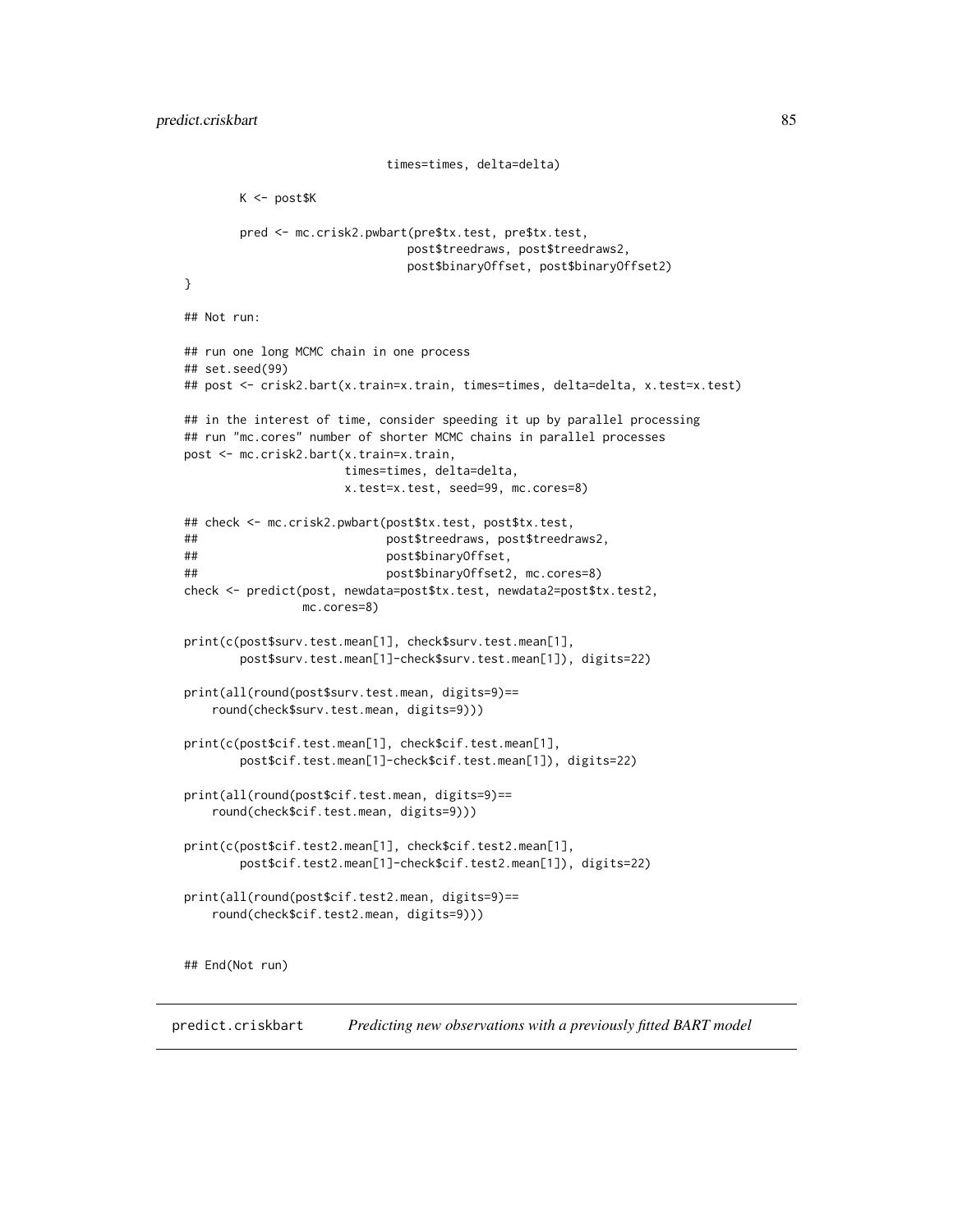### **Description**

BART is a Bayesian "sum-of-trees" model. For a numeric response y, we have  $y = f(x) + \epsilon$ , where  $\epsilon \sim N(0, \sigma^2)$ .

 $f$  is the sum of many tree models. The goal is to have very flexible inference for the uknown function  $f$ .

In the spirit of "ensemble models", each tree is constrained by a prior to be a weak learner so that it contributes a small amount to the overall fit.

### Usage

```
## S3 method for class 'criskbart'
predict(object, newdata, newdata2, mc.cores=1, openmp=(mc.cores.openmp()>0), ...)
```
#### Arguments

| object     | object returned from previous BART fit with crisk.bart or mc.crisk.bart.                                                                                                                                       |
|------------|----------------------------------------------------------------------------------------------------------------------------------------------------------------------------------------------------------------|
| newdata    | Matrix of covariates to predict the distribution of $t1$ .                                                                                                                                                     |
| newdata2   | Matrix of covariates to predict the distribution of $t2$ .                                                                                                                                                     |
| mc.cores   | Number of threads to utilize.                                                                                                                                                                                  |
| openmp     | Logical value dictating whether OpenMP is utilized for parallel processing. Of<br>course, this depends on whether OpenMP is available on your system which, by<br>default, is verified with mc. cores. openmp. |
| $\ddots$ . | Other arguments which will be passed on to pwbart.                                                                                                                                                             |

## Details

BART is an Bayesian MCMC method. At each MCMC interation, we produce a draw from the joint posterior  $(f, \sigma)(x, y)$  in the numeric y case and just f in the binary y case.

Thus, unlike a lot of other modelling methods in R, we do not produce a single model object from which fits and summaries may be extracted. The output consists of values  $f^*(x)$  (and  $\sigma^*$  in the numeric case) where  $*$  denotes a particular draw. The x is either a row from the training data (x.train) or the test data (x.test).

#### Value

Returns an object of type criskbart with predictions corresponding to newdata and newdata2.

## See Also

[crisk.bart](#page-15-0), [mc.crisk.bart](#page-15-1), [mc.crisk.pwbart](#page-53-0), [mc.cores.openmp](#page-52-0)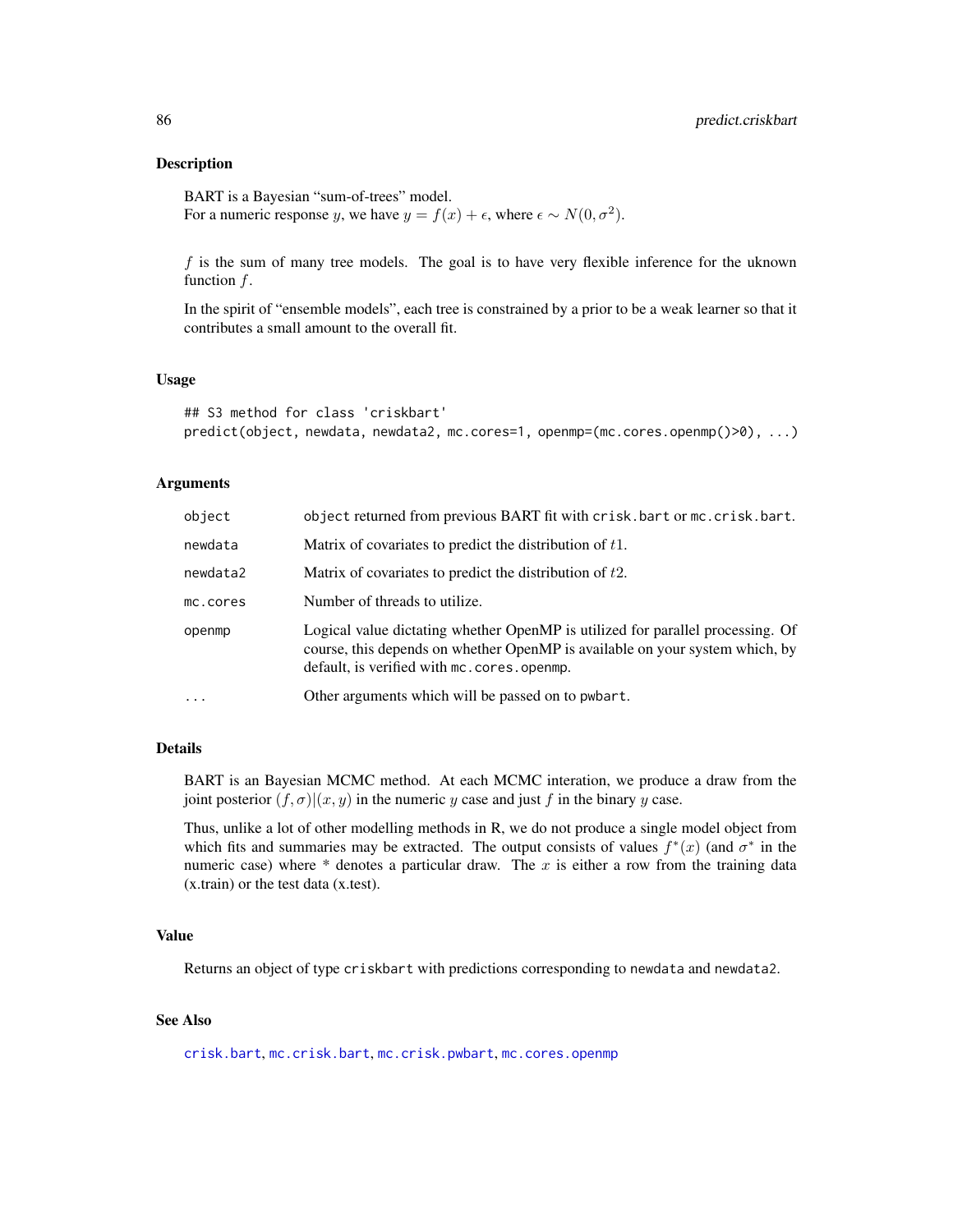## predict.criskbart 87

```
data(transplant)
delta <- (as.numeric(transplant$event)-1)
## recode so that delta=1 is cause of interest; delta=2 otherwise
delta[delta==1] <- 4
delta[delta==2] <- 1
delta[delta>1] < -2table(delta, transplant$event)
times <- pmax(1, ceiling(transplant$futime/7)) ## weeks
##times <- pmax(1, ceiling(transplant$futime/30.5)) ## months
table(times)
typeO <- 1*(transplant$abo=='O')
typeA <- 1*(transplant$abo=='A')
typeB <- 1*(transplant$abo=='B')
typeAB <- 1*(transplant$abo=='AB')
table(typeA, typeO)
x.train <- cbind(typeO, typeA, typeB, typeAB)
x.test < - child(1, 0, 0, 0)dimnames(x.test)[[2]] <- dimnames(x.train)[[2]]
## parallel::mcparallel/mccollect do not exist on windows
if(.Platform$OS.type=='unix') {
##test BART with token run to ensure installation works
        post <- mc.crisk.bart(x.train=x.train, times=times, delta=delta,
                               seed=99, mc.cores=2, nskip=5, ndpost=5,
                               keepevery=1)
        pre <- surv.pre.bart(x.train=x.train, x.test=x.test,
                             times=times, delta=delta)
        K <- post$K
        pred <- mc.crisk.pwbart(pre$tx.test, pre$tx.test,
                                post$treedraws, post$treedraws2,
                                post$binaryOffset, post$binaryOffset2)
}
## Not run:
## run one long MCMC chain in one process
## set.seed(99)
## post <- crisk.bart(x.train=x.train, times=times, delta=delta, x.test=x.test)
## in the interest of time, consider speeding it up by parallel processing
## run "mc.cores" number of shorter MCMC chains in parallel processes
post <- mc.crisk.bart(x.train=x.train,
```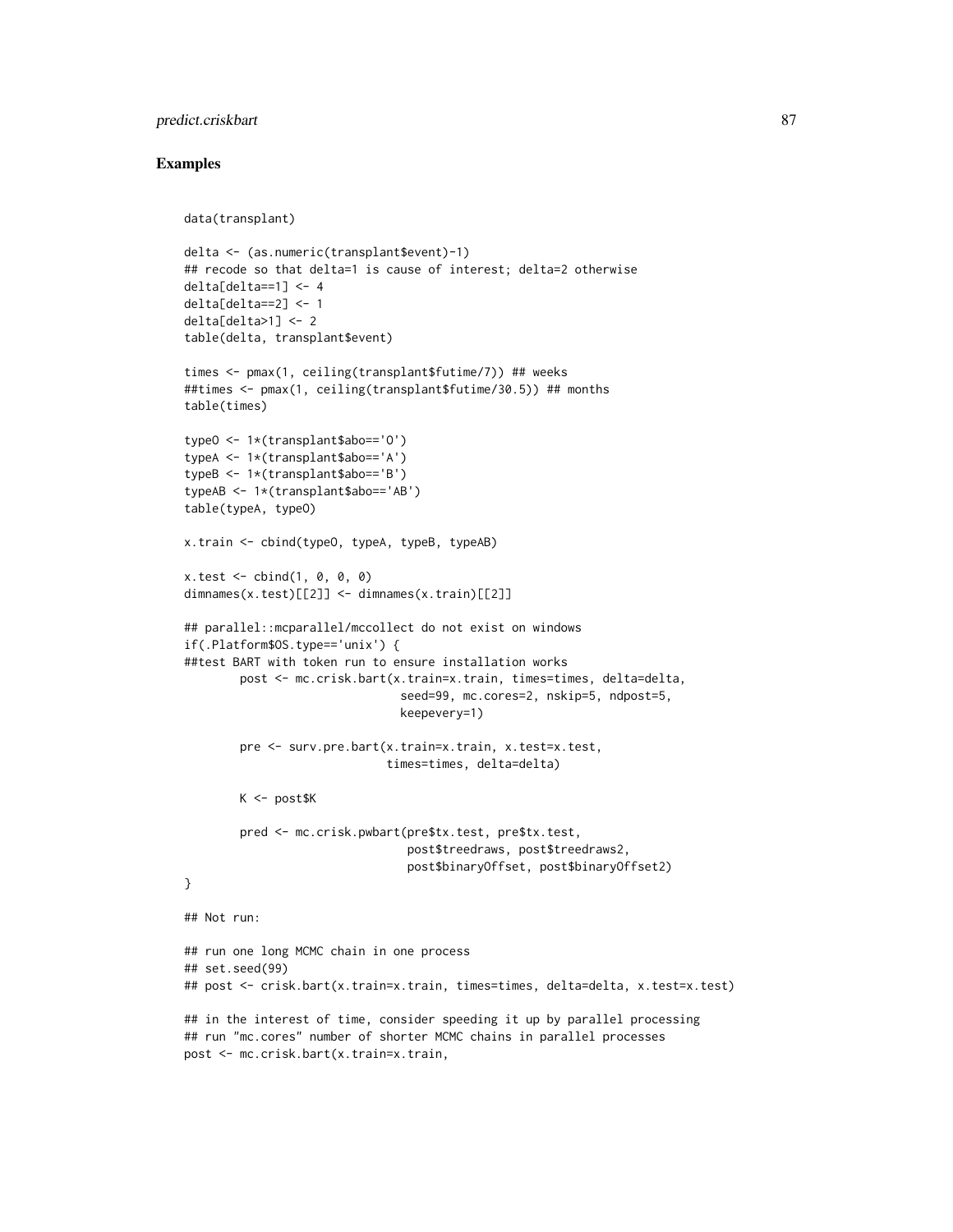```
times=times, delta=delta,
                     x.test=x.test, seed=99, mc.cores=8)
## check <- mc.crisk.pwbart(post$tx.test, post$tx.test,
## post$treedraws, post$treedraws2,
## post$binaryOffset,
## post$binaryOffset2, mc.cores=8)
check <- predict(post, newdata=post$tx.test, newdata2=post$tx.test2,
               mc.cores=8)
print(c(post$surv.test.mean[1], check$surv.test.mean[1],
       post$surv.test.mean[1]-check$surv.test.mean[1]), digits=22)
print(all(round(post$surv.test.mean, digits=9)==
   round(check$surv.test.mean, digits=9)))
print(c(post$cif.test.mean[1], check$cif.test.mean[1],
       post$cif.test.mean[1]-check$cif.test.mean[1]), digits=22)
print(all(round(post$cif.test.mean, digits=9)==
   round(check$cif.test.mean, digits=9)))
print(c(post$cif.test2.mean[1], check$cif.test2.mean[1],
       post$cif.test2.mean[1]-check$cif.test2.mean[1]), digits=22)
print(all(round(post$cif.test2.mean, digits=9)==
   round(check$cif.test2.mean, digits=9)))
## End(Not run)
```
predict.lbart *Predicting new observations with a previously fitted BART model*

## **Description**

BART is a Bayesian "sum-of-trees" model. For a numeric response y, we have  $y = f(x) + \epsilon$ , where  $\epsilon \sim N(0, \sigma^2)$ .

 $f$  is the sum of many tree models. The goal is to have very flexible inference for the uknown function  $f$ .

In the spirit of "ensemble models", each tree is constrained by a prior to be a weak learner so that it contributes a small amount to the overall fit.

#### Usage

```
## S3 method for class 'lbart'
predict(object, newdata, mc.cores=1, openmp=(mc.cores.openmp()>0), ...)
```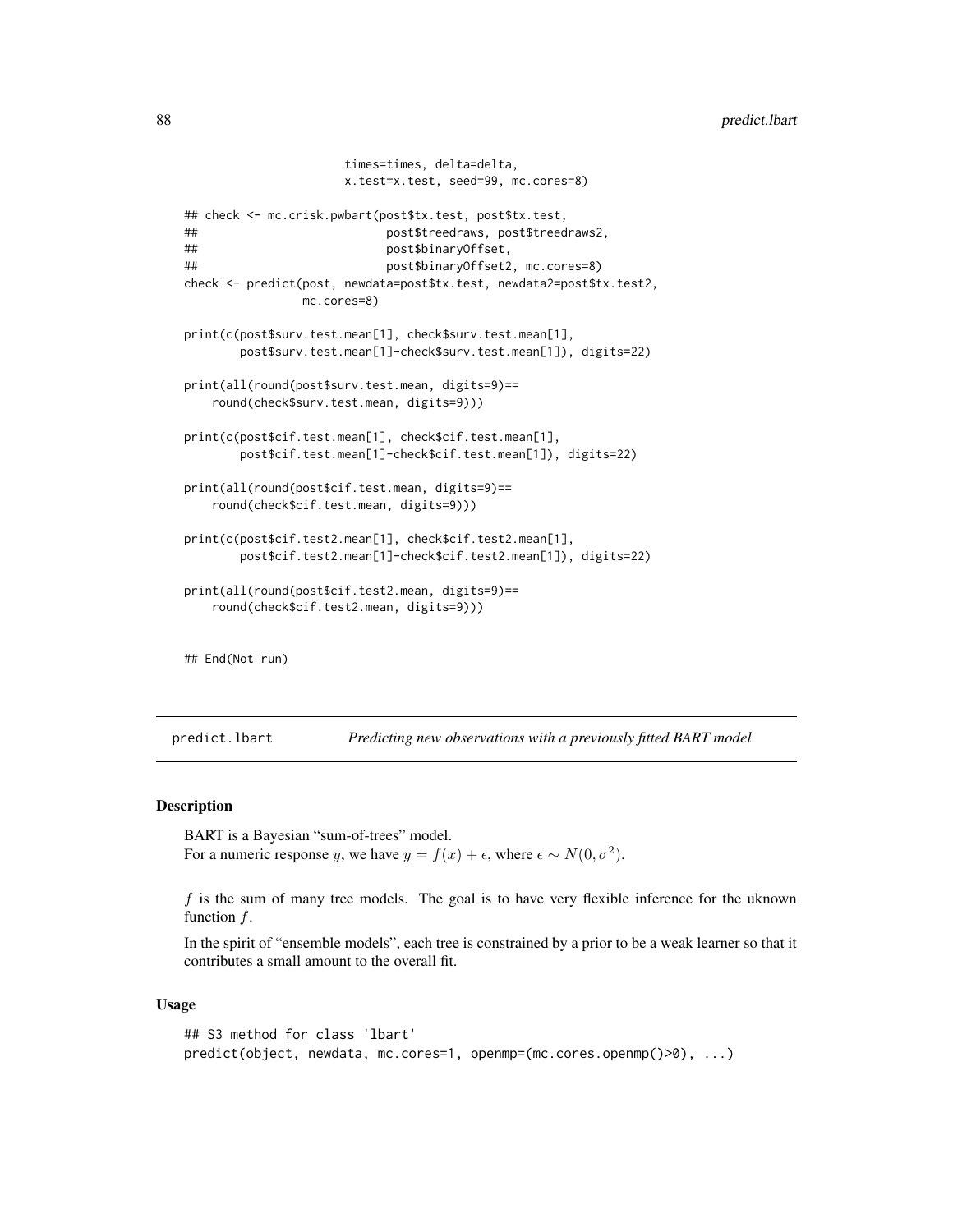## predict.Ibart 89

#### Arguments

| object     | object returned from previous BART fit with surv.bart or mc.surv.bart.                                                                                                                                         |
|------------|----------------------------------------------------------------------------------------------------------------------------------------------------------------------------------------------------------------|
| newdata    | Matrix of covariates to predict the distribution of $t$ .                                                                                                                                                      |
| mc.cores   | Number of threads to utilize.                                                                                                                                                                                  |
| openmp     | Logical value dictating whether OpenMP is utilized for parallel processing. Of<br>course, this depends on whether OpenMP is available on your system which, by<br>default, is verified with mc. cores. openmp. |
| $\ddots$ . | Other arguments which will be passed on to pwbart.                                                                                                                                                             |

## Details

BART is an Bayesian MCMC method. At each MCMC interation, we produce a draw from the joint posterior  $(f, \sigma)(x, y)$  in the numeric y case and just f in the binary y case.

Thus, unlike a lot of other modelling methods in R, we do not produce a single model object from which fits and summaries may be extracted. The output consists of values  $f^*(x)$  (and  $\sigma^*$  in the numeric case) where  $*$  denotes a particular draw. The x is either a row from the training data (x.train) or the test data (x.test).

### Value

Returns an object of type lbart with predictions corresponding to newdata.

### See Also

[surv.bart](#page-123-0), [mc.surv.bart](#page-123-1), [surv.pwbart](#page-67-0), [mc.surv.pwbart](#page-67-1), [mc.cores.openmp](#page-52-0)

```
## load the advanced lung cancer example
data(lung)
group <- -which(is.na(lung[ , 7])) ## remove missing row for ph.karno
times <- lung[group, 2] ##lung$time
delta <- lung[group, 3]-1 ##lung$status: 1=censored, 2=dead
                         ##delta: 0=censored, 1=dead
## this study reports time in days rather than months like other studies
## coarsening from days to months will reduce the computational burden
times <- ceiling(times/30)
summary(times)
table(delta)
x.train <- as.matrix(lung[group, c(4, 5, 7)]) ## matrix of observed covariates
## lung$age: Age in years
## lung$sex: Male=1 Female=2
## lung$ph.karno: Karnofsky performance score (dead=0:normal=100:by=10)
```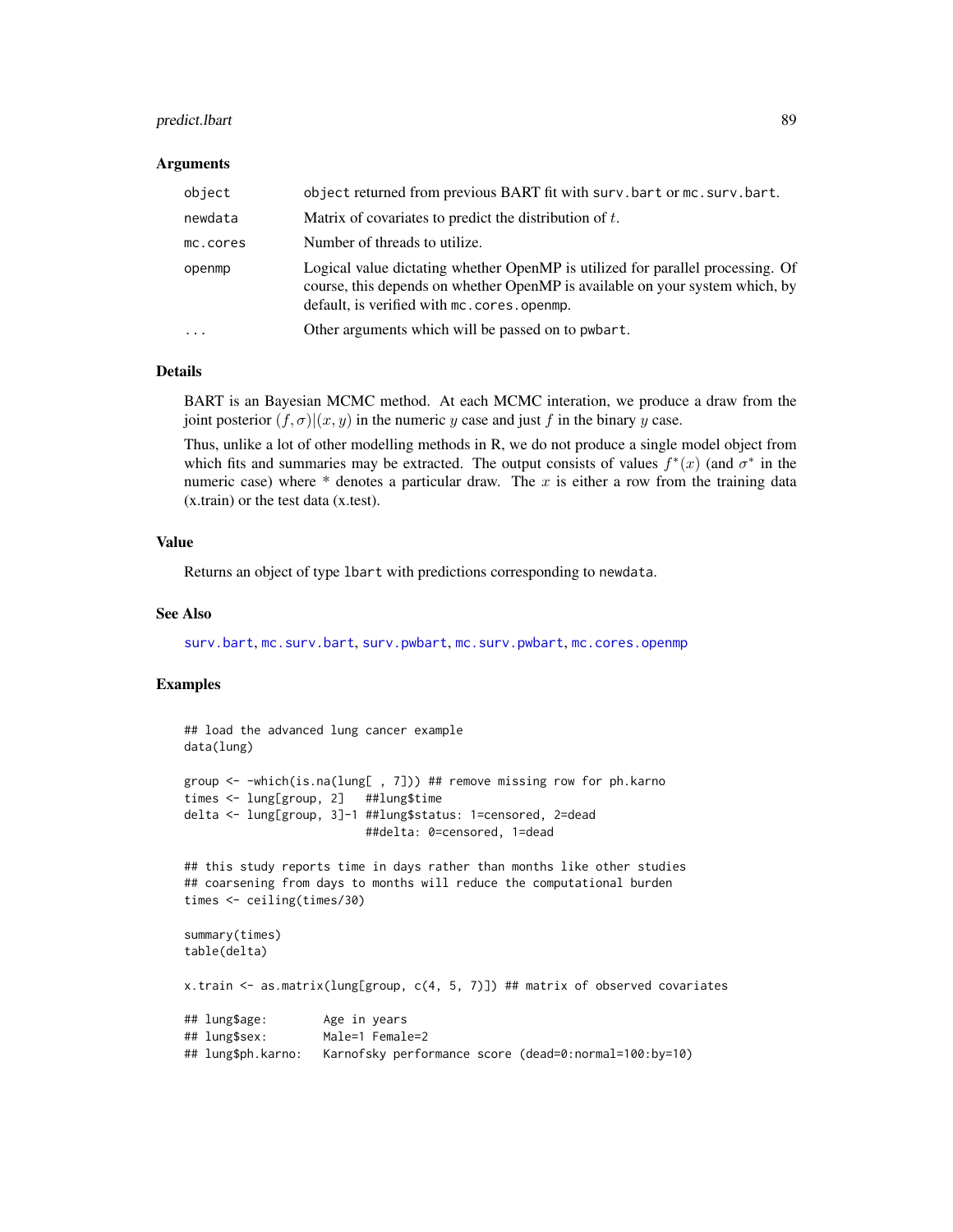```
## rated by physician
dimnames(x.train)[[2]] <- c('age(yr)', 'M(1):F(2)', 'ph.karno(0:100:10)')
summary(x.train[ , 1])
table(x.train[ , 2])
table(x.train[ , 3])
x.test <- matrix(nrow=84, ncol=3) ## matrix of covariate scenarios
dimnames(x.test)[[2]] <- dimnames(x.train)[[2]]
i \leq 1for(age in 5*(9:15)) for(sex in 1:2) for(ph.karno in 10*(5:10)) {
   x.test[i, ] <- c(age, sex, ph.karno)
   i \leftarrow i+1}
## this x.test is relatively small, but often you will want to
## predict for a large x.test matrix which may cause problems
## due to consumption of RAM so we can predict separately
## mcparallel/mccollect do not exist on windows
if(.Platform$OS.type=='unix') {
##test BART with token run to ensure installation works
   set.seed(99)
  post <- surv.bart(x.train=x.train, times=times, delta=delta, nskip=5, ndpost=5, keepevery=1)
   pre <- surv.pre.bart(x.train=x.train, times=times, delta=delta, x.test=x.test)
   pred <- predict(post, pre$tx.test)
    ##pred. <- surv.pwbart(pre$tx.test, post$treedraws, post$binaryOffset)
}
## Not run:
## run one long MCMC chain in one process
set.seed(99)
post <- surv.bart(x.train=x.train, times=times, delta=delta)
## run "mc.cores" number of shorter MCMC chains in parallel processes
## post <- mc.surv.bart(x.train=x.train, times=times, delta=delta,
## mc.cores=5, seed=99)
pre <- surv.pre.bart(x.train=x.train, times=times, delta=delta, x.test=x.test)
pred <- predict(post, pre$tx.test)
## let's look at some survival curves
## first, a younger group with a healthier KPS
## age 50 with KPS=90: males and females
## males: row 17, females: row 23
x.test[c(17, 23), ]
```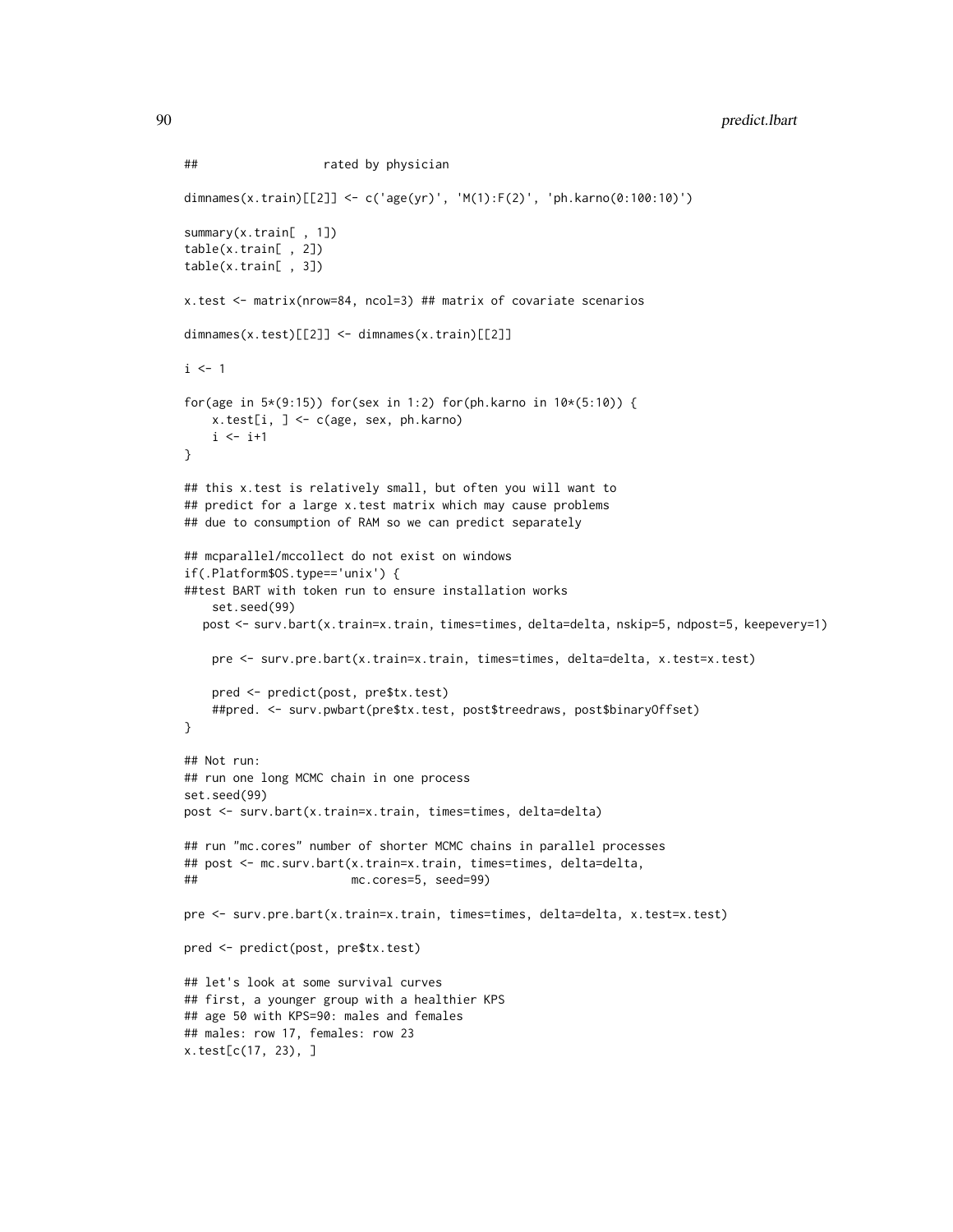## predict.mbart 91

```
low.risk.males <- 16*post$K+1:post$K ## K=unique times including censoring
low.risk.females <- 22*post$K+1:post$K
plot(post$times, pred$surv.test.mean[low.risk.males], type='s', col='blue',
    main='Age 50 with KPS=90', xlab='t', ylab='S(t)', ylim=c(0, 1))
points(post$times, pred$surv.test.mean[low.risk.females], type='s', col='red')
```
## End(Not run)

predict.mbart *Predicting new observations with a previously fitted BART model*

#### Description

BART is a Bayesian "sum-of-trees" model. For a numeric response y, we have  $y = f(x) + \epsilon$ , where  $\epsilon \sim N(0, \sigma^2)$ .

 $f$  is the sum of many tree models. The goal is to have very flexible inference for the uknown function  $f$ .

In the spirit of "ensemble models", each tree is constrained by a prior to be a weak learner so that it contributes a small amount to the overall fit.

## Usage

```
## S3 method for class 'mbart'
predict(object, newdata, mc.cores=1, openmp=(mc.cores.openmp()>0), ...)
## S3 method for class 'mbart2'
predict(object, newdata, mc.cores=1, openmp=(mc.cores.openmp()>0), ...)
```
### Arguments

| object   | object returned from previous BART fit with mbart or mbart2.                                                                                                                                                 |
|----------|--------------------------------------------------------------------------------------------------------------------------------------------------------------------------------------------------------------|
| newdata  | Matrix of covariates to predict the distribution of $t$ .                                                                                                                                                    |
| mc.cores | Number of threads to utilize.                                                                                                                                                                                |
| openmp   | Logical value dictating whether OpenMP is utilized for parallel processing. Of<br>course, this depends on whether OpenMP is available on your system which, by<br>default, is verified with mc.cores.openmp. |
| $\cdots$ | Other arguments which will be passed on to pwbart.                                                                                                                                                           |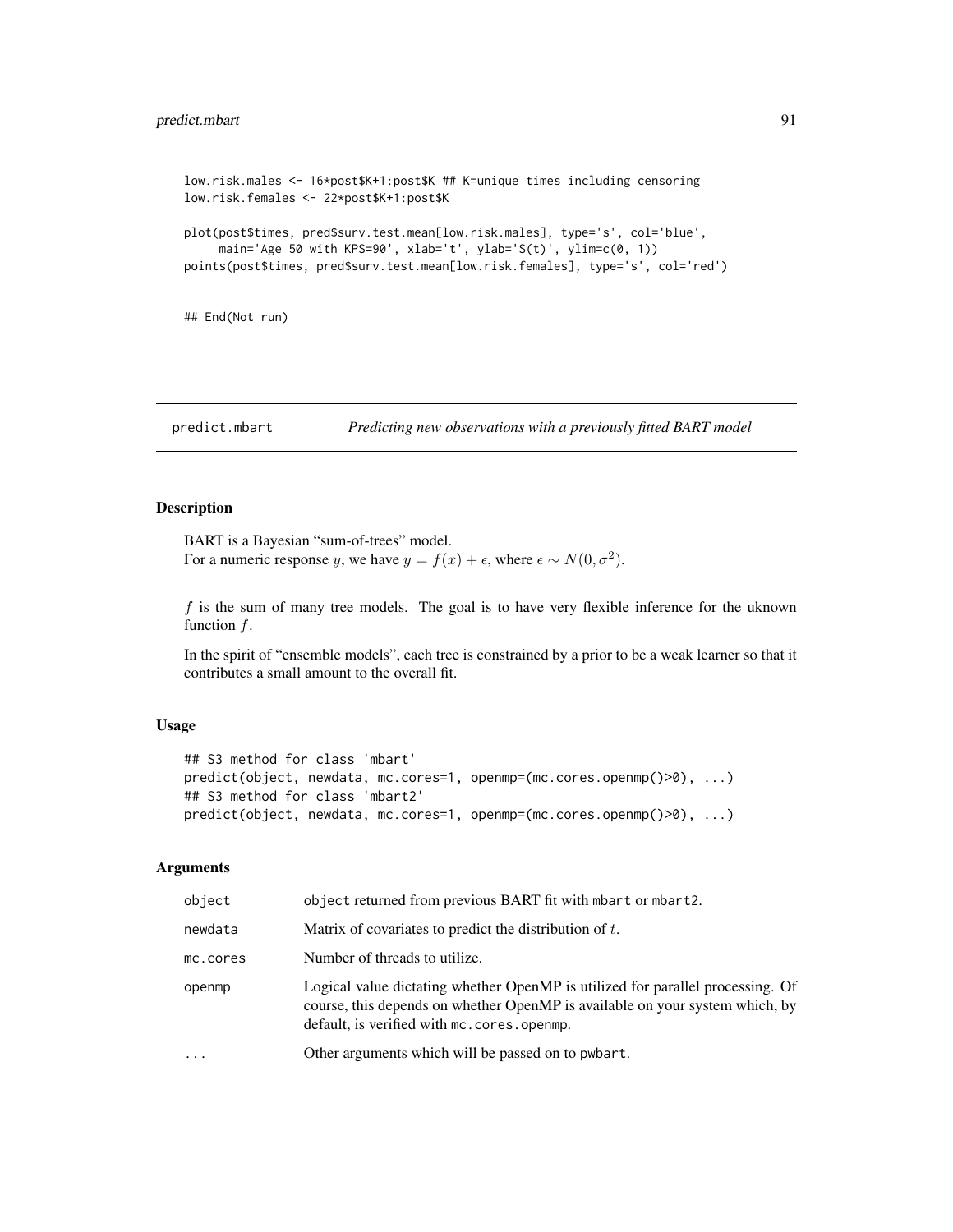#### Details

BART is an Bayesian MCMC method. At each MCMC interation, we produce a draw from the joint posterior  $(f, \sigma)(x, y)$  in the numeric y case and just f in the binary y case.

Thus, unlike a lot of other modelling methods in R, we do not produce a single model object from which fits and summaries may be extracted. The output consists of values  $f^*(x)$  (and  $\sigma^*$  in the numeric case) where  $*$  denotes a particular draw. The x is either a row from the training data (x.train) or the test data (x.test).

#### Value

Returns an object of type mbart with predictions corresponding to newdata.

### See Also

[mbart](#page-44-0), [mbart2](#page-48-0)

```
## load the advanced lung cancer example
data(lung)
group <- -which(is.na(lung[ , 7])) ## remove missing row for ph.karno
times <- lung[group, 2] ##lung$time
delta <- lung[group, 3]-1 ##lung$status: 1=censored, 2=dead
                         ##delta: 0=censored, 1=dead
## this study reports time in days rather than months like other studies
## coarsening from days to months will reduce the computational burden
times <- ceiling(times/30)
summary(times)
table(delta)
x.train <- as.matrix(lung[group, c(4, 5, 7)]) ## matrix of observed covariates
## lung$age: Age in years
## lung$sex: Male=1 Female=2
## lung$ph.karno: Karnofsky performance score (dead=0:normal=100:by=10)
## rated by physician
dimnames(x.train)[[2]] <- c('age(yr)', 'M(1):F(2)', 'ph.karno(0:100:10)')
summary(x.train[ , 1])
table(x.train[ , 2])
table(x.train[ , 3])
x.test <- matrix(nrow=84, ncol=3) ## matrix of covariate scenarios
dimnames(x.test)[[2]] <- dimnames(x.train)[[2]]
```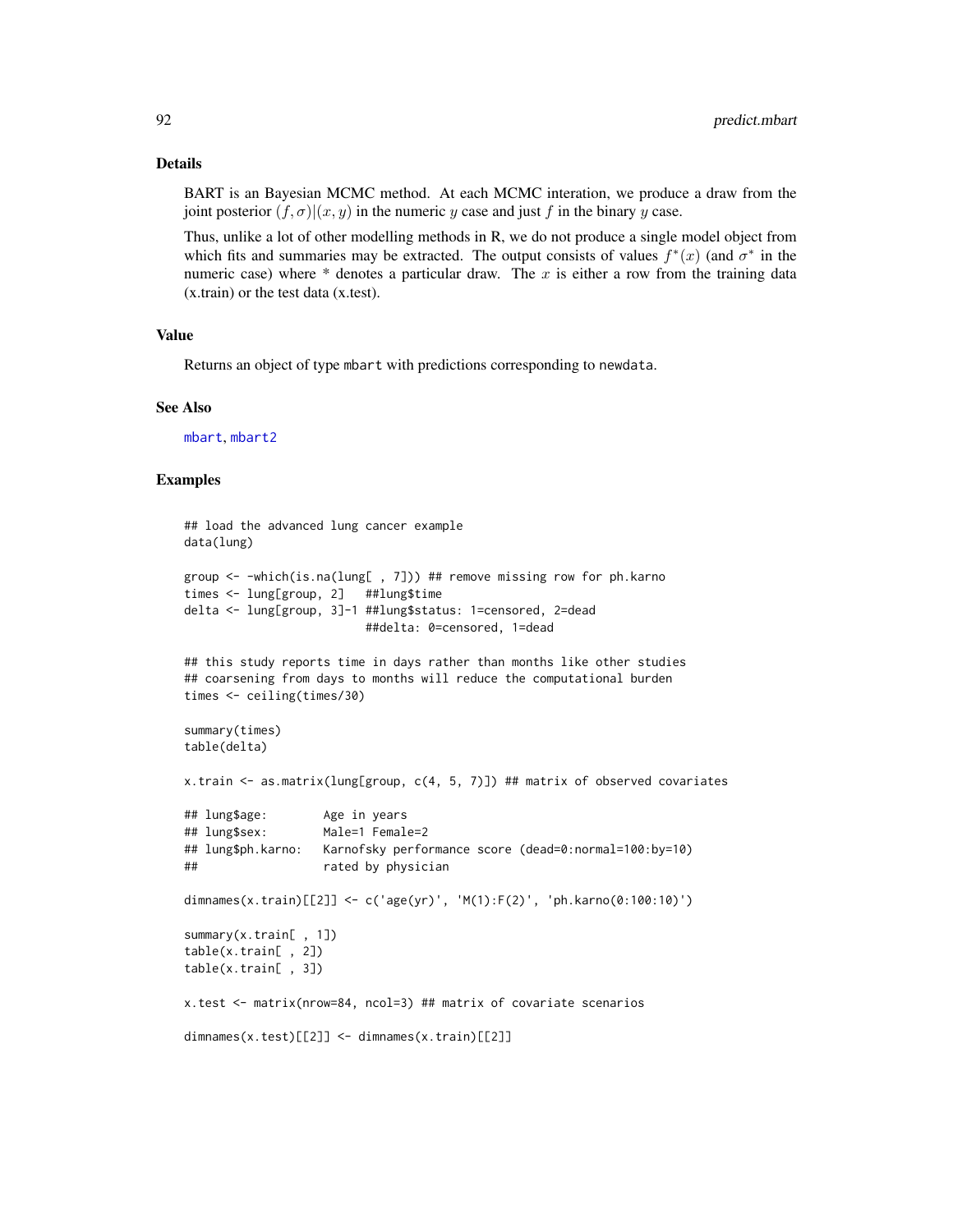## predict.mbart 93

```
i \leq 1for(age in 5*(9:15)) for(sex in 1:2) for(ph.karno in 10*(5:10)) {
   x.test[i, ] <- c(age, sex, ph.karno)
   i \leftarrow i+1}
## this x.test is relatively small, but often you will want to
## predict for a large x.test matrix which may cause problems
## due to consumption of RAM so we can predict separately
## mcparallel/mccollect do not exist on windows
if(.Platform$OS.type=='unix') {
##test BART with token run to ensure installation works
    set.seed(99)
  post <- surv.bart(x.train=x.train, times=times, delta=delta, nskip=5, ndpost=5, keepevery=1)
    pre <- surv.pre.bart(x.train=x.train, times=times, delta=delta, x.test=x.test)
    pred <- predict(post, pre$tx.test)
    ##pred. <- surv.pwbart(pre$tx.test, post$treedraws, post$binaryOffset)
}
## Not run:
## run one long MCMC chain in one process
set.seed(99)
post <- surv.bart(x.train=x.train, times=times, delta=delta)
## run "mc.cores" number of shorter MCMC chains in parallel processes
## post <- mc.surv.bart(x.train=x.train, times=times, delta=delta,
## mc.cores=5, seed=99)
pre <- surv.pre.bart(x.train=x.train, times=times, delta=delta, x.test=x.test)
pred <- predict(post, pre$tx.test)
## let's look at some survival curves
## first, a younger group with a healthier KPS
## age 50 with KPS=90: males and females
## males: row 17, females: row 23
x.test[c(17, 23), ]
low.risk.males <- 16*post$K+1:post$K ## K=unique times including censoring
low.risk.females <- 22*post$K+1:post$K
plot(post$times, pred$surv.test.mean[low.risk.males], type='s', col='blue',
     main='Age 50 with KPS=90', xlab='t', ylab='S(t)', ylim=c(0, 1))
points(post$times, pred$surv.test.mean[low.risk.females], type='s', col='red')
```
## End(Not run)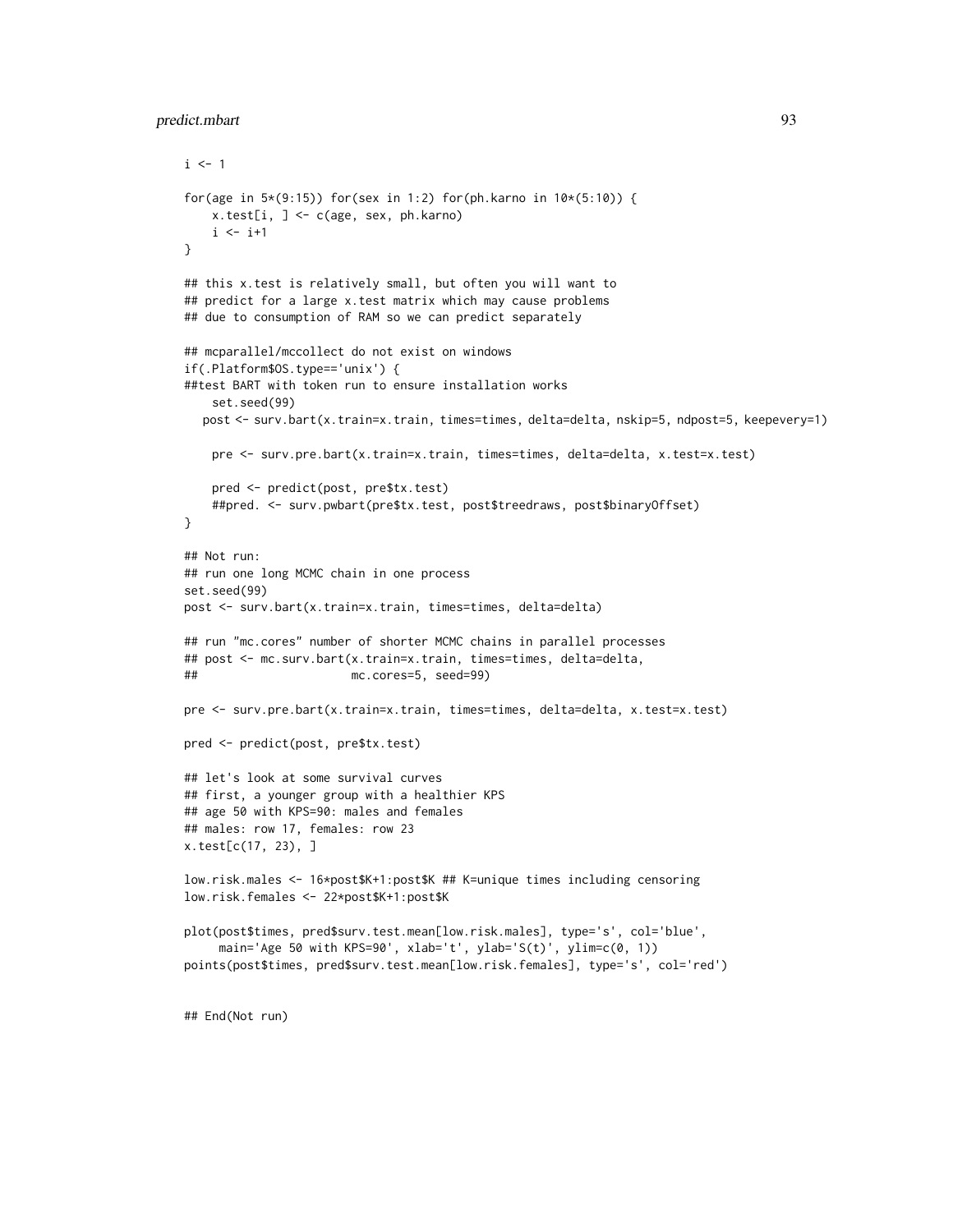## Description

BART is a Bayesian "sum-of-trees" model. For a numeric response y, we have  $y = f(x) + \epsilon$ , where  $\epsilon \sim N(0, \sigma^2)$ .

f is the sum of many tree models. The goal is to have very flexible inference for the uknown function  $f$ .

In the spirit of "ensemble models", each tree is constrained by a prior to be a weak learner so that it contributes a small amount to the overall fit.

### Usage

```
## S3 method for class 'pbart'
predict(object, newdata, mc.cores=1, openmp=(mc.cores.openmp()>0), ...)
```
# Arguments

| object   | object returned from previous BART fit with surv.bart or mc.surv.bart.                                                                                                                                         |
|----------|----------------------------------------------------------------------------------------------------------------------------------------------------------------------------------------------------------------|
| newdata  | Matrix of covariates to predict the distribution of $t$ .                                                                                                                                                      |
| mc.cores | Number of threads to utilize.                                                                                                                                                                                  |
| openmp   | Logical value dictating whether OpenMP is utilized for parallel processing. Of<br>course, this depends on whether OpenMP is available on your system which, by<br>default, is verified with mc. cores. openmp. |
| .        | Other arguments which will be passed on to pwbart.                                                                                                                                                             |

#### Details

BART is an Bayesian MCMC method. At each MCMC interation, we produce a draw from the joint posterior  $(f, \sigma) | (x, y)$  in the numeric y case and just f in the binary y case.

Thus, unlike a lot of other modelling methods in R, we do not produce a single model object from which fits and summaries may be extracted. The output consists of values  $f^*(x)$  (and  $\sigma^*$  in the numeric case) where  $*$  denotes a particular draw. The x is either a row from the training data (x.train) or the test data (x.test).

# Value

Returns an object of type pbart with predictions corresponding to newdata.

## See Also

[surv.bart](#page-123-0), [mc.surv.bart](#page-123-1), [surv.pwbart](#page-67-0), [mc.surv.pwbart](#page-67-1), [mc.cores.openmp](#page-52-0)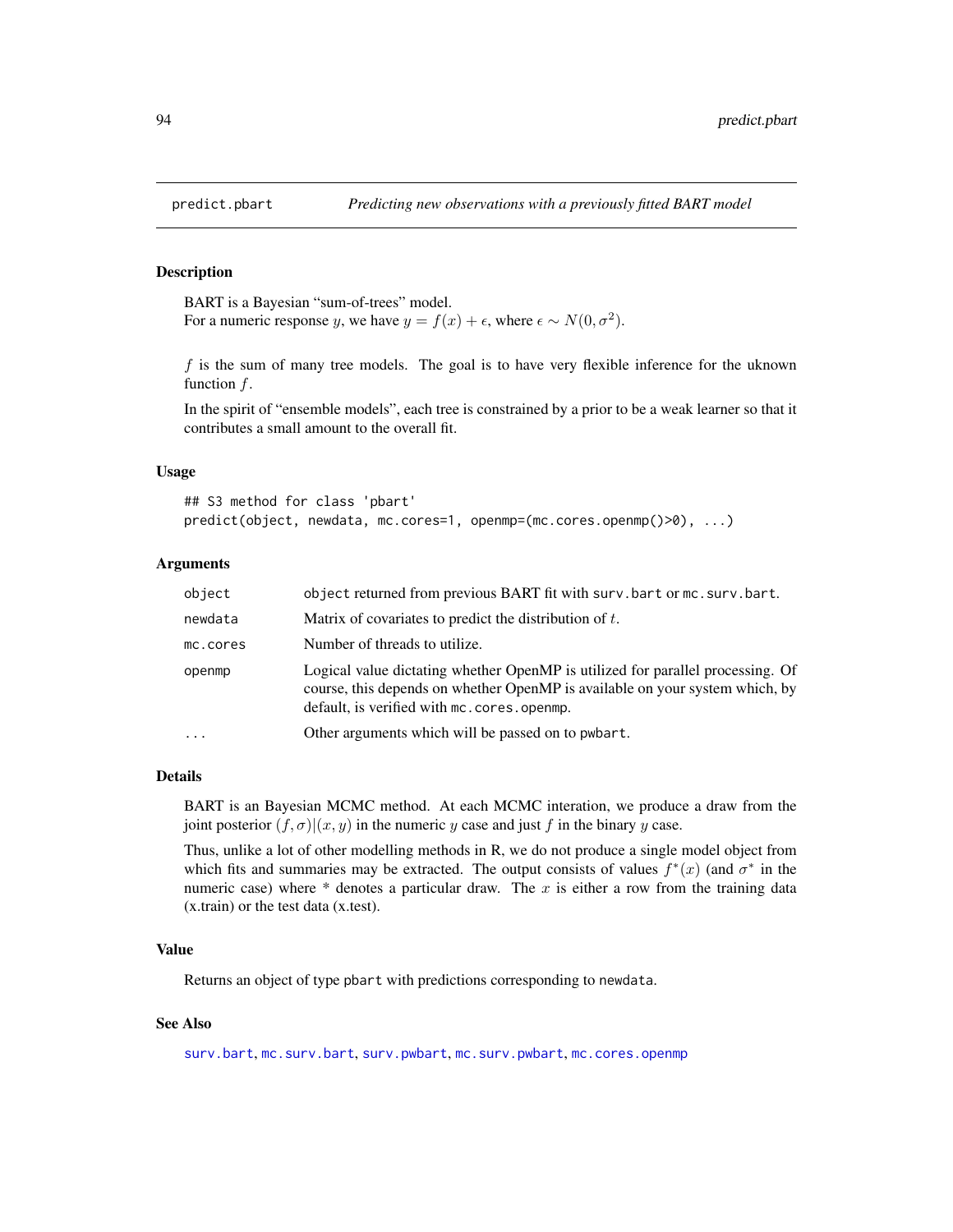## predict.pbart 95

```
## load the advanced lung cancer example
data(lung)
group <- -which(is.na(lung[ , 7])) ## remove missing row for ph.karno
times <- lung[group, 2] ##lung$time
delta <- lung[group, 3]-1 ##lung$status: 1=censored, 2=dead
                         ##delta: 0=censored, 1=dead
## this study reports time in days rather than months like other studies
## coarsening from days to months will reduce the computational burden
times <- ceiling(times/30)
summary(times)
table(delta)
x.train <- as.matrix(lung[group, c(4, 5, 7)]) ## matrix of observed covariates
## lung$age: Age in years
## lung$sex: Male=1 Female=2
## lung$ph.karno: Karnofsky performance score (dead=0:normal=100:by=10)
## rated by physician
dimnames(x.train)[[2]] <- c('age(yr)', 'M(1):F(2)', 'ph.karno(0:100:10)')
summary(x.train[ , 1])
table(x.train[ , 2])
table(x.train[ , 3])
x.test <- matrix(nrow=84, ncol=3) ## matrix of covariate scenarios
dimnames(x.test)[[2]] <- dimnames(x.train)[[2]]
i \leq 1for(age in 5*(9:15)) for(sex in 1:2) for(ph.karno in 10*(5:10)) {
   x.test[i, ] <- c(age, sex, ph.karno)
    i \leftarrow i+1}
## this x.test is relatively small, but often you will want to
## predict for a large x.test matrix which may cause problems
## due to consumption of RAM so we can predict separately
## mcparallel/mccollect do not exist on windows
if(.Platform$OS.type=='unix') {
##test BART with token run to ensure installation works
    set.seed(99)
  post <- surv.bart(x.train=x.train, times=times, delta=delta, nskip=5, ndpost=5, keepevery=1)
    pre <- surv.pre.bart(x.train=x.train, times=times, delta=delta, x.test=x.test)
```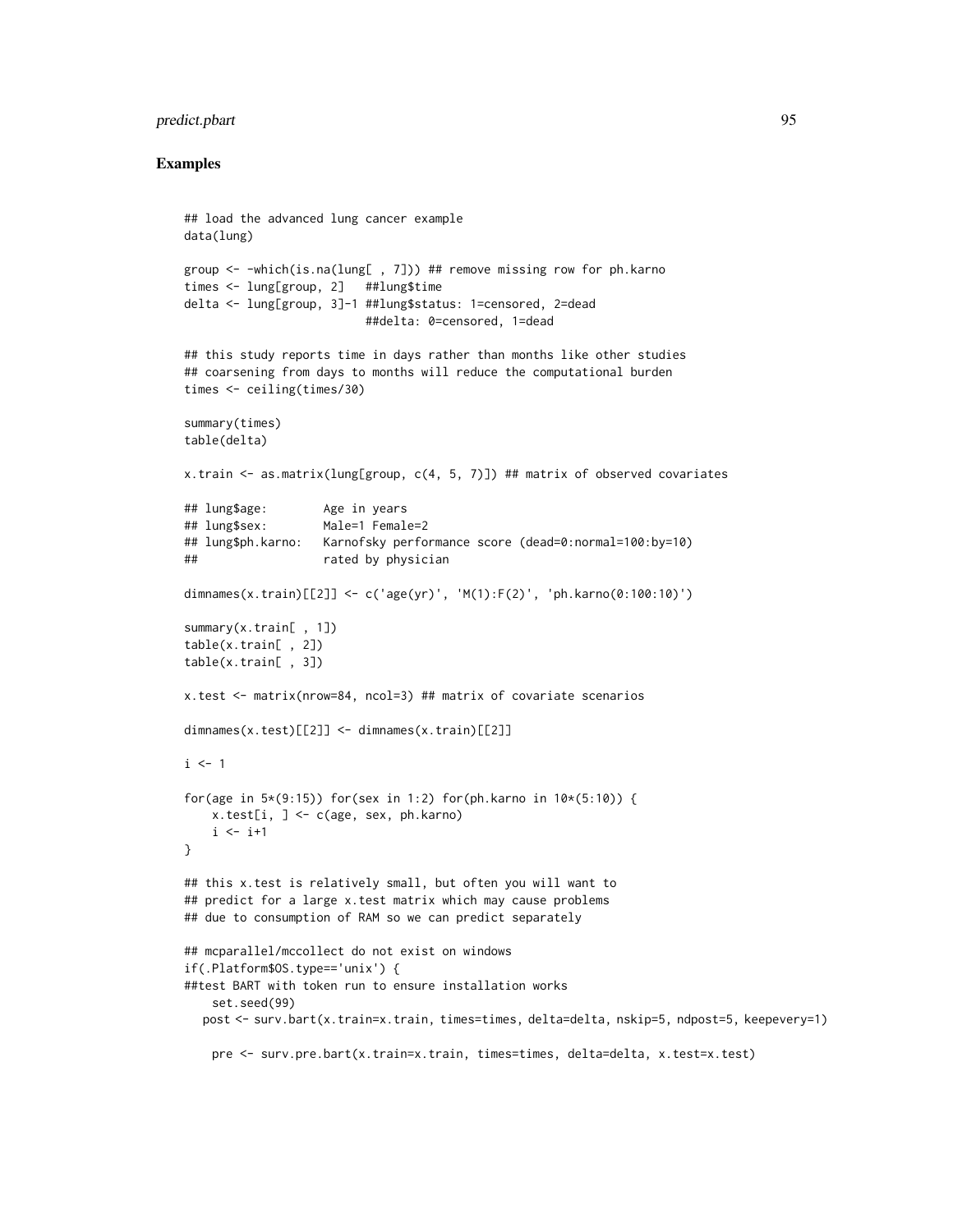96 **predict.recurbart** 

```
pred <- predict(post, pre$tx.test)
   ##pred. <- surv.pwbart(pre$tx.test, post$treedraws, post$binaryOffset)
}
## Not run:
## run one long MCMC chain in one process
set.seed(99)
post <- surv.bart(x.train=x.train, times=times, delta=delta)
## run "mc.cores" number of shorter MCMC chains in parallel processes
## post <- mc.surv.bart(x.train=x.train, times=times, delta=delta,
## mc.cores=5, seed=99)
pre <- surv.pre.bart(x.train=x.train, times=times, delta=delta, x.test=x.test)
pred <- predict(post, pre$tx.test)
## let's look at some survival curves
## first, a younger group with a healthier KPS
## age 50 with KPS=90: males and females
## males: row 17, females: row 23
x.test[c(17, 23), ]
low.risk.males <- 16*post$K+1:post$K ## K=unique times including censoring
low.risk.females <- 22*post$K+1:post$K
plot(post$times, pred$surv.test.mean[low.risk.males], type='s', col='blue',
    main='Age 50 with KPS=90', xlab='t', ylab='S(t)', ylim=c(0, 1))
points(post$times, pred$surv.test.mean[low.risk.females], type='s', col='red')
## End(Not run)
```
<span id="page-95-0"></span>predict.recurbart *Predicting new observations with a previously fitted BART model*

### Description

BART is a Bayesian "sum-of-trees" model. For a numeric response y, we have  $y = f(x) + \epsilon$ , where  $\epsilon \sim N(0, \sigma^2)$ .

 $f$  is the sum of many tree models. The goal is to have very flexible inference for the uknown function  $f$ .

In the spirit of "ensemble models", each tree is constrained by a prior to be a weak learner so that it contributes a small amount to the overall fit.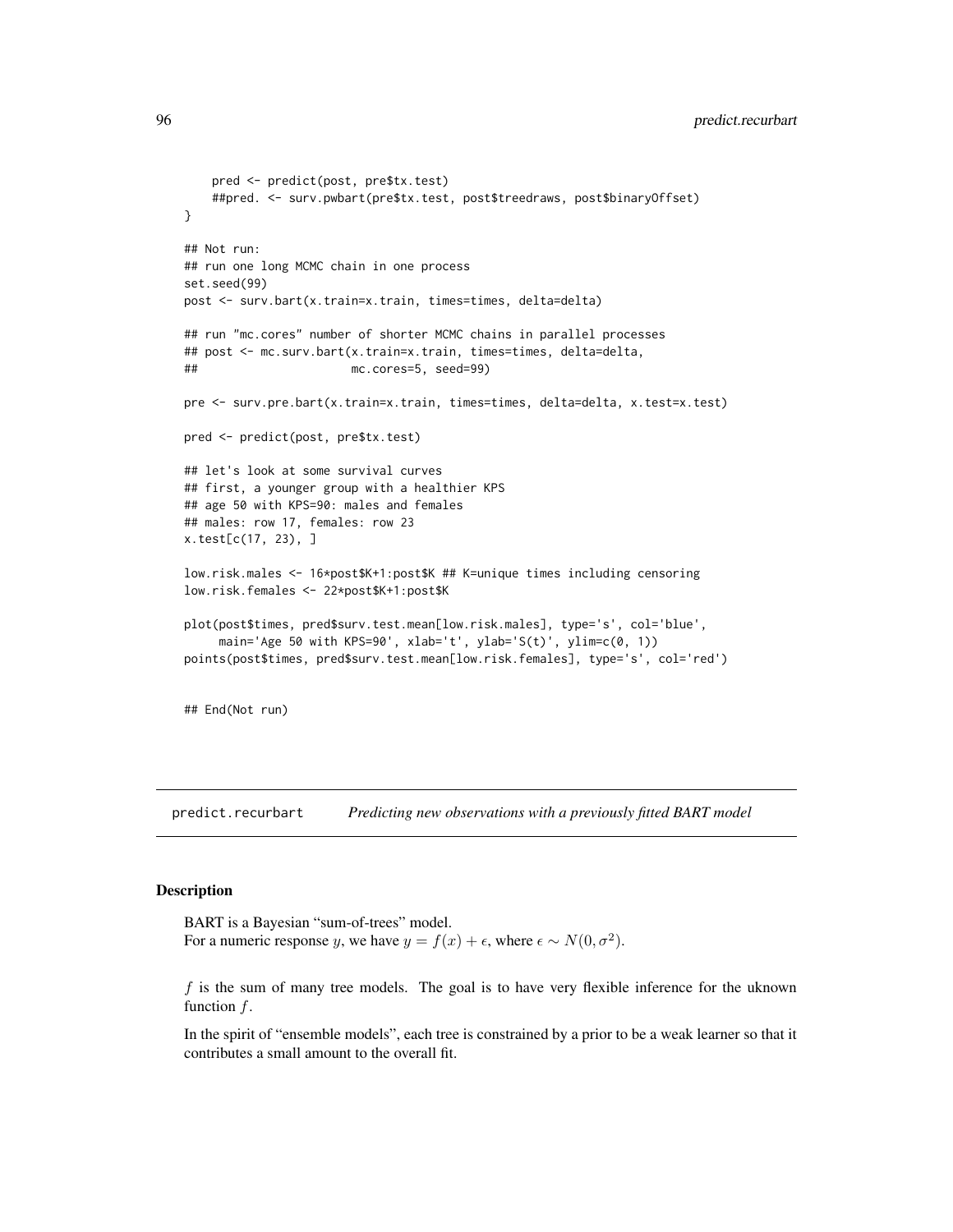## predict.recurbart 97

#### Usage

```
## S3 method for class 'recurbart'
predict(object, newdata, mc.cores=1, openmp=(mc.cores.openmp()>0), ...)
```
#### Arguments

| object   | object returned from previous BART fit with recur.bart or mc.recur.bart.                                                                                                                                     |
|----------|--------------------------------------------------------------------------------------------------------------------------------------------------------------------------------------------------------------|
| newdata  | Matrix of covariates to predict the distribution of $t$ .                                                                                                                                                    |
| mc.cores | Number of threads to utilize.                                                                                                                                                                                |
| openmp   | Logical value dictating whether OpenMP is utilized for parallel processing. Of<br>course, this depends on whether OpenMP is available on your system which, by<br>default, is verified with mc.cores.openmp. |
| $\cdots$ | Other arguments which will be passed on to pwbart.                                                                                                                                                           |

#### Details

BART is an Bayesian MCMC method. At each MCMC interation, we produce a draw from the joint posterior  $(f, \sigma)(x, y)$  in the numeric y case and just f in the binary y case.

Thus, unlike a lot of other modelling methods in R, we do not produce a single model object from which fits and summaries may be extracted. The output consists of values  $f^*(x)$  (and  $\sigma^*$  in the numeric case) where  $*$  denotes a particular draw. The x is either a row from the training data (x.train) or the test data (x.test).

#### Value

Returns an object of type recurbart with predictions corresponding to newdata.

### See Also

[recur.bart](#page-104-0), [mc.recur.bart](#page-104-1), [recur.pwbart](#page-67-0), [mc.recur.pwbart](#page-67-0), [mc.cores.openmp](#page-52-0)

```
## load 20 percent random sample
data(xdm20.train)
data(xdm20.test)
data(ydm20.train)
##test BART with token run to ensure installation works
## with current technology even a token run will violate CRAN policy
## set.seed(99)
## post <- recur.bart(x.train=xdm20.train, y.train=ydm20.train,
## nskip=1, ndpost=1, keepevery=1)
## Not run:
set.seed(99)
post <- recur.bart(x.train=xdm20.train, y.train=ydm20.train)
## larger data sets can take some time so, if parallel processing
## is available, submit this statement instead
```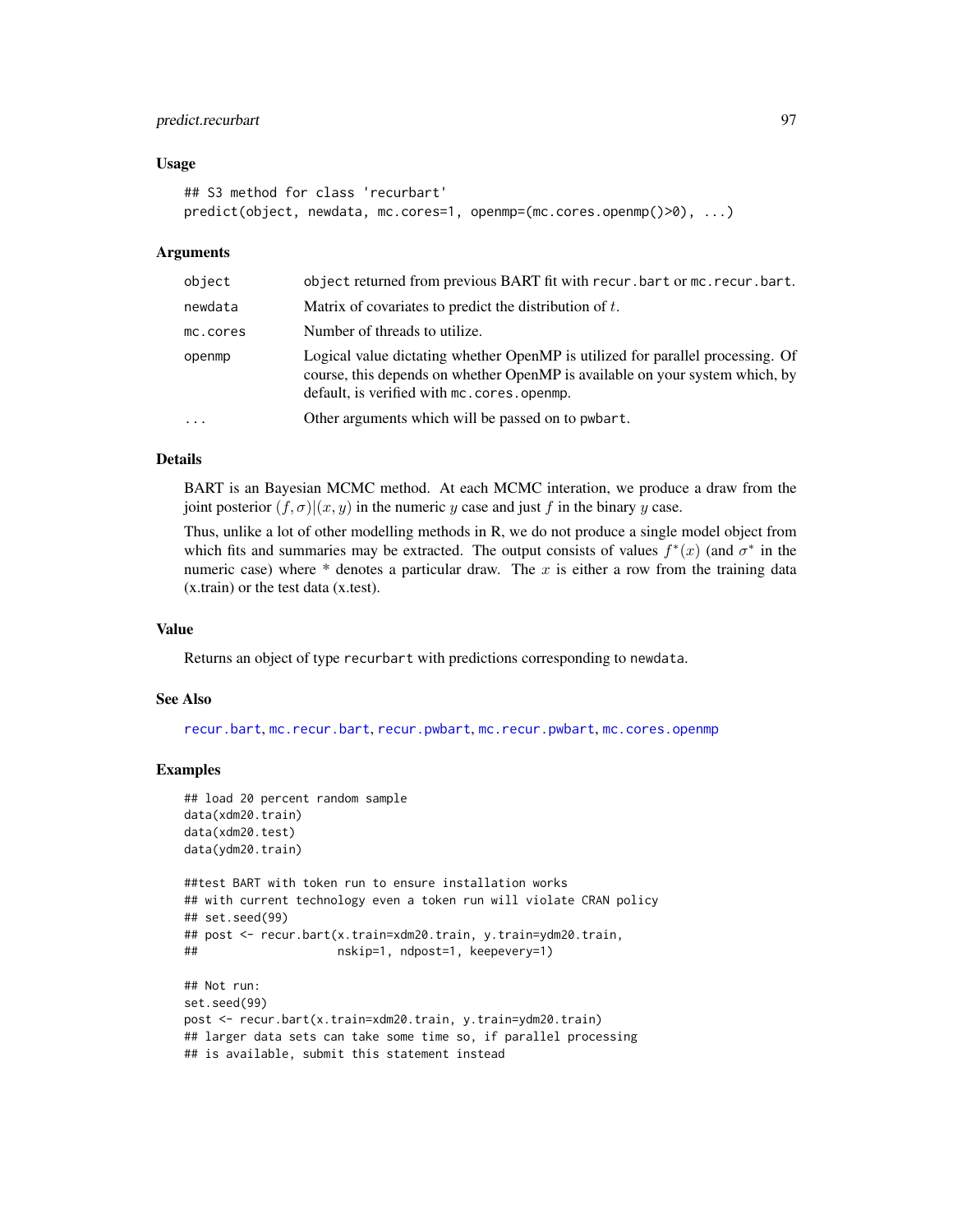```
## post <- mc.recur.bart(x.train=xdm20.train, y.train=ydm20.train,
## mc.cores=8, seed=99)
require(rpart)
require(rpart.plot)
dss <- rpart(post$yhat.train.mean~xdm20.train)
rpart.plot(dss)
## for the 20 percent sample, notice that the top splits
## involve cci_pvd and n
## for the full data set, notice that all splits
## involve ca, cci_pud, cci_pvd, ins270 and n
## (except one at the bottom involving a small group)
## compare patients treated with insulin (ins270=1) vs
## not treated with insulin (ins270=0)
N.train <- 50
N.test <- 50
K <- post$K ## 798 unique time points
## only testing set, i.e., remove training set
xdm20.test. <- xdm20.test[N.train*K+(1:(N.test*K)), ]
xdm20.test. <- rbind(xdm20.test., xdm20.test.)
xdm20.test.[ , 'ins270'] <- rep(0:1, each=N.test*K)
## multiple threads will be utilized if available
pred <- predict(post, xdm20.test., mc.cores=8)
## create Friedman's partial dependence function for the
## intensity/hazard by time and ins270
NK.test <- N.test*K
M <- nrow(pred$haz.test) ## number of MCMC samples, typically 1000
RI \leftarrow matrix(0, M, K)for(i in 1:N.test)
    RI <- RI+(pred$haz.test[ , (N.test+i-1)*K+1:K]/
              pred$haz.test[ , (i-1)*K+1:K])/N.test
RI.lo <- apply(RI, 2, quantile, probs=0.025)
RI.mu <- apply(RI, 2, mean)
RI.hi <- apply(RI, 2, quantile, probs=0.975)
plot(post$times, RI.hi, type='l', lty=2, log='y',
     ylim=c(min(RI.lo, 1/RI.hi), max(1/RI.lo, RI.hi)),
     xlab='t', ylab='RI(t, x)',
     sub='insulin(ins270=1) vs. no insulin(ins270=0)',
     main='Relative intensity of hospital admissions for diabetics')
lines(post$times, RI.mu)
lines(post$times, RI.lo, lty=2)
lines(post$times, rep(1, K), col='darkgray')
```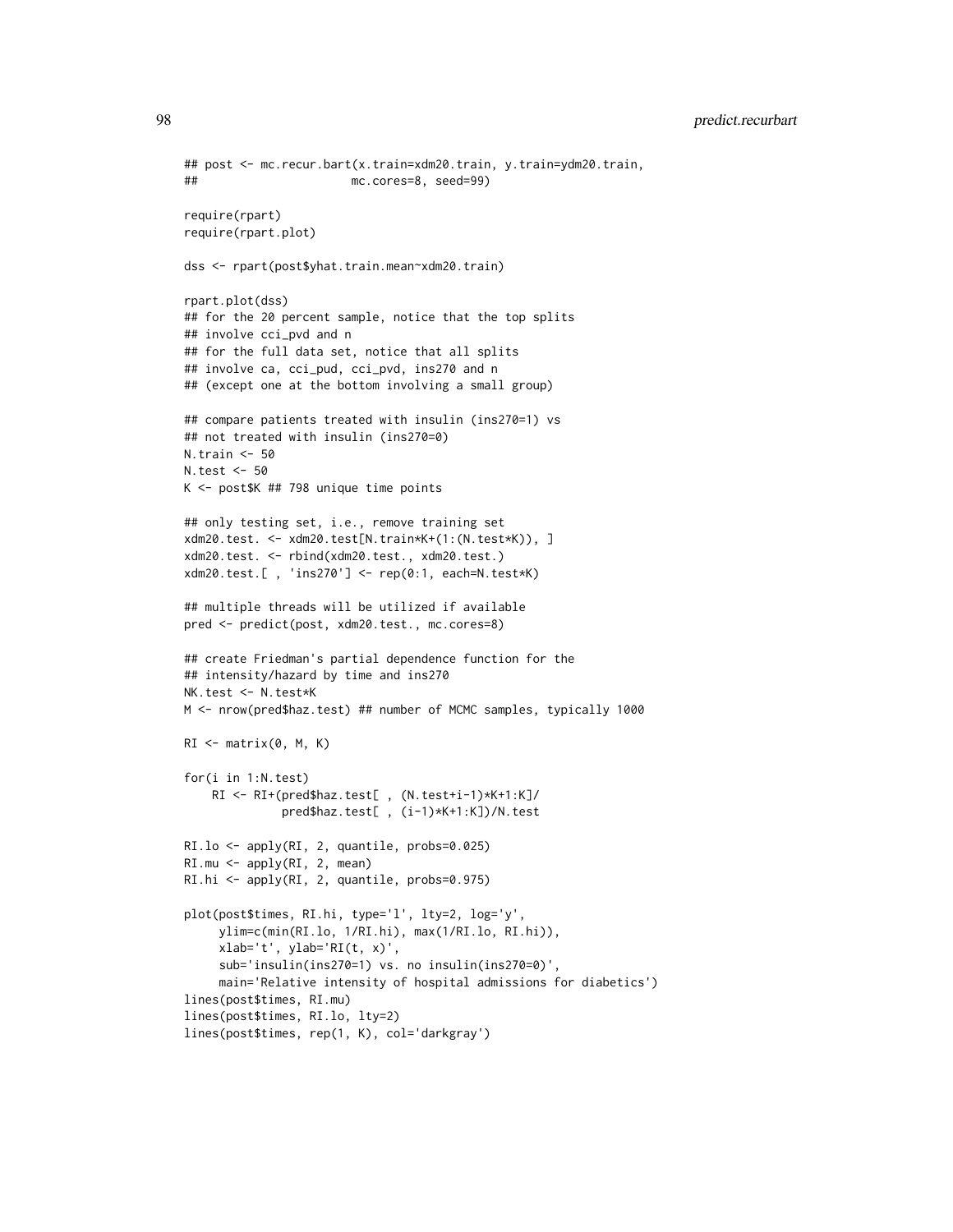## predict.survbart 99

## RI for insulin therapy seems fairly constant with time mean(RI.mu)

## End(Not run)

predict.survbart *Predicting new observations with a previously fitted BART model*

## **Description**

BART is a Bayesian "sum-of-trees" model. For a numeric response y, we have  $y = f(x) + \epsilon$ , where  $\epsilon \sim N(0, \sigma^2)$ .

 $f$  is the sum of many tree models. The goal is to have very flexible inference for the uknown function  $f$ .

In the spirit of "ensemble models", each tree is constrained by a prior to be a weak learner so that it contributes a small amount to the overall fit.

#### Usage

```
## S3 method for class 'survbart'
predict(object, newdata, mc.cores=1, openmp=(mc.cores.openmp()>0), ...)
```
## Arguments

| object                  | object returned from previous BART fit with surv.bart or mc. surv.bart.                                                                                                                                      |
|-------------------------|--------------------------------------------------------------------------------------------------------------------------------------------------------------------------------------------------------------|
| newdata                 | Matrix of covariates to predict the distribution of $t$ .                                                                                                                                                    |
| mc.cores                | Number of threads to utilize.                                                                                                                                                                                |
| openmp                  | Logical value dictating whether OpenMP is utilized for parallel processing. Of<br>course, this depends on whether OpenMP is available on your system which, by<br>default, is verified with mc.cores.openmp. |
| $\cdot$ $\cdot$ $\cdot$ | Other arguments which will be passed on to pwbart.                                                                                                                                                           |

## Details

BART is an Bayesian MCMC method. At each MCMC interation, we produce a draw from the joint posterior  $(f, \sigma)(x, y)$  in the numeric y case and just f in the binary y case.

Thus, unlike a lot of other modelling methods in R, we do not produce a single model object from which fits and summaries may be extracted. The output consists of values  $f^*(x)$  (and  $\sigma^*$  in the numeric case) where  $*$  denotes a particular draw. The x is either a row from the training data (x.train) or the test data (x.test).

#### Value

Returns an object of type survbart with predictions corresponding to newdata.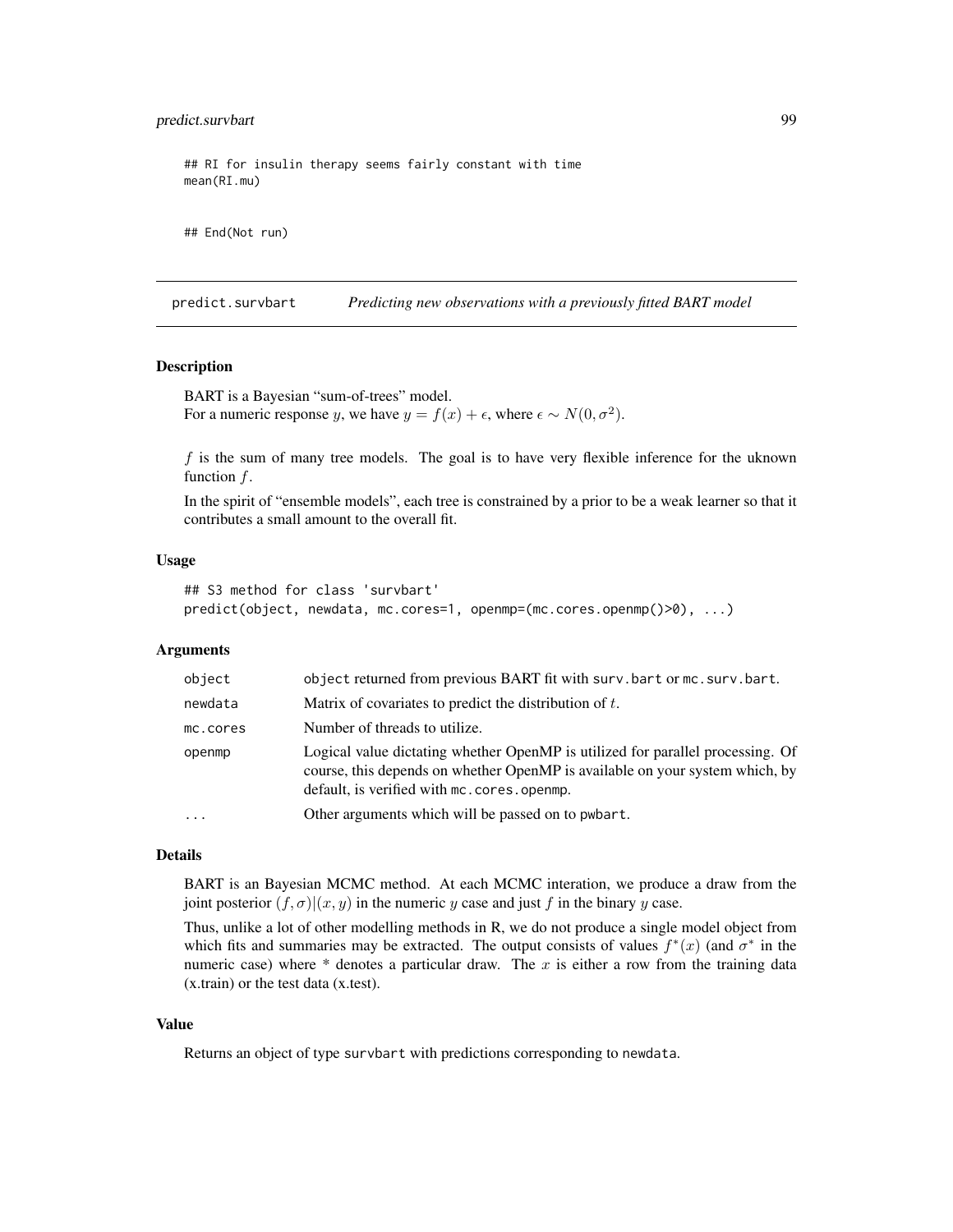#### See Also

[surv.bart](#page-123-0), [mc.surv.bart](#page-123-1), [surv.pwbart](#page-67-0), [mc.surv.pwbart](#page-67-1), [mc.cores.openmp](#page-52-0)

```
## load the advanced lung cancer example
data(lung)
group <- -which(is.na(lung[ , 7])) ## remove missing row for ph.karno
times <- lung[group, 2] ##lung$time
delta <- lung[group, 3]-1 ##lung$status: 1=censored, 2=dead
                         ##delta: 0=censored, 1=dead
## this study reports time in days rather than months like other studies
## coarsening from days to months will reduce the computational burden
times <- ceiling(times/30)
summary(times)
table(delta)
x.train <- as.matrix(lung[group, c(4, 5, 7)]) ## matrix of observed covariates
## lung$age: Age in years
## lung$sex: Male=1 Female=2
## lung$ph.karno: Karnofsky performance score (dead=0:normal=100:by=10)
## rated by physician
dimnames(x.train)[[2]] <- c('age(yr)', 'M(1):F(2)', 'ph.karno(0:100:10)')
summary(x.train[ , 1])
table(x.train[ , 2])
table(x.train[ , 3])
x.test <- matrix(nrow=84, ncol=3) ## matrix of covariate scenarios
dimnames(x.test)[[2]] <- dimnames(x.train)[[2]]
i \leq 1for(age in 5*(9:15)) for(sex in 1:2) for(ph.karno in 10*(5:10)) {
   x.test[i, ] \leftarrow c(age, sex, ph.karno)i \leftarrow i+1}
## this x.test is relatively small, but often you will want to
## predict for a large x.test matrix which may cause problems
## due to consumption of RAM so we can predict separately
## mcparallel/mccollect do not exist on windows
if(.Platform$OS.type=='unix') {
##test BART with token run to ensure installation works
```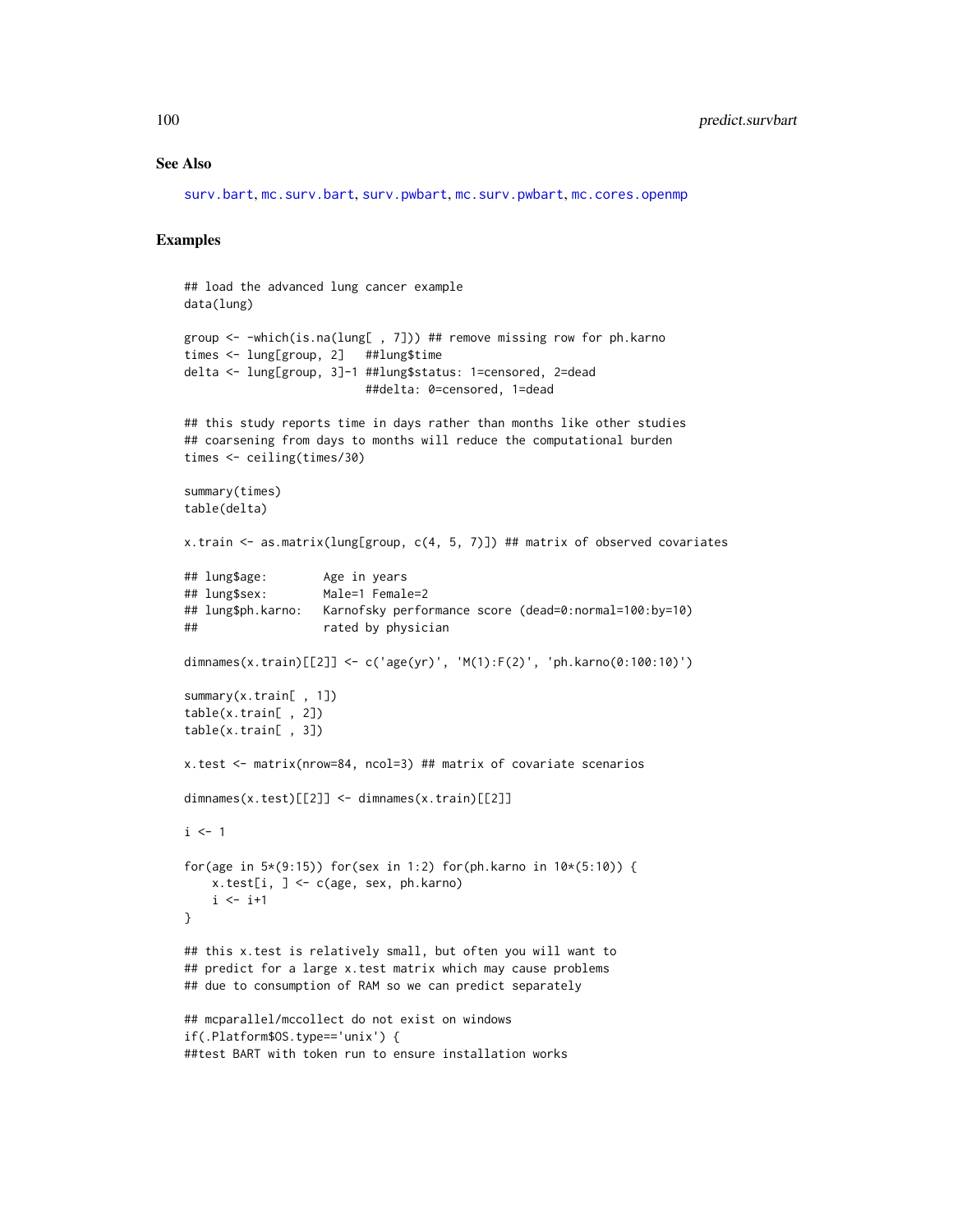## predict.wbart 101

```
set.seed(99)
  post <- surv.bart(x.train=x.train, times=times, delta=delta, nskip=5, ndpost=5, keepevery=1)
   pre <- surv.pre.bart(x.train=x.train, times=times, delta=delta, x.test=x.test)
   pred <- predict(post, pre$tx.test)
    ##pred. <- surv.pwbart(pre$tx.test, post$treedraws, post$binaryOffset)
}
## Not run:
## run one long MCMC chain in one process
set.seed(99)
post <- surv.bart(x.train=x.train, times=times, delta=delta)
## run "mc.cores" number of shorter MCMC chains in parallel processes
## post <- mc.surv.bart(x.train=x.train, times=times, delta=delta,
## mc.cores=5, seed=99)
pre <- surv.pre.bart(x.train=x.train, times=times, delta=delta, x.test=x.test)
pred <- predict(post, pre$tx.test)
## let's look at some survival curves
## first, a younger group with a healthier KPS
## age 50 with KPS=90: males and females
## males: row 17, females: row 23
x.test[c(17, 23), ]
low.risk.males <- 16*post$K+1:post$K ## K=unique times including censoring
low.risk.females <- 22*post$K+1:post$K
plot(post$times, pred$surv.test.mean[low.risk.males], type='s', col='blue',
     main='Age 50 with KPS=90', xlab='t', ylab='S(t)', ylim=c(0, 1))
points(post$times, pred$surv.test.mean[low.risk.females], type='s', col='red')
## End(Not run)
```
<span id="page-100-0"></span>predict.wbart *Predicting new observations with a previously fitted BART model*

### **Description**

BART is a Bayesian "sum-of-trees" model. For a numeric response y, we have  $y = f(x) + \epsilon$ , where  $\epsilon \sim N(0, \sigma^2)$ .

 $f$  is the sum of many tree models. The goal is to have very flexible inference for the uknown function  $f$ .

In the spirit of "ensemble models", each tree is constrained by a prior to be a weak learner so that it contributes a small amount to the overall fit.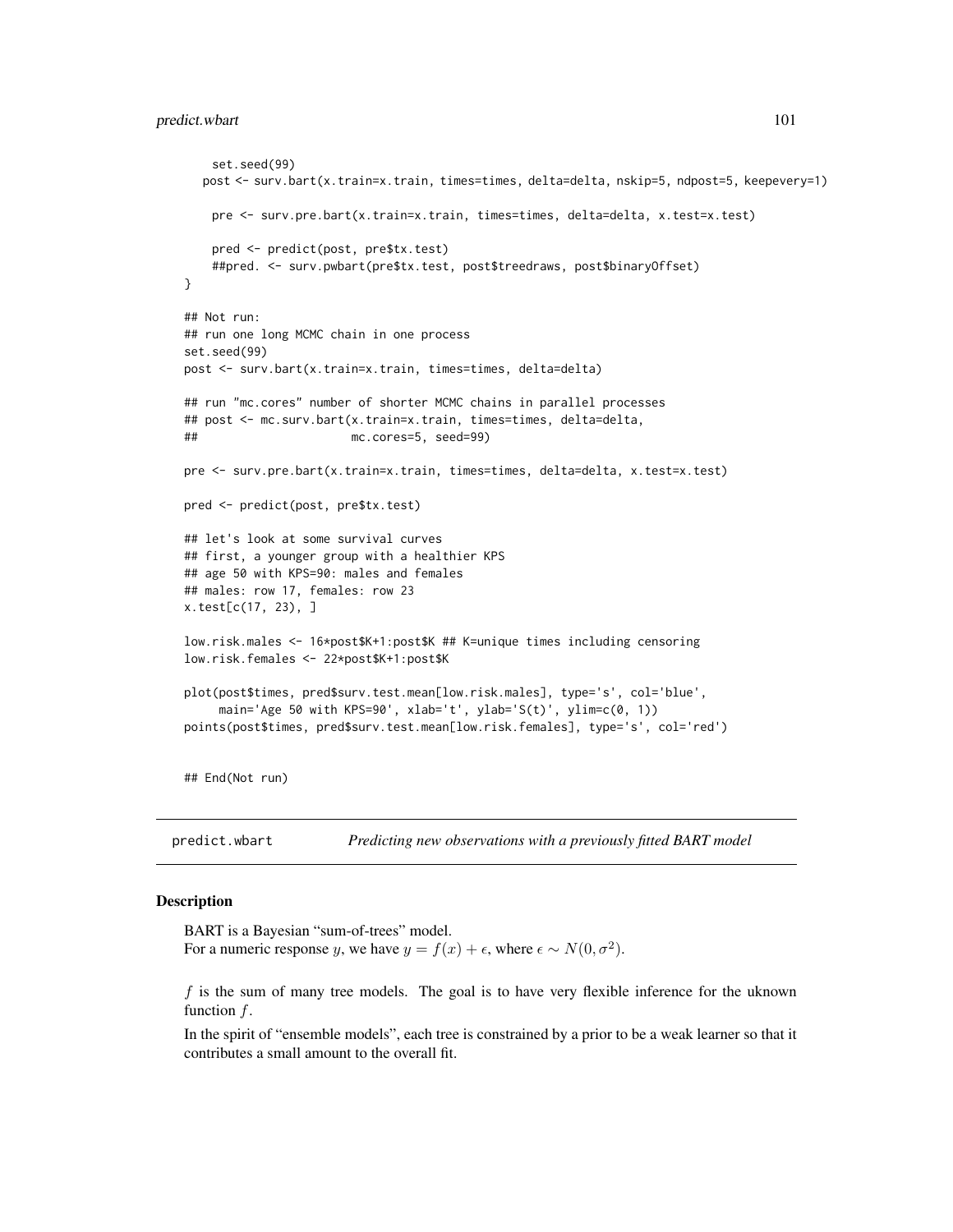## Usage

```
## S3 method for class 'wbart'
predict(object, newdata, mc.cores=1, openmp=(mc.cores.openmp()>0), ...)
```
# Arguments

| object    | object returned from previous BART fit.                                                                                                                                                                        |
|-----------|----------------------------------------------------------------------------------------------------------------------------------------------------------------------------------------------------------------|
| newdata   | Matrix of covariates to predict $y$ for.                                                                                                                                                                       |
| mc.cores  | Number of threads to utilize.                                                                                                                                                                                  |
| openmp    | Logical value dictating whether OpenMP is utilized for parallel processing. Of<br>course, this depends on whether OpenMP is available on your system which, by<br>default, is verified with mc. cores. openmp. |
| $\ddotsc$ | Other arguments which will be passed on to pwbart.                                                                                                                                                             |

#### Details

BART is an Bayesian MCMC method. At each MCMC interation, we produce a draw from the joint posterior  $(f, \sigma)(x, y)$  in the numeric y case and just f in the binary y case.

Thus, unlike a lot of other modelling methods in R, we do not produce a single model object from which fits and summaries may be extracted. The output consists of values  $f^*(x)$  (and  $\sigma^*$  in the numeric case) where  $*$  denotes a particular draw. The x is either a row from the training data (x.train) or the test data (x.test).

### Value

Returns a matrix of predictions corresponding to newdata.

#### See Also

[wbart](#page-131-0), [mc.wbart](#page-71-0), [pwbart](#page-102-0), [mc.pwbart](#page-102-1), [mc.cores.openmp](#page-52-0)

# Examples

```
##simulate data (example from Friedman MARS paper)
f = function(x)10*sin(pixL,1]*xL,2]) + 20*(xL,3] - .5)^2+10*xL,4] + 5*xL,5]}
sigma = 1.0 #y = f(x) + sigma*z, z \sim N(0,1)n = 100 #number of observations
set.seed(99)
x=matrix(runif(n*10),n,10) #10 variables, only first 5 matter
y=f(x)
```
##test BART with token run to ensure installation works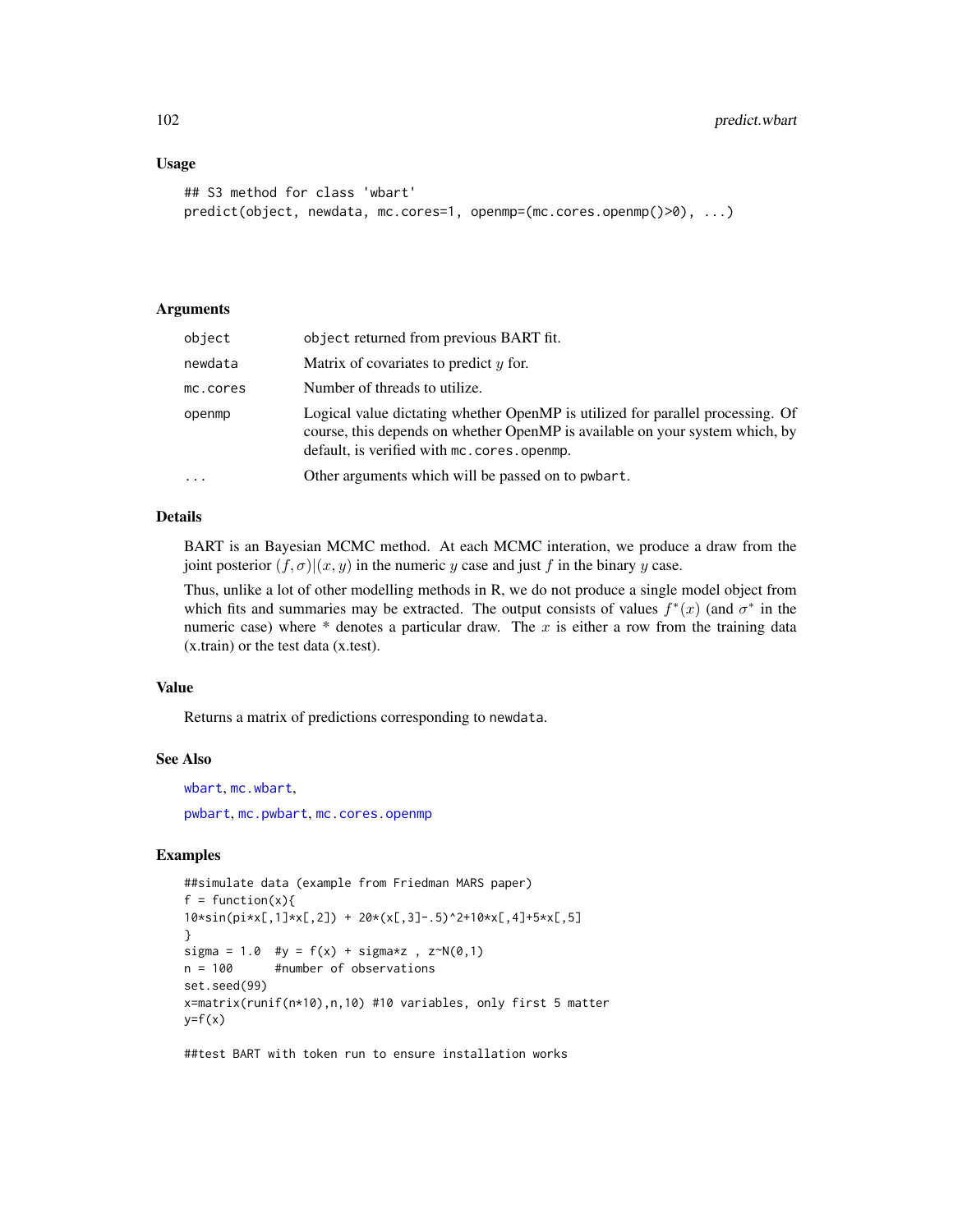#### pwbart 103

```
set.seed(99)
post = what(x, y, nskip=5, ndpost=5)x.test = matrix(runif(500*10),500,10)
## Not run:
##run BART
set.seed(99)
post = what(x, y)x.test = matrix(runif(500*10), 500, 10)pred = predict(post, x.test, mu=mean(y))
plot(apply(pred, 2, mean), f(x.test))
```

```
## End(Not run)
```
<span id="page-102-0"></span>pwbart *Predicting new observations with a previously fitted BART model*

# <span id="page-102-1"></span>Description

BART is a Bayesian "sum-of-trees" model. For a numeric response y, we have  $y = f(x) + \epsilon$ , where  $\epsilon \sim N(0, \sigma^2)$ .

 $f$  is the sum of many tree models. The goal is to have very flexible inference for the uknown function  $f$ .

In the spirit of "ensemble models", each tree is constrained by a prior to be a weak learner so that it contributes a small amount to the overall fit.

### Usage

```
pwbart( x.test, treedraws, mu=0, mc.cores=1L, transposed=FALSE,
       dodraws=TRUE,
       nice=19L ## mc.pwbart only
     )
mc.pwbart( x.test, treedraws, mu=0, mc.cores=2L, transposed=FALSE,
          dodraws=TRUE,
          nice=19L ## mc.pwbart only
         )
```
# Arguments

| x.test    | Matrix of covariates to predict $\gamma$ for. |
|-----------|-----------------------------------------------|
| treedraws | \$treedraws returned from wbart or pbart.     |
| mu        | Mean to add on to $y$ prediction.             |
| mc.cores  | Number of threads to utilize.                 |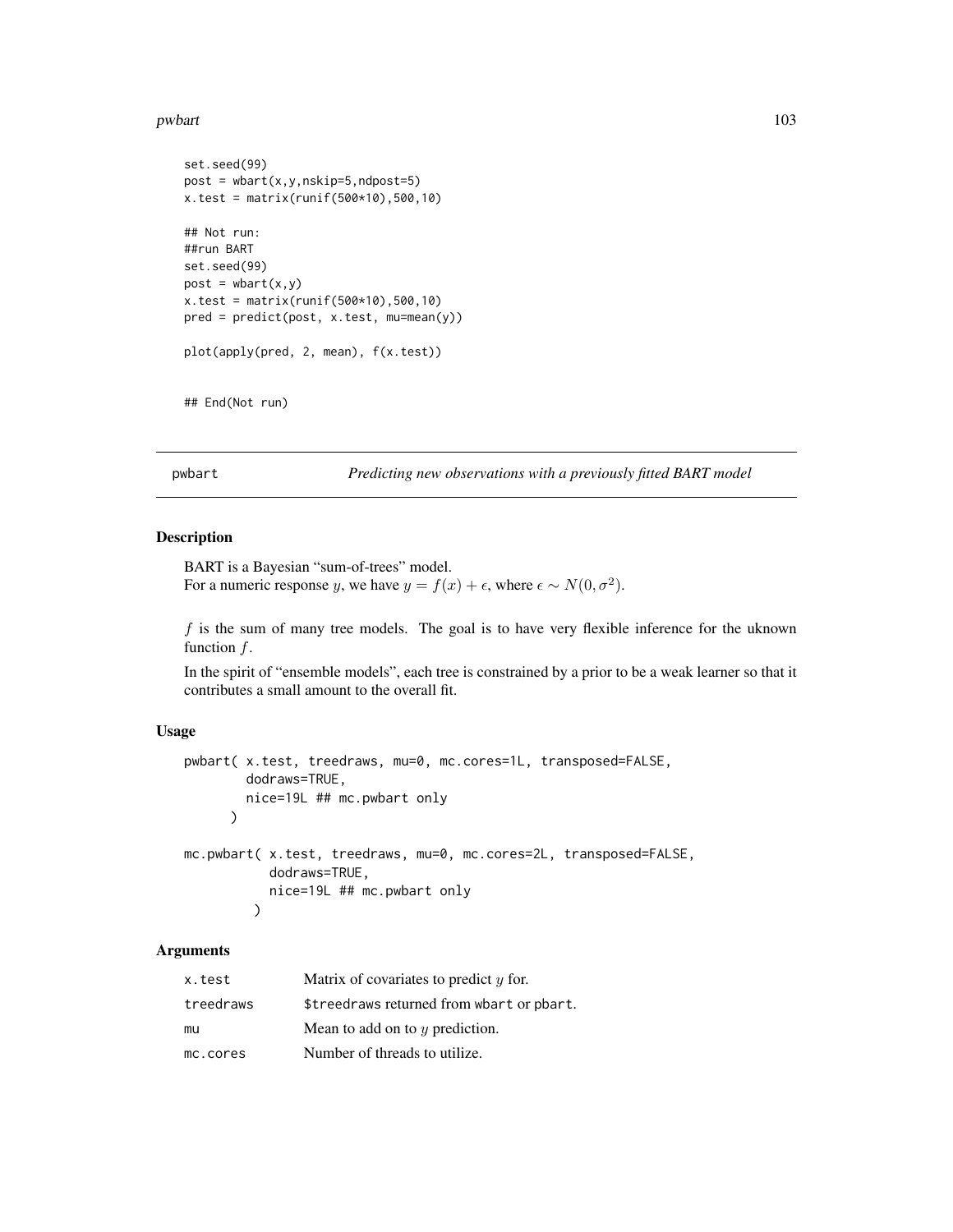| transposed | When running pwbart or mc. pwbart in parallel, it is more memory-efficient to<br>transpose x, test prior to calling the internal versions of these functions. |
|------------|---------------------------------------------------------------------------------------------------------------------------------------------------------------|
| dodraws    | Whether to return the draws themselves (the default), or whether to return the<br>mean of the draws as specified by dodraws=FALSE.                            |
| nice       | Set the job niceness. The default niceness is 19: niceness goes from 0 (highest)<br>to $19$ (lowest).                                                         |

# Details

BART is an Bayesian MCMC method. At each MCMC interation, we produce a draw from the joint posterior  $(f, \sigma)(x, y)$  in the numeric y case and just f in the binary y case.

Thus, unlike a lot of other modelling methods in R, we do not produce a single model object from which fits and summaries may be extracted. The output consists of values  $f^*(x)$  (and  $\sigma^*$  in the numeric case) where  $*$  denotes a particular draw. The x is either a row from the training data (x.train) or the test data (x.test).

## Value

Returns a matrix of predictions corresponding to x.test.

### See Also

[wbart](#page-131-0) [predict.wbart](#page-100-0)

```
##simulate data (example from Friedman MARS paper)
f = function(x)10*sin(pixL,1]*xL,2]) + 20*(xL,3]-.5)^2+10*xL,4]+5*xL,5]}
sigma = 1.0 #y = f(x) + sigma*z, z \sim N(0,1)n = 100 #number of observations
set.seed(99)
x=matrix(runif(n*10),n,10) #10 variables, only first 5 matter
y=f(x)##test BART with token run to ensure installation works
set.seed(99)
post = what(x, y, nskip=5, ndpost=5)x.test = matrix(runif(500*10), 500, 10)## Not run:
##run BART
set.seed(99)
post = what(x, y)x.test = matrix(runif(500*10), 500, 10)pred = pwbart(post$treedraws, x.test, mu=mean(y))
plot(apply(pred, 2, mean), f(x.test))
```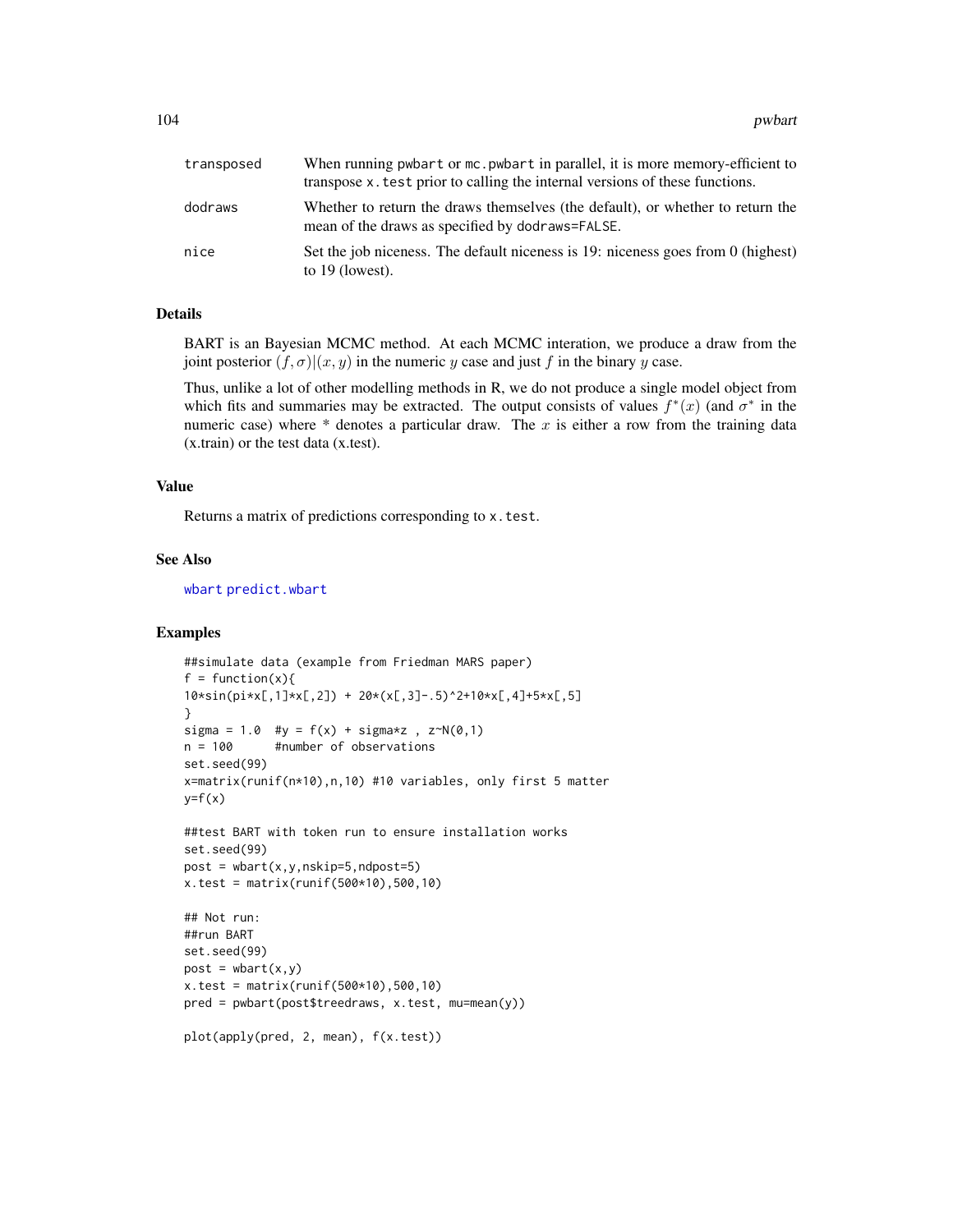## End(Not run)

<span id="page-104-0"></span>recur.bart *BART for recurrent events*

#### <span id="page-104-1"></span>**Description**

Here we have implemented a simple and direct approach to utilize BART in survival analysis that is very flexible, and is akin to discrete-time survival analysis. Following the capabilities of BART, we allow for maximum flexibility in modeling the dependence of survival times on covariates. In particular, we do not impose proportional hazards.

To elaborate, consider data in the usual form:  $(t_i, \delta_i, x_i)$  where  $t_i$  is the event time,  $\delta_i$  is an indicator distinguishing events ( $\delta = 1$ ) from right-censoring ( $\delta = 0$ ),  $x_i$  is a vector of covariates, and  $i =$ 1, ..., N indexes subjects.

We denote the K distinct event/censoring times by  $0 < t_{(1)} < ... < t_{(K)} < \infty$  thus taking  $t_{(j)}$ to be the  $j<sup>th</sup>$  order statistic among distinct observation times and, for convenience,  $t_{(0)} = 0$ . Now consider event indicators  $y_{ij}$  for each subject i at each distinct time  $t_{(i)}$  up to and including the subject's observation time  $t_i = t_{(n_i)}$  with  $n_i = \sum_j I[t_{(j)} \le t_i]$ . This means  $y_{ij} = 0$  if  $j < n_i$  and  $y_{in_i} = \delta_i.$ 

We then denote by  $p_{ij}$  the probability of an event at time  $t_{(i)}$  conditional on no previous event. We now write the model for  $y_{ij}$  as a nonparametric probit regression of  $y_{ij}$  on the time  $t_{(i)}$  and the covariates  $x_i$ , and then utilize BART for binary responses. Specifically,  $y_{ij} = \delta_i I[t_i = t_{(j)}], j =$ 1, ...,  $n_i$ ; we have  $p_{ij} = F(\mu_{ij})$ ,  $\mu_{ij} = \mu_0 + f(t_{(j)}, x_i)$  where F denotes the standard normal cdf (probit link). As in the binary response case,  $f$  is the sum of many tree models.

### Usage

```
recur.bart(x.train=matrix(0,0,0),
           y.train=NULL, times=NULL, delta=NULL,
           x.test=matrix(0,0,0), x.test.nogrid=FALSE,
           sparse=FALSE, theta=0, omega=1,
           a=0.5, b=1, augment=FALSE, rho=NULL,
           xinfo=matrix(0,0,0), usequants=FALSE,
           rm.const=TRUE, type='pbart',
           ntype=as.integer(
               factor(type, levels=c('wbart', 'pbart', 'lbart'))),
           k=2, power=2, base=0.95,
           offset=NULL, tau.num=c(NA, 3, 6)[ntype],
           ntree=50, numcut = 100L, ndpost=1000, nskip=250,
           keepevery=10,
```
printevery = 100L,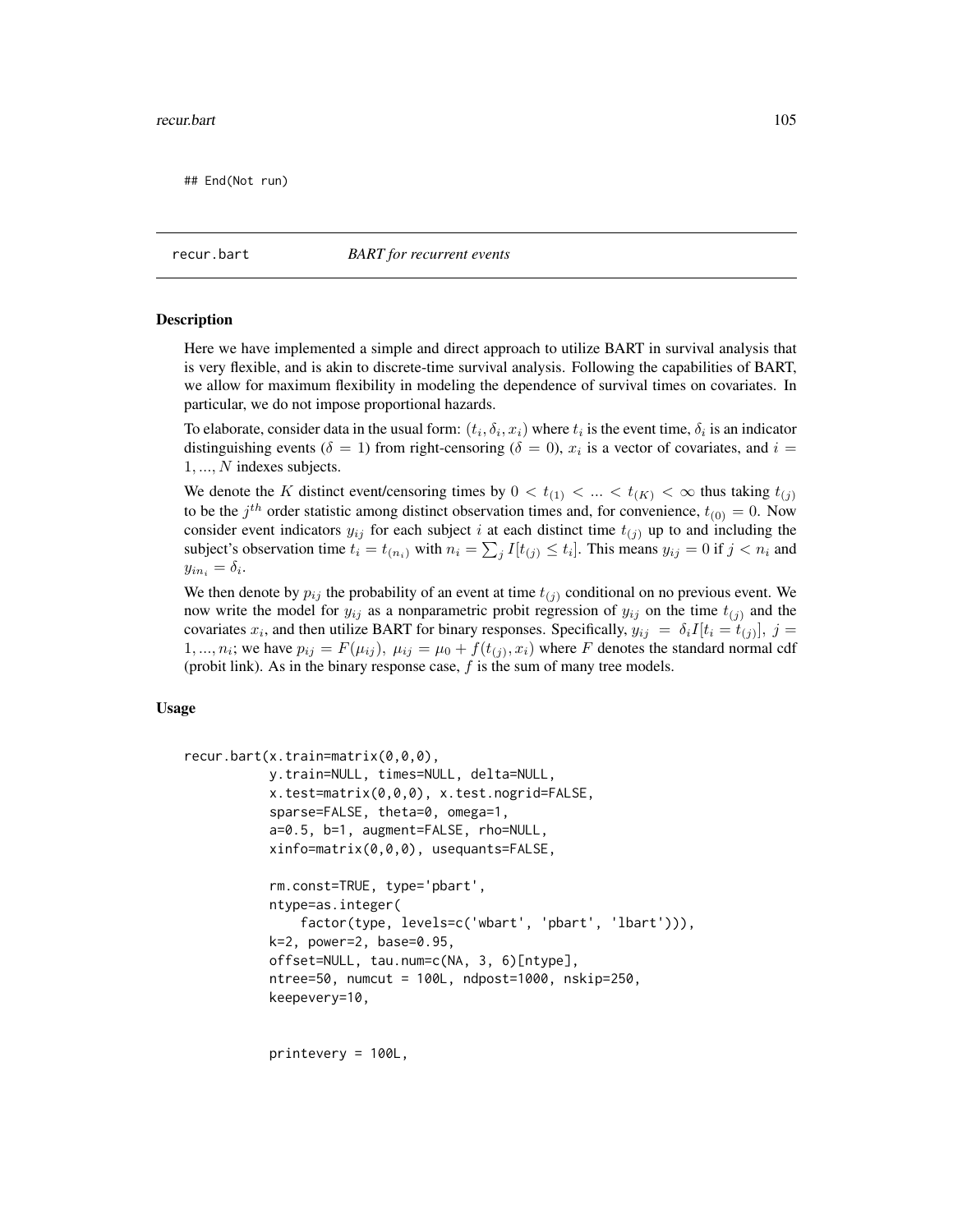```
keeptrainfits = TRUE,
           seed=99, ## mc.recur.bart only
          mc.cores=2, ## mc.recur.bart only
          nice=19L ## mc.recur.bart only
         \lambdamc.recur.bart(x.train=matrix(0,0,0),
              y.train=NULL, times=NULL, delta=NULL,
              x.test=matrix(0,0,0), x.test.nogrid=FALSE,
              sparse=FALSE, theta=0, omega=1,
              a=0.5, b=1, augment=FALSE, rho=NULL,
              xinfo=matrix(0,0,0), usequants=FALSE,
              rm.const=TRUE, type='pbart',
              ntype=as.integer(
                  factor(type, levels=c('wbart', 'pbart', 'lbart'))),
              k=2, power=2, base=0.95,
              offset=NULL, tau.num=c(NA, 3, 6)[ntype],
              ntree=50, numcut = 100L, ndpost=1000, nskip=250,
              keepevery=10,
              printevery = 100L,
              keeptrainfits = TRUE,
              seed=99, ## mc.recur.bart only
             mc.cores=2, ## mc.recur.bart only
              nice=19L ## mc.recur.bart only
            )
```

```
Arguments
```

| x.train | Explanatory variables for training (in sample) data.<br>Must be a matrix with (as usual) rows corresponding to observations and columns<br>to variables.<br>recur. bart will generate draws of $f(t, x)$ for each x which is a row of x.train<br>(note that the definition of x. train is dependent on whether y. train has been<br>specified; see below).                                                        |
|---------|-------------------------------------------------------------------------------------------------------------------------------------------------------------------------------------------------------------------------------------------------------------------------------------------------------------------------------------------------------------------------------------------------------------------|
| y.train | Binary response dependent variable for training (in sample) data.<br>If y. train is NULL, then y. train (x. train and x. test, if specified) are gen-<br>erated by a call to recur. pre. bart (which require that times and delta be<br>provided: see below); otherwise, y.train (x.train and x.test, if specified)<br>are utilized as given assuming that the data construction has already been per-<br>formed. |
| times   | The time of event or right-censoring.<br>If y. train is NULL, then times (and delta) must be provided.                                                                                                                                                                                                                                                                                                            |
| delta   | The event indicator: 1 is an event while 0 is censored.<br>If y. train is NULL, then delta (and times) must be provided.                                                                                                                                                                                                                                                                                          |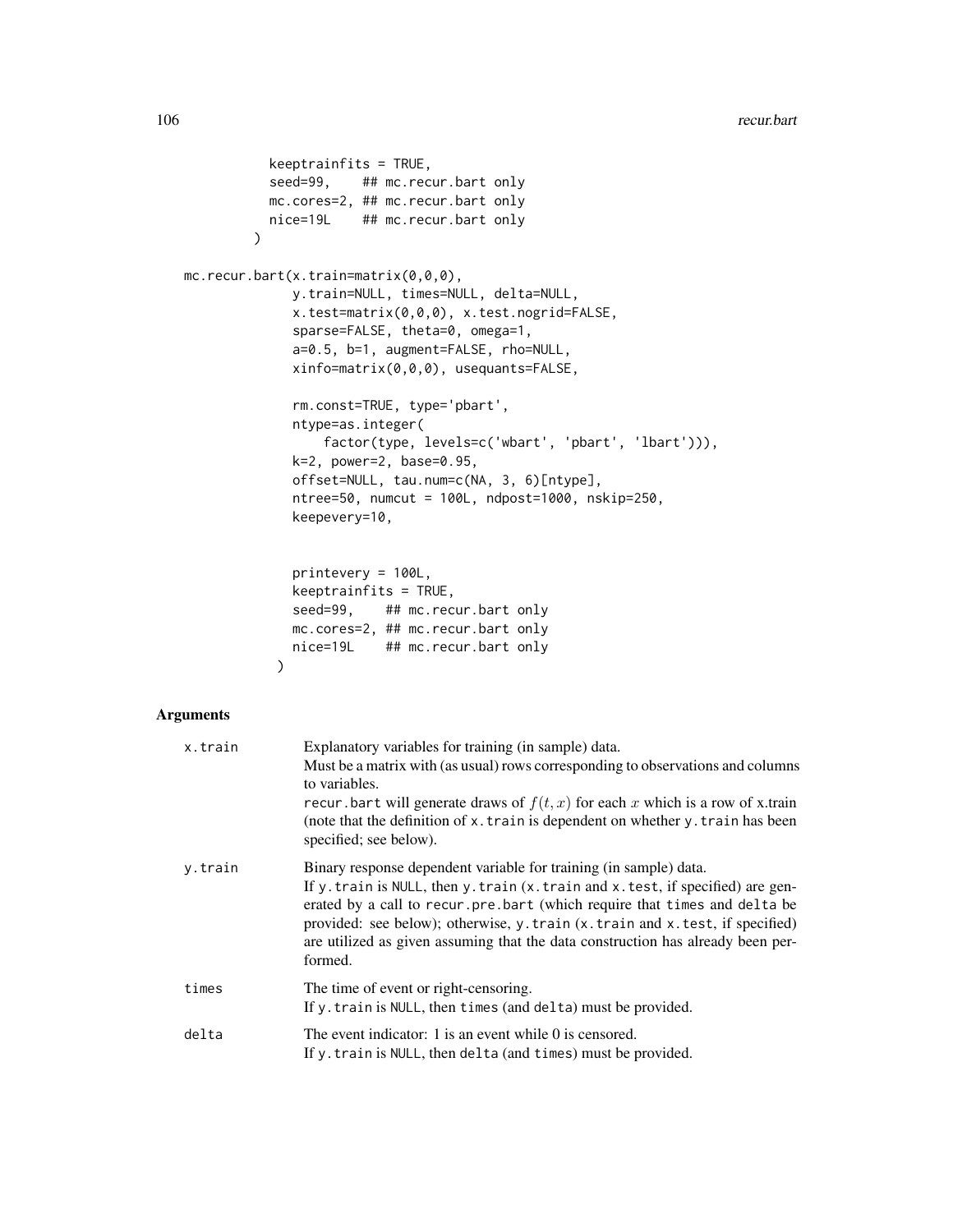#### recur.bart 107

| x.test        | Explanatory variables for test (out of sample) data.<br>Must be a matrix and have the same structure as x.train.<br>recur. bart will generate draws of $f(t, x)$ for each x which is a row of x test.                                                                                                                                                                                                                                                                                                                                                                     |
|---------------|---------------------------------------------------------------------------------------------------------------------------------------------------------------------------------------------------------------------------------------------------------------------------------------------------------------------------------------------------------------------------------------------------------------------------------------------------------------------------------------------------------------------------------------------------------------------------|
| x.test.nogrid | Occasionally, you do not need the entire time grid for x.test. If so, then for<br>performance reasons, you can set this argument to TRUE.                                                                                                                                                                                                                                                                                                                                                                                                                                 |
| sparse        | Whether to perform variable selection based on a sparse Dirichlet prior rather<br>than simply uniform; see Linero 2016.                                                                                                                                                                                                                                                                                                                                                                                                                                                   |
| theta         | Set <i>theta</i> parameter; zero means random.                                                                                                                                                                                                                                                                                                                                                                                                                                                                                                                            |
| omega         | Set omega parameter; zero means random.                                                                                                                                                                                                                                                                                                                                                                                                                                                                                                                                   |
| a             | Sparse parameter for $Beta(a, b)$ prior: 0.5 $\le a \le 1$ where lower values<br>inducing more sparsity.                                                                                                                                                                                                                                                                                                                                                                                                                                                                  |
| b             | Sparse parameter for $Beta(a, b)$ prior; typically, $b = 1$ .                                                                                                                                                                                                                                                                                                                                                                                                                                                                                                             |
| rho           | Sparse parameter: typically $rho = p$ where p is the number of covariates under<br>consideration.                                                                                                                                                                                                                                                                                                                                                                                                                                                                         |
| augment       | Whether data augmentation is to be performed in sparse variable selection.                                                                                                                                                                                                                                                                                                                                                                                                                                                                                                |
| xinfo         | You can provide the cutpoints to BART or let BART choose them for you. To<br>provide them, use the xinfo argument to specify a list (matrix) where the items<br>(rows) are the covariates and the contents of the items (columns) are the cut-<br>points.                                                                                                                                                                                                                                                                                                                 |
| usequants     | If usequants=FALSE, then the cutpoints in xinfo are generated uniformly; oth-<br>erwise, if TRUE, uniform quantiles are used for the cutpoints.                                                                                                                                                                                                                                                                                                                                                                                                                           |
| rm.const      | Whether or not to remove constant variables.                                                                                                                                                                                                                                                                                                                                                                                                                                                                                                                              |
| type          | Whether to employ Albert-Chib, 'pbart', or Holmes-Held, '1bart'.                                                                                                                                                                                                                                                                                                                                                                                                                                                                                                          |
| ntype         | The integer equivalent of type where 'wbart' is 1, 'pbart' is 2 and 'lbart'<br>is $3$ .                                                                                                                                                                                                                                                                                                                                                                                                                                                                                   |
| k             | k is the number of prior standard deviations $f(t, x)$ is away from $+1$ -3. The<br>bigger k is, the more conservative the fitting will be.                                                                                                                                                                                                                                                                                                                                                                                                                               |
| power         | Power parameter for tree prior.                                                                                                                                                                                                                                                                                                                                                                                                                                                                                                                                           |
| base          | Base parameter for tree prior.                                                                                                                                                                                                                                                                                                                                                                                                                                                                                                                                            |
| offset        | With binary BART, the centering is $P(Y = 1 x) = F(f(x) + of fset)$ where<br>offset defaults to F^{-1}(mean(y.train)). You can use the offset parame-<br>ter to over-ride these defaults.                                                                                                                                                                                                                                                                                                                                                                                 |
| tau.num       | The numerator in the tau definition, i.e., tau=tau.num/(k*sqrt(ntree)).                                                                                                                                                                                                                                                                                                                                                                                                                                                                                                   |
| ntree         | The number of trees in the sum.                                                                                                                                                                                                                                                                                                                                                                                                                                                                                                                                           |
| numcut        | The number of possible values of c (see usequants). If a single number if given,<br>this is used for all variables. Otherwise a vector with length equal to $ncol(x.train)$<br>is required, where the $i^{th}$ element gives the number of c used for the $i^{th}$ variable<br>in x.train. If usequants is false, numcut equally spaced cutoffs are used covering<br>the range of values in the corresponding column of x.train. If usequants is true,<br>then min(numcut, the number of unique values in the corresponding columns of<br>x.train - 1) c values are used. |
| ndpost        | The number of posterior draws returned.                                                                                                                                                                                                                                                                                                                                                                                                                                                                                                                                   |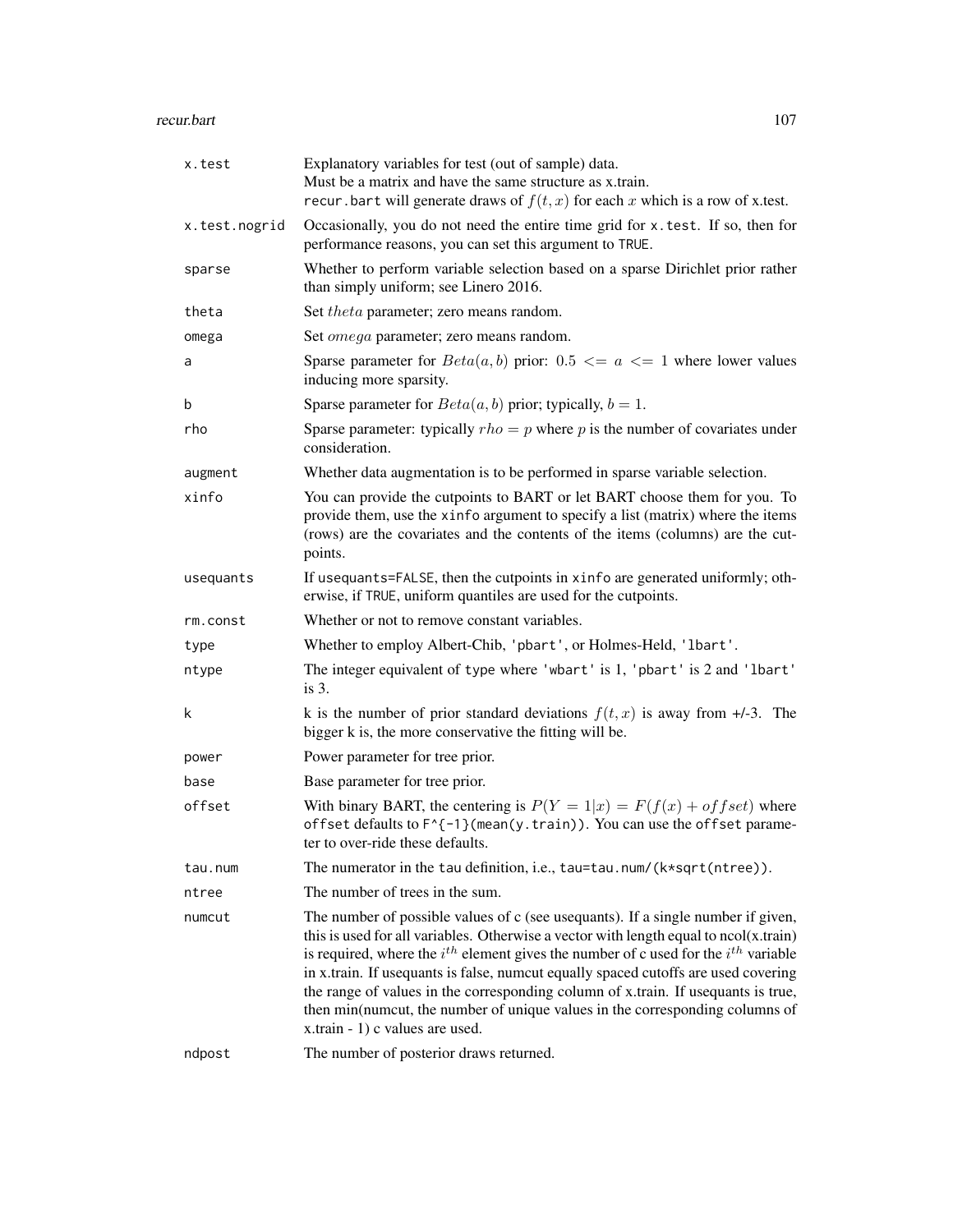| nskip         | Number of MCMC iterations to be treated as burn in.                                                                         |
|---------------|-----------------------------------------------------------------------------------------------------------------------------|
| keepevery     | Every keepevery draw is kept to be returned to the user.                                                                    |
| printevery    | As the MCMC runs, a message is printed every printevery draws.                                                              |
| keeptrainfits | Whether to keep yhat. train or not.                                                                                         |
| seed          | mc. recur. bart only: seed required for reproducible MCMC.                                                                  |
| mc.cores      | mc. recur. bart only: number of cores to employ in parallel.                                                                |
| nice          | mc. recur. bart only: set the job niceness. The default niceness is 19: niceness<br>goes from $0$ (highest) to 19 (lowest). |

### Value

recur.bart returns an object of type recurbart which is essentially a list. Besides the items listed below, the list has a binaryOffset component giving the value used, a times component giving the unique times, K which is the number of unique times, tx.train and tx.test, if any.

| A matrix with ndpost rows and $now(x, train)$ columns. Each row corresponds<br>to a draw $f^*$ from the posterior of f and each column corresponds to a row of<br>x.train. The $(i, j)$ value is $f^*(t, x)$ for the $i^{th}$ kept draw of f and the $j^{th}$ row of<br>x.train.<br>Burn-in is dropped. |
|---------------------------------------------------------------------------------------------------------------------------------------------------------------------------------------------------------------------------------------------------------------------------------------------------------|
| The hazard function, $h(t x)$ , where x's are the rows of the training data.                                                                                                                                                                                                                            |
| The cumulative hazard function, $h(t x)$ , where x's are the rows of the training<br>data.                                                                                                                                                                                                              |
| Same as yhat train but now the x's are the rows of the test data.                                                                                                                                                                                                                                       |
| The hazard function, $h(t x)$ , where x's are the rows of the test data.                                                                                                                                                                                                                                |
| The cumulative hazard function, $h(t x)$ , where x's are the rows of the test data.                                                                                                                                                                                                                     |
| a matrix with ndpost rows and nrow(x.train) columns. Each row is for a draw.<br>For each variable (corresponding to the columns), the total count of the number<br>of times that variable is used in a tree decision rule (over all trees) is given.                                                    |
|                                                                                                                                                                                                                                                                                                         |

Note that yhat.train and yhat.test are  $f(t, x)$  + binaryOffset. If you want draws of the probability  $P(Y = 1|t, x)$  you need to apply the normal cdf (pnorm) to these values.

## See Also

[recur.pre.bart](#page-109-0), [predict.recurbart](#page-95-0), [recur.pwbart](#page-67-0), [mc.recur.pwbart](#page-67-0)

```
## load 20 percent random sample
data(xdm20.train)
data(xdm20.test)
data(ydm20.train)
##test BART with token run to ensure installation works
```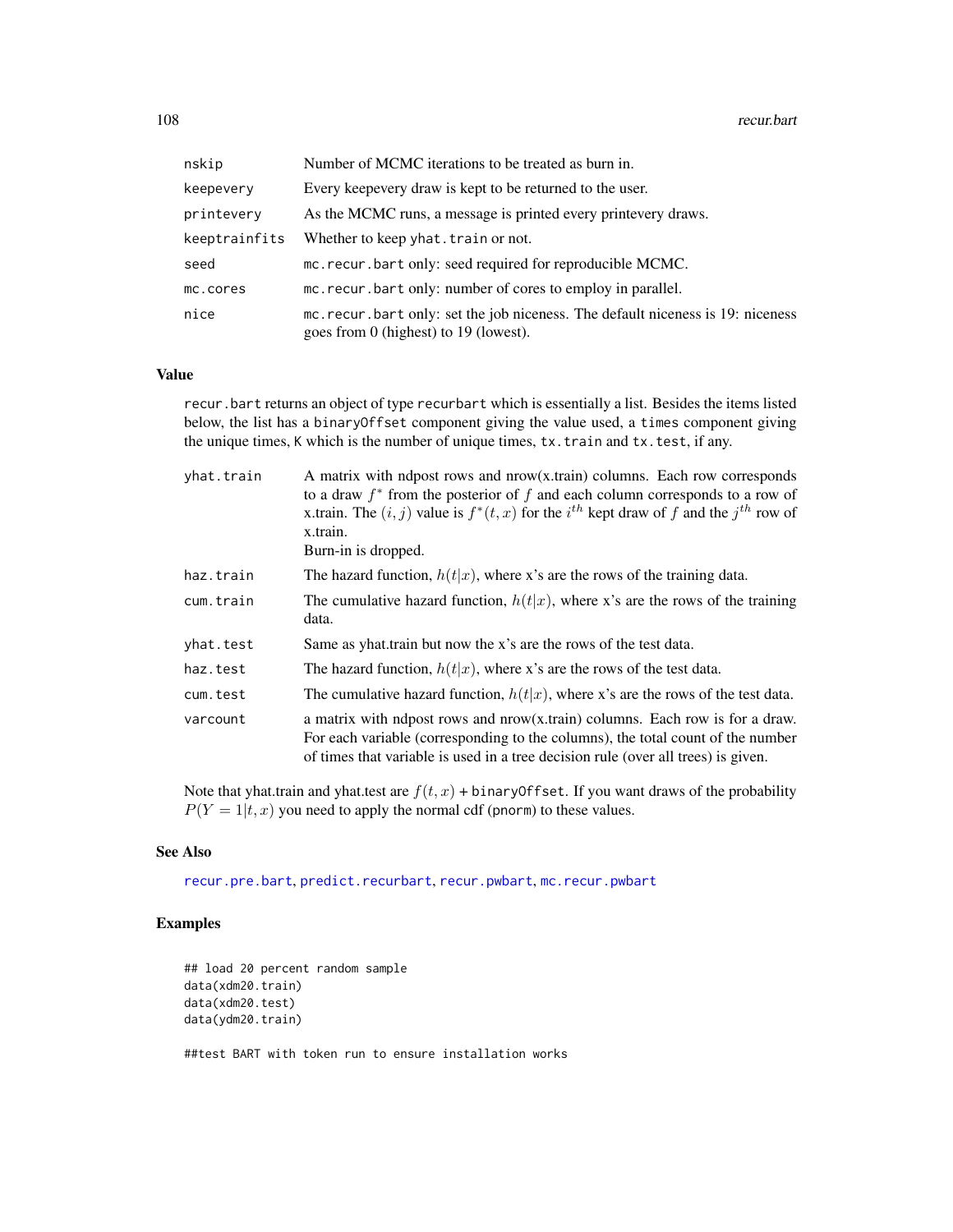#### recur.bart 109

```
## with current technology even a token run will violate CRAN policy
## set.seed(99)
## post <- recur.bart(x.train=xdm20.train, y.train=ydm20.train,
## nskip=1, ndpost=1, keepevery=1)
## Not run:
## set.seed(99)
## post <- recur.bart(x.train=xdm20.train, y.train=ydm20.train,
## keeptrainfits=TRUE)
## larger data sets can take some time so, if parallel processing
## is available, submit this statement instead
post <- mc.recur.bart(x.train=xdm20.train, y.train=ydm20.train,
                     keeptrainfits=TRUE, mc.cores=8, seed=99)
require(rpart)
require(rpart.plot)
post$yhat.train.mean <- apply(post$yhat.train, 2, mean)
dss <- rpart(post$yhat.train.mean~xdm20.train)
rpart.plot(dss)
## for the 20 percent sample, notice that the top splits
## involve cci_pvd and n
## for the full data set, notice that all splits
## involve ca, cci_pud, cci_pvd, ins270 and n
## (except one at the bottom involving a small group)
## compare patients treated with insulin (ins270=1) vs
## not treated with insulin (ins270=0)
N <- 50 ## 50 training patients and 50 validation patients
K <- post$K ## 798 unique time points
NK <- 50*K
## only testing set, i.e., remove training set
xdm20.test. <- xdm20.test[NK+1:NK, post$rm.const]
xdm20.test. <- rbind(xdm20.test., xdm20.test.)
xdm20.test.[ , 'ins270'] <- rep(0:1, each=NK)
## multiple threads will be utilized if available
pred <- predict(post, xdm20.test., mc.cores=8)
## create Friedman's partial dependence function for the
## relative intensity for ins270 by time
M <- nrow(pred$haz.test) ## number of MCMC samples
RI \leftarrow matrix(0, M, K)for(j in 1:K) {
    h \leftarrow seq(j, NK, by=K)RI[ , j] <- apply(pred$haz.test[ , h+NK]/
                     pred$haz.test[ , h], 1, mean)
}
```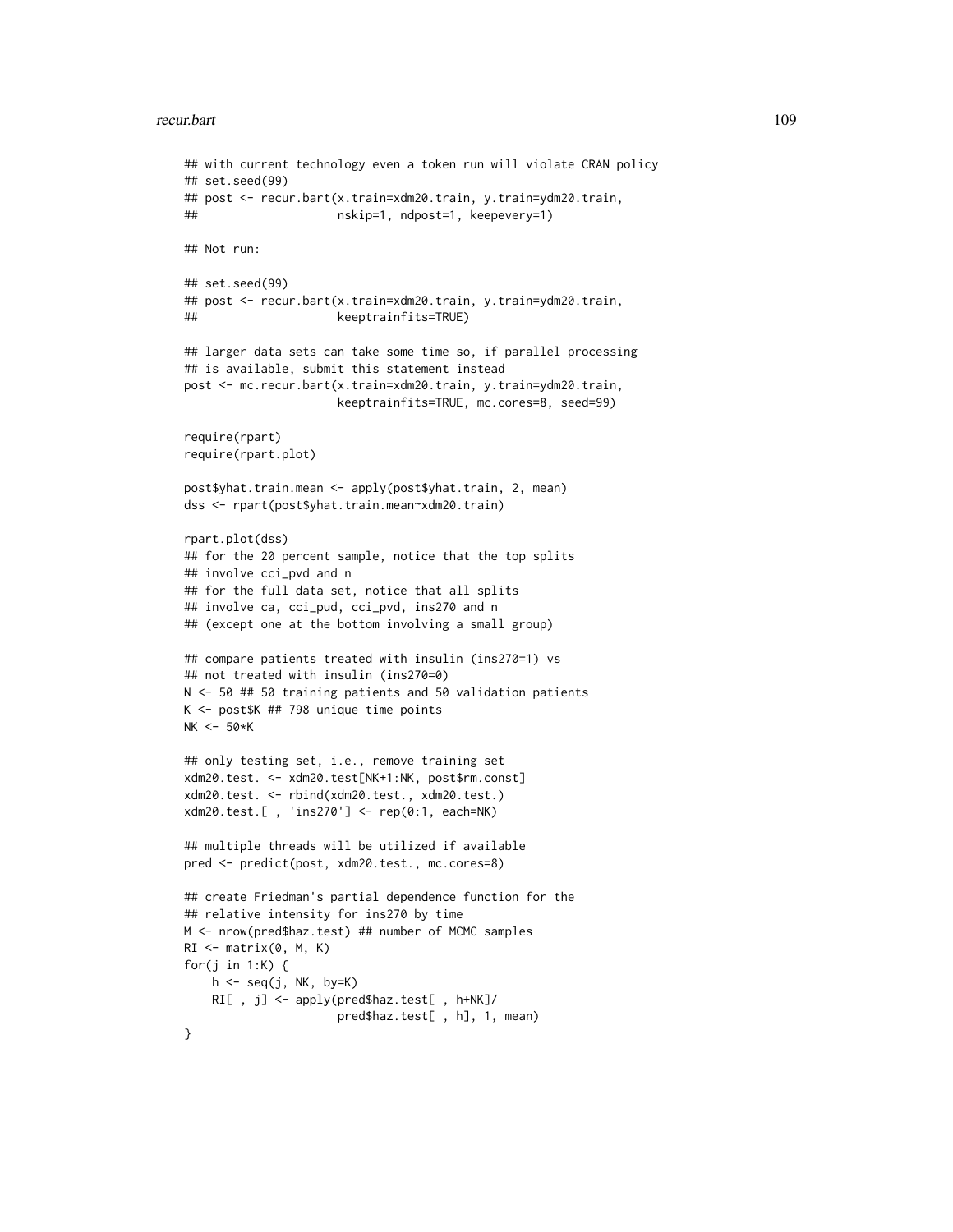```
RI.lo <- apply(RI, 2, quantile, probs=0.025)
RI.mu <- apply(RI, 2, mean)
RI.hi <- apply(RI, 2, quantile, probs=0.975)
plot(post$times, RI.hi, type='l', lty=2, log='y',
     ylim=c(min(RI.lo, 1/RI.hi), max(1/RI.lo, RI.hi)),
     xlab='t', ylab='RI(t, x)',sub='insulin(ins270=1) vs. no insulin(ins270=0)',
     main='Relative intensity of hospital admissions for diabetics')
lines(post$times, RI.mu)
lines(post$times, RI.lo, lty=2)
lines(post$times, rep(1, K), col='darkgray')
## RI for insulin therapy seems fairly constant with time
mean(RI.mu)
## End(Not run)
```
recur.pre.bart *Data construction for recurrent events with BART*

#### Description

Recurrent event data contained in  $(t_1, \delta_1, ..., t_k, \delta_k, x)$  must be translated to data suitable for the BART model; see recur.bart for more details.

#### Usage

```
recur.pre.bart( times, delta, x.train=NULL, tstop=NULL, last.value=TRUE )
```
#### Arguments

| times      | Matrix of time to event or right-censoring.                                                                                                                                                                                               |
|------------|-------------------------------------------------------------------------------------------------------------------------------------------------------------------------------------------------------------------------------------------|
| delta      | Matrix of event indicators: 1 is an event while 0 is censored.                                                                                                                                                                            |
| x.train    | Explanatory variables for training (in sample) data.<br>If provided, must be a matrix with (as usual) rows corresponding to observations<br>and columns to variables.                                                                     |
| tstop      | For non-instantaneous events, this the matrix of event stop times, <i>i.e.</i> , between<br>times[i, j] and tstop[i, j] subject i is not in the risk set for a recurrent event.<br>N.B. This is NOT for counting process notation.        |
| last.value | If last value=TRUE, then the sojourn time, v, and the number of previous<br>events, N, are carried forward assuming that no new events occur beyond cen-<br>soring. If last value=FALSE, then these variables are coded NA for easy iden- |

tification allowing replacement with the desired values.

<span id="page-109-0"></span>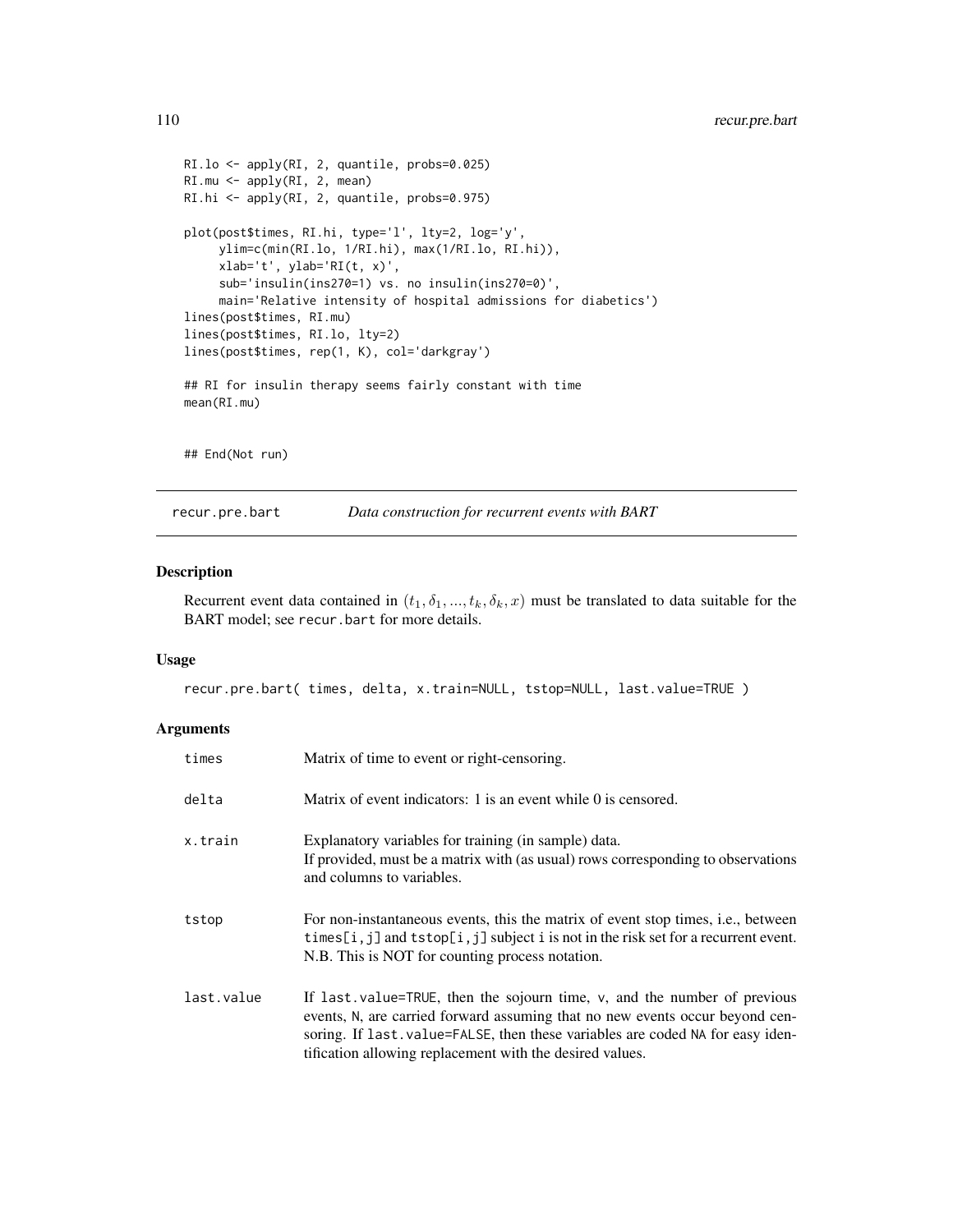# <span id="page-110-0"></span>recur.pre.bart 111

### Value

recur.pre.bart returns a list. Besides the items listed below, the list has a times component giving the unique times and K which is the number of unique times.

| v.train  | A vector of binary responses.                                                        |
|----------|--------------------------------------------------------------------------------------|
| tx.train | A matrix with the rows of the training data.                                         |
| tx.test  | Generated from x. train (see discussion above included in the argument last. value). |

# See Also

[recur.bart](#page-104-0)

```
data(bladder)
subset <- -which(bladder1$stop==0)
bladder0 <- bladder1[subset, ]
id <- unique(sort(bladder0$id))
N < - length(id)
L <- max(bladder0$enum)
times <- matrix(0, nrow=N, ncol=L)
dimnames(times)[[1]] <- paste0(id)
delta <- matrix(0, nrow=N, ncol=L)
dimnames(delta)[[1]] <- paste0(id)
x.train <- matrix(NA, nrow=N, ncol=3+2*L) ## add time-dependent cols too
dimnames(x.train)[[1]] <- paste0(id)
dimnames(x.train)[[2]] <- c('Pl', 'B6', 'Th', rep(c('number', 'size'), L))
for(i in 1:N) {
   h \leftarrow \text{id}[i]for(j in 1:L) {
        k <- which(bladder0$id==h & bladder0$enum==j)
        if(length(k)==1) {
            times[i, j] <- bladder0$stop[k]
            delta[i, j] <- (bladder0$status[k]==1)*1
            if(j==1) {
                x.train[i, 1] <- as.numeric(bladder0$treatment[k])==1
                x.train[i, 2] <- as.numeric(bladder0$treatment[k])==2
                x.train[i, 3] <- as.numeric(bladder0$treatment[k])==3
                x.train[i, 4] <- bladder0$number[k]
                x.train[i, 5] <- bladder0$size[k]
            }
            else if(delta[i, j]==1) {
                if(bladder0$rtumor[k]!='.')
```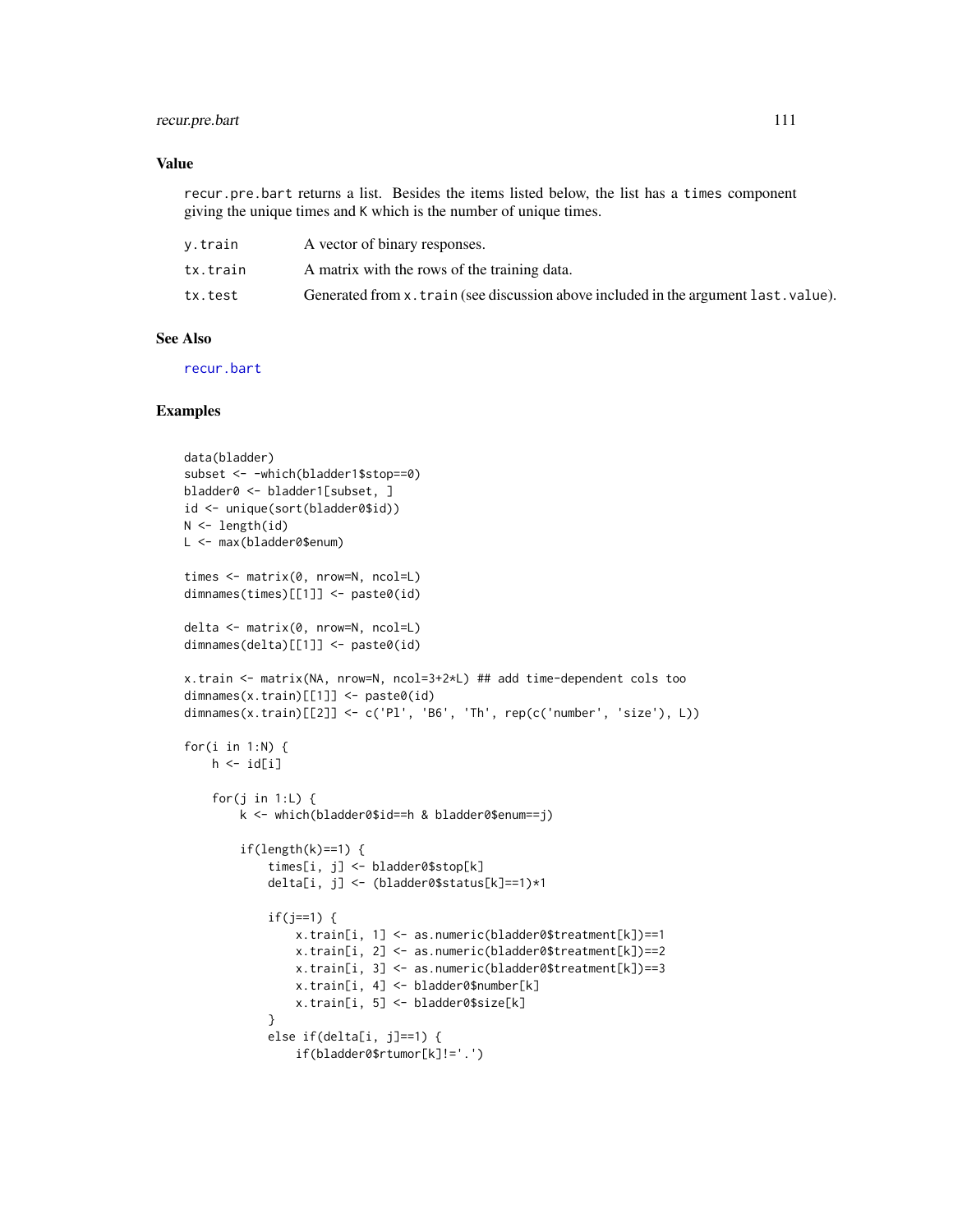```
x.train[i, 2*j+2] <- as.numeric(bladder0$rtumor[k])
                if(bladder0$rsize[k]!='.')
                    x.train[i, 2*j+3] <- as.numeric(bladder0$rsize[k])
            }
       }
   }
}
pre <- recur.pre.bart(times=times, delta=delta, x.train=x.train)
J <- nrow(pre$tx.train)
for(j in 1:J) {
    if(pre$tx.train[j, 3]>0) {
        pre$tx.train[j, 7] <- pre$tx.train[j, 7+pre$tx.train[j, 3]*2]
        pre$tx.train[j, 8] <- pre$tx.train[j, 8+pre$tx.train[j, 3]*2]
    }
}
pre$tx.train <- pre$tx.train[ , 1:8]
K < - pre$KNK < - N*Kfor(j in 1:NK) \{if(pre$tx.test[j, 3]>0) {
        pre$tx.test[j, 7] <- pre$tx.test[j, 7+pre$tx.test[j, 3]*2]
        pre$tx.test[j, 8] <- pre$tx.test[j, 8+pre$tx.test[j, 3]*2]
    }
}
pre$tx.test <- pre$tx.test[ , 1:8]
## in bladder1 both number and size are recorded as integers
## from 1 to 8 however they are often missing for recurrences
## at baseline there are no missing and 1 is the mode of both
pre$tx.train[which(is.na(pre$tx.train[ , 7])), 7] <- 1
pre$tx.train[which(is.na(pre$tx.train[ , 8])), 8] <- 1
pre$tx.test[which(is.na(pre$tx.test[ , 7])), 7] <- 1
pre$tx.test[which(is.na(pre$tx.test[ , 8])), 8] <- 1
## it is a good idea to explore more sophisticated methods
## such as imputing the missing data with Sequential BART
## Xu, Daniels and Winterstein. Sequential BART for imputation of missing
## covariates. Biostatistics 2016 doi: 10.1093/biostatistics/kxw009
## http://biostatistics.oxfordjournals.org/content/early/2016/03/15/biostatistics.kxw009/suppl/DC1
## https://cran.r-project.org/package=sbart
## library(sbart)
## set.seed(21)
## train <- seqBART(xx=pre$tx.train, yy=NULL, datatype=rep(0, 6),
## type=0, numskip=20, burn=1000)
## coarsen the imputed data same way as observed example data
## train$imputed5[which(train$imputed5[ , 7]<1), 7] <- 1
## train$imputed5[which(train$imputed5[ , 7]>8), 7] <- 8
## train$imputed5[ , 7] <- round(train$imputed5[ , 7])
## train$imputed5[which(train$imputed5[ , 8]<1), 8] <- 1
```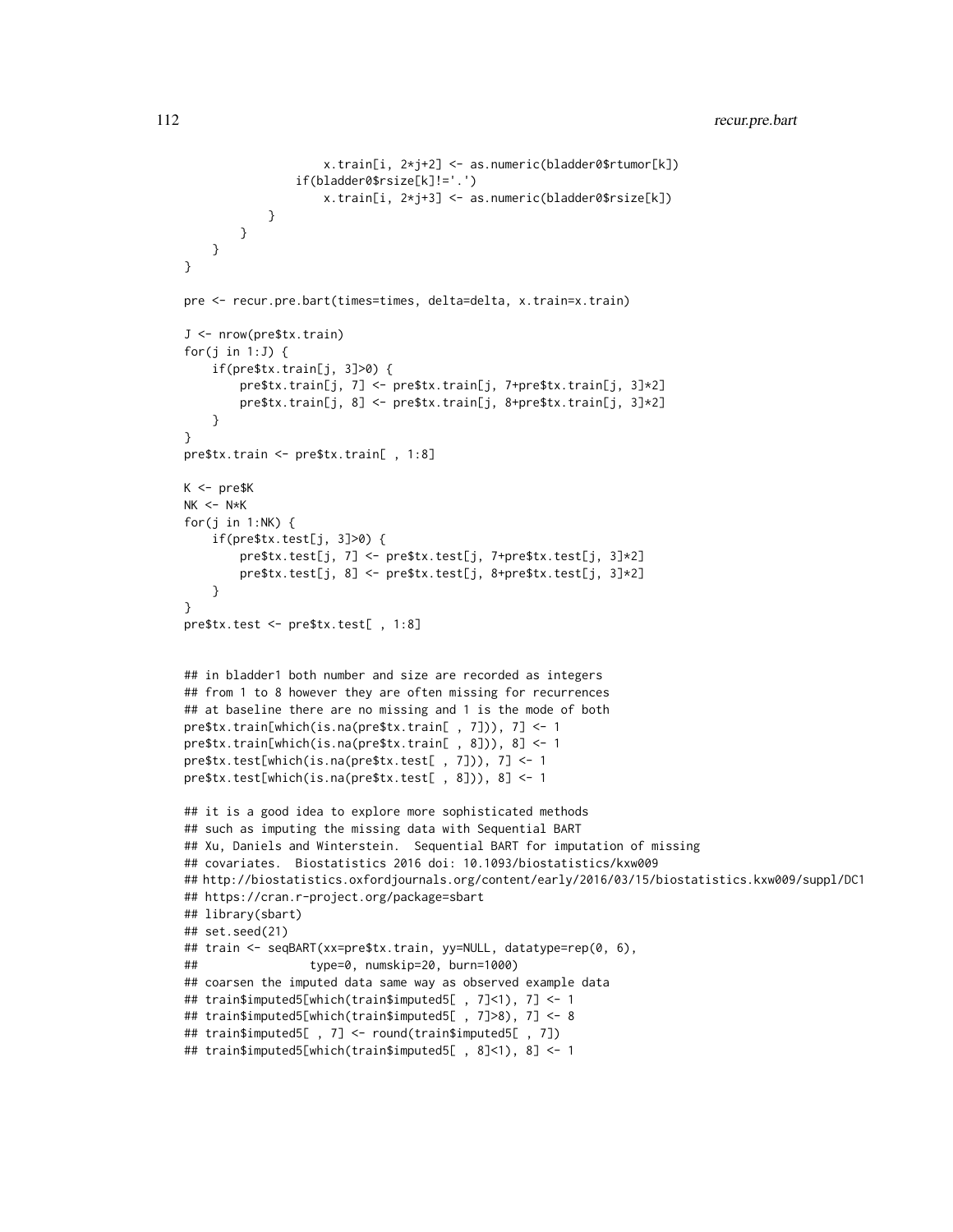```
## train$imputed5[which(train$imputed5[ , 8]>8), 8] <- 8
## train$imputed5[ , 8] <- round(train$imputed5[ , 8])
## for Friedman's partial dependence, we need to estimate the whole cohort
## at each treatment assignment (and, average over those)
pre$tx.test <- rbind(pre$tx.test, pre$tx.test, pre$tx.test)
pre$tx.test[, 4] <- c(rep(1, NK), rep(0, 2*NK)) ## Pl
pre$tx.test[, 5] <- c(rep(0, NK), rep(1, NK), rep(0, NK))## B6
pre$tx.test[, 6] <- c(rep(0, 2*NK), rep(1, NK)) ## Th
## Not run:
## set.seed(99)
## post <- recur.bart(y.train=pre$y.train, x.train=pre$tx.train, x.test=pre$tx.test)
## depending on your performance, you may want to run in parallel if available
post <- mc.recur.bart(y.train=pre$y.train, x.train=pre$tx.train,
                     x.test=pre$tx.test, mc.cores=8, seed=99)
M <- nrow(post$yhat.test)
RI.B6.Pl <- matrix(0, nrow=M, ncol=K)
RI.Th.Pl <- matrix(0, nrow=M, ncol=K)
RI.Th.B6 <- matrix(0, nrow=M, ncol=K)
for(j in 1:K) {
    h \leq -seq(j, NK, K)RI.B6.Pl[ , j] <- apply(post$prob.test[ , h+NK]/
                            post$prob.test[ , h], 1, mean)
    RI.Th.Pl[ , j] <- apply(post$prob.test[ , h+2*NK]/
                            post$prob.test[ , h], 1, mean)
    RI.Th.B6[ , j] <- apply(post$prob.test[ , h+2*NK]/
                            post$prob.test[ , h+NK], 1, mean)
}
RI.B6.Pl.mu <- apply(RI.B6.Pl, 2, mean)
RI.B6.Pl.025 <- apply(RI.B6.Pl, 2, quantile, probs=0.025)
RI.B6.Pl.975 <- apply(RI.B6.Pl, 2, quantile, probs=0.975)
RI.Th.Pl.mu <- apply(RI.Th.Pl, 2, mean)
RI.Th.Pl.025 <- apply(RI.Th.Pl, 2, quantile, probs=0.025)
RI.Th.Pl.975 <- apply(RI.Th.Pl, 2, quantile, probs=0.975)
RI.Th.B6.mu <- apply(RI.Th.B6, 2, mean)
RI.Th.B6.025 <- apply(RI.Th.B6, 2, quantile, probs=0.025)
RI.Th.B6.975 <- apply(RI.Th.B6, 2, quantile, probs=0.975)
plot(post$times, RI.Th.Pl.mu, col='blue',
     log='y', main='Bladder cancer ex: Thiotepa vs. Placebo',
     type='l', ylim=c(0.1, 10), ylab='RI(t)', xlab='t (months)')
lines(post$times, RI.Th.Pl.025, col='red')
lines(post$times, RI.Th.Pl.975, col='red')
abline(h=1)
plot(post$times, RI.B6.Pl.mu, col='blue',
     log='y', main='Bladder cancer ex: Vitamin B6 vs. Placebo',
```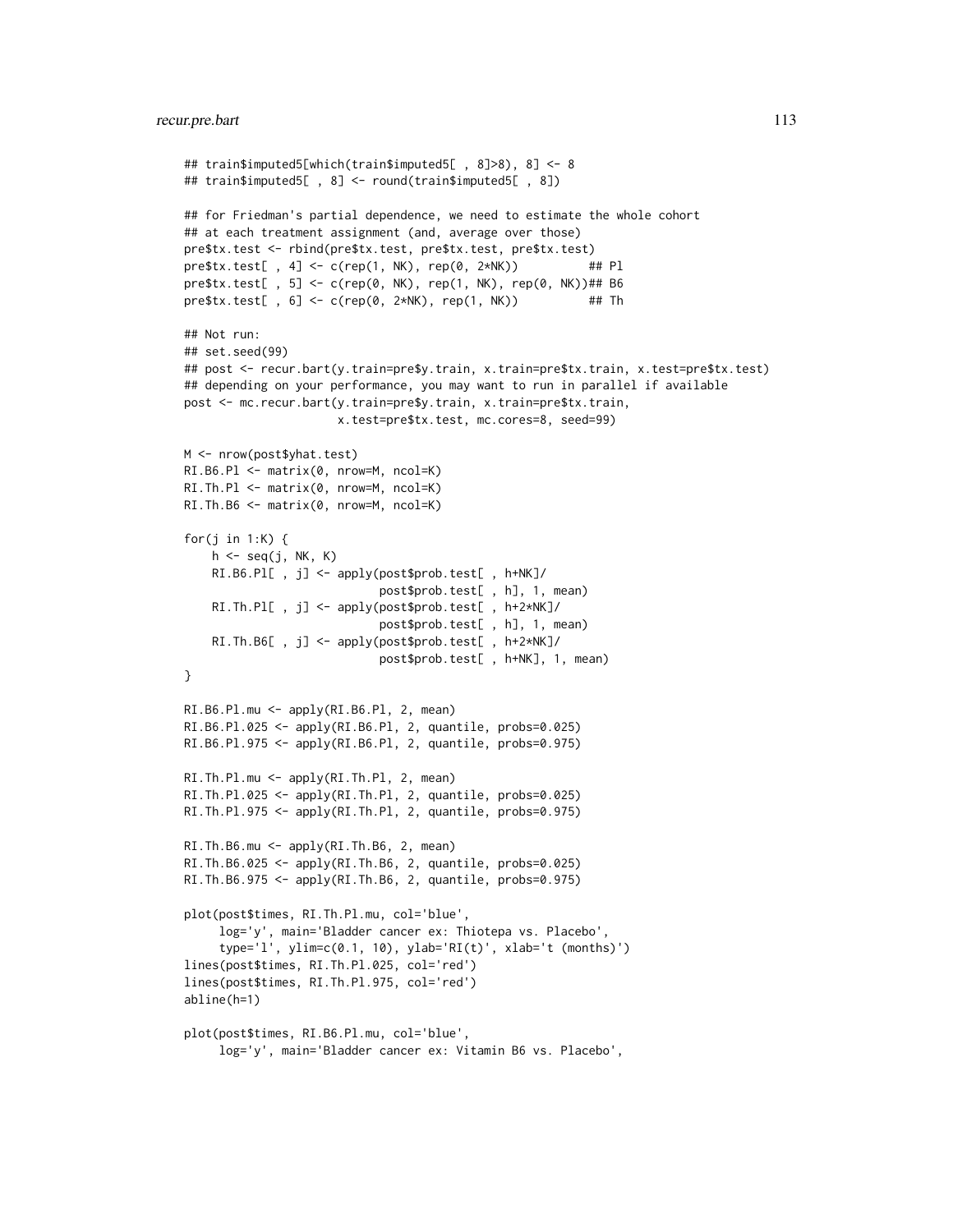#### <span id="page-113-1"></span>114 rs.pbart **114** rs.pbart **114** rs.pbart **114** rs.pbart **114** rs.pbart **114** rs.pbart **114** rs.pbart **114** rs.pbart **114** rs.pbart **114** *rs.pbart* **114** *rs.pbart* **114** *rs.pbart* **114** *rs.pbart* **114** *rs.pbart* **114**

```
type='l', ylim=c(0.1, 10), ylab='RI(t)', xlab='t (months)')
lines(post$times, RI.B6.Pl.025, col='red')
lines(post$times, RI.B6.Pl.975, col='red')
abline(h=1)
plot(post$times, RI.Th.B6.mu, col='blue',
     log='y', main='Bladder cancer ex: Thiotepa vs. Vitamin B6',
     type='l', ylim=c(0.1, 10), ylab='RI(t)', xlab='t (months)')
lines(post$times, RI.Th.B6.025, col='red')
lines(post$times, RI.Th.B6.975, col='red')
abline(h=1)
```
## End(Not run)

<span id="page-113-0"></span>rs.pbart *BART for dichotomous outcomes with parallel computation and stratified random sampling*

# Description

BART is a Bayesian "sum-of-trees" model.

For numeric response y, we have  $y = f(x) + \epsilon$ , where  $\epsilon \sim N(0, \sigma^2)$ . For a binary response y,  $P(Y = 1|x) = F(f(x))$ , where F denotes the standard normal cdf (probit link).

In both cases,  $f$  is the sum of many tree models. The goal is to have very flexible inference for the uknown function  $f$ .

In the spirit of "ensemble models", each tree is constrained by a prior to be a weak learner so that it contributes a small amount to the overall fit.

#### Usage

```
rs.pbart(
   x.train, y.train, x.test=matrix(0.0,0,0),
   C=floor(length(y.train)/2000),
   k=2.0, power=2.0, base=.95,
   binaryOffset=0,
   ntree=50L, numcut=100L,
   ndpost=1000L, nskip=100L,
   keepevery=1L, printevery=100,
   keeptrainfits=FALSE, transposed=FALSE,
  mc.core = 2L, nice = 19L,
   seed = 99L)
```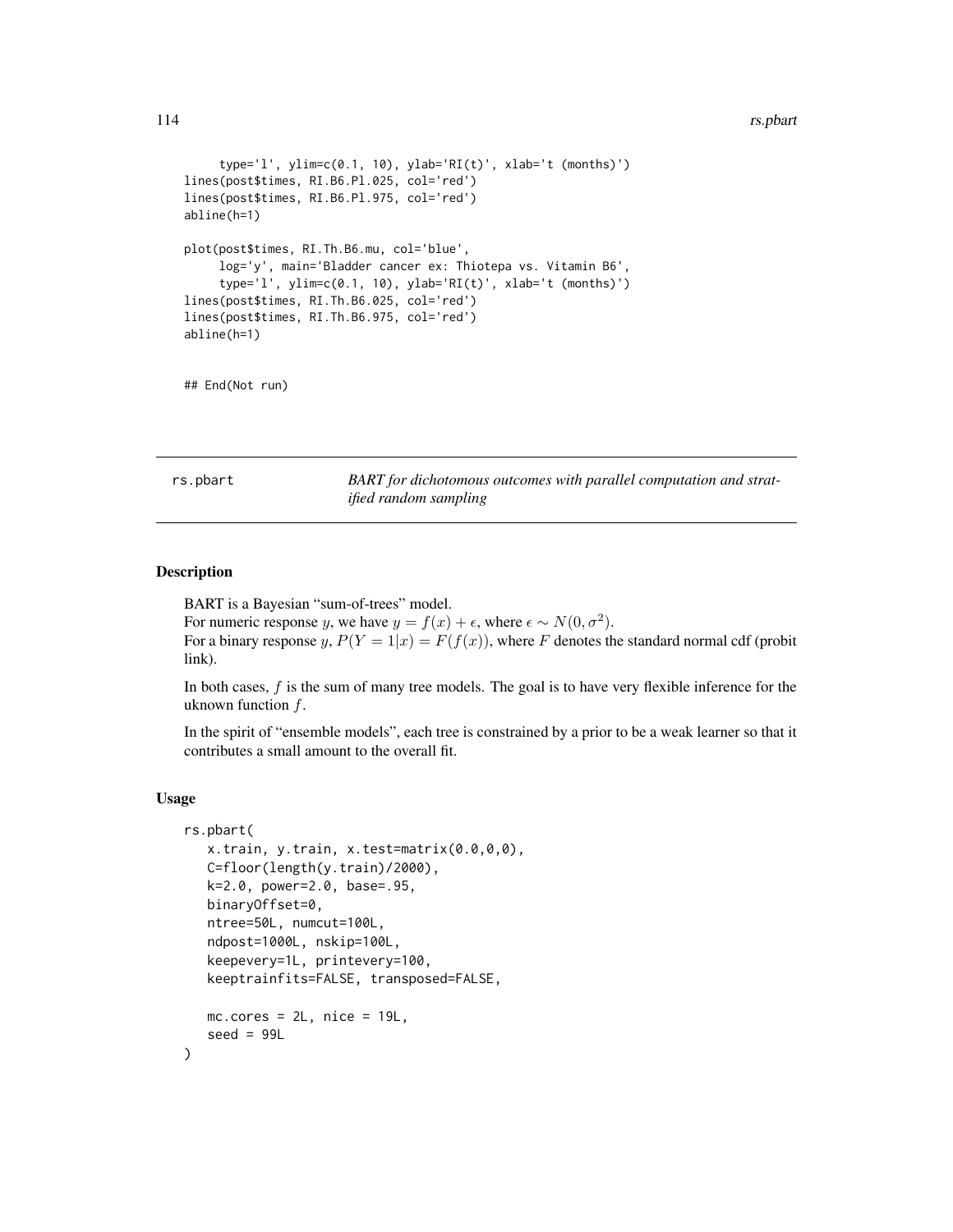#### rs.pbart 115

# Arguments

| x.train       | Explanatory variables for training (in sample) data.<br>May be a matrix or a data frame, with (as usual) rows corresponding to obser-<br>vations and columns to variables.<br>If a variable is a factor in a data frame, it is replaced with dummies. Note that<br>q dummies are created if $q>2$ and one dummy is created if $q=2$ , where q is the<br>number of levels of the factor. pbart will generate draws of $f(x)$ for each x<br>which is a row of x train.                                                                                                      |
|---------------|---------------------------------------------------------------------------------------------------------------------------------------------------------------------------------------------------------------------------------------------------------------------------------------------------------------------------------------------------------------------------------------------------------------------------------------------------------------------------------------------------------------------------------------------------------------------------|
| y.train       | Dependent variable for training (in sample) data.<br>If y is numeric a continous response model is fit (normal errors).<br>If $y$ is a factor (or just has values 0 and 1) then a binary response model with a<br>probit link is fit.                                                                                                                                                                                                                                                                                                                                     |
| x.test        | Explanatory variables for test (out of sample) data.<br>Should have same structure as x.train.<br>pbart will generate draws of $f(x)$ for each x which is a row of x.test.                                                                                                                                                                                                                                                                                                                                                                                                |
| С             | The number of shards to break the data into and analyze separately.                                                                                                                                                                                                                                                                                                                                                                                                                                                                                                       |
| k             | For binary y, k is the number of prior standard deviations $f(x)$ is away from<br>$+/-3$ . In both cases, the bigger k is, the more conservative the fitting will be.                                                                                                                                                                                                                                                                                                                                                                                                     |
| power         | Power parameter for tree prior.                                                                                                                                                                                                                                                                                                                                                                                                                                                                                                                                           |
| base          | Base parameter for tree prior.                                                                                                                                                                                                                                                                                                                                                                                                                                                                                                                                            |
| binaryOffset  | Used for binary $y$ .<br>The model is $P(Y = 1 x) = F(f(x) + binaryOffset)$ .<br>The idea is that $f$ is shrunk towards 0, so the offset allows you to shrink towards<br>a probability other than .5.                                                                                                                                                                                                                                                                                                                                                                     |
| ntree         | The number of trees in the sum.                                                                                                                                                                                                                                                                                                                                                                                                                                                                                                                                           |
| numcut        | The number of possible values of c (see usequants). If a single number if given,<br>this is used for all variables. Otherwise a vector with length equal to $ncol(x.train)$<br>is required, where the $i^{th}$ element gives the number of c used for the $i^{th}$ variable<br>in x.train. If usequants is false, numcut equally spaced cutoffs are used covering<br>the range of values in the corresponding column of x.train. If usequants is true,<br>then min(numcut, the number of unique values in the corresponding columns of<br>x.train - 1) c values are used. |
| ndpost        | The number of posterior draws returned.                                                                                                                                                                                                                                                                                                                                                                                                                                                                                                                                   |
| nskip         | Number of MCMC iterations to be treated as burn in.                                                                                                                                                                                                                                                                                                                                                                                                                                                                                                                       |
| keepevery     | Every keepevery draw is kept to be returned to the user.                                                                                                                                                                                                                                                                                                                                                                                                                                                                                                                  |
| printevery    | As the MCMC runs, a message is printed every printevery draws.                                                                                                                                                                                                                                                                                                                                                                                                                                                                                                            |
| keeptrainfits | Whether to keep yhat. train or not.                                                                                                                                                                                                                                                                                                                                                                                                                                                                                                                                       |
| transposed    | When running pbart in parallel, it is more memory-efficient to transpose x.train<br>and x.test, if any, prior to calling mc.pbart.                                                                                                                                                                                                                                                                                                                                                                                                                                        |
| seed          | Setting the seed required for reproducible MCMC.                                                                                                                                                                                                                                                                                                                                                                                                                                                                                                                          |
| mc.cores      | Number of cores to employ in parallel.                                                                                                                                                                                                                                                                                                                                                                                                                                                                                                                                    |
| nice          | Set the job niceness. The default niceness is 19: niceness goes from 0 (highest)<br>to 19 (lowest).                                                                                                                                                                                                                                                                                                                                                                                                                                                                       |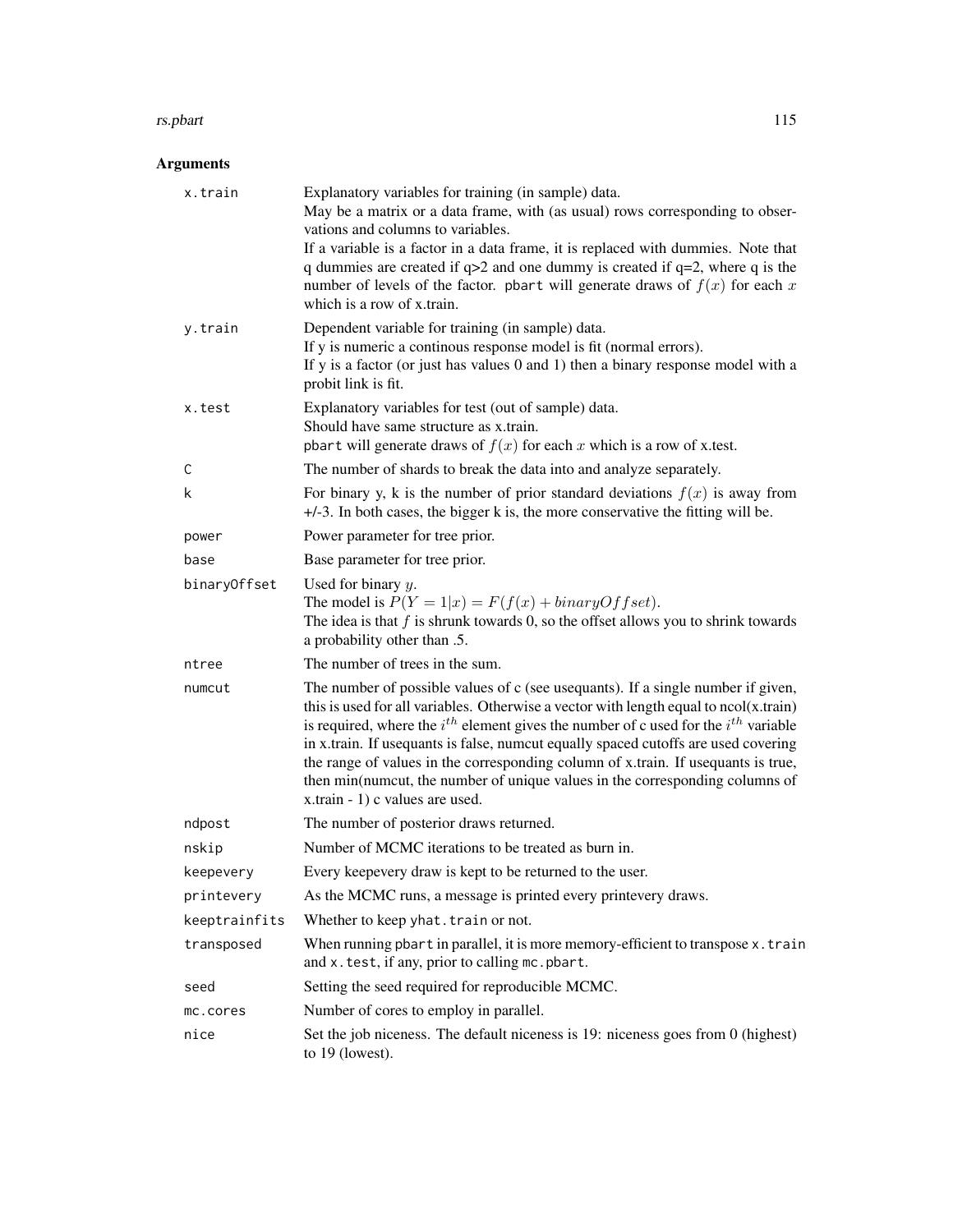# <span id="page-115-0"></span>Details

BART is an Bayesian MCMC method. At each MCMC interation, we produce a draw from the joint posterior  $(f, \sigma) | (x, y)$  in the numeric y case and just f in the binary y case.

Thus, unlike a lot of other modelling methods in R, we do not produce a single model object from which fits and summaries may be extracted. The output consists of values  $f^*(x)$  (and  $\sigma^*$  in the numeric case) where  $*$  denotes a particular draw. The x is either a row from the training data (x.train) or the test data (x.test).

# Value

rs.pbart returns an object of type pbart which is essentially a list.

| yhat.shard | Estimates generated from the individual shards rather than from the whole. This<br>object is only useful for assessing convergence.                                                                                                                                                                 |
|------------|-----------------------------------------------------------------------------------------------------------------------------------------------------------------------------------------------------------------------------------------------------------------------------------------------------|
|            | A matrix with ndpost rows and nrow(x.train) columns. Each row corresponds<br>to a draw $f^*$ from the posterior of f and each column corresponds to a row of<br>x.train. The $(i, j)$ value is $f^*(x)$ for the $i^{th}$ kept draw of f and the $j^{th}$ row of<br>x.train.<br>Burn-in is dropped.  |
| yhat.train | Estimates generated from the whole if keeptrainfits=TRUE.                                                                                                                                                                                                                                           |
|            | A matrix with ndpost rows and $now(x.train)$ columns. Each row corresponds<br>to a draw $f^*$ from the posterior of f and each column corresponds to a row of<br>x.train. The $(i, j)$ value is $f^*(x)$ for the $i^{th}$ kept draw of f and the $j^{th}$ row of<br>x.train.<br>Burn-in is dropped. |
| yhat.test  | Estimates generated from the whole if x. test is provided.                                                                                                                                                                                                                                          |
|            | Same as yhat train but now the x's are the rows of the test data.                                                                                                                                                                                                                                   |
| varcount   | a matrix with ndpost rows and nrow(x.train) columns. Each row is for a draw.<br>For each variable (corresponding to the columns), the total count of the number<br>of times that variable is used in a tree decision rule (over all trees) is given.                                                |

In addition the list has a binaryOffset component giving the value used.

Note that in the binary y, case yhat.train and yhat.test are  $f(x)$  + binaryOffset. If you want draws of the probability  $P(Y = 1|x)$  you need to apply the normal cdf (pnorm) to these values.

# See Also

[mc.pbart](#page-63-0)

```
##simulate from Friedman's five-dimensional test function
##Friedman JH. Multivariate adaptive regression splines
##(with discussion and a rejoinder by the author).
##Annals of Statistics 1991; 19:1-67.
```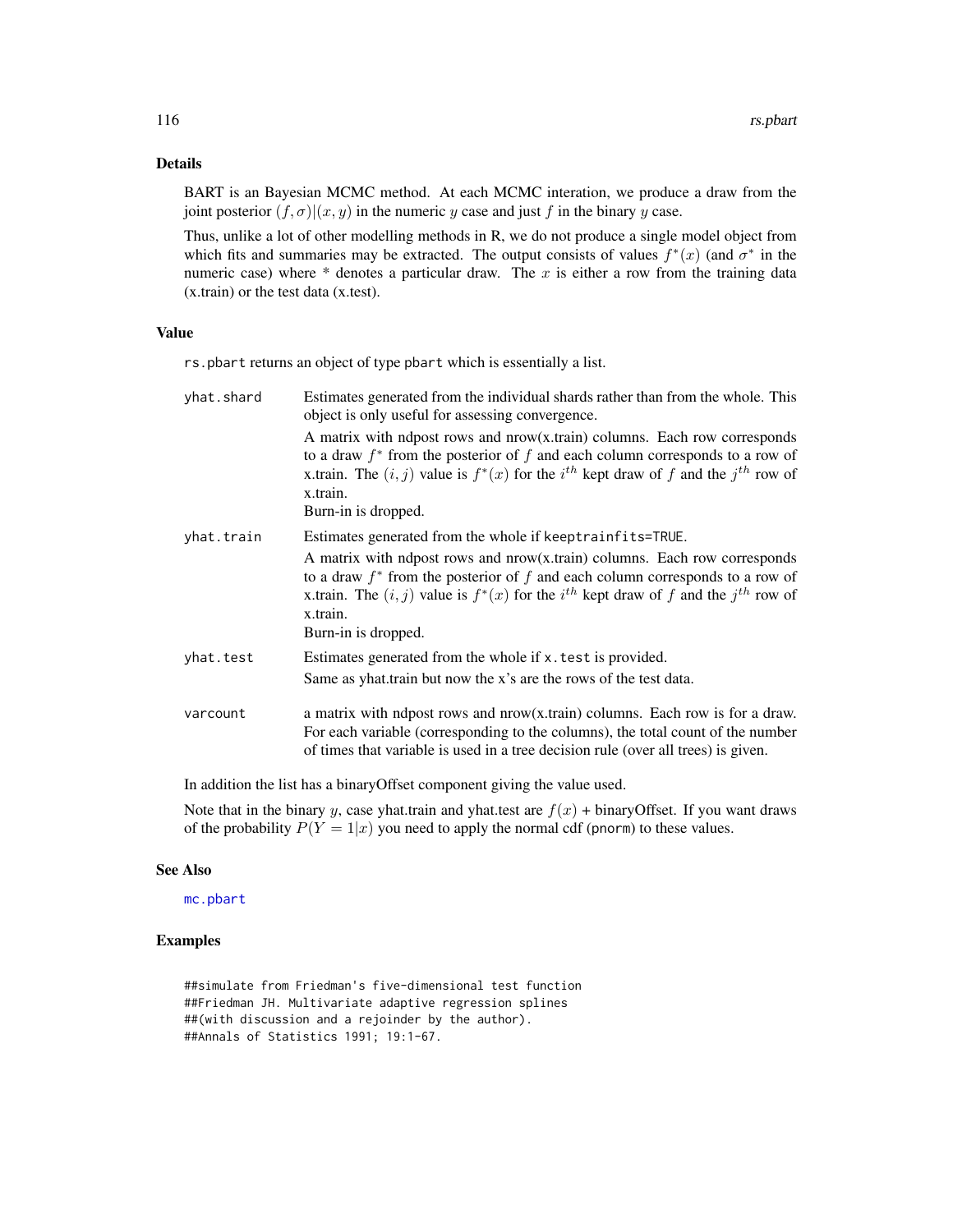#### rs.pbart 117

```
f = function(x) #only the first 5 matter
    sin(pi*x[, 1] * x[, 2] + 2*(x[, 3]-.5)^2+x[, 4]+0.5*x[, 5]-1.5
sigma = 1.0 #y = f(x) + sigma*z where z^N(0, 1)k = 50 #number of covariates
thin = 25ndpost = 2500nskip = 100
C = 10m = 10n = 10000
set.seed(12)
x.train=matrix(runif(n*k), n, k)
Ey.train = f(x.train)y.train=(Ey.train+sigma*rnorm(n)>0)*1
table(y.train)/n
x <- x.train
x4 \leq -\text{seq}(0, 1, \text{length.out} = m)for(i in 1:m) \{x[ , 4] < -x4[i]if(i==1) x.test \leftarrow x
    else x.test <- rbind(x.test, x)
}
## parallel::mcparallel/mccollect do not exist on windows
if(.Platform$OS.type=='unix') {
##test BART with token run to ensure installation works
   post = rs.pbart(x.train, y.train,
               C=C, mc.cores=4, keepevery=1,
                seed=99, ndpost=1, nskip=1)
}
## Not run:
post = rs.pbart(x.train, y.train, x.test=x.test,
                C=C, mc.cores=8, keepevery=thin,
                seed=99, ndpost=ndpost, nskip=nskip)
str(post)
par(mfrow=c(2, 2))
M <- nrow(post$yhat.test)
pred <- matrix(nrow=M, ncol=10)
for(i in 1:m) \{h <- (i-1)*n+1:n
   pred[ , i] <- apply(pnorm(post$yhat.test[ , h]), 1, mean)
}
pred <- apply(pred, 2, mean)
```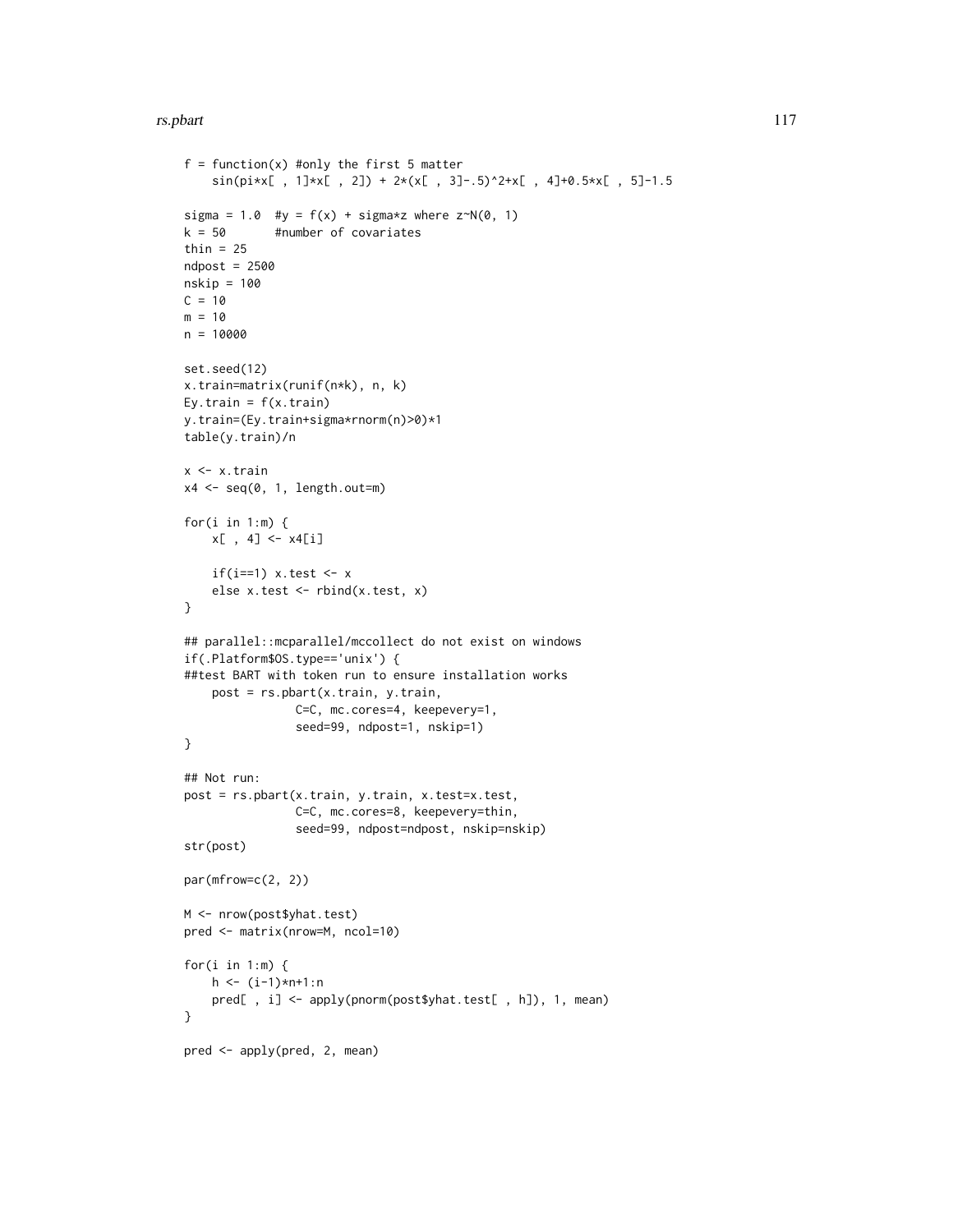```
plot(x4, qnorm(pred), xlab=expression(x[4]),
     ylab='partial dependence function', type='l')
i \leq floor(seq(1, n, length.out=10))
j <- seq(-0.5, 0.4, length.out=10)
for(h in 1:10) {
    auto.corr <- acf(post$yhat.shard[ , i[h]], plot=FALSE)
    if(h==1) {
        max.lag <- max(auto.corr$lag[ , 1, 1])
        plot(1:max.lag+j[h], auto.corr$acf[1+(1:max.lag), 1, 1],
             type='h', xlim=c(0, max.lag+1), ylim=c(-1, 1),
             ylab='auto-correlation', xlab='lag')
    }
    else
        lines(1:max.lag+j[h], auto.corr$acf[1+(1:max.lag), 1, 1],
              type='h', col=h)
}
for(j in 1:10) {
    if(j==1)plot(pnorm(post$yhat.shard[ , i[j]]),
             type='l', ylim=c(0, 1),
             sub=paste0('N:', n, ', k:', k),
             ylab=expression(Phi(f(x))), xlab='m')
    else
        lines(pnorm(post$yhat.shard[ , i[j]]),
              type='l', col=j)
}
geweke <- gewekediag(post$yhat.shard)
j <- -10^(log10(n)-1)plot(geweke$z, pch='.', cex=2, ylab='z', xlab='i',
     sub=paste0('N:', n, ', k:', k),
     xlim=c(j, n), ylim=c(-5, 5))
lines(1:n, rep(-1.96, n), type='l', col=6)
lines(1:n, rep(+1.96, n), type='l', col=6)
lines(1:n, rep(-2.576, n), type='l', col=5)
lines(1:n, rep(+2.576, n), type='l', col=5)
lines(1:n, rep(-3.291, n), type='l', col=4)
lines(1:n, rep(+3.291, n), type='l', col=4)
lines(1:n, rep(-3.891, n), type='l', col=3)
lines(1:n, rep(+3.891, n), type='l', col=3)
lines(1:n, rep(-4.417, n), type='l', col=2)
lines(1:n, rep(+4.417, n), type='l', col=2)
text(c(1, 1), c(-1.96, 1.96), pos=2, cex=0.6, labels='0.95')
text(c(1, 1), c(-2.576, 2.576), pos=2, cex=0.6, labels='0.99')
text(c(1, 1), c(-3.291, 3.291), pos=2, cex=0.6, labels='0.999')
text(c(1, 1), c(-3.891, 3.891), pos=2, cex=0.6, labels='0.9999')
text(c(1, 1), c(-4.417, 4.417), pos=2, cex=0.6, labels='0.99999')
```
par(mfrow=c(1, 1))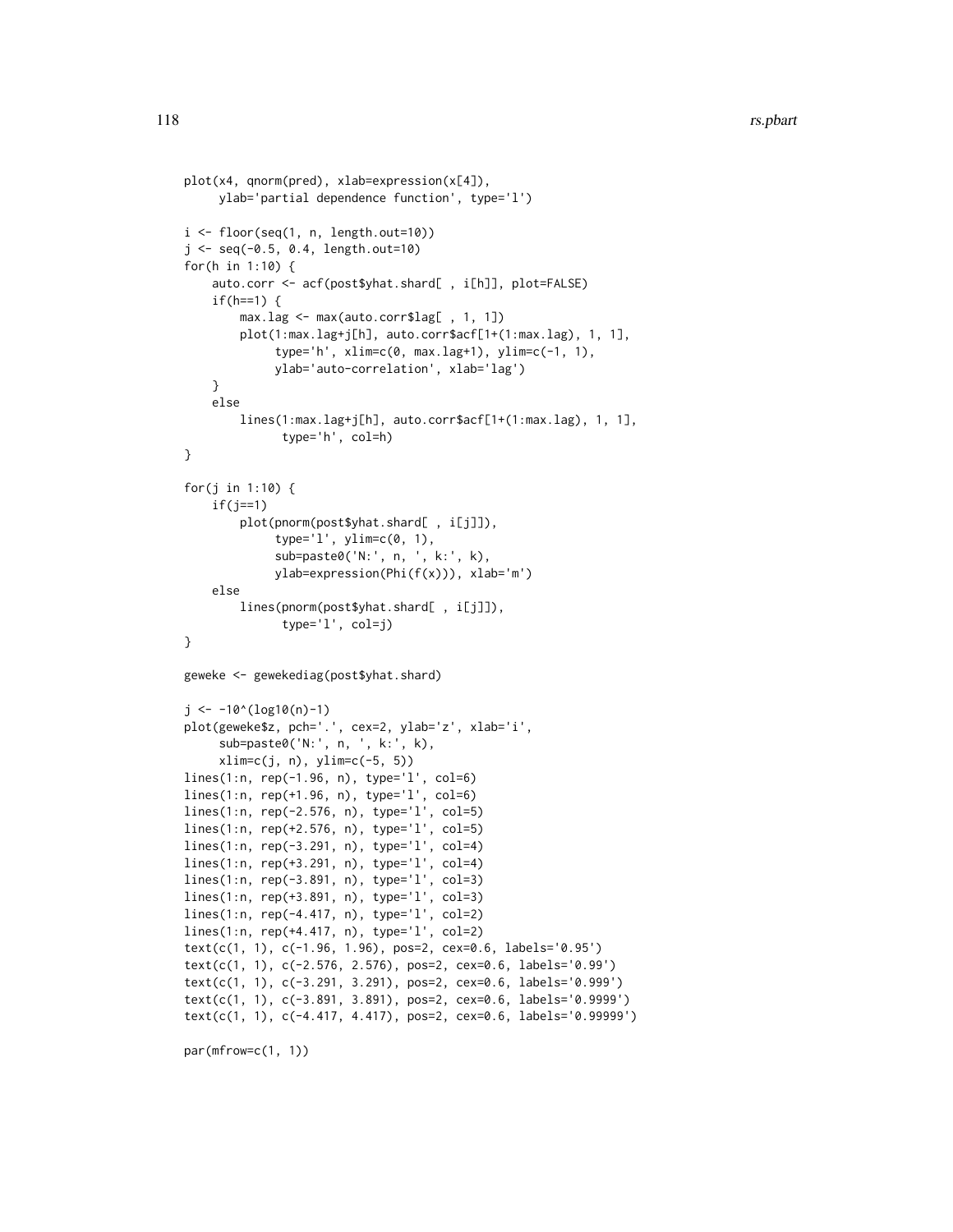#### <span id="page-118-0"></span>rtgamma 119

```
##dev.copy2pdf(file='geweke.rs.pbart.pdf')
```
## End(Not run)

rtgamma *Testing truncated Gamma sampling*

# Description

Truncated Gamma draws are needed for the standard deviation of the random effects Gibbs conditional.

# Usage

rtgamma(n, shape, rate, a)

# Arguments

| n     | Number of samples.                                                                                               |
|-------|------------------------------------------------------------------------------------------------------------------|
| shape | Sampling from a truncated Gamma where $E[x] = shape/rate$ .                                                      |
| rate  | This parameter is the inverse of the scale which is an alternative representation<br>for the Gamma distribution. |
| a     | The truncation point, i.e., $a < x$ .                                                                            |

# Value

Returns n truncated Gamma, i.e.,  $Gam(shape, rate)I(a, infinity)$ .

# References

Gentle J. (2013) Random number generation and Monte Carlo methods. Springer, New York, NY.

```
set.seed(12)
rtgamma(1, 3, 1, 4)
rtgamma(1, 3, 1, 4)
a=rtgamma(10000, 10, 2, 1)
mean(a)
min(a)
```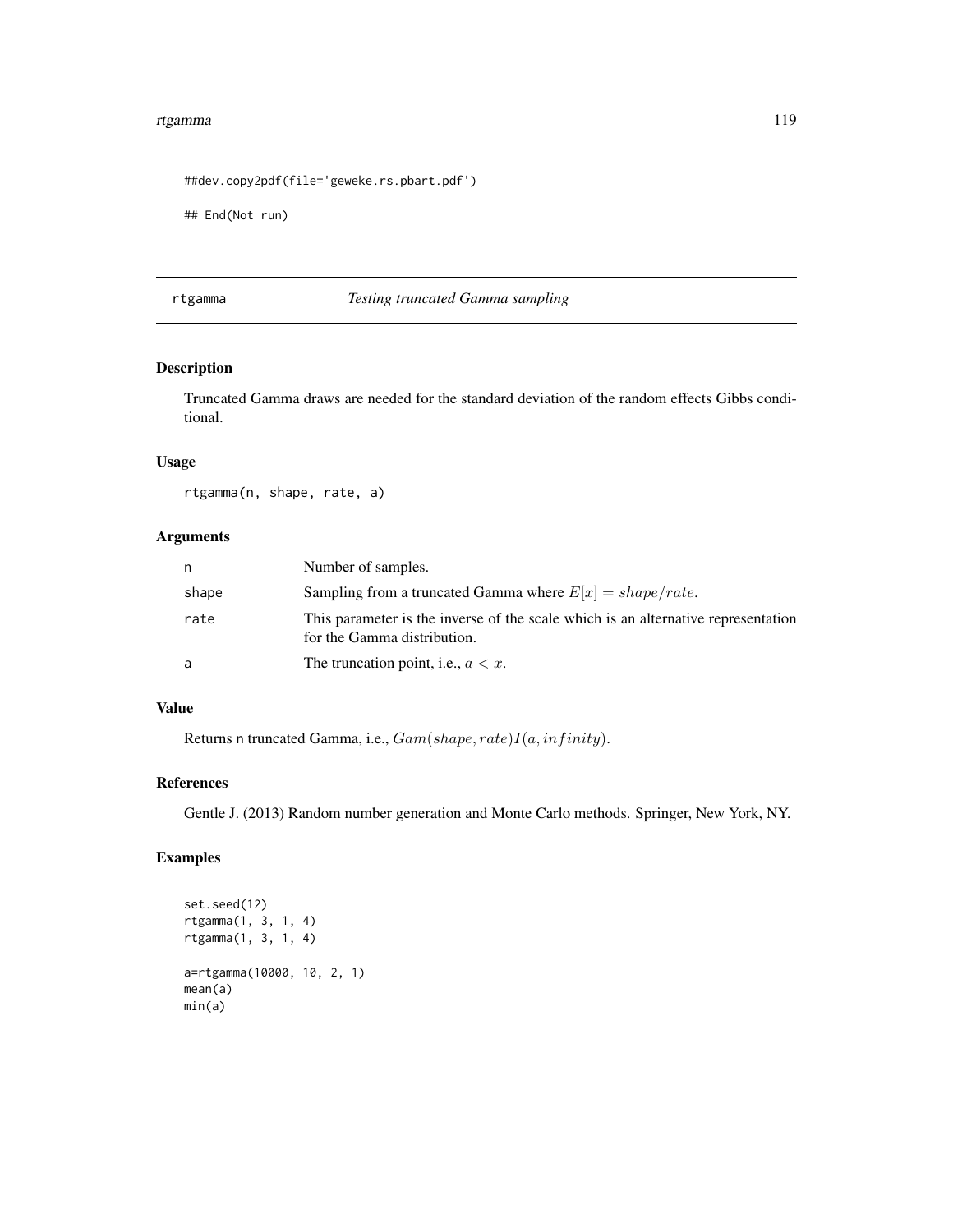<span id="page-119-0"></span>

Truncated Normal latents are necessary to transform a binary BART into a continuous BART.

# Usage

rtnorm(n, mean, sd, tau)

# Arguments

| n    | Number of samples.  |
|------|---------------------|
| mean | Mean.               |
| sd   | Standard deviation. |
| tau  | Truncation point.   |

# Value

Returns n truncated Normals, i.e.,  $N(mean, sd)I(tau, infinity)$ .

# References

Robert C. (1995) Simulation of truncated normal variables. *Statistics and computing*, 5(2), 121– 125.

#### See Also

[pbart](#page-77-0)[,lbart](#page-37-0)

```
set.seed(12)
rtnorm(1, 0, 1, 3)
rtnorm(1, 0, 1, 3)
```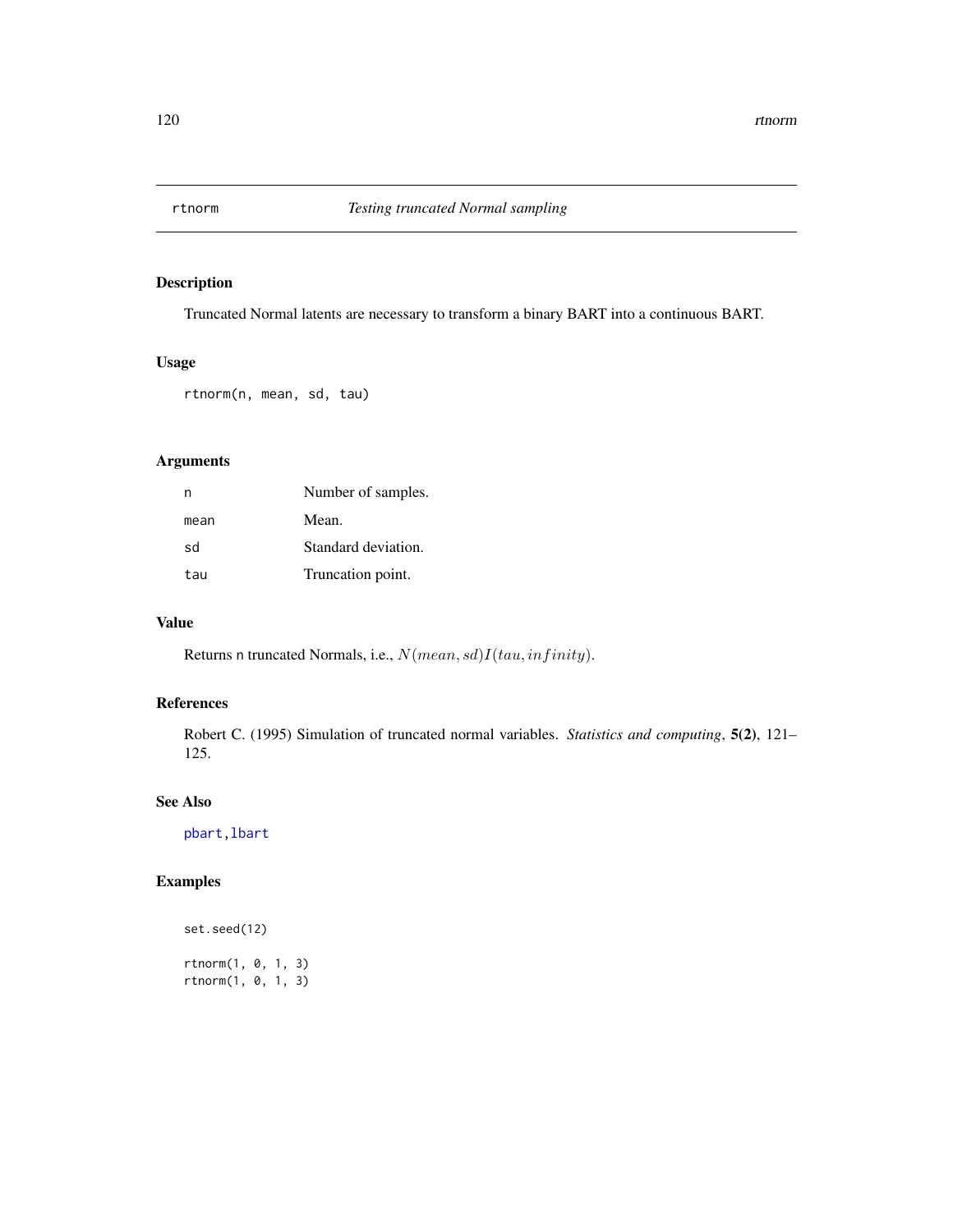<span id="page-120-0"></span>

The spectral density at frequency zero is estimated by fitting an autoregressive model. spectrum0(x)/length(x) estimates the variance of mean(x).

#### Usage

```
spectrum0ar(x)
```
#### Arguments

x Matrix of MCMC chains: the rows are the samples and the columns are different "parameters". For BART, generally, the columns are estimates of  $f$ . For pbart, they are different subjects. For surv.bart, they are different subjects at a grid of times.

#### Details

The  $ar()$  function to fit an autoregressive model to the time series x. For multivariate time series, separate models are fitted for each column. The value of the spectral density at zero is then given by a well-known formula. Adapted from the spectrum0.ar function of the coda package which passes mcmc objects as arguments rather than matrices.

# Value

A list with the following values

| spec  | The predicted value of the spectral density at frequency zero. |
|-------|----------------------------------------------------------------|
| order | The order of the fitted model                                  |

# References

Martyn Plummer, Nicky Best, Kate Cowles and Karen Vines (2006). CODA: Convergence Diagnosis and Output Analysis for MCMC, R News, vol 6, 7-11.

BW Silverman (1986). Density estimation for statistics and data analysis. Chapman and Hall, London.

# See Also

[gewekediag](#page-34-0)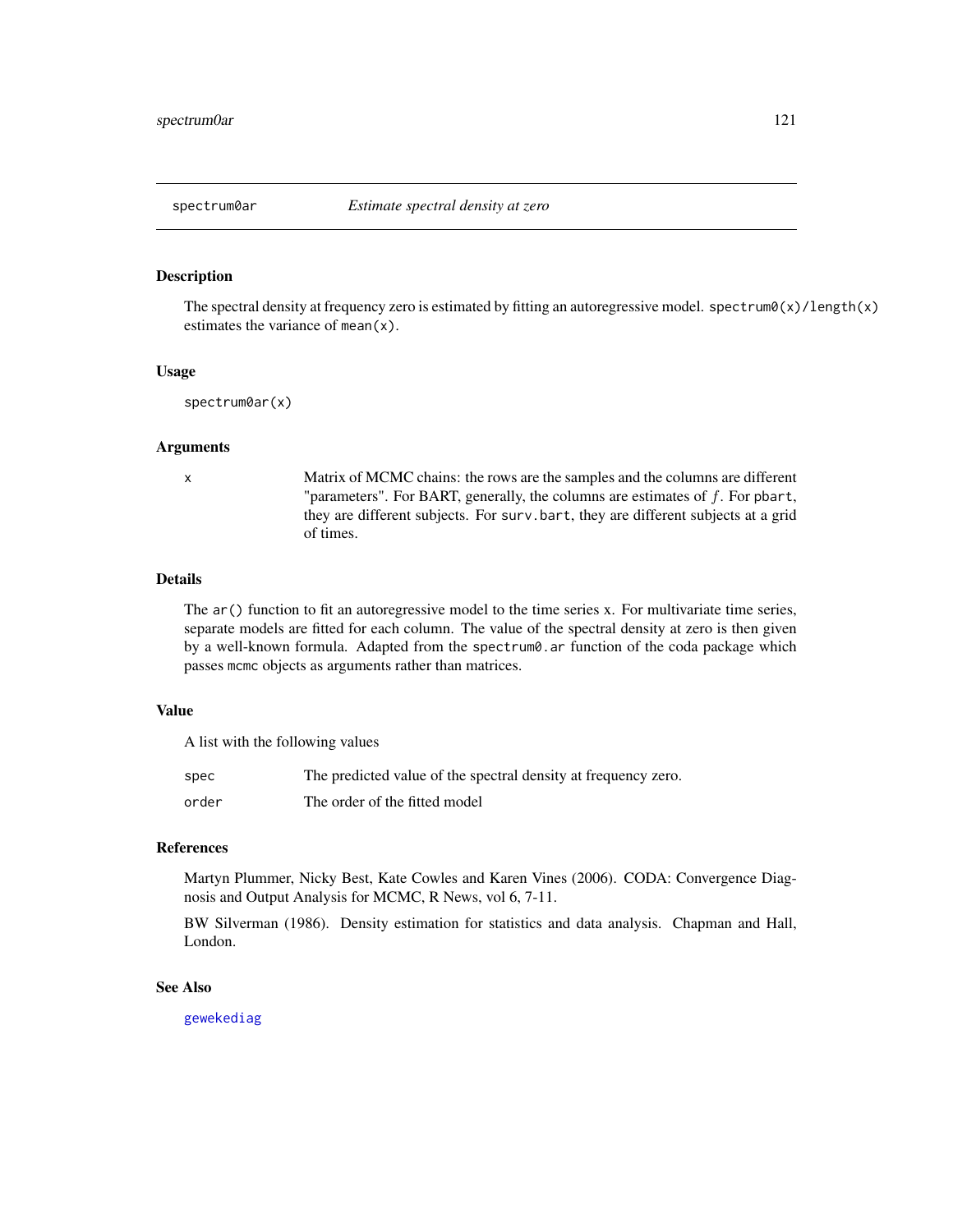<span id="page-121-0"></span>

This stepwise variable selection procedure can be applied to obtain the best candidates for a survreg fit.

# Usage

```
srstepwise(x, times, delta, sle = 0.15, sls = 0.15, dist='lognormal')
```
#### Arguments

| $\times$ | Matrix of variables to consider.                  |
|----------|---------------------------------------------------|
| times    | The time to an event, if any.                     |
| delta    | The event indicator: 1 for event, 0 for no event. |
| sle      | The chosen significance level for entering.       |
| sls      | The chosen significance level for staying.        |
| dist     | The distribution to be used by survreg.           |

#### Details

Unfortunately, no stepwise procedure exists for survreg models. Therefore, we provide this brute force method.

# Value

Returns a list of indices of variables which have entered and stayed.

# See Also

[lung](#page-43-0)

```
names. <- names(lung)[-(2:3)]
status1 <- ifelse(lung$status==2,1,0)
X <- as.matrix(lung)[ , names.]
vars=srstepwise(X, lung$time, status1)
print(names.[vars])
```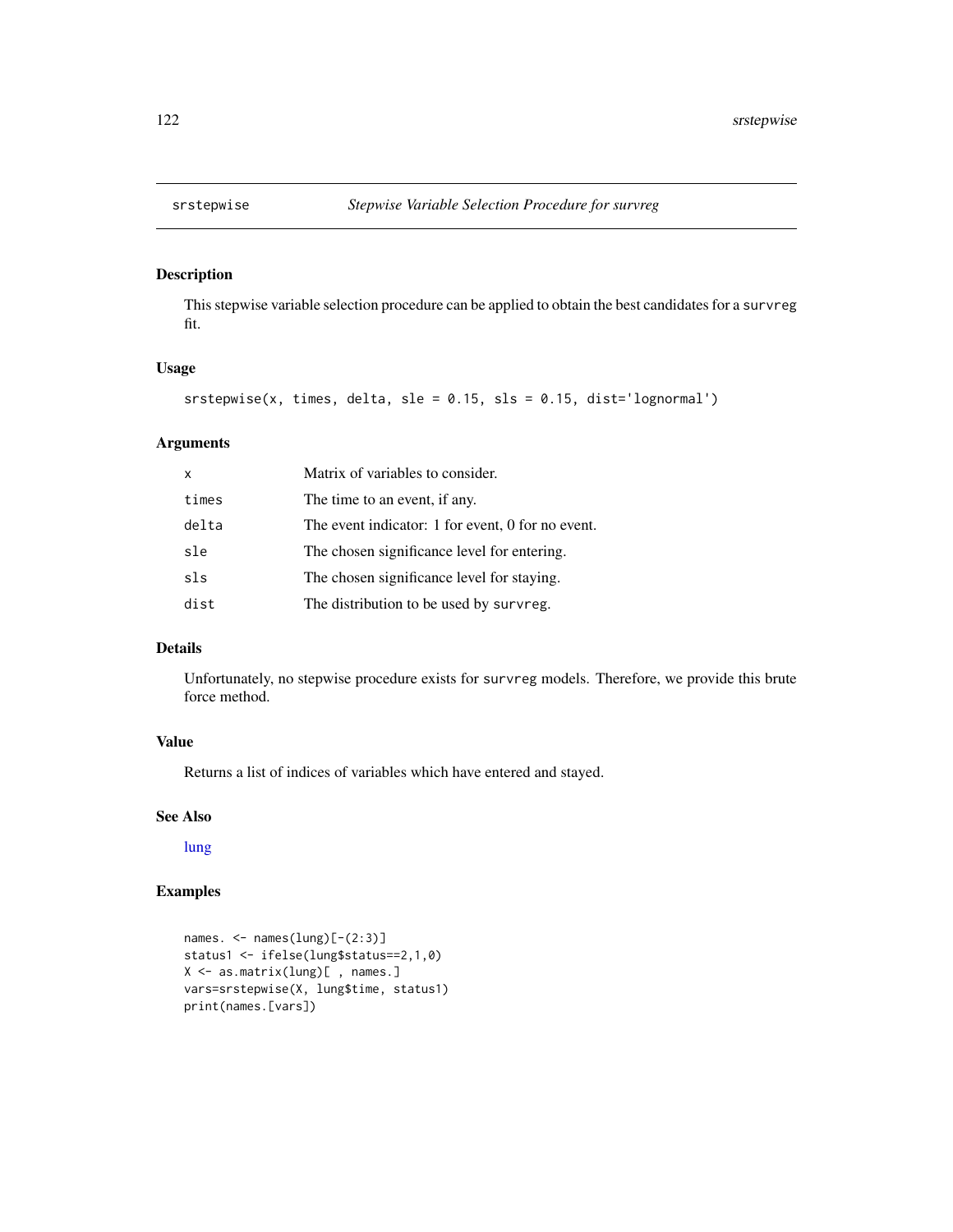<span id="page-122-0"></span>

This function is used to perform stratified random sampling to balance outcomes among the shards.

#### Usage

stratrs(y, C=5, P=0)

# Arguments

|   | The binary/categorical/continuous outcome.                                                                                      |
|---|---------------------------------------------------------------------------------------------------------------------------------|
| C | The number of shards to break the data set into.                                                                                |
| P | For continuous data, we break the range into P segments via the quantiles. Spec-<br>ifying, P=20 seems to work reasonably well. |

# Details

To perform BART with large data sets, random sampling is employed to break the data into C shards. Each shard should be balanced with respect to the outcome. For binary/categorical outcomes, stratified random sampling is employed with this function.

# Value

A vector is returned with each element assigned to a shard.

# See Also

[rs.pbart](#page-113-0)

```
set.seed(12)
x <- rbinom(25000, 1, 0.1)
a \leftarrow stratrs(x)table(a, x)
z <- pmin(rpois(25000, 0.8), 5)
b <- stratrs(z)
table(b, z)
```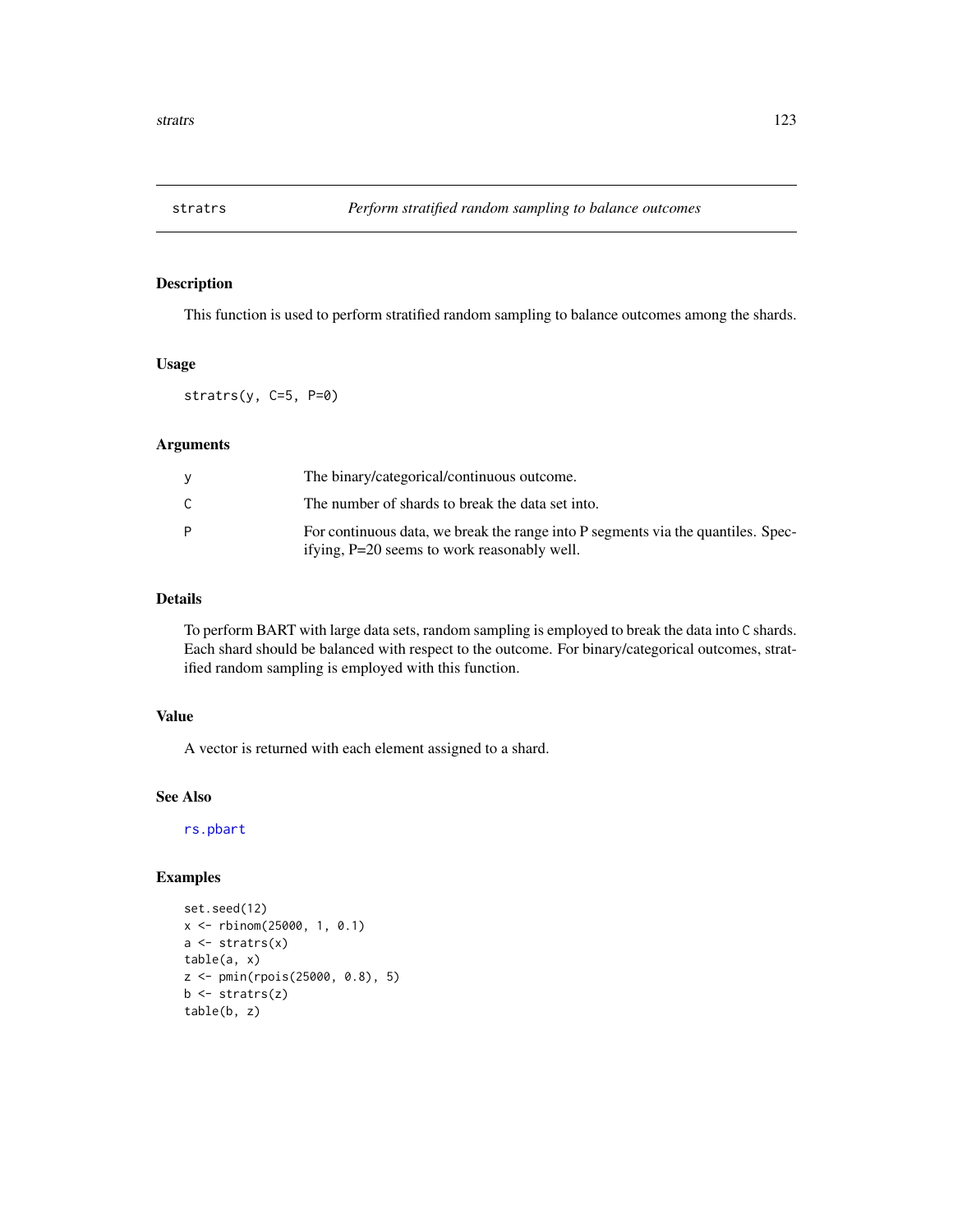Here we have implemented a simple and direct approach to utilize BART in survival analysis that is very flexible, and is akin to discrete-time survival analysis. Following the capabilities of BART, we allow for maximum flexibility in modeling the dependence of survival times on covariates. In particular, we do not impose proportional hazards.

To elaborate, consider data in the usual form:  $(t_i, \delta_i, x_i)$  where  $t_i$  is the event time,  $\delta_i$  is an indicator distinguishing events ( $\delta = 1$ ) from right-censoring ( $\delta = 0$ ),  $x_i$  is a vector of covariates, and  $i =$ 1, ..., N indexes subjects.

We denote the K distinct event/censoring times by  $0 < t_{(1)} < ... < t_{(K)} < \infty$  thus taking  $t_{(i)}$ to be the  $j<sup>th</sup>$  order statistic among distinct observation times and, for convenience,  $t_{(0)} = 0$ . Now consider event indicators  $y_{ij}$  for each subject i at each distinct time  $t_{(j)}$  up to and including the subject's observation time  $t_i = t_{(n_i)}$  with  $n_i = \sum_j I[t_{(j)} \le t_i]$ . This means  $y_{ij} = 0$  if  $j < n_i$  and  $y_{in_i} = \delta_i.$ 

We then denote by  $p_{ij}$  the probability of an event at time  $t_{(j)}$  conditional on no previous event. We now write the model for  $y_{ij}$  as a nonparametric probit regression of  $y_{ij}$  on the time  $t_{(j)}$  and the covariates  $x_i$ , and then utilize BART for binary responses. Specifically,  $y_{ij} = \delta_i I[t_i = t_{(j)}], j =$ 1, ...,  $n_i$ ; we have  $p_{ij} = F(\mu_{ij})$ ,  $\mu_{ij} = \mu_0 + f(t_{(j)}, x_i)$  where F denotes the standard normal cdf (probit link). As in the binary response case,  $f$  is the sum of many tree models.

#### Usage

```
surv.bart( x.train=matrix(0,0,0),
          y.train=NULL, times=NULL, delta=NULL,
           x.test=matrix(0,0,0),
           K=NULL, events=NULL, ztimes=NULL, zdelta=NULL,
           sparse=FALSE, theta=0, omega=1,
           a=0.5, b=1, augment=FALSE, rho=NULL,
           xinfo=matrix(0,0,0), usequants=FALSE,
           rm.const=TRUE, type='pbart',
           ntype=as.integer(
               factor(type, levels=c('wbart', 'pbart', 'lbart'))),
           k=2, power=2, base=.95,
           offset=NULL, tau.num=c(NA, 3, 6)[ntype],
           ntree=50, numcut=100, ndpost=1000, nskip=250,
           keepevery = 10L,
```
printevery=100L,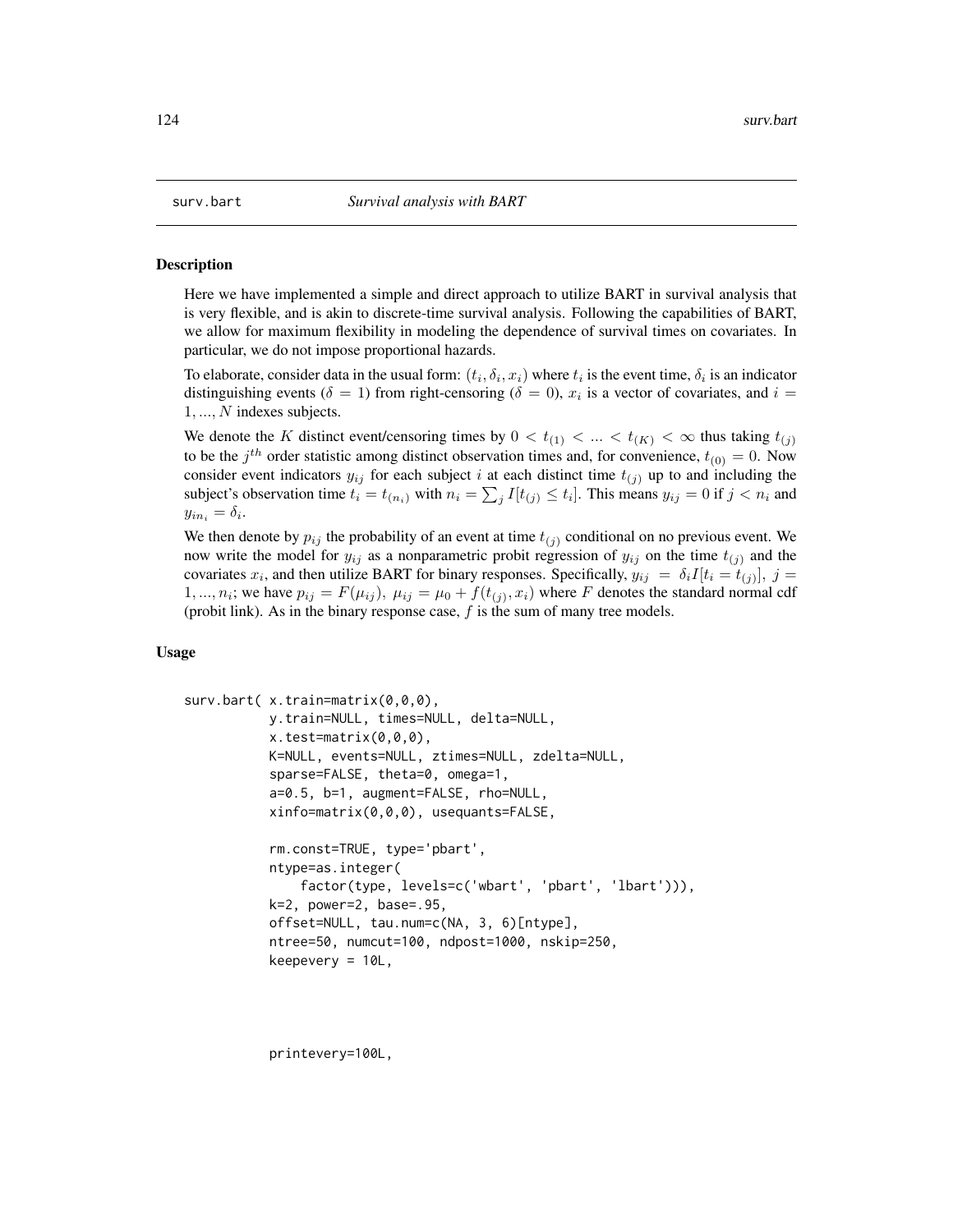```
id=NULL, ## surv.bart only
               seed=99, ## mc.surv.bart only
               mc.cores=2, ## mc.surv.bart only
               nice=19L ## mc.surv.bart only
             \lambdamc.surv.bart( x.train=matrix(0,0,0),
                  y.train=NULL, times=NULL, delta=NULL,
                  x.test=matrix(0,0,0),
                  K=NULL, events=NULL, ztimes=NULL, zdelta=NULL,
                  sparse=FALSE, theta=0, omega=1,
                  a=0.5, b=1, augment=FALSE, rho=NULL,
                  xinfo=matrix(0,0,0), usequants=FALSE,
                  rm.const=TRUE, type='pbart',
                  ntype=as.integer(
                      factor(type, levels=c('wbart', 'pbart', 'lbart'))),
                  k=2, power=2, base=.95,
                  offset=NULL, tau.num=c(NA, 3, 6)[ntype],
                  ntree=50, numcut=100, ndpost=1000, nskip=250,
                  keepevery = 10L,
                  printevery=100L,
                  id=NULL, ## surv.bart only
                  seed=99, ## mc.surv.bart only
                  mc.cores=2, ## mc.surv.bart only
                  nice=19L ## mc.surv.bart only
                )
Arguments
   x.train Explanatory variables for training (in sample) data.
                    Must be a matrix with (as usual) rows corresponding to observations and columns
                    to variables.
                    surv.bart will generate draws of f(t, x) for each x which is a row of x.train
                    (note that the definition of x.train is dependent on whether y.train has been
                    specified; see below).
```

```
y.train Binary response dependent variable for training (in sample) data.
                 If y.train is NULL, then y.train (x.train and x.test, if specified) are gen-
                 erated by a call to surv.pre.bart (which require that times and delta be
                  provided: see below); otherwise, y.train (x.train and x.test, if specified)
                  are utilized as given assuming that the data construction has already been per-
                 formed.
```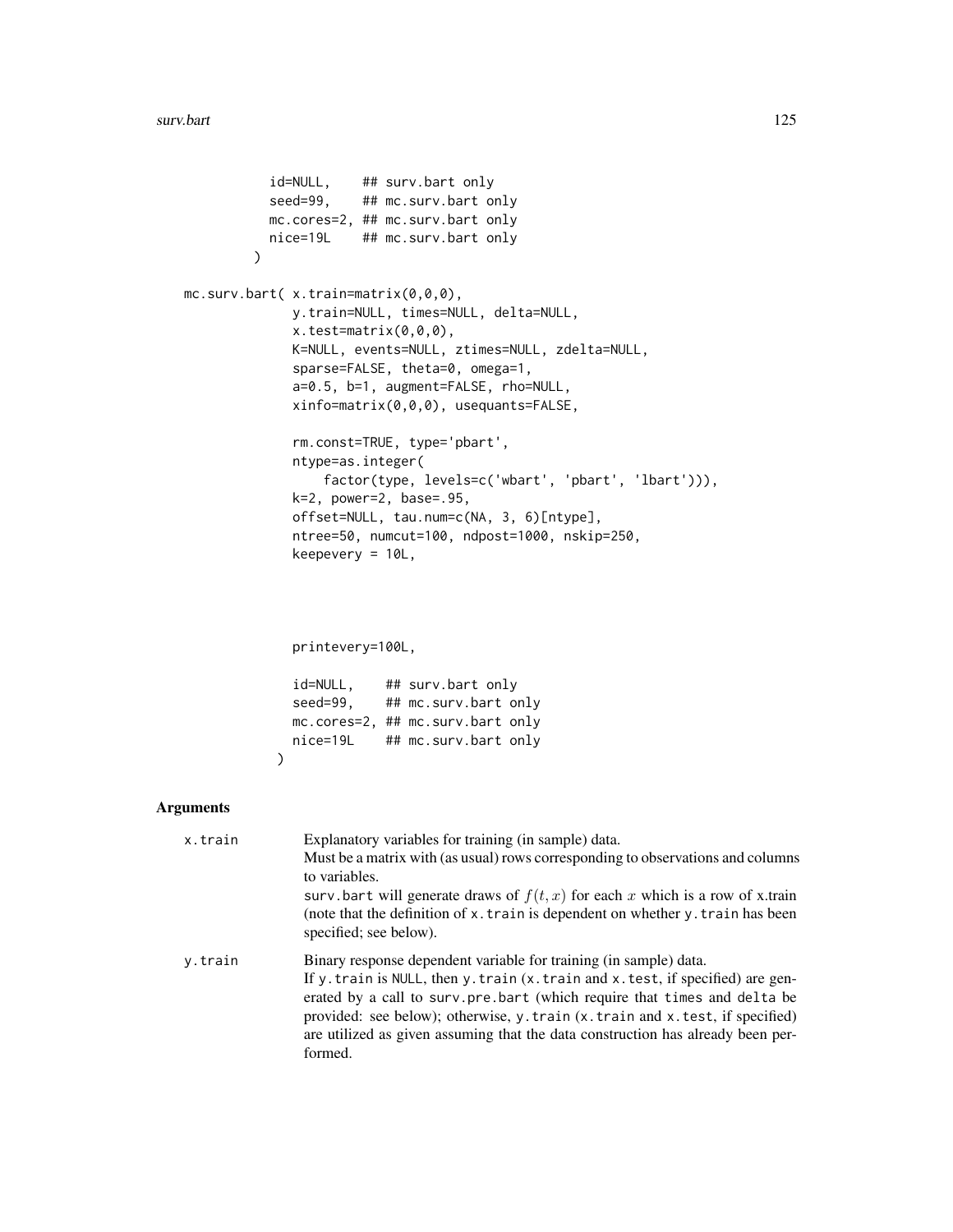| times     | The time of event or right-censoring.<br>If y. train is NULL, then times (and delta) must be provided.                                                                                                                                                    |
|-----------|-----------------------------------------------------------------------------------------------------------------------------------------------------------------------------------------------------------------------------------------------------------|
| delta     | The event indicator: $1$ is an event while $0$ is censored.<br>If y. train is NULL, then delta (and times) must be provided.                                                                                                                              |
| x.test    | Explanatory variables for test (out of sample) data.<br>Must be a matrix and have the same structure as x.train.<br>surv.bart will generate draws of $f(t, x)$ for each x which is a row of x.test.                                                       |
| Κ         | If provided, then coarsen times per the quantiles $1/K, 2/K, , K/K$ .                                                                                                                                                                                     |
| events    | If provided, then use for the grid of time points.                                                                                                                                                                                                        |
| ztimes    | If provided, then these columns of $x$ . train (and $x$ . test if any) are the times<br>for time-dependent covariates. They will be transformed into time-dependent<br>covariate sojourn times.                                                           |
| zdelta    | If provided, then these columns of x.train (and x.test if any) are the delta<br>for time-dependent covariates. They will be transformed into time-dependent<br>covariate binary events.                                                                   |
| sparse    | Whether to perform variable selection based on a sparse Dirichlet prior rather<br>than simply uniform; see Linero 2016.                                                                                                                                   |
| theta     | Set theta parameter; zero means random.                                                                                                                                                                                                                   |
| omega     | Set <i>omega</i> parameter; zero means random.                                                                                                                                                                                                            |
| a         | Sparse parameter for $Beta(a, b)$ prior: $0.5 \le a \le 1$ where lower values<br>inducing more sparsity.                                                                                                                                                  |
| b         | Sparse parameter for $Beta(a, b)$ prior; typically, $b = 1$ .                                                                                                                                                                                             |
| rho       | Sparse parameter: typically $rho = p$ where p is the number of covariates under<br>consideration.                                                                                                                                                         |
| augment   | Whether data augmentation is to be performed in sparse variable selection.                                                                                                                                                                                |
| xinfo     | You can provide the cutpoints to BART or let BART choose them for you. To<br>provide them, use the xinfo argument to specify a list (matrix) where the items<br>(rows) are the covariates and the contents of the items (columns) are the cut-<br>points. |
| usequants | If usequants=FALSE, then the cutpoints in xinfo are generated uniformly; oth-<br>erwise, if TRUE, uniform quantiles are used for the cutpoints.                                                                                                           |
| rm.const  | Whether or not to remove constant variables.                                                                                                                                                                                                              |
| type      | Whether to employ Albert-Chib, 'pbart', or Holmes-Held, 'lbart'.                                                                                                                                                                                          |
| ntype     | The integer equivalent of type where 'wbart' is 1, 'pbart' is 2 and 'lbart'<br>is $3$ .                                                                                                                                                                   |
| k         | k is the number of prior standard deviations $f(t, x)$ is away from $\pm$ /-3. The<br>bigger k is, the more conservative the fitting will be.                                                                                                             |
| power     | Power parameter for tree prior.                                                                                                                                                                                                                           |
| base      | Base parameter for tree prior.                                                                                                                                                                                                                            |
| offset    | With binary BART, the centering is $P(Y = 1 x) = F(f(x) + of fset)$ where<br>offset defaults to F^{-1}(mean(y.train)). You can use the offset parame-<br>ter to over-ride these defaults.                                                                 |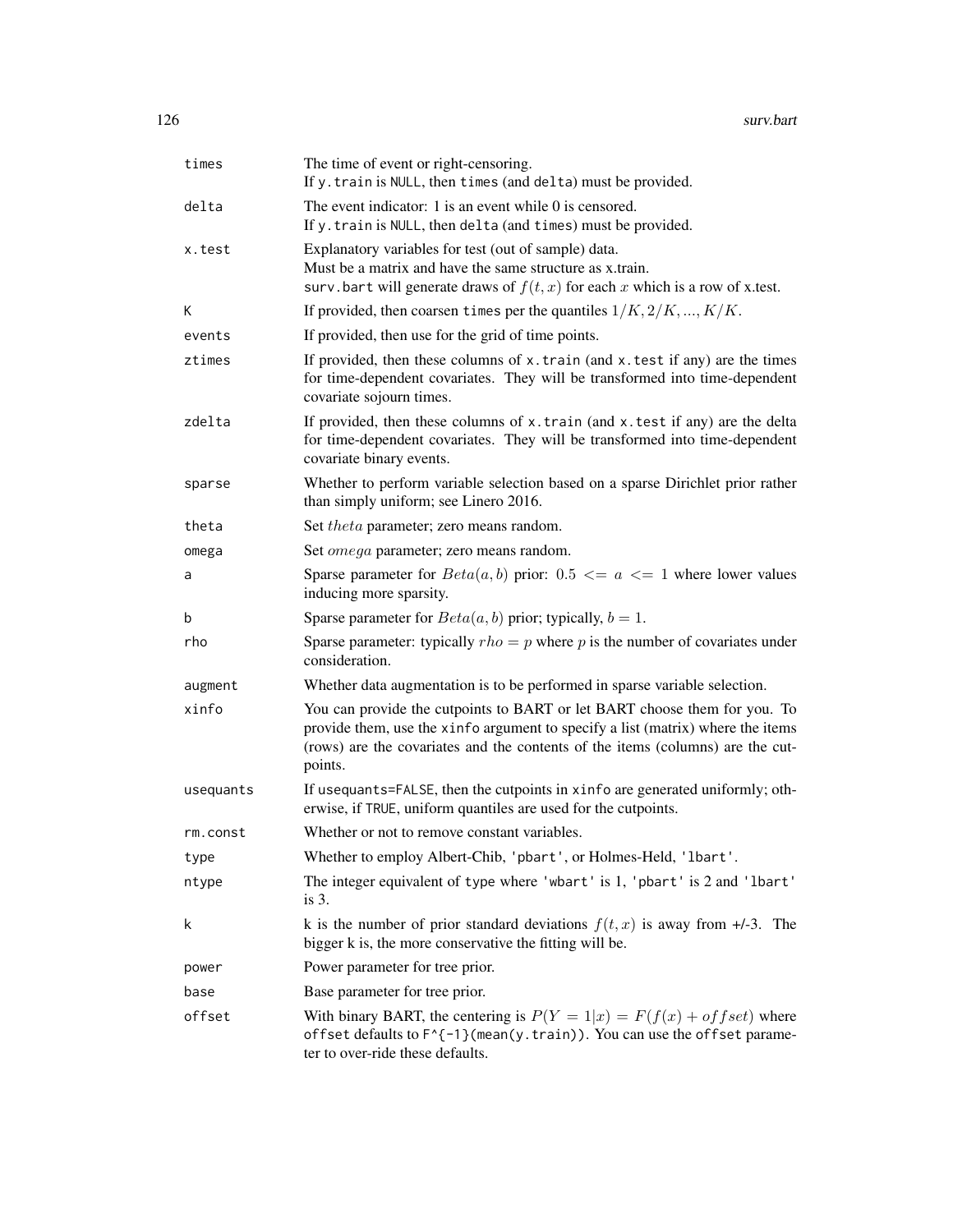#### surv.bart 127

| tau.num    | The numerator in the tau definition, i.e., tau=tau.num/( $k*sqrt(ntree)$ ).                                                                                                                                                                                                                                                                                                                                                                                                                                                                                               |
|------------|---------------------------------------------------------------------------------------------------------------------------------------------------------------------------------------------------------------------------------------------------------------------------------------------------------------------------------------------------------------------------------------------------------------------------------------------------------------------------------------------------------------------------------------------------------------------------|
| ntree      | The number of trees in the sum.                                                                                                                                                                                                                                                                                                                                                                                                                                                                                                                                           |
| ndpost     | The number of posterior draws returned.                                                                                                                                                                                                                                                                                                                                                                                                                                                                                                                                   |
| nskip      | Number of MCMC iterations to be treated as burn in.                                                                                                                                                                                                                                                                                                                                                                                                                                                                                                                       |
| printevery | As the MCMC runs, a message is printed every printevery draws.                                                                                                                                                                                                                                                                                                                                                                                                                                                                                                            |
| keepevery  | Every keepevery draw is kept to be returned to the user.<br>A "draw" will consist of values $f^*(t, x)$ at $x =$ rows from the train(optionally)<br>and test data, where $f^*$ denotes the current draw of f.                                                                                                                                                                                                                                                                                                                                                             |
| numcut     | The number of possible values of c (see usequants). If a single number if given,<br>this is used for all variables. Otherwise a vector with length equal to $ncol(x.train)$<br>is required, where the $i^{th}$ element gives the number of c used for the $i^{th}$ variable<br>in x.train. If usequants is false, numcut equally spaced cutoffs are used covering<br>the range of values in the corresponding column of x.train. If usequants is true,<br>then min(numcut, the number of unique values in the corresponding columns of<br>x.train - 1) c values are used. |
| id         | surv.bart only: unique identifier added to returned list.                                                                                                                                                                                                                                                                                                                                                                                                                                                                                                                 |
| seed       | mc.surv.bart only: seed required for reproducible MCMC.                                                                                                                                                                                                                                                                                                                                                                                                                                                                                                                   |
| mc.cores   | mc.surv.bart only: number of cores to employ in parallel.                                                                                                                                                                                                                                                                                                                                                                                                                                                                                                                 |
| nice       | mc. surv. bart only: set the job niceness. The default niceness is 19: niceness<br>goes from 0 (highest) to 19 (lowest).                                                                                                                                                                                                                                                                                                                                                                                                                                                  |

# Value

surv.bart returns an object of type survbart which is essentially a list. Besides the items listed below, the list has a binaryOffset component giving the value used, a times component giving the unique times, K which is the number of unique times, tx.train and tx.test, if any.

| yhat.train      | A matrix with ndpost rows and nrow(x.train) columns. Each row corresponds<br>to a draw $f^*$ from the posterior of f and each column corresponds to a row of<br>x.train. The $(i, j)$ value is $f^*(t, x)$ for the $i^{th}$ kept draw of f and the $j^{th}$ row of<br>x.train.<br>Burn-in is dropped. |
|-----------------|-------------------------------------------------------------------------------------------------------------------------------------------------------------------------------------------------------------------------------------------------------------------------------------------------------|
| yhat.test       | Same as yhat train but now the x's are the rows of the test data.                                                                                                                                                                                                                                     |
| surv.test       | The survival function, $S(t x)$ , where x's are the rows of the test data.                                                                                                                                                                                                                            |
| yhat.train.mean |                                                                                                                                                                                                                                                                                                       |
|                 | train data fits $=$ mean of yhat train columns.                                                                                                                                                                                                                                                       |
|                 | $yhat.test.$ mean test data fits = mean of yhat test columns.                                                                                                                                                                                                                                         |
|                 | surv.test.mean mean of surv.test columns.                                                                                                                                                                                                                                                             |
| varcount        | a matrix with ndpost rows and nrow(x.train) columns. Each row is for a draw.<br>For each variable (corresponding to the columns), the total count of the number<br>of times that variable is used in a tree decision rule (over all trees) is given.                                                  |

Note that yhat.train and yhat.test are  $f(t, x)$  + binaryOffset. If you want draws of the probability  $P(Y = 1|t, x)$  you need to apply the normal cdf (pnorm) to these values.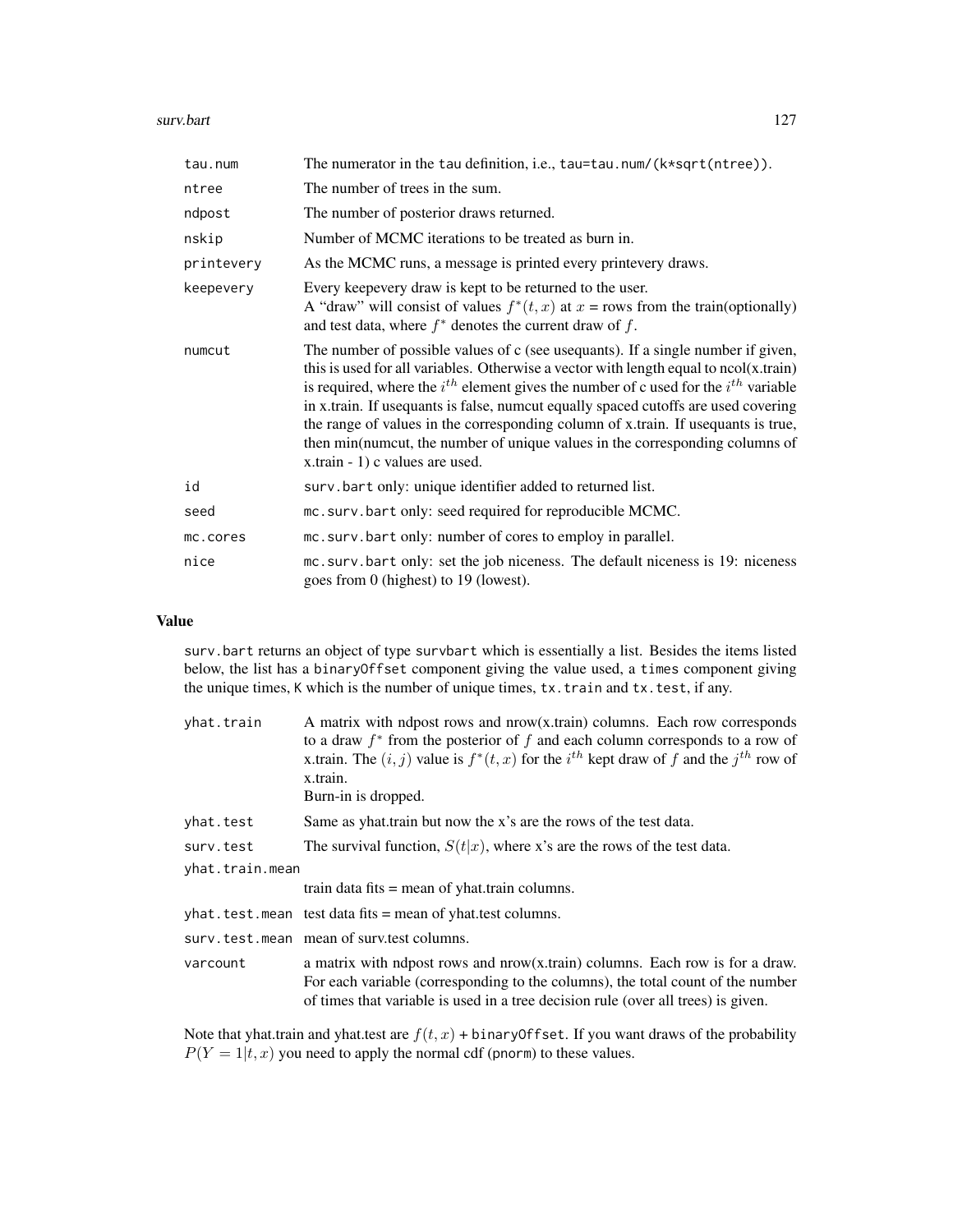#### See Also

[surv.pre.bart](#page-128-0)

```
## load survival package for the advanced lung cancer example
data(lung)
N <- length(lung$status)
table(lung$ph.karno, lung$pat.karno)
## if physician's KPS unavailable, then use the patient's
h <- which(is.na(lung$ph.karno))
lung$ph.karno[h] <- lung$pat.karno[h]
times <- lung$time
delta <- lung$status-1 ##lung$status: 1=censored, 2=dead
##delta: 0=censored, 1=dead
## this study reports time in days rather than weeks or months
## coarsening from days to weeks or months will reduce the computational burden
##times <- ceiling(times/30)
times <- ceiling(times/7) ## weeks
table(times)
table(delta)
## matrix of observed covariates
x.train <- cbind(lung$sex, lung$age, lung$ph.karno)
## lung$sex: Male=1 Female=2
## lung$age: Age in years
## lung$ph.karno: Karnofsky performance score (dead=0:normal=100:by=10)
## rated by physician
dimnames(x.train)[[2]] <- c('M(1):F(2)', 'age(39:82)', 'ph.karno(50:100:10)')
table(x.train[ , 1])
summary(x.train[ , 2])
table(x.train[ , 3])
##test BART with token run to ensure installation works
set.seed(99)
post <- surv.bart(x.train=x.train, times=times, delta=delta,
                 nskip=1, ndpost=1, keepevery=1)
## Not run:
## run one long MCMC chain in one process
## set.seed(99)
## post <- surv.bart(x.train=x.train, times=times, delta=delta, x.test=x.test)
```
<span id="page-127-0"></span>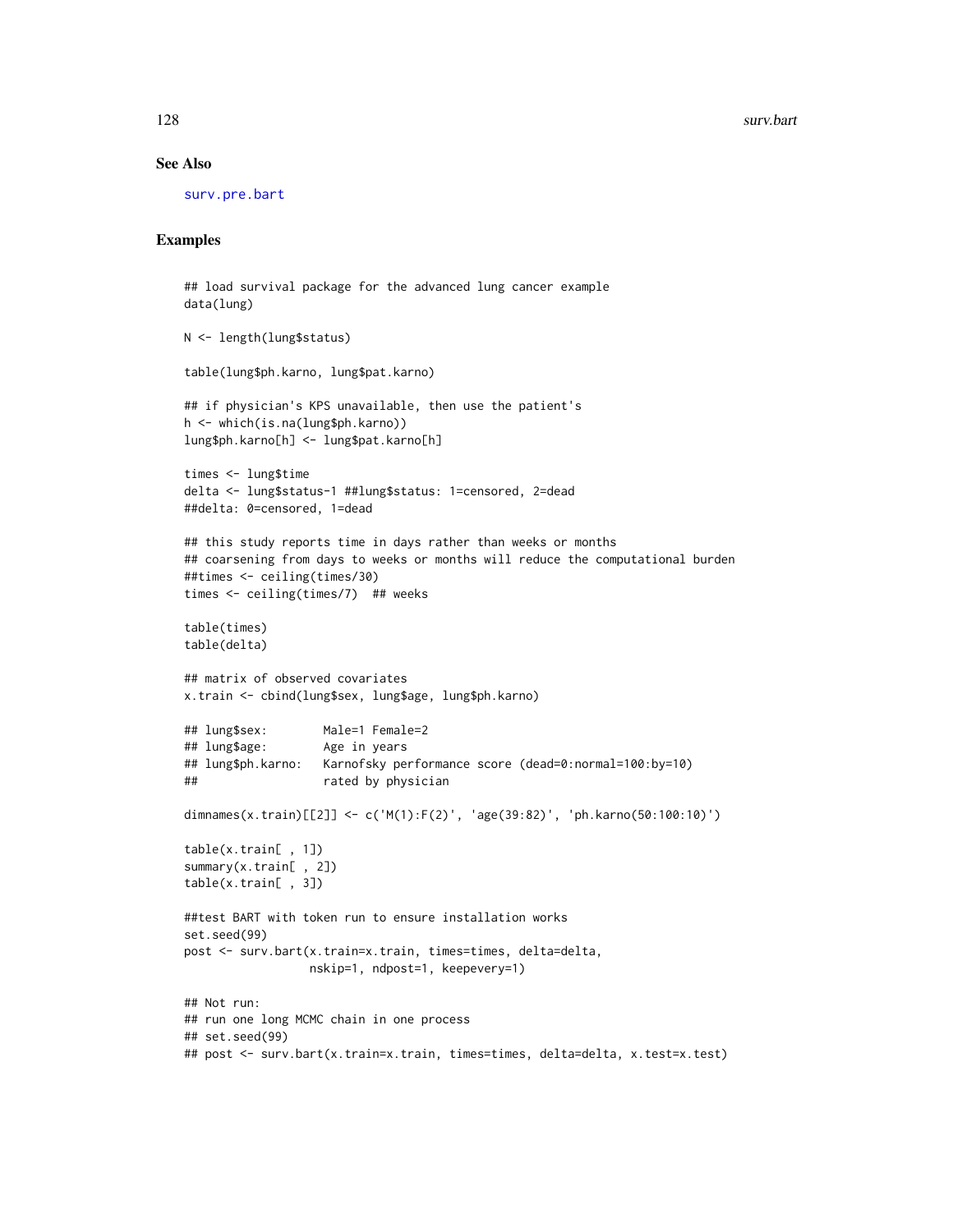```
## in the interest of time, consider speeding it up by parallel processing
## run "mc.cores" number of shorter MCMC chains in parallel processes
post <- mc.surv.bart(x.train=x.train, times=times, delta=delta,
                     mc.cores=8, seed=99)
pre <- surv.pre.bart(times=times, delta=delta, x.train=x.train,
                     x.test=x.train)
K <- pre$K
M <- nrow(post$yhat.train)
pre$tx.test <- rbind(pre$tx.test, pre$tx.test)
pre$tx.test[ , 2] <- c(rep(1, N*K), rep(2, N*K))
## sex pushed to col 2, since time is always in col 1
pred <- predict(post, newdata=pre$tx.test, mc.cores=8)
pd <- matrix(nrow=M, ncol=2*K)
for(j in 1:K) {
    h \leq -\text{seq}(j, N*K, by=K)pd[ , j] <- apply(pred$surv.test[ , h], 1, mean)
    pd[ , j+K] <- apply(pred$surv.test[ , h+N*K], 1, mean)
}
pd.mu <- apply(pd, 2, mean)
pd.025 <- apply(pd, 2, quantile, probs=0.025)
pd.975 <- apply(pd, 2, quantile, probs=0.975)
males <-1:Kfemales <- males+K
plot(c(0, pre$times), c(1, pd.mu[males]), type='s', col='blue',
     ylim=0:1, ylab='S(t, x)', xlab='t (weeks)',
     main=paste('Advanced Lung Cancer ex. (BART::lung)'
                "Friedman's partial dependence function",
                'Male (blue) vs. Female (red)', sep='\n'))
lines(c(0, pre$times), c(1, pd.025[males]), col='blue', type='s', lty=2)
lines(c(0, pre$times), c(1, pd.975[males]), col='blue', type='s', lty=2)
lines(c(0, pre$times), c(1, pd.mu[females]), col='red', type='s')
lines(c(0, pre$times), c(1, pd.025[females]), col='red', type='s', lty=2)
lines(c(0, pre$times), c(1, pd.975[females]), col='red', type='s', lty=2)
```
## End(Not run)

<span id="page-128-0"></span>surv.pre.bart *Data construction for survival analysis with BART*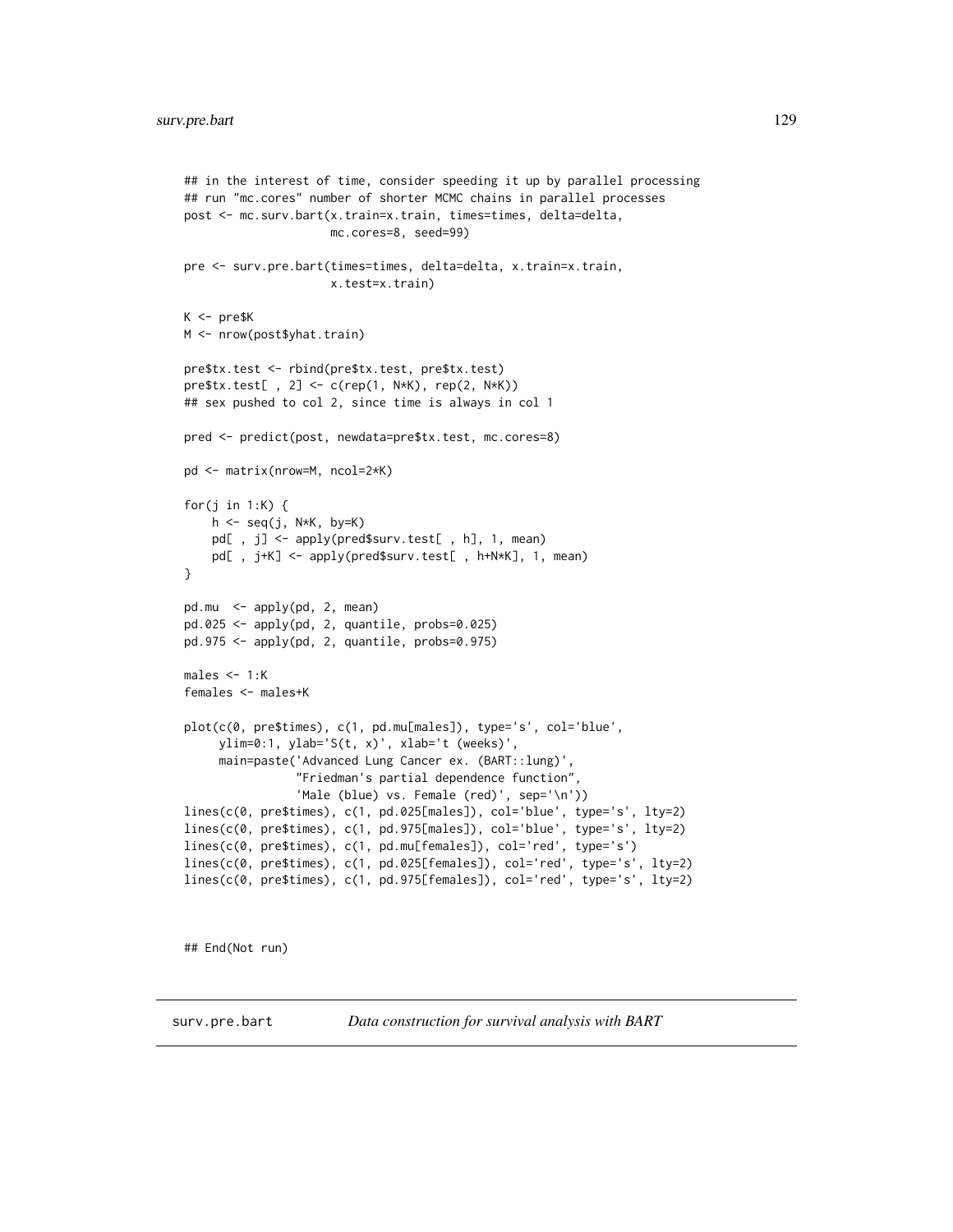<span id="page-129-0"></span>Survival data contained in  $(t, \delta, x)$  must be translated to data suitable for the BART survival analysis model; see surv.bart for more details.

# Usage

surv.pre.bart( times, delta, x.train=NULL, x.test=NULL, K=NULL, events=NULL, ztimes=NULL, zdelta=NULL )

# Arguments

| times   | The time of event or right-censoring.                                                                                                                                                           |
|---------|-------------------------------------------------------------------------------------------------------------------------------------------------------------------------------------------------|
| delta   | The event indicator: 1 is an event while 0 is censored.                                                                                                                                         |
| x.train | Explanatory variables for training (in sample) data.<br>If provided, must be a matrix with (as usual) rows corresponding to observations<br>and columns to variables.                           |
| x.test  | Explanatory variables for test (out of sample) data.<br>If provided, must be a matrix and have the same structure as x.train.                                                                   |
| K       | If provided, then coarsen times per the quantiles $1/K, 2/K, , K/K$ .                                                                                                                           |
| events  | If provided, then use for the grid of time points.                                                                                                                                              |
| ztimes  | If provided, then these columns of $x$ . train (and $x$ . test if any) are the times<br>for time-dependent covariates. They will be transformed into time-dependent<br>covariate sojourn times. |
| zdelta  | If provided, then these columns of x.train (and x.test if any) are the delta<br>for time-dependent covariates. They will be transformed into time-dependent<br>covariate binary events.         |

# Value

surv.pre.bart returns a list. Besides the items listed below, the list has a times component giving the unique times and K which is the number of unique times.

| v.train  | A vector of binary responses.                                                      |
|----------|------------------------------------------------------------------------------------|
| tx.train | A matrix with rows consisting of time and the covariates of the training data.     |
| tx.test  | A matrix with rows consisting of time and the covariates of the test data, if any. |

# See Also

[surv.bart](#page-123-0)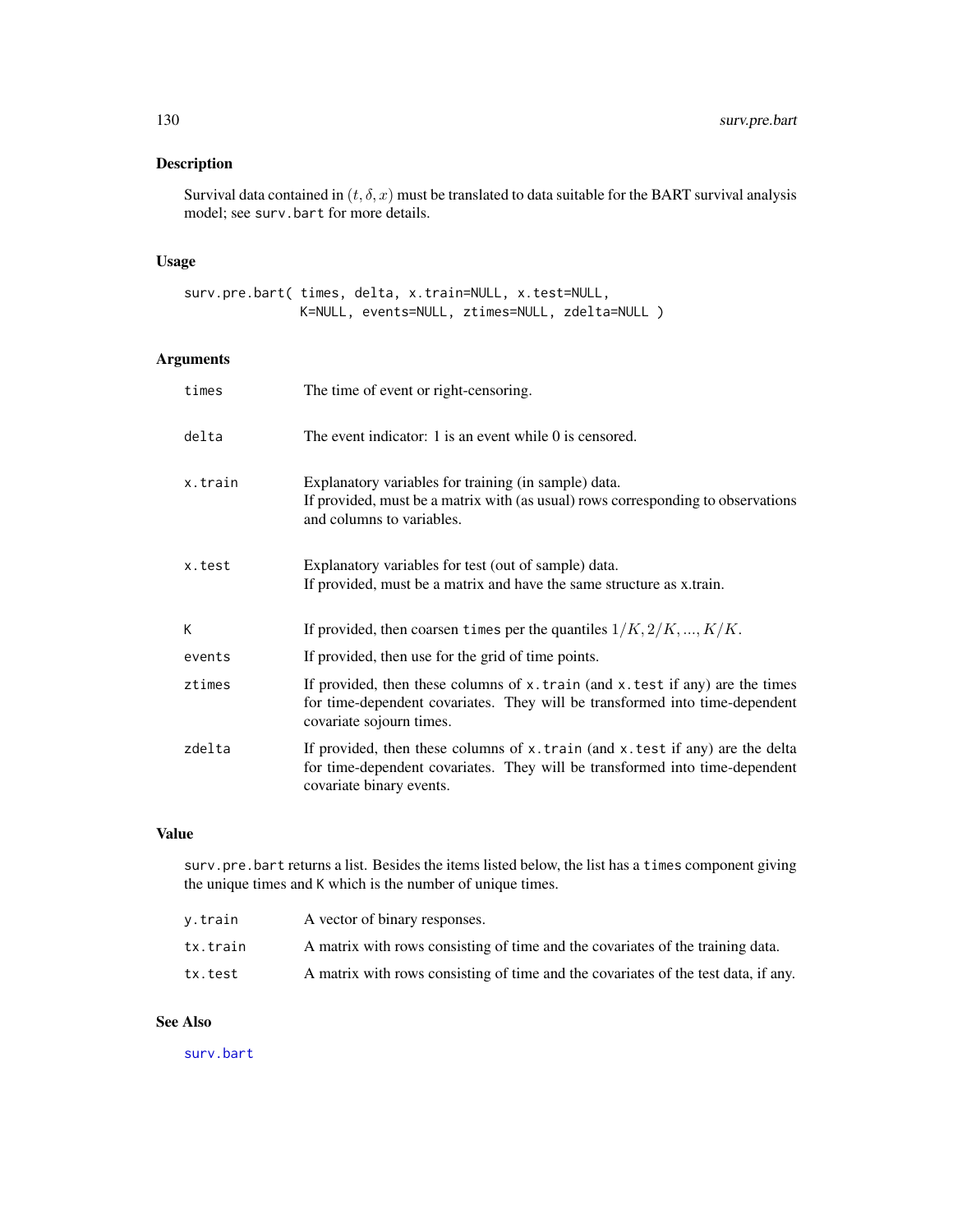#### <span id="page-130-0"></span>transplant 131

#### Examples

```
## load the advanced lung cancer example
data(lung)
group <- -which(is.na(lung[ , 7])) ## remove missing row for ph.karno
times <- lung[group, 2] ##lung$time
delta <- lung[group, 3]-1 ##lung$status: 1=censored, 2=dead
                         ##delta: 0=censored, 1=dead
summary(times)
table(delta)
x.train <- as.matrix(lung[group, c(4, 5, 7)]) ## matrix of observed covariates
## lung$age: Age in years
## lung$sex: Male=1 Female=2
## lung$ph.karno: Karnofsky performance score (dead=0:normal=100:by=10)
## rated by physician
dimnames(x.train)[[2]] <- c('age(yr)', 'M(1):F(2)', 'ph.karno(0:100:10)')
summary(x.train[ , 1])
table(x.train[ , 2])
table(x.train[ , 3])
x.test <- matrix(nrow=84, ncol=3) ## matrix of covariate scenarios
dimnames(x.test)[[2]] <- dimnames(x.train)[[2]]
i \leq 1for(age in 5*(9:15)) for(sex in 1:2) for(ph.karno in 10*(5:10)) {
   x.test[i, ] <- c(age, sex, ph.karno)
   i \leftarrow i+1}
pre <- surv.pre.bart(times=times, delta=delta, x.train=x.train, x.test=x.test)
str(pre)
```
transplant *Liver transplant waiting list*

#### Description

Subjects on a liver transplant waiting list from 1990-1999, and their disposition: received a transplant, died while waiting, withdrew from the list, or censored.

#### Usage

data("transplant")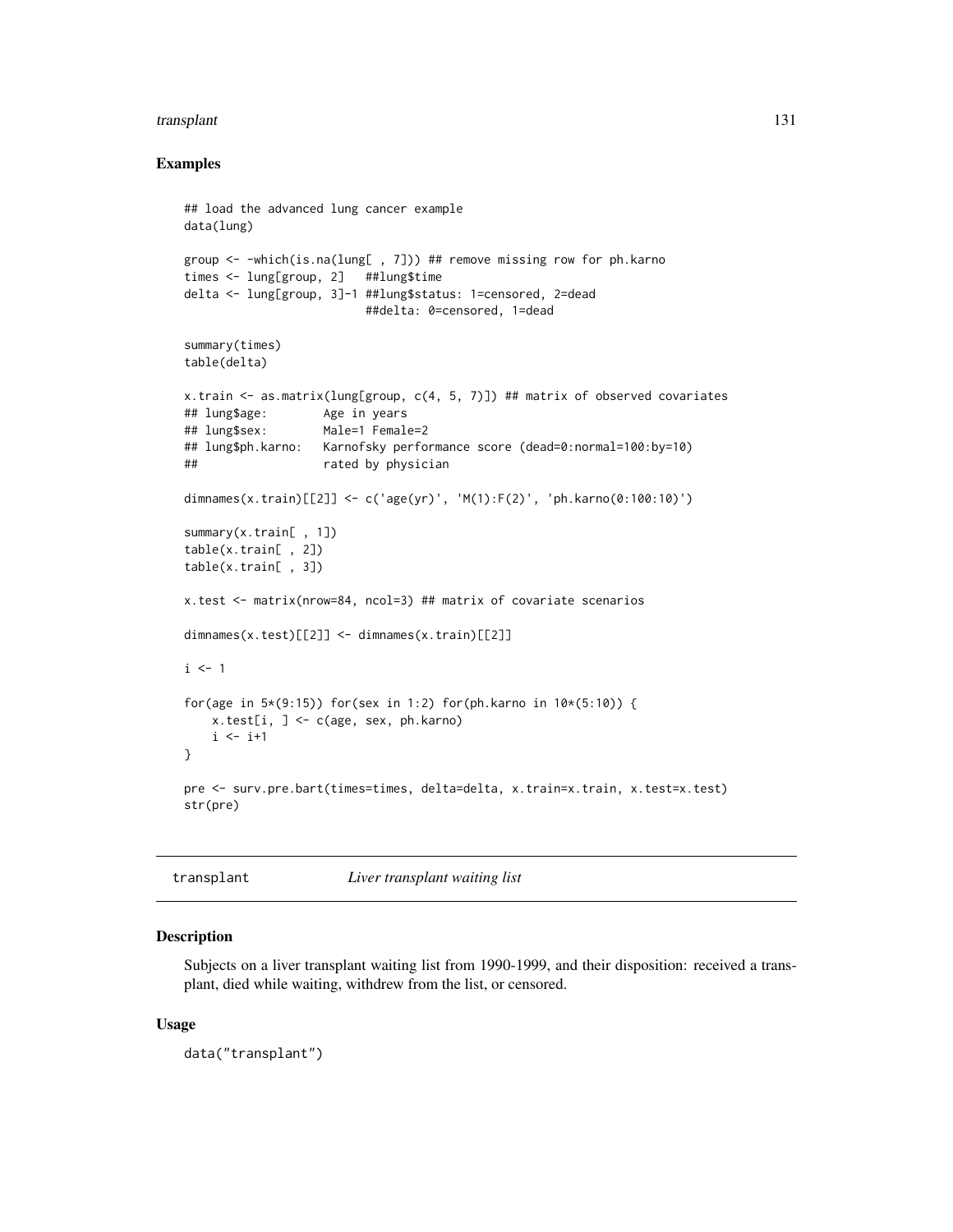<span id="page-131-0"></span>132 wbart

#### Format

A data frame with 815 observations on the following 6 variables.

age age at addition to the waiting list sex m or f abo blood type: A, B, AB or O year year in which they entered the waiting list futime time from entry to final disposition event final disposition: censored, death, ltx or withdraw

#### Details

This represents the transplant experience in a particular region, over a time period in which liver transplant became much more widely recognized as a viable treatment modality. The number of liver transplants rises over the period, but the number of subjects added to the liver transplant waiting list grew much faster. Important questions addressed by the data are the change in waiting time, who waits, and whether there was an consequent increase in deaths while on the list.

Blood type is an important consideration. Donor livers from subjects with blood type O can be used by patients with A, B, AB or O blood types, whereas a donor liver from the other types will only be transplanted to a matching recipient.

Thus type O subjects on the waiting list are at a disadvantage, since the pool of competitors is larger for type O donor livers.

This data is of historical interest and provides a useful example of competing risks, but it has little relevance to current practice. Liver allocation policies have evolved and now depend directly on each individual patient's risk and need, assessments of which are regularly updated while a patient is on the waiting list. The overall organ shortage remains acute, however.

# References

Kim WR, Therneau TM, Benson JT, Kremers WK, Rosen CB, Gores GJ, Dickson ER. Deaths on the liver transplant waiting list: An analysis of competing risks. Hepatology 2006 Feb; 43(2):345-51.

wbart *BART for continuous outcomes*

# **Description**

BART is a Bayesian "sum-of-trees" model. For a numeric response y, we have  $y = f(x) + \epsilon$ , where  $\epsilon \sim N(0, \sigma^2)$ .

 $f$  is the sum of many tree models. The goal is to have very flexible inference for the uknown function  $f$ .

In the spirit of "ensemble models", each tree is constrained by a prior to be a weak learner so that it contributes a small amount to the overall fit.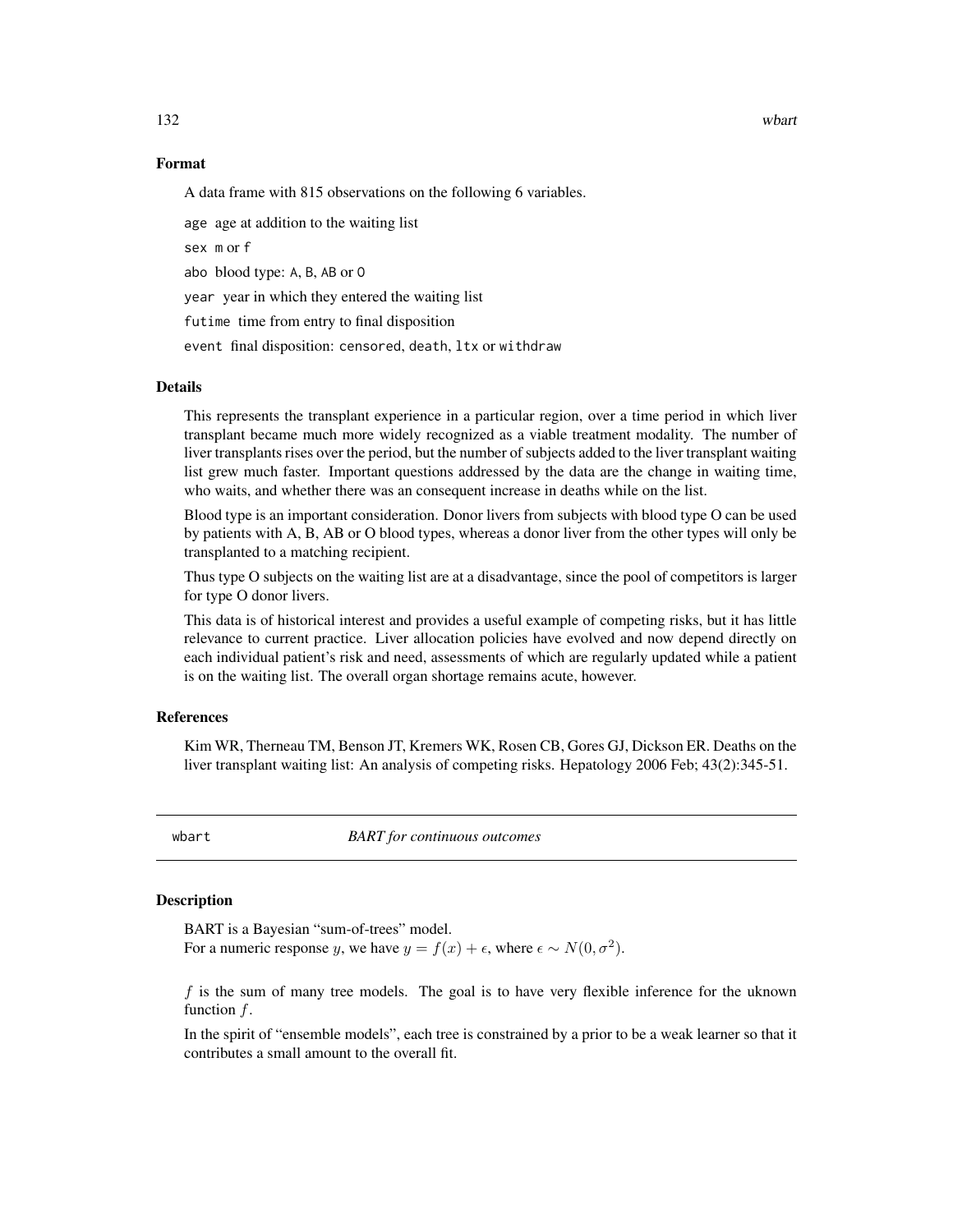where the contract of the contract of the contract of the contract of the contract of the contract of the contract of the contract of the contract of the contract of the contract of the contract of the contract of the cont

# Usage

```
wbart(
   x.train, y.train, x.test=matrix(0.0,0,0),
   sparse=FALSE, theta=0, omega=1,
   a=0.5, b=1, augment=FALSE, rho=NULL,
   xinfo=matrix(0.0,0,0), usequants=FALSE,
   cont=FALSE, rm.const=TRUE,
   sigest=NA, sigdf=3, sigquant=.90,
   k=2.0, power=2.0, base=.95,
   sigmaf=NA, lambda=NA,
   fmean=mean(y.train), w=rep(1,length(y.train)),
   ntree=200L, numcut=100L,
   ndpost=1000L, nskip=100L, keepevery=1L,
   nkeeptrain=ndpost, nkeeptest=ndpost,
   nkeeptestmean=ndpost, nkeeptreedraws=ndpost,
   printevery=100L, transposed=FALSE
```
# $\mathcal{L}$

# Arguments

| x.train | Explanatory variables for training (in sample) data.<br>May be a matrix or a data frame, with (as usual) rows corresponding to obser-                                                                                                                     |
|---------|-----------------------------------------------------------------------------------------------------------------------------------------------------------------------------------------------------------------------------------------------------------|
|         | vations and columns to variables.                                                                                                                                                                                                                         |
|         | If a variable is a factor in a data frame, it is replaced with dummies. Note that<br>q dummies are created if $q>2$ and one dummy is created if $q=2$ , where q is the<br>number of levels of the factor.                                                 |
|         | wbart will generate draws of $f(x)$ for each x which is a row of x. train.                                                                                                                                                                                |
| y.train | Continuous dependent variable for training (in sample) data.                                                                                                                                                                                              |
| x.test  | Explanatory variables for test (out of sample) data.<br>Should have same structure as x.train.                                                                                                                                                            |
|         | whart will generate draws of $f(x)$ for each x which is a row of x.test.                                                                                                                                                                                  |
| sparse  | Whether to perform variable selection based on a sparse Dirichlet prior rather<br>than simply uniform; see Linero 2016.                                                                                                                                   |
| theta   | Set <i>theta</i> parameter; zero means random.                                                                                                                                                                                                            |
| omega   | Set <i>omega</i> parameter; zero means random.                                                                                                                                                                                                            |
| a       | Sparse parameter for $Beta(a, b)$ prior: 0.5 $\leq a \leq 1$ where lower values<br>inducing more sparsity.                                                                                                                                                |
| b       | Sparse parameter for $Beta(a, b)$ prior; typically, $b = 1$ .                                                                                                                                                                                             |
| rho     | Sparse parameter: typically $rho = p$ where p is the number of covariates under<br>consideration.                                                                                                                                                         |
| augment | Whether data augmentation is to be performed in sparse variable selection.                                                                                                                                                                                |
| xinfo   | You can provide the cutpoints to BART or let BART choose them for you. To<br>provide them, use the xinfo argument to specify a list (matrix) where the items<br>(rows) are the covariates and the contents of the items (columns) are the cut-<br>points. |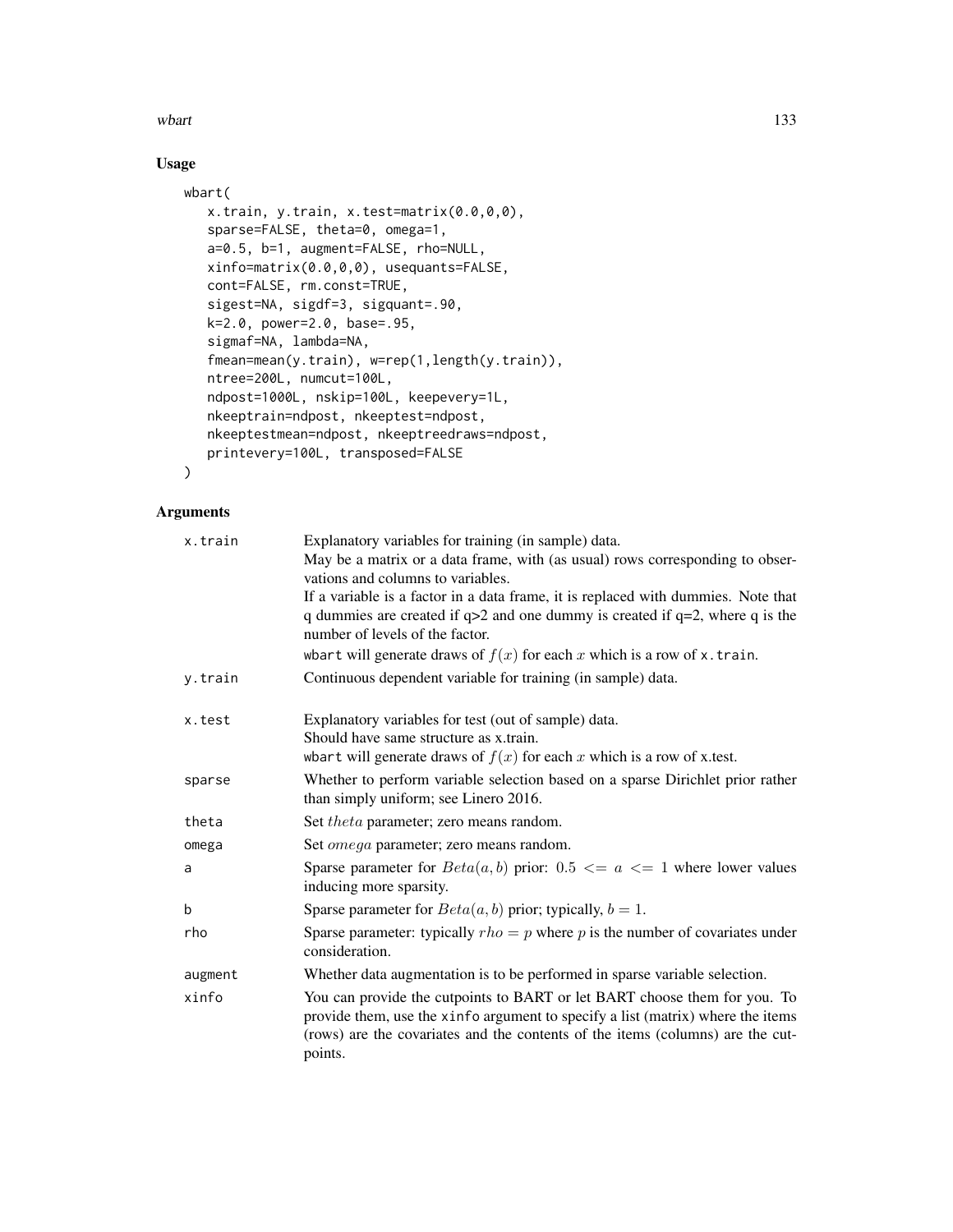| usequants      | If usequants=FALSE, then the cutpoints in xinfo are generated uniformly; oth-<br>erwise, if TRUE, uniform quantiles are used for the cutpoints.                                                                                                                                                                                                                                                                                                                                                                                                                           |
|----------------|---------------------------------------------------------------------------------------------------------------------------------------------------------------------------------------------------------------------------------------------------------------------------------------------------------------------------------------------------------------------------------------------------------------------------------------------------------------------------------------------------------------------------------------------------------------------------|
| cont           | Whether or not to assume all variables are continuous.                                                                                                                                                                                                                                                                                                                                                                                                                                                                                                                    |
| rm.const       | Whether or not to remove constant variables.                                                                                                                                                                                                                                                                                                                                                                                                                                                                                                                              |
| sigest         | The prior for the error variance $(\sigma^2)$ is inverted chi-squared (the standard con-<br>ditionally conjugate prior). The prior is specified by choosing the degrees of<br>freedom, a rough estimate of the corresponding standard deviation and a quan-<br>tile to put this rough estimate at. If sigest=NA then the rough estimate will be<br>the usual least squares estimator. Otherwise the supplied value will be used.                                                                                                                                          |
| sigdf          | Degrees of freedom for error variance prior.                                                                                                                                                                                                                                                                                                                                                                                                                                                                                                                              |
| sigquant       | The quantile of the prior that the rough estimate (see sigest) is placed at. The<br>closer the quantile is to 1, the more aggresive the fit will be as you are putting<br>more prior weight on error standard deviations $(\sigma)$ less than the rough estimate.                                                                                                                                                                                                                                                                                                         |
| k              | For numeric y, k is the number of prior standard deviations $E(Y x) = f(x)$ is<br>away from $+/-5$ . The response (y.train) is internally scaled to range from $-5$ to<br>.5.                                                                                                                                                                                                                                                                                                                                                                                             |
|                | k is the number of prior standard deviations $f(x)$ is away from $+/-3$ .<br>The bigger k is, the more conservative the fitting will be.                                                                                                                                                                                                                                                                                                                                                                                                                                  |
| power          | Power parameter for tree prior.                                                                                                                                                                                                                                                                                                                                                                                                                                                                                                                                           |
| base           | Base parameter for tree prior.                                                                                                                                                                                                                                                                                                                                                                                                                                                                                                                                            |
| sigmaf         | The SD of f.                                                                                                                                                                                                                                                                                                                                                                                                                                                                                                                                                              |
| lambda         | The scale of the prior for the variance.                                                                                                                                                                                                                                                                                                                                                                                                                                                                                                                                  |
| fmean          | BART operates on y. train centered by fmean.                                                                                                                                                                                                                                                                                                                                                                                                                                                                                                                              |
| W              | Vector of weights which multiply the standard deviation.                                                                                                                                                                                                                                                                                                                                                                                                                                                                                                                  |
| ntree          | The number of trees in the sum.                                                                                                                                                                                                                                                                                                                                                                                                                                                                                                                                           |
| numcut         | The number of possible values of c (see usequants). If a single number if given,<br>this is used for all variables. Otherwise a vector with length equal to $ncol(x.train)$<br>is required, where the $i^{th}$ element gives the number of c used for the $i^{th}$ variable<br>in x.train. If usequants is false, numcut equally spaced cutoffs are used covering<br>the range of values in the corresponding column of x.train. If usequants is true,<br>then min(numcut, the number of unique values in the corresponding columns of<br>x.train - 1) c values are used. |
| ndpost         | The number of posterior draws returned.                                                                                                                                                                                                                                                                                                                                                                                                                                                                                                                                   |
| nskip          | Number of MCMC iterations to be treated as burn in.                                                                                                                                                                                                                                                                                                                                                                                                                                                                                                                       |
| nkeeptrain     | Number of MCMC iterations to be returned for train data.                                                                                                                                                                                                                                                                                                                                                                                                                                                                                                                  |
| nkeeptest      | Number of MCMC iterations to be returned for test data.                                                                                                                                                                                                                                                                                                                                                                                                                                                                                                                   |
| nkeeptestmean  | Number of MCMC iterations to be returned for test mean.                                                                                                                                                                                                                                                                                                                                                                                                                                                                                                                   |
| nkeeptreedraws | Number of MCMC iterations to be returned for tree draws.                                                                                                                                                                                                                                                                                                                                                                                                                                                                                                                  |
| printevery     | As the MCMC runs, a message is printed every printevery draws.                                                                                                                                                                                                                                                                                                                                                                                                                                                                                                            |
| keepevery      | Every keepevery draw is kept to be returned to the user.                                                                                                                                                                                                                                                                                                                                                                                                                                                                                                                  |
| transposed     | When running wbart in parallel, it is more memory-efficient to transpose x. train<br>and x.test, if any, prior to calling mc.wbart.                                                                                                                                                                                                                                                                                                                                                                                                                                       |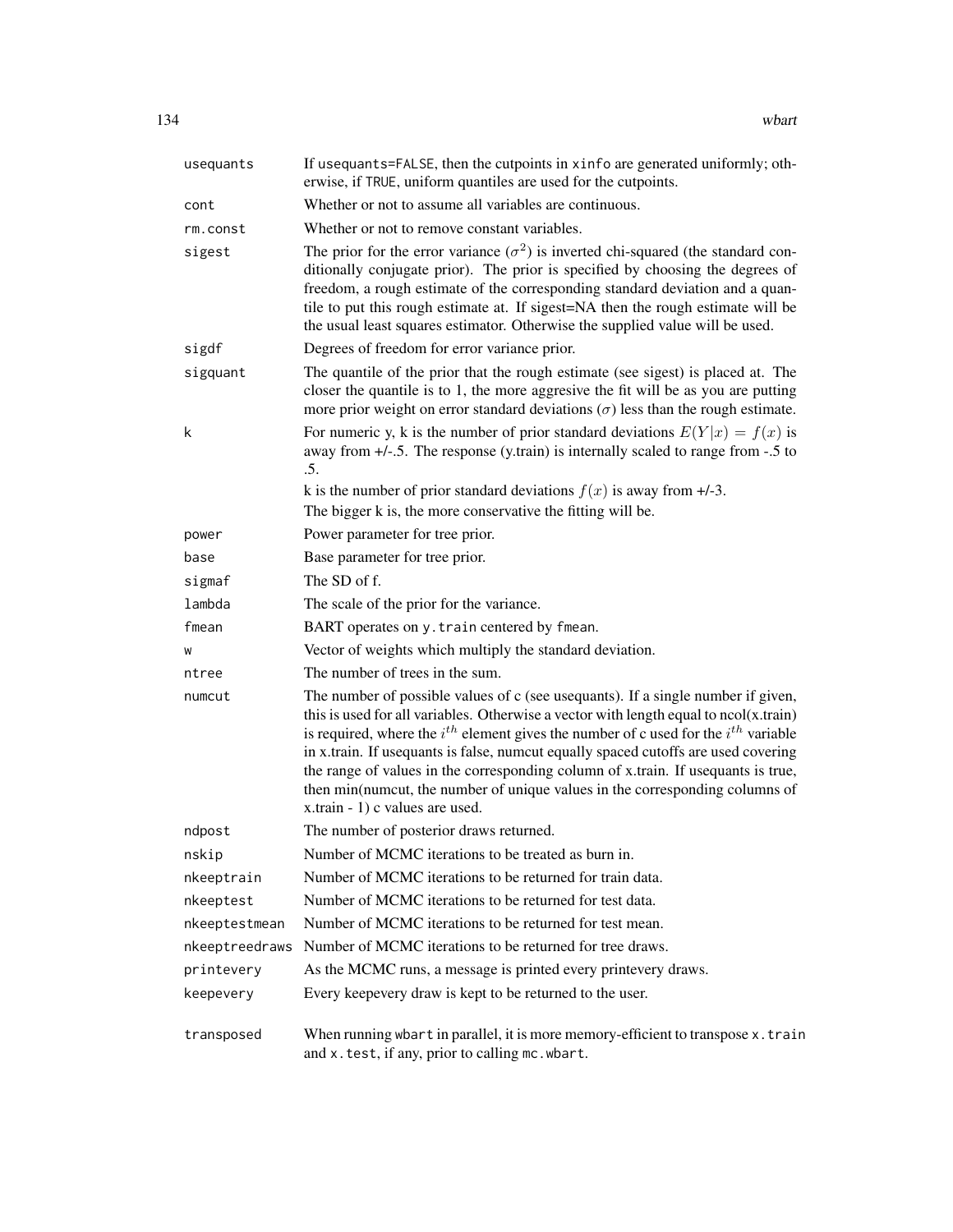<span id="page-134-0"></span>where the contract of the contract of the contract of the contract of the contract of the contract of the contract of the contract of the contract of the contract of the contract of the contract of the contract of the cont

# Details

BART is an Bayesian MCMC method. At each MCMC interation, we produce a draw from the joint posterior  $(f, \sigma) | (x, y)$  in the numeric y case.

Thus, unlike a lot of other modelling methods in R, we do not produce a single model object from which fits and summaries may be extracted. The output consists of values  $f^*(x)$  (and  $\sigma^*$  in the numeric case) where  $*$  denotes a particular draw. The  $x$  is either a row from the training data (x.train) or the test data (x.test).

# Value

wbart returns an object of type wbart which is essentially a list. In the numeric  $y$  case, the list has components:

| yhat.train                   | A matrix with ndpost rows and nrow(x.train) columns. Each row corresponds<br>to a draw $f^*$ from the posterior of f and each column corresponds to a row of<br>x.train. The $(i, j)$ value is $f^*(x)$ for the $i^{th}$ kept draw of f and the $j^{th}$ row of<br>x.train.<br>Burn-in is dropped. |
|------------------------------|----------------------------------------------------------------------------------------------------------------------------------------------------------------------------------------------------------------------------------------------------------------------------------------------------|
| yhat.test<br>yhat.train.mean | Same as yhat train but now the x's are the rows of the test data.                                                                                                                                                                                                                                  |
|                              | train data fits $=$ mean of yhat train columns.                                                                                                                                                                                                                                                    |
|                              | yhat.test.mean test data fits = mean of yhat.test columns.                                                                                                                                                                                                                                         |
| sigma                        | post burn in draws of sigma, $length = ndpost$ .                                                                                                                                                                                                                                                   |
| first.sigma                  | burn-in draws of sigma.                                                                                                                                                                                                                                                                            |
| varcount                     | a matrix with ndpost rows and nrow(x.train) columns. Each row is for a draw.<br>For each variable (corresponding to the columns), the total count of the number<br>of times that variable is used in a tree decision rule (over all trees) is given.                                               |
| sigest                       | The rough error standard deviation $(\sigma)$ used in the prior.                                                                                                                                                                                                                                   |
|                              |                                                                                                                                                                                                                                                                                                    |

# See Also

[pbart](#page-77-0)

```
##simulate data (example from Friedman MARS paper)
f = function(x)10*sin(pixx[,1] * x[,2]) + 20 * (x[,3] - .5)^2 + 10 * x[,4] + 5 * x[,5]}
sigma = 1.0 #y = f(x) + \text{sigma}x, z \sim N(0,1)n = 100 #number of observations
set.seed(99)
x=matrix(runif(n*10),n,10) #10 variables, only first 5 matter
Ey = f(x)y=Ey+sigma*rnorm(n)
lmFit = lm(y~. , data frame(x, y)) #compare lm fit to BART later
```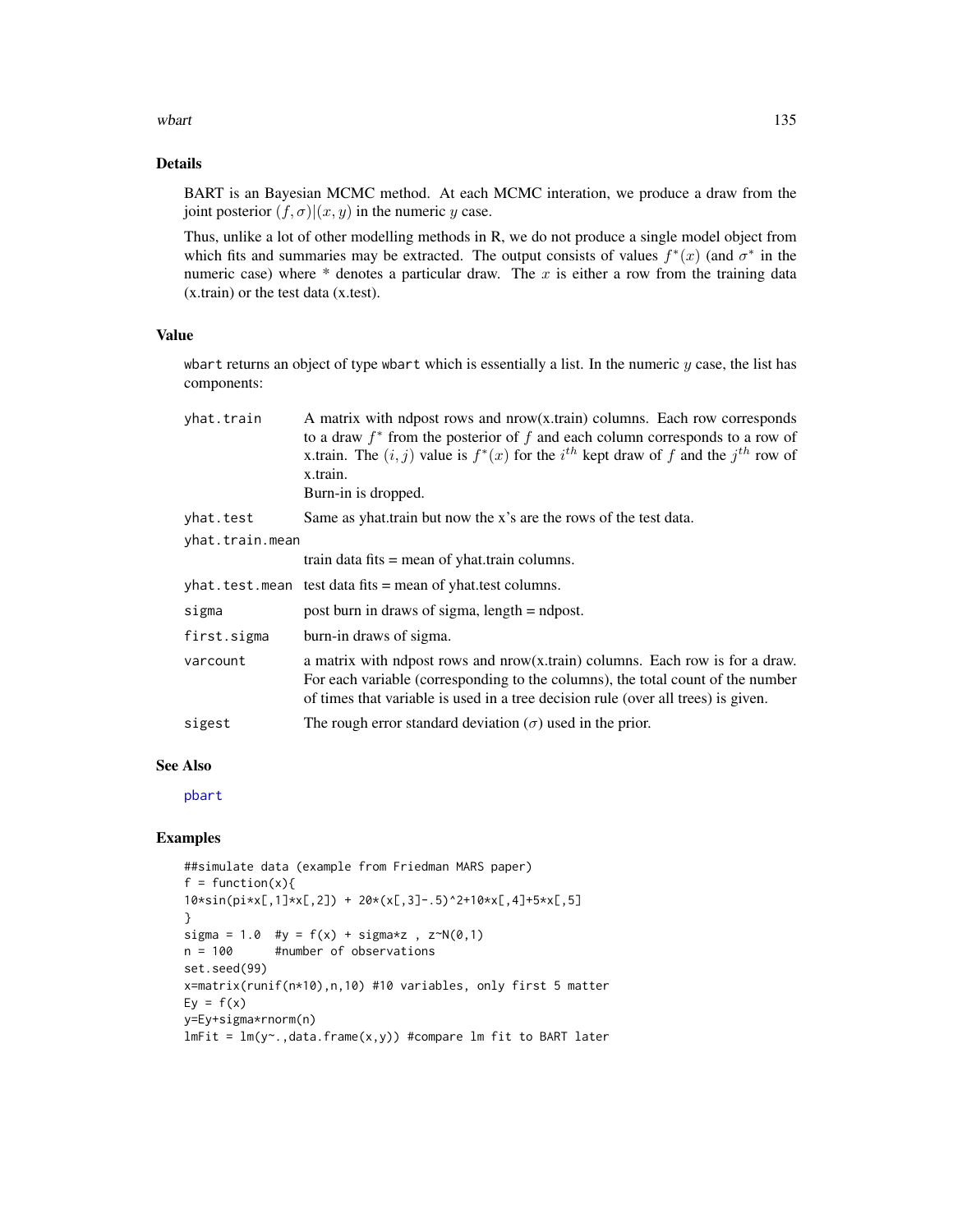```
##test BART with token run to ensure installation works
set.seed(99)
barffit = wbart(x,y,nskip=5,ndpost=5)
## Not run:
##run BART
set.seed(99)
barffit = whart(x,y)##compare BART fit to linear matter and truth = Ey
fitmat = cbind(y,Ey,lmFit$fitted,bartFit$yhat.train.mean)
colnames(fitmat) = c('y', 'Ey', 'lm', 'bart')print(cor(fitmat))
## End(Not run)
```
xdm20.test *A data set used in example of* recur.bart*.*

#### **Description**

A matrix containing a 20% random sample of the testing set for a real data example of recurrent events survival analysis. There are 100 patients in the cohort: 50 in the training set and 50 in the testing set. See the Reference below (and the References therein) for more detailed information; a brief synopsis follows.

xdm20.test contains both the training set and the testing set. There are 798 unique time points so there are 50\*798=39900 rows of the training set followed by 50\*798=39900 rows of the testing set. For patient's who died prior to the end of follow-up, their external factors are last value carried forward. Therefore, we can use xdm20.test to estimate the cumulative hazard for all patients for all time points.

The full data set, xdm.test, can be obtained online at

[https://www.mcw.edu/-/media/MCW/Departments/Biostatistics/Tech-Report-64-April-](https://www.mcw.edu/-/media/MCW/Departments/Biostatistics/Tech-Report-64-April-2017-data-file.tar?la=en)2017-data-file. [tar?la=en](https://www.mcw.edu/-/media/MCW/Departments/Biostatistics/Tech-Report-64-April-2017-data-file.tar?la=en). There are 488 patients in the full cohort: 235 in the training set and 253 in the testing set.

xdm.test contains both the training set and the testing set. There are 798 unique time points so there are 235\*798=187530 rows of the training set followed by 253\*798=201894 rows of the testing set. For patient's who died prior to the end of follow-up, their external factors are last value carried forward.

#### Usage

```
data(xdm20.test)
```
#### References

Sparapani, Rein, Tarima, Jackson, Meurer (2020). Non-parametric recurrent events analysis with BART and an application to the hospital admissions of patients with diabetes. *Biostatistics* doi:10.1093/biostatistics/kxy032

<span id="page-135-0"></span>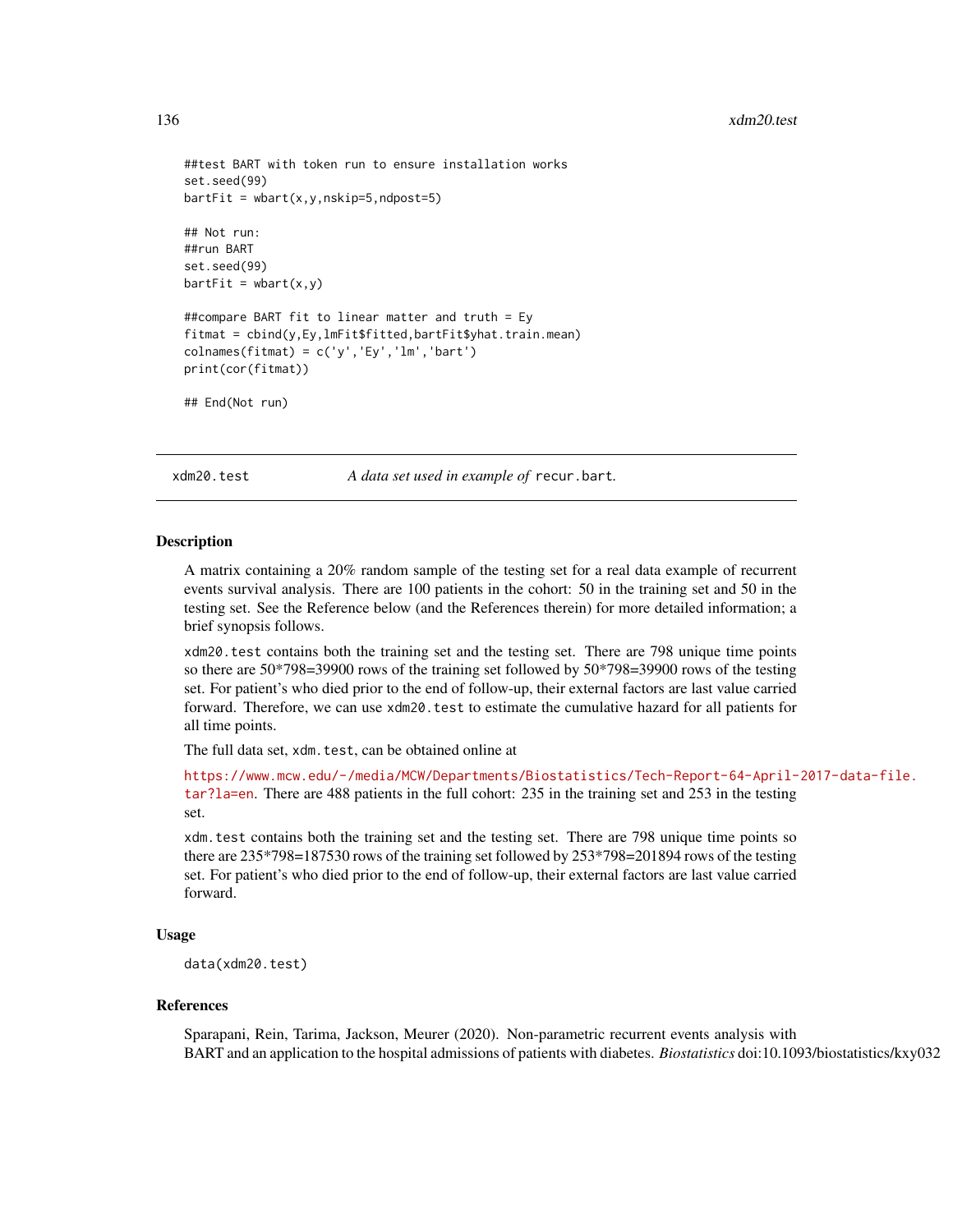#### <span id="page-136-0"></span>xdm20.train 137

#### See Also

xdm20.train

#### Examples

```
data(xdm20.test)
head(xdm20.test[ , 1:10])
```
xdm20.train *A real data example for* recur.bart*.*

#### Description

A matrix containing a 20% random sample of the training set for a real data example of recurrent events survival analysis. There are 100 patients in the cohort: 50 in the training set and 50 in the testing set. The full data set, xdm.train, can be obtained online at

[https://www.mcw.edu/-/media/MCW/Departments/Biostatistics/Tech-Report-64-April-](https://www.mcw.edu/-/media/MCW/Departments/Biostatistics/Tech-Report-64-April-2017-data-file.tar?la=en)2017-data-file. [tar?la=en](https://www.mcw.edu/-/media/MCW/Departments/Biostatistics/Tech-Report-64-April-2017-data-file.tar?la=en). There are 488 patients in the full cohort: 235 in the training set and 253 in the testing set. See the Reference below (and the References therein) for more detailed information; a brief synopsis follows.

We explored the hospital admissions for a cohort of patients with diabetes cared for by the Froedtert and Medical College of Wisconsin health network. These patients were identified via their Electronic Health Records (EHR) which include vital signs, diagnoses, procedures, laboratory values, pharmacy orders and billing data. This human subjects research and de-identified data release was approved by the Medical College of Wisconsin and Froedtert Hospital joint Institutional Review Board. To maintain patient privacy, roughly one fourth of patients were randomly sampled for inclusion as well as other de-identification procedures.

We identified likely incident diabetes mellitus type 2 patients by tabulating their first diagnosis code of primary diabetes (ICD-9 codes 250.x0 and 250.x2) in 2006 or 2007, i.e., no such codes were found for these patients prior to 2006 for as far back as each patient's records go which is variable. We restricted the population to adults aged 21 to 90 by 01/01/2008. Among the patients treated in this health system, the vast majority were racially self-identified as either white or black so our inclusion criteria is restricted to these groups. Since our interest is in patients with primary diabetes, we excluded those patients who were diagnosed with either secondary diabetes or gestational diabetes.

For this cohort, we identified every hospital admission between 01/01/2008 and 12/31/2012. For convenience, follow-up begins on 01/01/2008, rather than from each patient's actual incident diagnosis date which varied over the preceding 2 years. Following all patients concurrently allows us to temporally adapt, via our model, for seasonal/epidemic hospital admissions such as the H1N1 influenza outbreak in the US from April to June 2009.

We investigated the following risk factors: gender, race, age, insurance status (commercial, government or other), diabetes therapy (insulin, metformin and/or sulfonylurea), health care charges, relative value units (RVU), vital signs, laboratory values, comorbidity/complication diagnoses and procedures/surgeries (we will refer to vital signs and laboratory values collectively as signs; and comorbidity/complication diagnoses and procedures/surgeries collectively as conditions). In total, we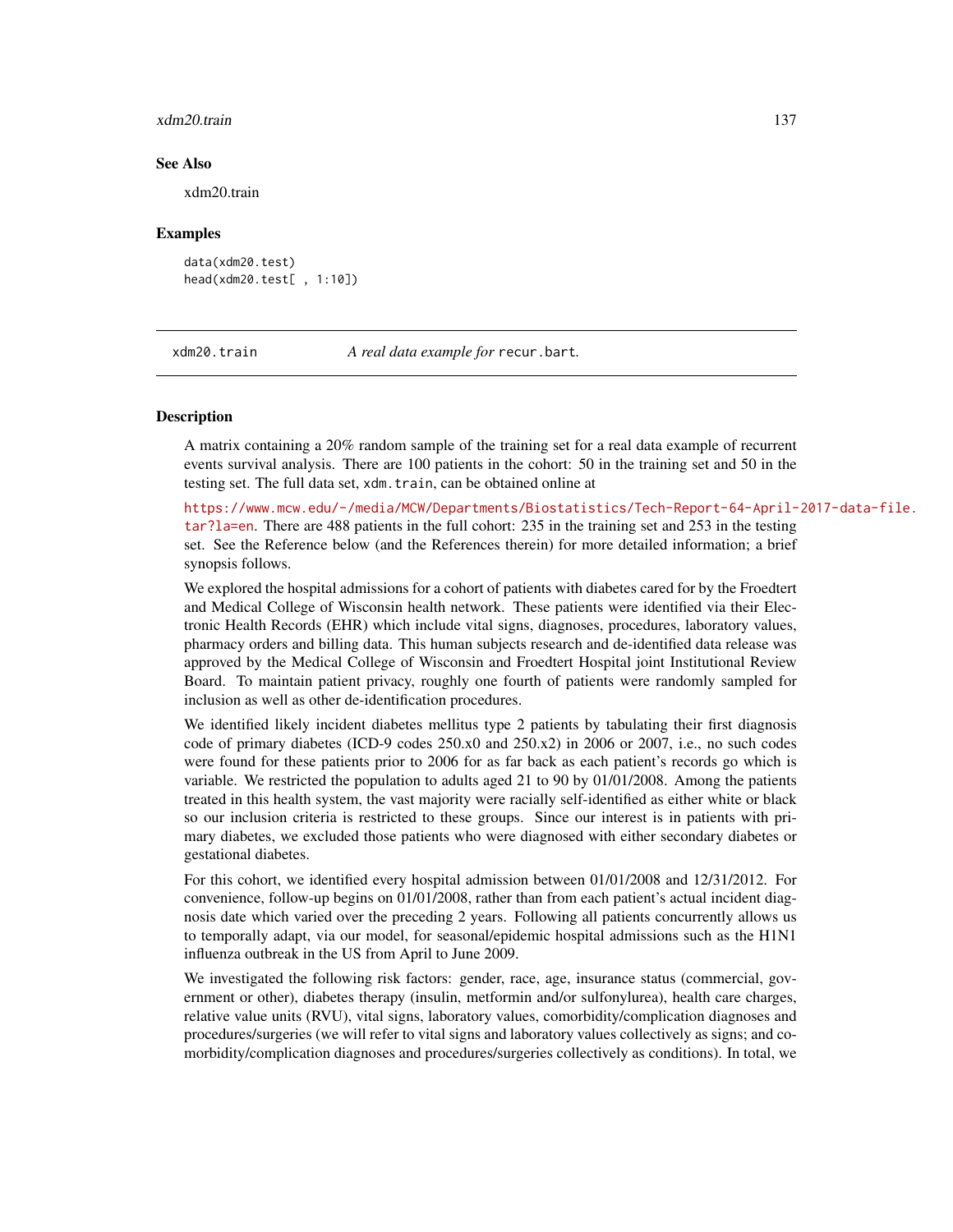considered 85 covariates of which 82 are external factors as described above and three are temporal factors: time, t, the counting process,  $N_i(t-)$ , and the sojourn time,  $v_i(t)$ . Among these potential predictors only gender, race and age are time-independent. The rest are defined as last value carried forward.

For insulin, metformin and sulfonylurea, we only had access to prescription orders (rather than prescription fills) and self-reported current status of prescription therapy during clinic office visits. Since, generally, orders are only required after every three fills, and each fill can be for up to 90 days, we define insulin, metformin and sulfonylurea as binary indicators which are one if there exists an order or current status indication within the prior 270 days; otherwise zero.

Health care charges and relative value units (RVU) are measures related to the services and procedures delivered. However, they are so closely related that recent charges/RVUs are of no practical value in this analysis. For example, just prior to a patient's hospital admission on a non-emergent basis, they often have a series of diagnostic tests and imaging. Similarly, for an emergent admission, the patient is often seen in the emergency department just prior to admission where similar services are conducted. We do not consider these charges/RVUs predictive of an admission because we are interested in identifying preventive opportunities. Therefore, we investigate charges/RVUs that are the sum total of the following moving windows of days prior to any given date: 31 to 90, 91 to 180, 181 to 300.

For many patients, some signs were not available for a given date so they were imputed; similarly, if a sign was not observed within the last 180 days, then it was imputed (except for height which never expires, weight extended to 365 days and body mass index which is a deterministic function of the two). We utilized the Sequential BART missing imputation method. However, instead of creating several imputed data sets, we imputed a new sign at each date when it was missing, i.e., in order to properly address uncertainty within one data set, a new value was imputed for each date that it was missing and never carried forward.

Conditions are binary indicators which are zero until the date of the first coding and then they are one from then on. Based on clinical rationale, we identified 26 conditions (23 comorbidities and 3 procedures/surgeries) which are potential risk factors for a hospital admission many of which are possible complications of diabetes; besides clinical merit, these conditions were chosen since they are present in more than just a few subjects so that they may be informative. Similarly, we employed 15 general conditions which are the Charlson diagnoses and 18 general conditions from the RxRisk adult diagnoses which are defined by prescription orders. Seven conditions are a composite of diagnosis codes and prescription orders.

#### Usage

data(xdm20.train)

## References

Sparapani, Rein, Tarima, Jackson, Meurer (2020). Non-parametric recurrent events analysis with BART and an application to the hospital admissions of patients with diabetes. *Biostatistics* doi:10.1093/biostatistics/kxy032

#### See Also

xdm20.test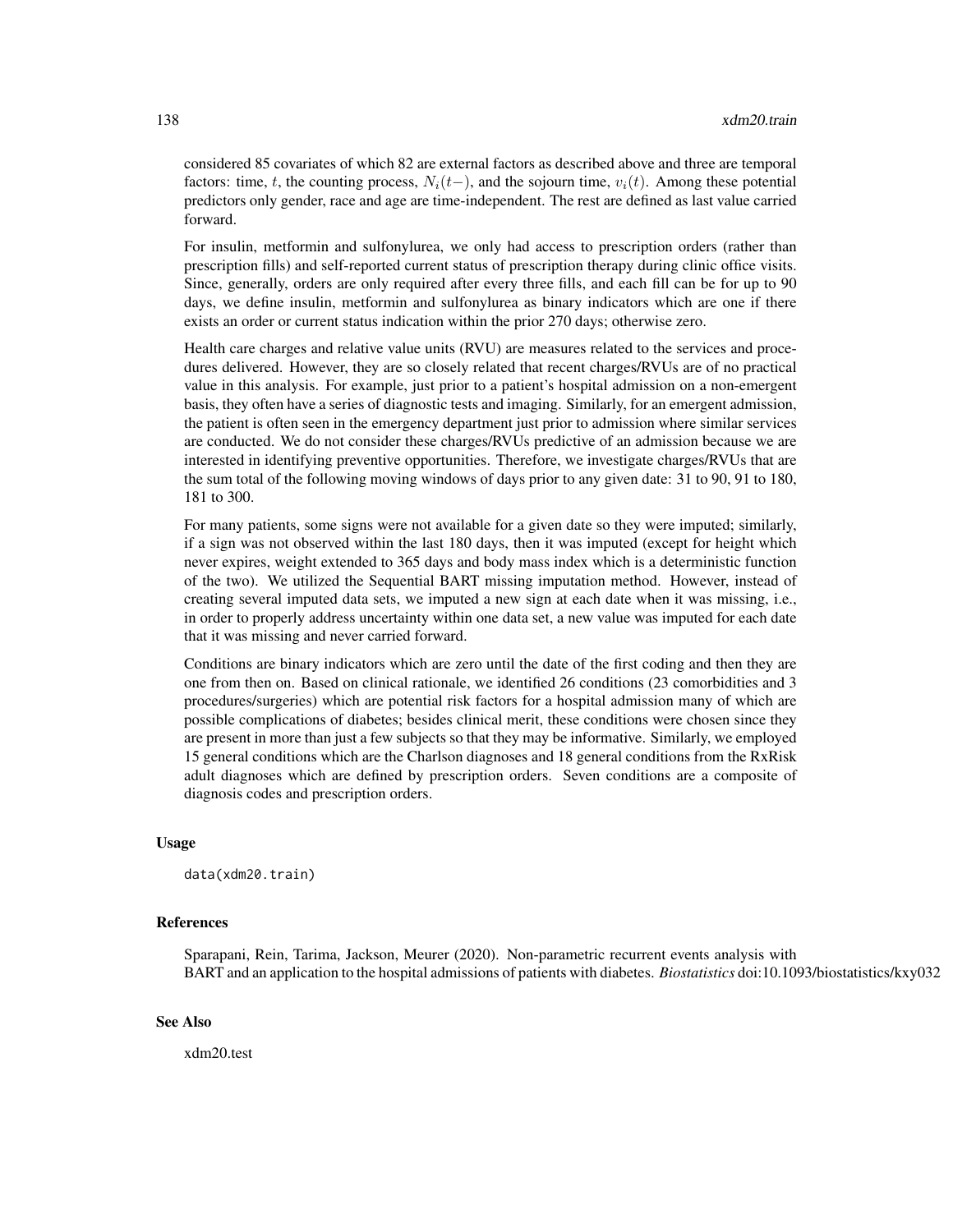# <span id="page-138-0"></span>ydm20.train 139

#### Examples

```
data(xdm20.train)
head(xdm20.train[ , 1:10])
```
ydm20.train *A data set used in example of* recur.bart*.*

#### Description

Two vectors containing the training and testing set outcomes for a 20% random sample for a real data example of recurrent events survival analysis. There are 100 patients in the cohort: 50 in the training set and 50 in the testing set. See the Reference below (and the References therein) for more detailed information; a brief synopsis follows.

ydm20.train contains the training set only. ydm20.test is provided for completeness; it contains both the training set and the testing set. There are 798 unique time points so there are  $50*798=39900$ rows of the training set followed by 50\*798=39900 rows of the testing set.

The full data sets, ydm.train and ydm.test, can be obtained online at

[https://www.mcw.edu/-/media/MCW/Departments/Biostatistics/Tech-Report-64-April-](https://www.mcw.edu/-/media/MCW/Departments/Biostatistics/Tech-Report-64-April-2017-data-file.tar?la=en)2017-data-file. [tar?la=en](https://www.mcw.edu/-/media/MCW/Departments/Biostatistics/Tech-Report-64-April-2017-data-file.tar?la=en). There are 488 patients in the full cohort: 235 in the training set and 253 in the testing set.

ydm.train contains the training set only. ydm.test contains both the training set and the testing set. There are 798 unique time points so there are 235\*798=187530 rows of the training set followed by 253\*798=201894 rows of the testing set.

#### Usage

data(ydm20.train) data(ydm20.test)

#### References

Sparapani, Rein, Tarima, Jackson, Meurer (2020). Non-parametric recurrent events analysis with BART and an application to the hospital admissions of patients with diabetes. *Biostatistics* doi:10.1093/biostatistics/kxy032

### See Also

xdm20.train

```
data(ydm20.train)
data(ydm20.test)
table(ydm20.train)
table(ydm20.test)
```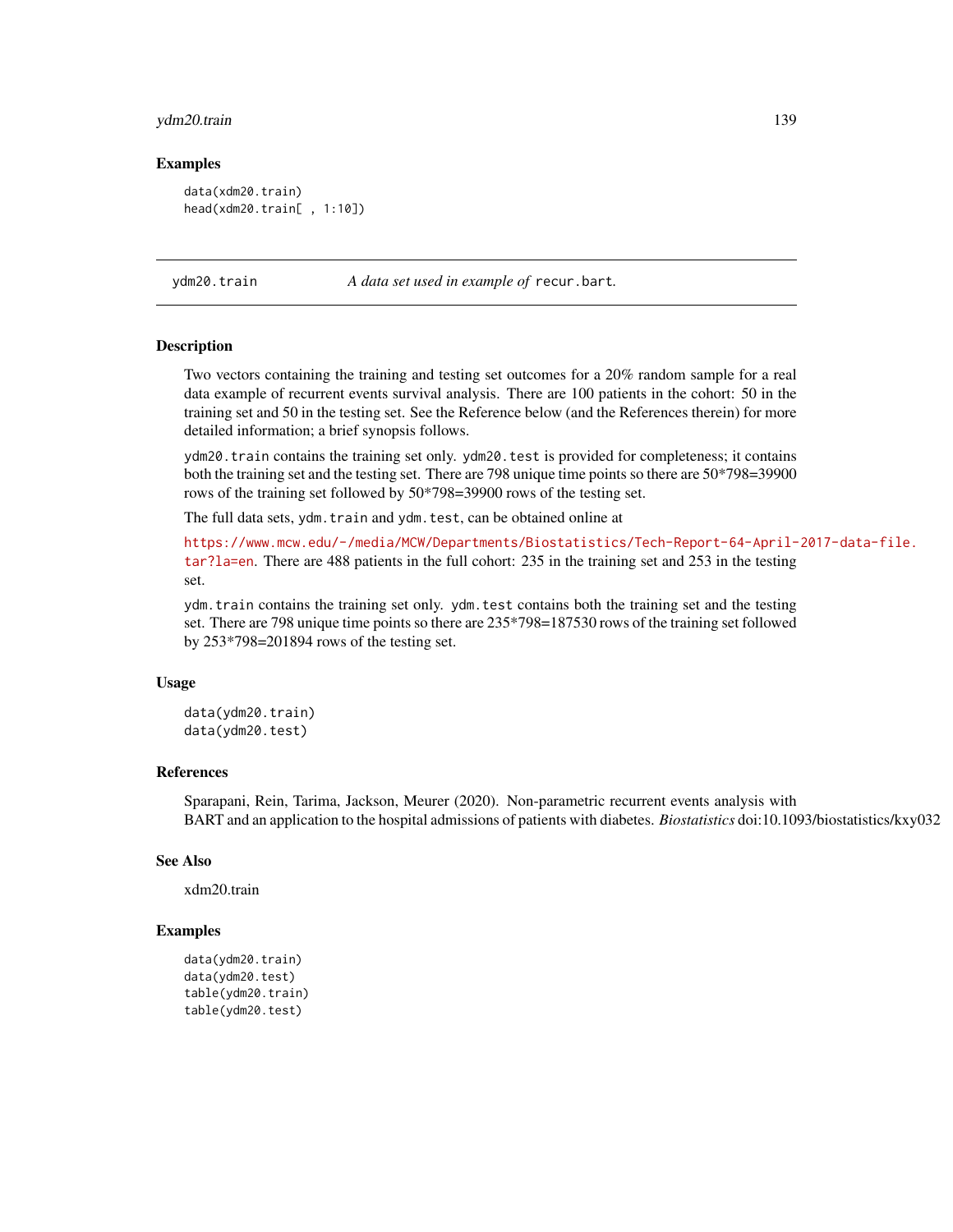# Index

∗ OpenMP mc.cores.openmp, [53](#page-52-0) ∗ convergence diagnostics gewekediag, [35](#page-34-1) spectrum0ar, [121](#page-120-0) stratrs, [123](#page-122-0) ∗ data construction crisk.pre.bart, [22](#page-21-0) recur.pre.bart, [110](#page-109-0) surv.pre.bart, [129](#page-128-1) ∗ datasets ACTG175, [8](#page-7-0) alligator, [10](#page-9-0) arq, [12](#page-11-0) bladder, [14](#page-13-0) leukemia, [43](#page-42-0) lung, [44](#page-43-1) transplant, [131](#page-130-0) xdm20.test, [136](#page-135-0) xdm20.train, [137](#page-136-0) ydm20.train, [139](#page-138-0) ∗ multi-threading mc.cores.openmp, [53](#page-52-0) ∗ nonlinear abart, [4](#page-3-0) gbart, [31](#page-30-0) lbart, [38](#page-37-1) mbart, [45](#page-44-0) mbart2, [49](#page-48-0) mc.crisk.pwbart, [54](#page-53-0) mc.crisk2.pwbart, [57](#page-56-0) mc.lbart, [60](#page-59-0) mc.pbart, [64](#page-63-1) mc.surv.pwbart, [68](#page-67-0) mc.wbart, [72](#page-71-0) pbart, [78](#page-77-1) predict.crisk2bart, [83](#page-82-0) predict.criskbart, [85](#page-84-0) predict.lbart, [88](#page-87-0)

predict.mbart, [91](#page-90-0) predict.pbart, [94](#page-93-0) predict.recurbart, [96](#page-95-0) predict.survbart, [99](#page-98-0) predict.wbart, [101](#page-100-0) pwbart, [103](#page-102-0) rs.pbart, [114](#page-113-1) wbart, [132](#page-131-0) ∗ nonparametric recurrent events model recur.bart, [105](#page-104-1) ∗ nonparametric survival model crisk.bart, [16](#page-15-0) crisk2.bart, [24](#page-23-0) surv.bart, [124](#page-123-1) ∗ nonparametric abart, [4](#page-3-0) gbart, [31](#page-30-0) lbart, [38](#page-37-1) mbart, [45](#page-44-0) mbart2, [49](#page-48-0) mc.crisk.pwbart, [54](#page-53-0) mc.crisk2.pwbart, [57](#page-56-0) mc.lbart, [60](#page-59-0) mc.pbart, [64](#page-63-1) mc.surv.pwbart, [68](#page-67-0) mc.wbart, [72](#page-71-0) pbart, [78](#page-77-1) predict.crisk2bart, [83](#page-82-0) predict.criskbart, [85](#page-84-0) predict.lbart, [88](#page-87-0) predict.mbart, [91](#page-90-0) predict.pbart, [94](#page-93-0) predict.recurbart, [96](#page-95-0) predict.survbart, [99](#page-98-0) predict.wbart, [101](#page-100-0) pwbart, [103](#page-102-0) rs.pbart, [114](#page-113-1) wbart, [132](#page-131-0) ∗ nonproportional hazards variable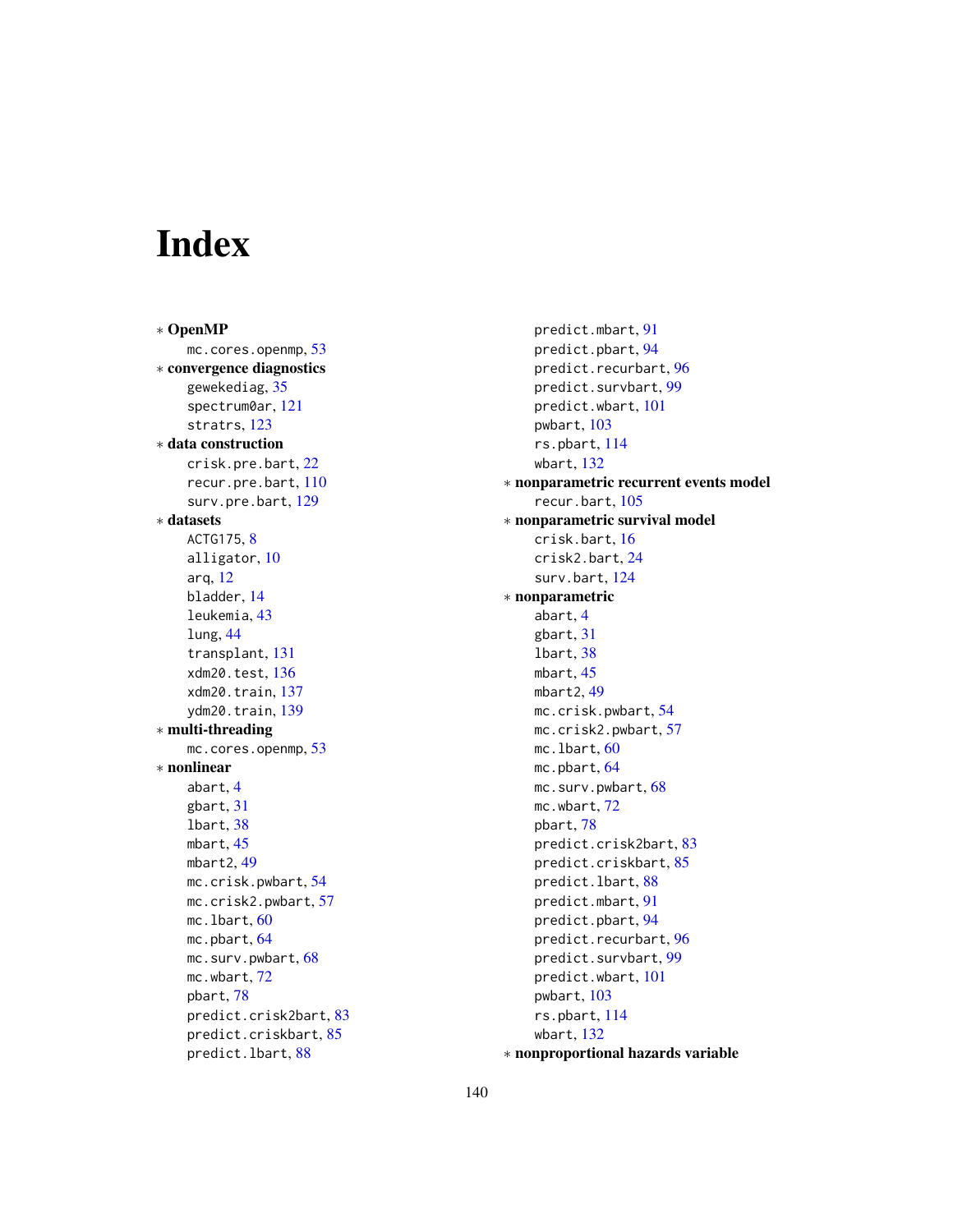selection mc.wbart.gse, $76$ ∗ nonproportional hazards crisk.bart , [16](#page-15-0) crisk2.bart , [24](#page-23-0) recur.bart , [105](#page-104-1) surv.bart, [124](#page-123-1) ∗ package BART-package, [3](#page-2-0) ∗ parallel mc.cores.openmp, [53](#page-52-0) ∗ regression abart , [4](#page-3-0) gbart , [31](#page-30-0) lbart , [38](#page-37-1) mbart , [45](#page-44-0) mbart2 , [49](#page-48-0) mc.crisk.pwbart , [54](#page-53-0) mc.crisk2.pwbart , [57](#page-56-0) mc.lbart, <mark>[60](#page-59-0)</mark> mc.pbart, [64](#page-63-1) mc.surv.pwbart, [68](#page-67-0) mc.wbart , [72](#page-71-0) pbart , [78](#page-77-1) predict.crisk2bart , [83](#page-82-0) predict.criskbart , [85](#page-84-0) predict.lbart , [88](#page-87-0) predict.mbart , [91](#page-90-0) predict.pbart , [94](#page-93-0) predict.recurbart , [96](#page-95-0) predict.survbart , [99](#page-98-0) predict.wbart , [101](#page-100-0) pwbart , [103](#page-102-0) rs.pbart , [114](#page-113-1) wbart , [132](#page-131-0) ∗ survival bladder , [14](#page-13-0) ∗ tree abart , [4](#page-3-0) gbart , [31](#page-30-0) lbart , [38](#page-37-1) mbart , [45](#page-44-0) mbart2,[49](#page-48-0) mc.crisk.pwbart , [54](#page-53-0) mc.crisk2.pwbart , [57](#page-56-0) mc.lbart, <mark>[60](#page-59-0)</mark> mc.pbart, [64](#page-63-1) mc.surv.pwbart, [68](#page-67-0)

mc.wbart,[72](#page-71-0) pbart , [78](#page-77-1) predict.crisk2bart , [83](#page-82-0) predict.criskbart , [85](#page-84-0) predict.lbart , [88](#page-87-0) predict.mbart , [91](#page-90-0) predict.pbart, <mark>[94](#page-93-0)</mark> predict.recurbart , [96](#page-95-0) predict.survbart , [99](#page-98-0) predict.wbart , [101](#page-100-0) pwbart , [103](#page-102-0) rs.pbart , [114](#page-113-1) wbart , [132](#page-131-0) ∗ utilities bartModelMatrix , [13](#page-12-0) abart , [4](#page-3-0) ACTG175, <mark>[8](#page-7-0)</mark> alligator , [10](#page-9-0) , *[49](#page-48-0)* , *[53](#page-52-0)* arq , [12](#page-11-0) BART *(*BART-package *)* , [3](#page-2-0) BART-package, [3](#page-2-0) bartModelMatrix , [13](#page-12-0) bladder , [14](#page-13-0) bladder1 *(*bladder *)* , [14](#page-13-0) bladder2 *(*bladder *)* , [14](#page-13-0) cancer *(*lung *)* , [44](#page-43-1) class.ind , *[14](#page-13-0)* crisk.bart , [16](#page-15-0) , *[23](#page-22-0)* , *[28](#page-27-0)* , *[55](#page-54-0)* , *[86](#page-85-0)* crisk.pre.bart , *[20](#page-19-0)* , [22](#page-21-0) crisk2.bart , *[20](#page-19-0)* , [24](#page-23-0) , *[59](#page-58-0)* , *[84](#page-83-0)* draw\_lambda\_i , [30](#page-29-0) gbart , [31](#page-30-0) , *[49](#page-48-0)* , *[53](#page-52-0)* gewekediag , [35](#page-34-1) , *[121](#page-120-0)* lbart , *[30](#page-29-0)* , [38](#page-37-1) , *[63](#page-62-0)* , *[120](#page-119-0)* leukemia , [43](#page-42-0) lung , [44](#page-43-1) , *[122](#page-121-0)* mbart , [45](#page-44-0) , *[92](#page-91-0)* mbart2 , [49](#page-48-0) , *[92](#page-91-0)* mc.abart *(*abart *)* , [4](#page-3-0) mc.cores.openmp , [53](#page-52-0) , *[84](#page-83-0)* , *[86](#page-85-0)* , *[89](#page-88-0)* , *[94](#page-93-0)* , *[97](#page-96-0)* , *[100](#page-99-0)* , *[102](#page-101-0)* mc.crisk.bart , *[55](#page-54-0)* , *[86](#page-85-0)* mc.crisk.bart *(*crisk.bart *)* , [16](#page-15-0)